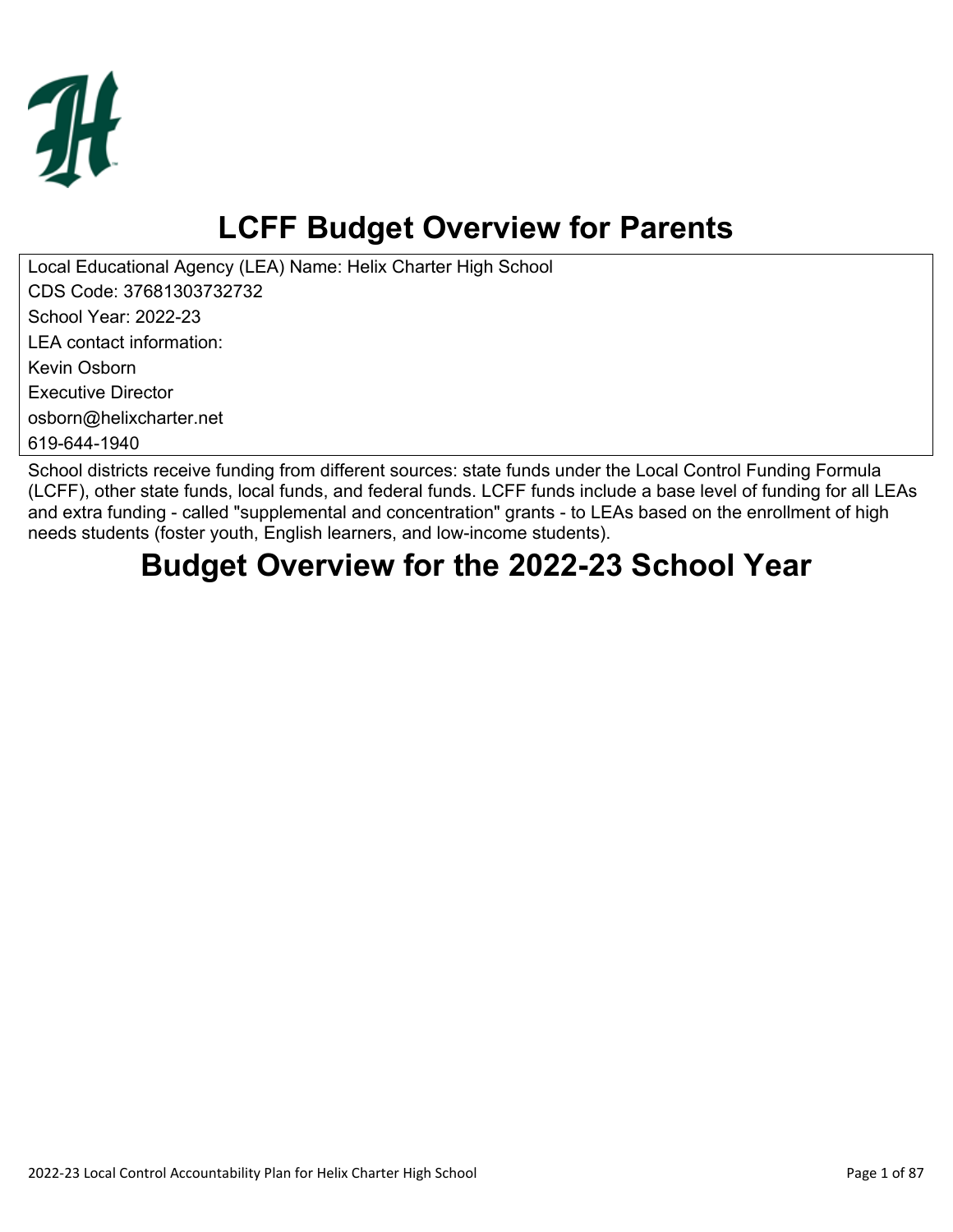

year from all sources.

The text description for the above chart is as follows: The total revenue projected for Helix Charter High School is \$37,128,302, of which \$29,701,820 is Local Control Funding Formula (LCFF), \$4,053,590 is other state funds, \$226,250 is local funds, and \$3,146,642 is federal funds. Of the \$29,701,820 in LCFF Funds, \$3,255,302 is generated based on the enrollment of high needs students (foster youth, English learner, and low-income students).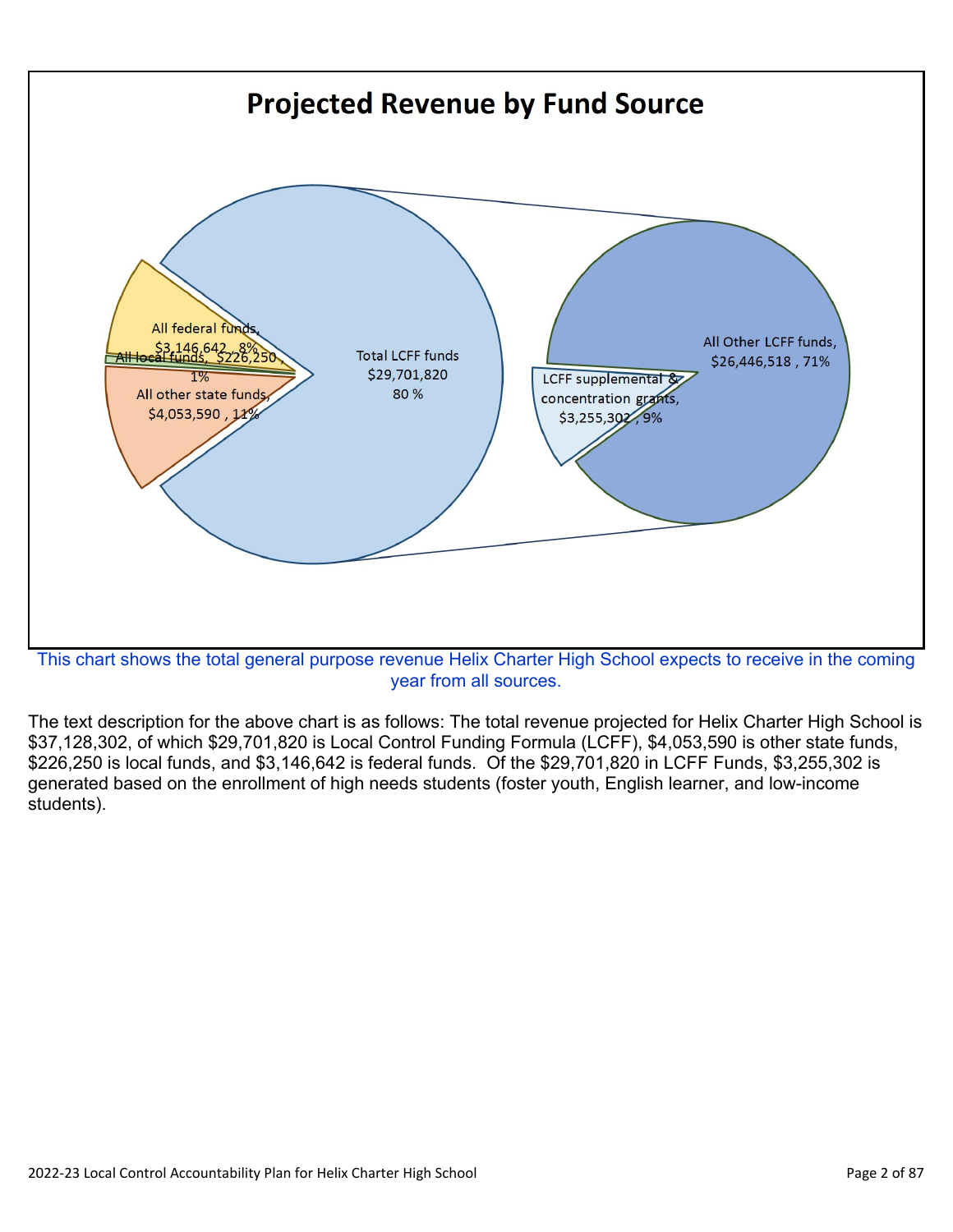## **LCFF Budget Overview for Parents**

The LCFF gives school districts more flexibility in deciding how to use state funds. In exchange, school districts must work with parents, educators, students, and the community to develop a Local Control and Accountability Plan (LCAP) that shows how they will use these funds to serve students.



This chart provides a quick summary of how much Helix Charter High School plans to spend for 2022-23. It shows how much of the total is tied to planned actions and services in the LCAP.

The text description of the above chart is as follows: Helix Charter High School plans to spend \$35,307,951 for the 2022-23 school year. Of that amount, \$18,475,479 is tied to actions/services in the LCAP and \$16,832,472 is not included in the LCAP. The budgeted expenditures that are not included in the LCAP will be used for the following:

Helix Charter High School has established a Base Program for all students that is the platform upon which additional programs and offerings are built. Helix's Base Program includes, but is not limited to: highly qualified certificated and classified staff; standards-aligned instructional materials and professional development; a broad course of study

covering all required academic subjects that support college and career readiness; a comprehensive and research-based English Language Development (ELD) program, Special Education services, and opportunities for exploration and participation in athletics, visual and performing arts (VAPA), clubs, and more to build school connectedness; meaningful engagement for parents/guardians; basic operating services; and Instructional Technology and Business Services.

## **Increased or Improved Services for High Needs Students in the LCAP for the 2022-23 School Year**

In 2022-23, Helix Charter High School is projecting it will receive \$3,255,302 based on the enrollment of foster youth, English learner, and low-income students. Helix Charter High School must describe how it intends to increase or improve services for high needs students in the LCAP. Helix Charter High School plans to spend \$3,279,778 towards meeting this requirement, as described in the LCAP.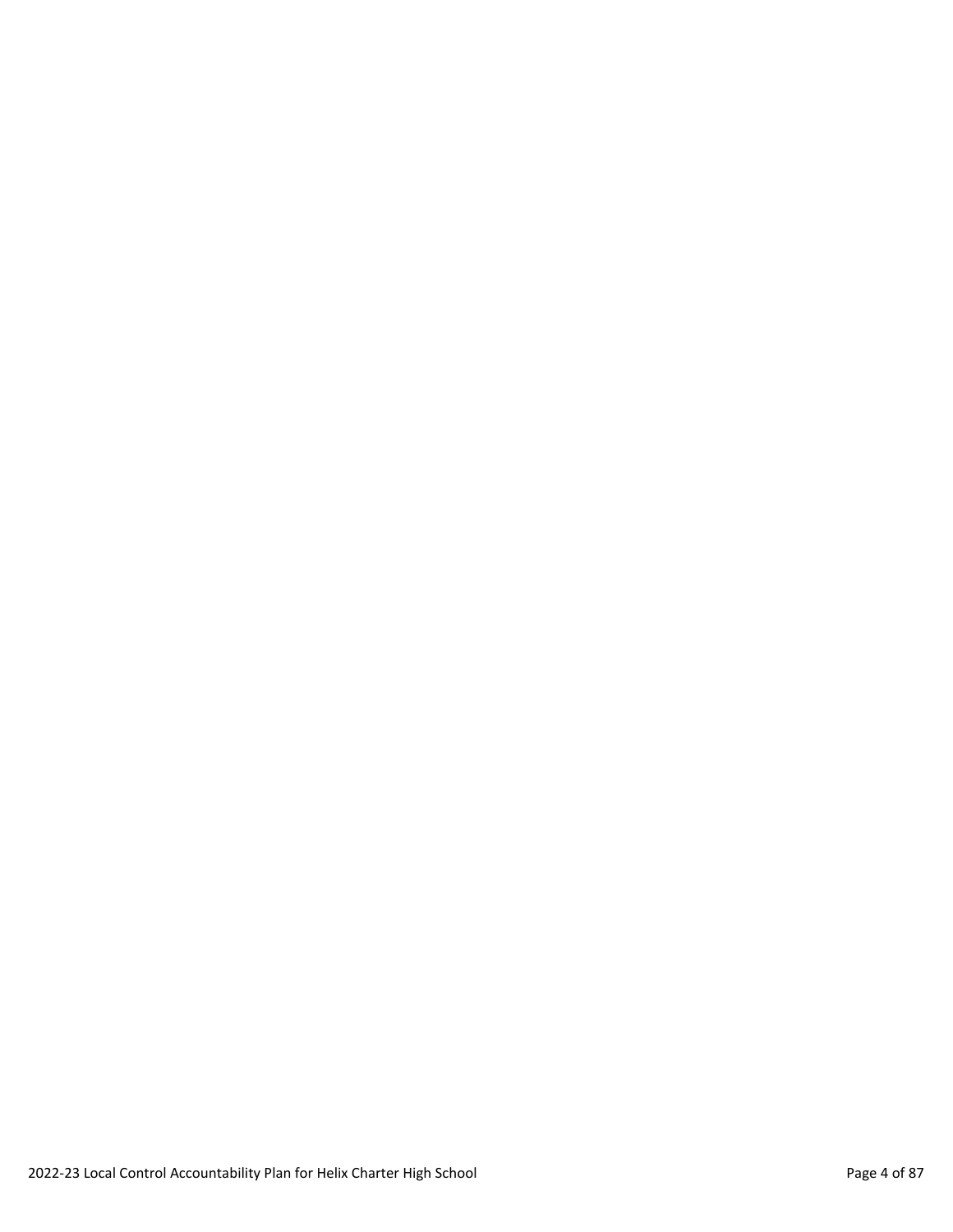## **LCFF Budget Overview for Parents**

## **Update on Increased or Improved Services for High Needs Students in 2021-22**



This chart compares what Helix Charter High School budgeted last year in the LCAP for actions and services that contribute to increasing or improving services for high needs students with what Helix Charter High School estimates it has spent on actions and services that contribute to increasing or improving services for high needs students in the current year.

The text description of the above chart is as follows: In 2021-22, Helix Charter High School's LCAP budgeted \$2,925,091 for planned actions to increase or improve services for high needs students. Helix Charter High School actually spent \$3,606,763 for actions to increase or improve services for high needs students in 2021-22.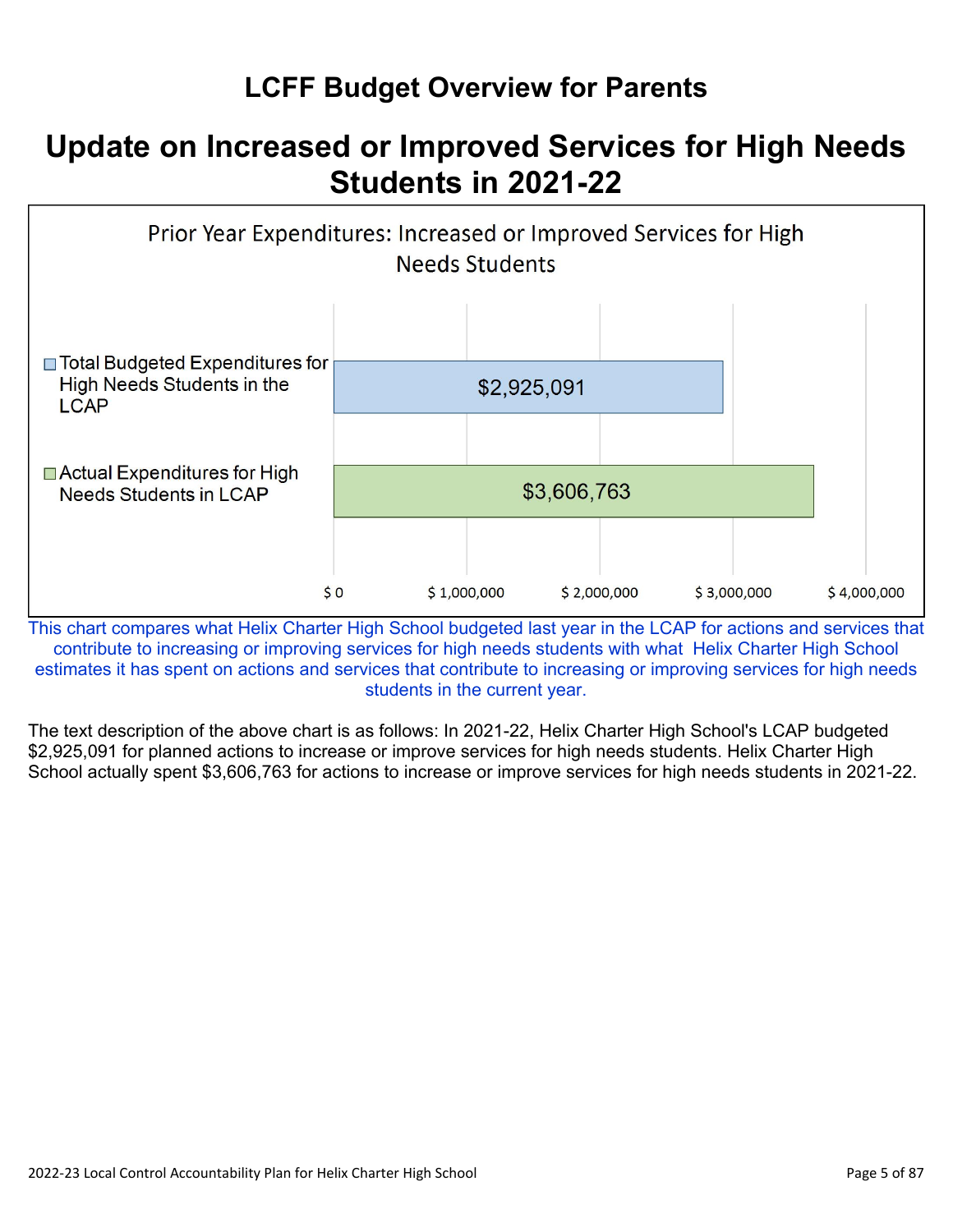

## **Supplement to the Annual Update to the 2021–22 Local Control and Accountability Plan**

| Local Educational Agency (LEA) Name | <b>Contact Name and Title</b> | <b>Email and Phone</b>   |
|-------------------------------------|-------------------------------|--------------------------|
| Helix Charter High School           | Kevin Osborn                  | kosborn@helixcharter.net |
|                                     | <b>Executive Director</b>     | 6196441940               |

California's 2021–22 Budget Act, the federal American Rescue Plan Act of 2021, and other state and federal relief acts have provided local educational agencies (LEAs) with a significant increase in funding to support students, teachers, staff, and their communities in recovering from the COVID-19 pandemic and to address the impacts of distance learning on students. The following is a one-time mid-year report to the local governing board or body and educational partners related to engagement on, and implementation of, these Acts.

A description of how and when the LEA engaged, or plans to engage, its educational partners on the use of funds provided through the Budget Act of 2021 that were not included in the 2020–21 Local Control and Accountability Plan (LCAP).

In addition to the engagement of all partners and colleagues as noted in the 2021-2022 LCAP from August-May 2021-2022. We expanded our efforts to engage our partners in several ways during the 2021-2022 school year, between August and January 2022 when other funds became available. School-based colleagues engaged during our weekly leadership team meetings (Administration Team, Wellness Center Team, Student Support Team), monthly Department Chair and Restructuring meetings, our monthly English Learner Team meetings. We also engaged our Charter Advisory Board (teachers, administrators, district leadership, community partners, and students) during our monthly meetings between June 2021 and May 2022.

A description of how the LEA used, or plans to use, the additional concentration grant add-on funding it received to increase the number of staff who provide direct services to students on school campuses with an enrollment of students who are low-income, English learners, and/or foster youth that is greater than 55 percent.

\$57,785 concentration grant add-on (targeted funds for unduplicated students)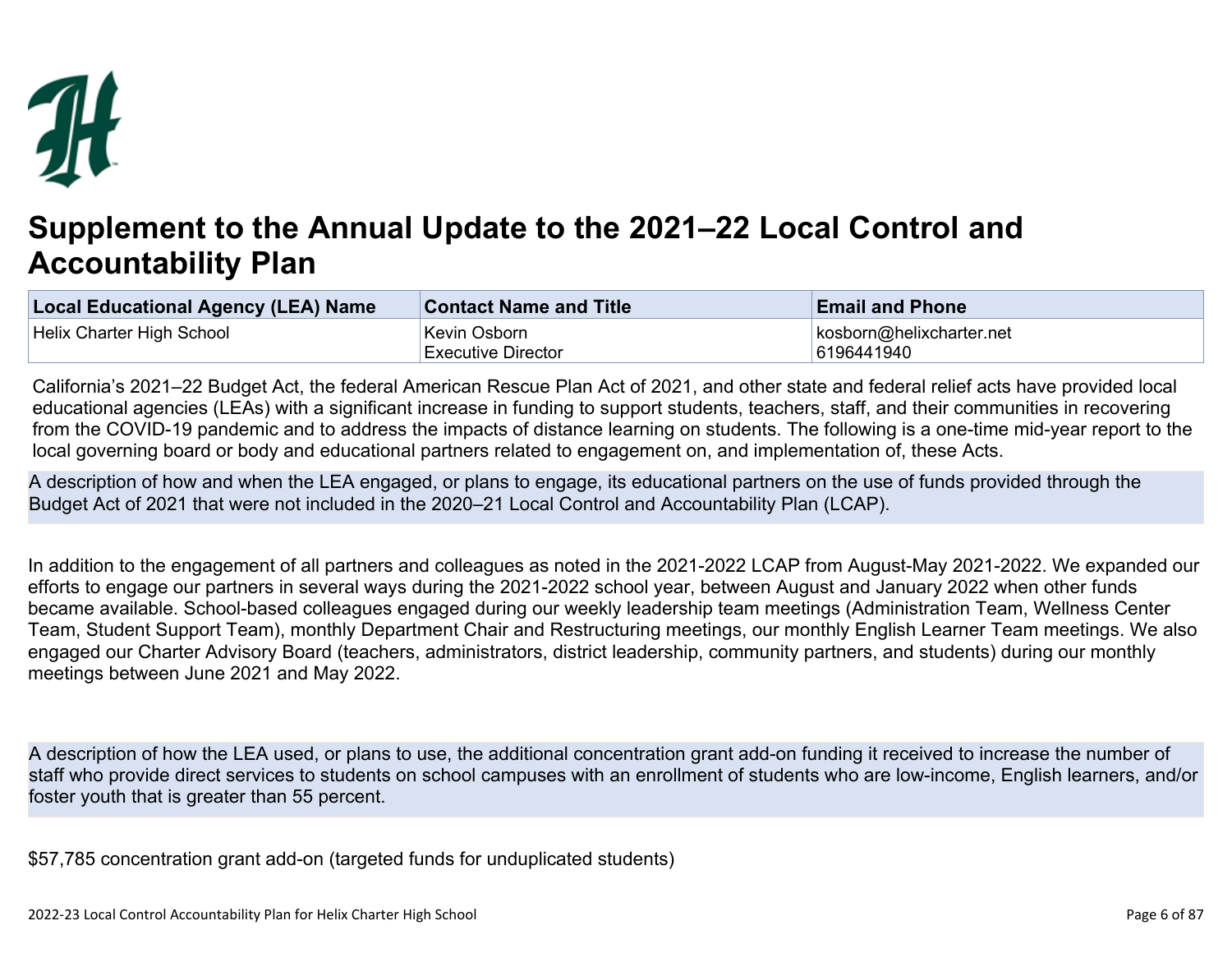With the additional concentration grant add-on funding, we implemented training for iLit for our English Learner Program and implemented a teacher on special assignment (TOSA) to coordinate and provide Designated ELD. DELD is defined as instruction provided during a time during the regular school day for focused instruction on the state-adopted ELD standards to assist English learners to develop critical English language skills necessary for academic content learning in English.

A description of how and when the LEA engaged its educational partners on the use of one-time federal funds received that are intended to support recovery from the COVID-19 pandemic and the impacts of distance learning on pupils.

COVID Emergency Relief Funds (CARES, ESSER I & CRRSA ESSER II) and Expanded Learning Opportunities (ELO-G) were used to support academic support, mitigate learning loss, staff planning and preparation in light of the pandemic. We dedicated these funds to expanded summer school programming, credit recovery, and alternative virtual learning program.

In addition to the engagement of all partners and colleagues as noted in the 2021-2022 LCAP from August-May 2021-2022. We expanded our efforts to engage our partners in several ways during the 2021-2022 school year, between August and January 2022 when other funds became available. School-based colleagues engaged during our weekly leadership team meetings (Administration Team, Wellness Center Team, Student Support Team), monthly Department Chair and Restructuring meetings, our monthly English Learner Team meetings. We also engaged our Charter Advisory Board (teachers, administrators, district leadership, community partners, and students) during our monthly meetings between June 2021 and May 2022.

A description of how the LEA is implementing the federal American Rescue Plan Act and federal Elementary and Secondary School Emergency Relief expenditure plan, and the successes and challenges experienced during implementation.

#### Successes and Challenges for ESSER III

Our number one priority is to keep students and staff safe at all times. To this end, Helix has implemented some actions identified in our Elementary and Secondary School Emergency Relief (ESSER) III Expenditure Plan. Specifically, we have successfully increased the number of academic coaches, and provided access to all necessary student materials and personal protective equipment (PPE) as suggested by the SDCOE, ongoing professional development focused on engaging students during this challenging time and being able to provide additional supports for those who need it after school hours.

We have also experienced some challenges to full implementation on expanded tutoring as applicants to positions have been limited. Due to the Omicron variant there was a dramatic decrease in student attendance, affecting our after school programs participation.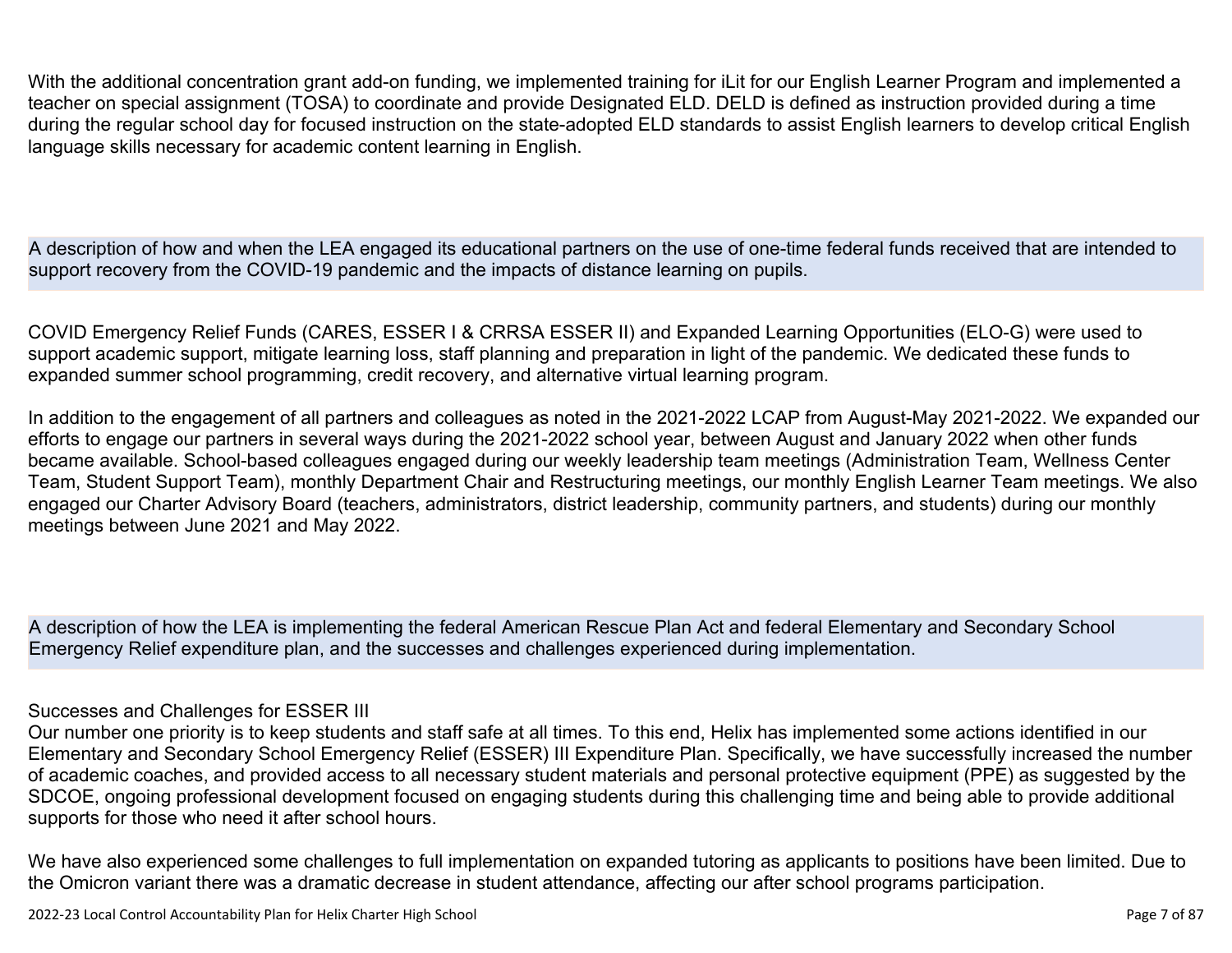A description of how the LEA is using its fiscal resources received for the 2021–22 school year in a manner that is consistent with the applicable plans and is aligned with the LEA's 2021–22 LCAP and Annual Update.

Helix considers the LCAP to be the comprehensive planning document that captures the priorities, goals, and actions to improve student outcomes. As such, the LCAP was developed to include remaining CARES funds and CRRSA funds. The additional funds received under ARP complement the existing LCAP in the following areas:

#### FOCUS GOALS

Safe and Supportive Environment: Develop a Safe and Supportive Environment that Supports Social Emotional Wellness, Good Citizenship and a Healthy Lifestyle

Close the Achievement Gap Through Focus on Equity Practices, Effective Collaboration and Innovative Practices

#### BROAD GOALS

Academic Rigor: Sustain a High Performing Academic Culture that Equips Students to Reach Personal and Academic Potential Expanded School: Continue Opportunities for Expanded Student Learning: Career Technical Education, Community College Dual Enrollment, College and Career Outreach, and other innovative educational programs.

#### MAINTENANCE GOALS

21st Century Technology: Maintain Systematically Integrated Technology in Helix Culture Parent and Community Integration: Maintain Parent/Community Partnerships Expanding Helix as a Community Support Center

## **Instructions for the Supplement to the Annual Update for the 2021–22 Local Control and Accountability Plan Year**

*For additional questions or technical assistance related to the completion of the Supplement to the Annual Update to the 2021–22 Local Control and Accountability Plan (LCAP), please contact the local county office of education (COE), or the California Department of Education's (CDE's) Local Agency Systems Support Office, by phone at 916-319-0809 or by email at <i>[lcff@cde.ca.gov](mailto:lcff@cde.ca.gov)*.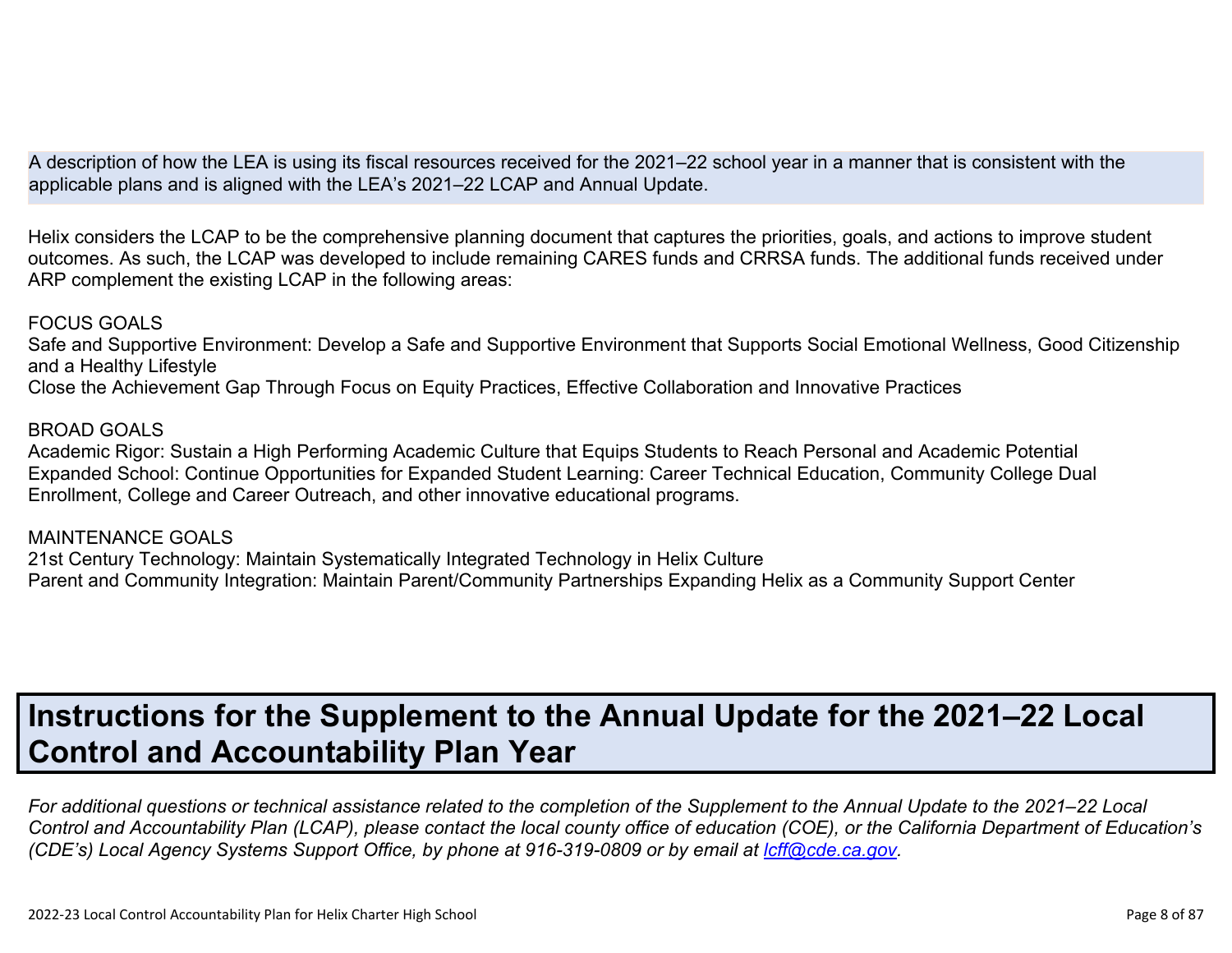#### **Introduction**

California's 2021–22 Budget Act, the federal American Rescue Plan Act of 2021, and other state and federal relief acts have provided local educational agencies (LEAs) with a significant increase in funding to support students, teachers, staff, and their communities in recovering from the COVID-19 pandemic and to address the impacts of distance learning on students. Section 124(e) of Assembly Bill 130 requires LEAs to present an update on the Annual Update to the 2021–22 LCAP and Budget Overview for Parents on or before February 28, 2022, at a regularly scheduled meeting of the governing board or body of the LEA. At this meeting, the LEA must include all of the following:

- The Supplement to the Annual Update for the 2021–22 LCAP (2021–22 Supplement);
- All available mid-year outcome data related to metrics identified in the 2021–22 LCAP; and
- Mid-year expenditure and implementation data on all actions identified in the 2021–22 LCAP.

When reporting available mid-year outcome, expenditure, and implementation data, LEAs have flexibility to provide this information as best suits the local context, provided that it is succinct and contains a level of detail that is meaningful and accessible for the LEA's educational partners.

The 2021–22 Supplement is considered part of the 2022–23 LCAP for the purposes of adoption, review, and approval, and must be included with the LCAP as follows:

- The 2022–23 Budget Overview for Parents
- The 2021-22 Supplement
- The 2022-23 LCAP
- The Action Tables for the 2022–23 LCAP
- The Instructions for the LCAP Template

As such, the 2021–22 Supplement will be submitted for review and approval as part of the LEA's 2022–23 LCAP.

### **Instructions**

Respond to the following prompts, as required. In responding to these prompts, LEAs must, to the greatest extent practicable, provide succinct responses that contain a level of detail that will be meaningful and accessible for the LEA's educational partners and the broader public and must, to the greatest extent practicable, use language that is understandable and accessible to parents.

In responding to these prompts, the LEA has flexibility to reference information provided in other planning documents. An LEA that chooses to reference information provided in other planning documents must identify the plan(s) being referenced, where the plan(s) are located (such as a link to a web page), and where in the plan the information being referenced may be found.

**Prompt 1:** "*A description of how and when the LEA engaged, or plans to engage, its* educational partners *on the use of funds provided through the Budget Act of 2021 that were not included in the 2020–21 Local Control and Accountability Plan (LCAP).*"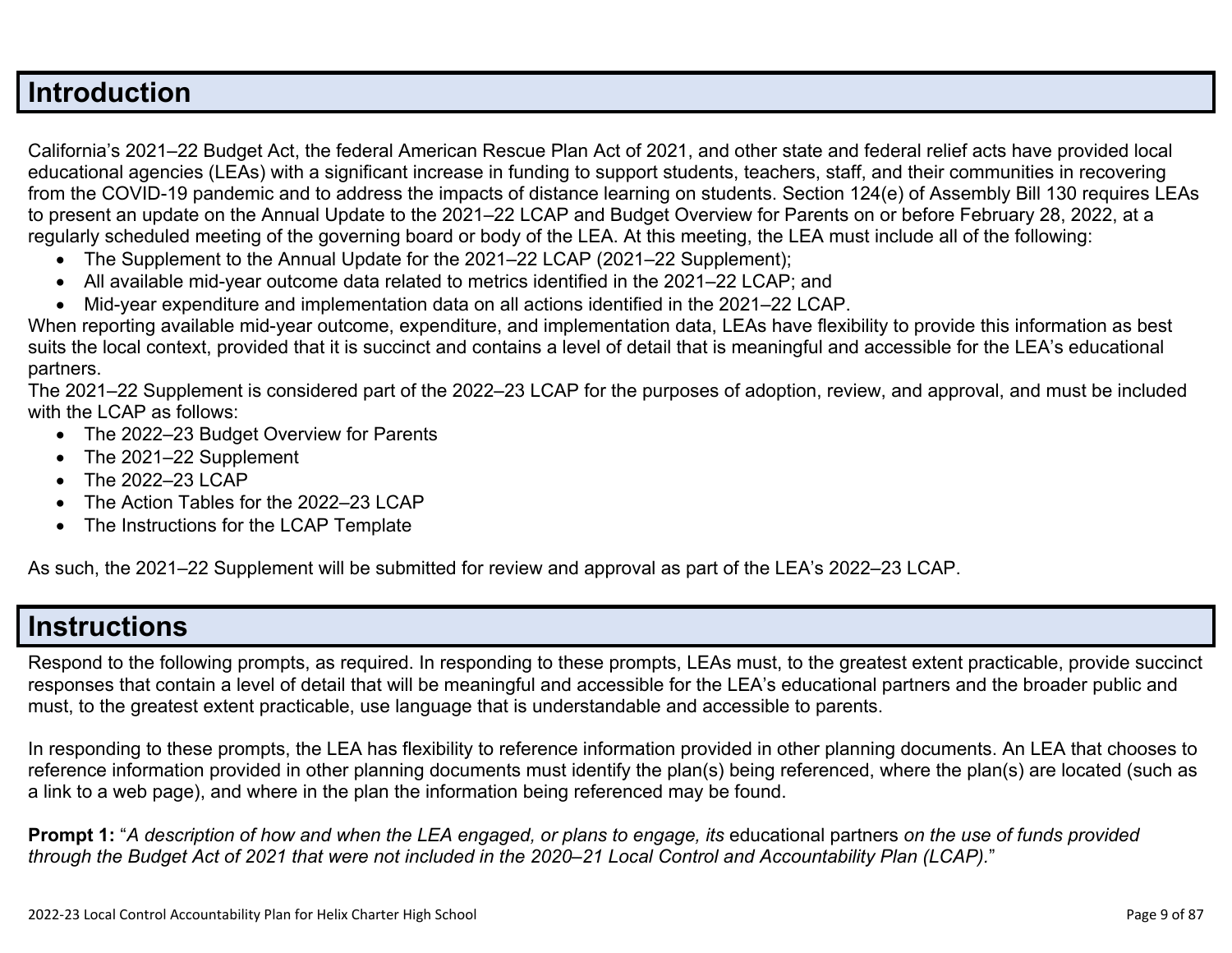In general, LEAs have flexibility in deciding what funds are included in the LCAP and to what extent those funds are included. If the LEA received funding through the Budget Act of 2021 that it would have typically included within its LCAP, identify the funds provided in the Budget Act of 2021 that were not included in the LCAP and provide a description of how the LEA has engaged its educational partners on the use of funds. If an LEA included the applicable funds in its adopted 2021–22 LCAP, provide this explanation.

**Prompt 2:** "*A description of how LEA used, or plans to use, the concentration grant add-on funding it received to increase the number of staff who provide direct services to students on school campuses with an enrollment of students who are low-income, English learners, and/or foster youth that is greater than 55 percent.*"

If LEA does not receive a concentration grant or the concentration grant add-on, provide this explanation.

Describe how the LEA is using, or plans to use, the concentration grant add-on funds received consistent with California *Education Code* Section 42238.02, as amended, to increase the number of certificated staff, classified staff, or both, including custodial staff, who provide direct services to students on school campuses with greater than 55 percent unduplicated pupil enrollment, as compared to schools with an enrollment of unduplicated students that is equal to or less than 55 percent.

In the event that the additional concentration grant add-on is not sufficient to increase the number of staff providing direct services to students at a school with an enrollment of unduplicated students that is greater than 55 percent, describe how the LEA is using the funds to retain staff providing direct services to students at a school with an enrollment of unduplicated students that is greater than 55 percent.

**Prompt 3:** "*A description of how and when the LEA engaged its educational partners on the use of one-time federal funds received that are intended to support recovery from the COVID-19 pandemic and the impacts of distance learning on pupils.*"

If the LEA did not receive one-time federal funding to support recovery from the COVID-19 pandemic and the impacts of distance learning on students, provide this explanation.

Describe how and when the LEA engaged its educational partners on the use of one-time federal funds it received that are intended to support recovery from the COVID-19 pandemic and the impacts of distance learning on students. See the COVID-19 Relief Funding Summary Sheet web page [\(https://www.cde.ca.gov/fg/cr/relieffunds.asp\)](https://www.cde.ca.gov/fg/cr/relieffunds.asp) for a listing of COVID-19 relief funding and the Federal Stimulus Funding web page (<https://www.cde.ca.gov/fg/cr/>) for additional information on these funds. The LEA is not required to describe engagement that has taken place related to state funds.

**Prompt 4:** "A description of how the LEA is implementing the federal American Rescue Plan Act and federal Elementary and Secondary School Emergency Relief expenditure plan, and the successes and challenges experienced during implementation."

If an LEA does not receive ESSER III funding, provide this explanation.

Describe the LEA's implementation of its efforts to maintain the health and safety of students, educators, and other staff and ensure the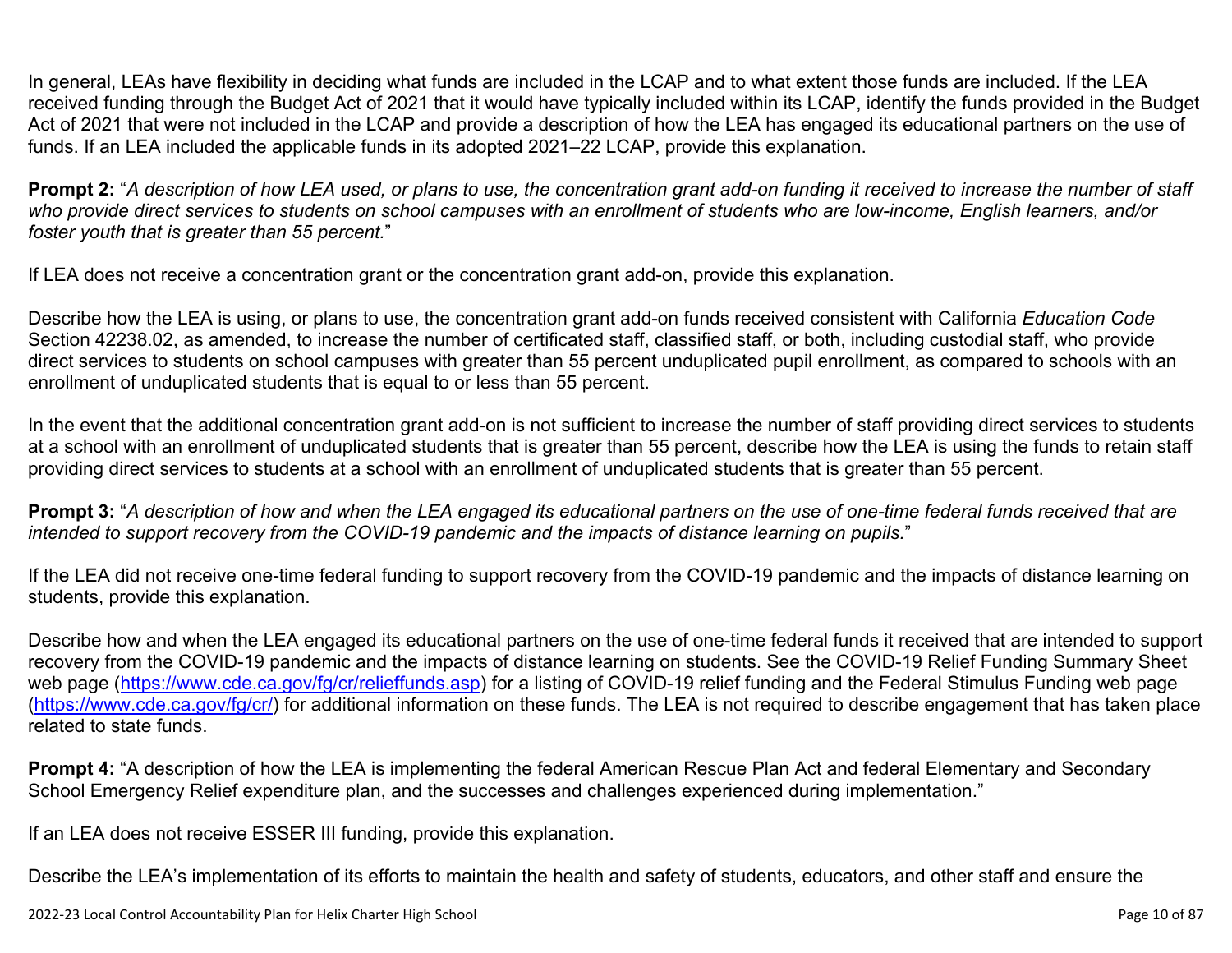continuity of services, as required by the federal American Rescue Plan Act of 2021, and its implementation of the federal Elementary and Secondary School Emergency Relief (ESSER) expenditure plan to date, including successes and challenges.

**Prompt 5:** "A description of how the LEA is using its fiscal resources received for the 2021–22 school year in a manner that is consistent with the applicable plans and is aligned with the LEA's 2021–22 LCAP and Annual Update."

Summarize how the LEA is using its fiscal resources received for the 2021–22 school year to implement the requirements of applicable plans in a manner that is aligned with the LEA's 2021–22 LCAP. For purposes of responding to this prompt, "applicable plans" include the Safe Return to In-Person Instruction and Continuity of Services Plan and the ESSER III Expenditure Plan.

California Department of Education November 2021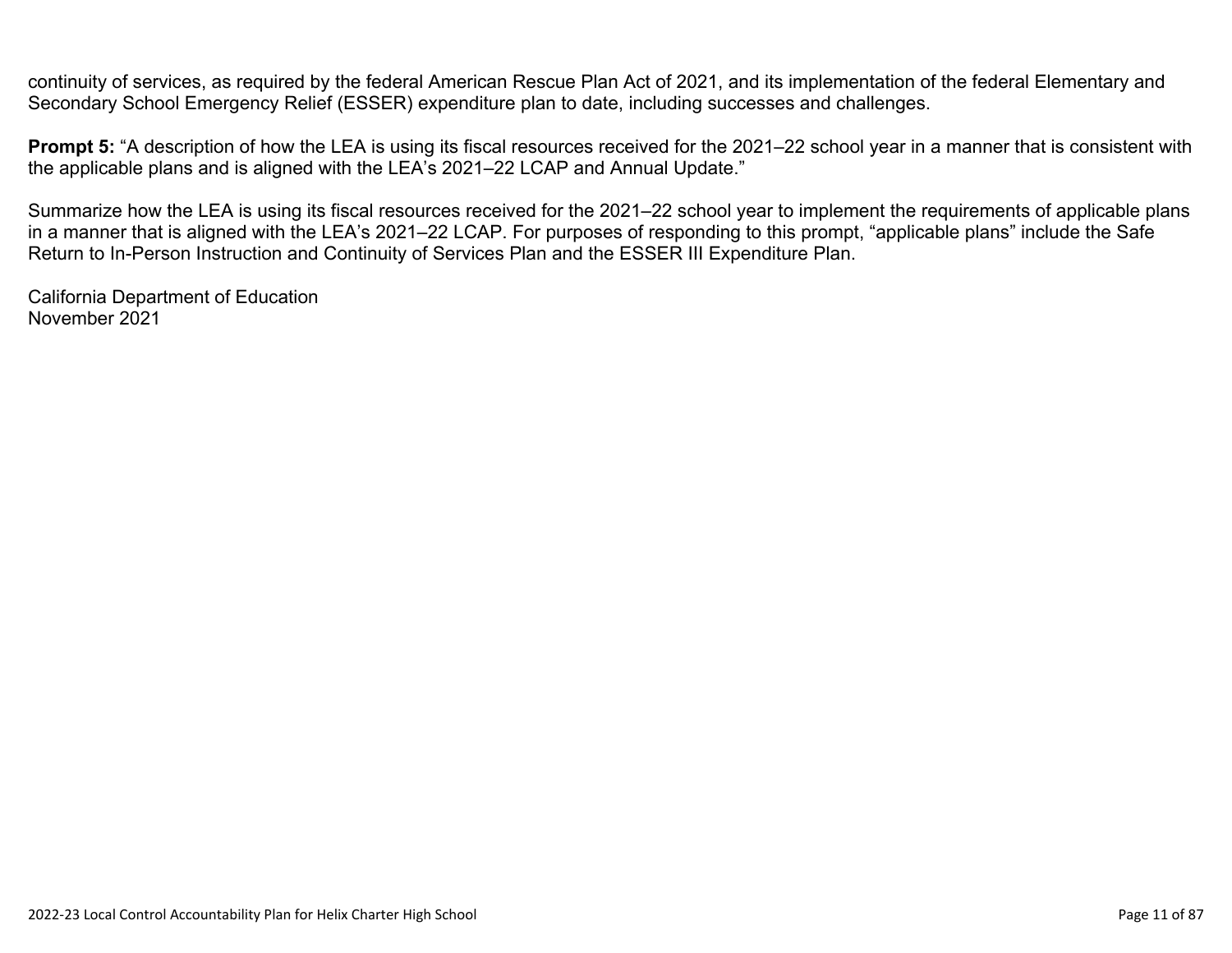

# **Local Control Accountability Plan**

**The instructions for completing the Local Control and Accountability Plan (LCAP) follow the template.**

| Local Educational Agency (LEA) Name | <b>Contact Name and Title</b>             | <b>Email and Phone</b>                   |
|-------------------------------------|-------------------------------------------|------------------------------------------|
| Helix Charter High School           | Kevin Osborn<br><b>Executive Director</b> | kosborn@helixcharter.net<br>619-644-1940 |

# **[Plan Summary \[2022-23\]](http://www.doc-tracking.com/screenshots/22LCAP/Instructions/22LCAPInstructions.htm#PlanSummary)**

## **[General Information](http://www.doc-tracking.com/screenshots/22LCAP/Instructions/22LCAPInstructions.htm#generalinformation)**

A description of the LEA, its schools, and its students in grades transitional kindergarten–12, as applicable to the LEA.

Helix Charter High School has been serving the East County community well since 1952. Approximately 200 staff members serve a diverse community of 2,400 students. The school has a strong tradition of excellence in many areas, including academics, arts, and athletics.

Helix was one of the first high schools in California to convert from a traditional high school to a comprehensive charter high school. The conversion occurred in 1997-98, and Helix became California's 150th charter school. As a school of choice, the Helix staff made a commitment to effective collaboration, innovation, and holding ourselves accountable to ensure students reach their personal and academic potential. We currently serve approximately 35-40 feeder middle schools in the area.

The Mission of the school shifted to preparing ALL students for the opportunity to attend college, should they so choose, following graduation. As such, Helix boasts a rigorous comprehensive curriculum designed to prepare ALL students for success in college and career, as well as a comprehensive support system that makes it possible for students to achieve higher personal and academic goals. In order to graduate from Helix, all students must meet the UC/CSU A-G course admission requirements. ALL students are able to select from a variety of Honors, Advanced Placement, and Community College Dual Enrollment courses. Furthermore, students also have access to Career Technical Education programs that provide opportunities to prepare for careers in areas such as sports medicine, business entrepreneurship, education, and biotechnology.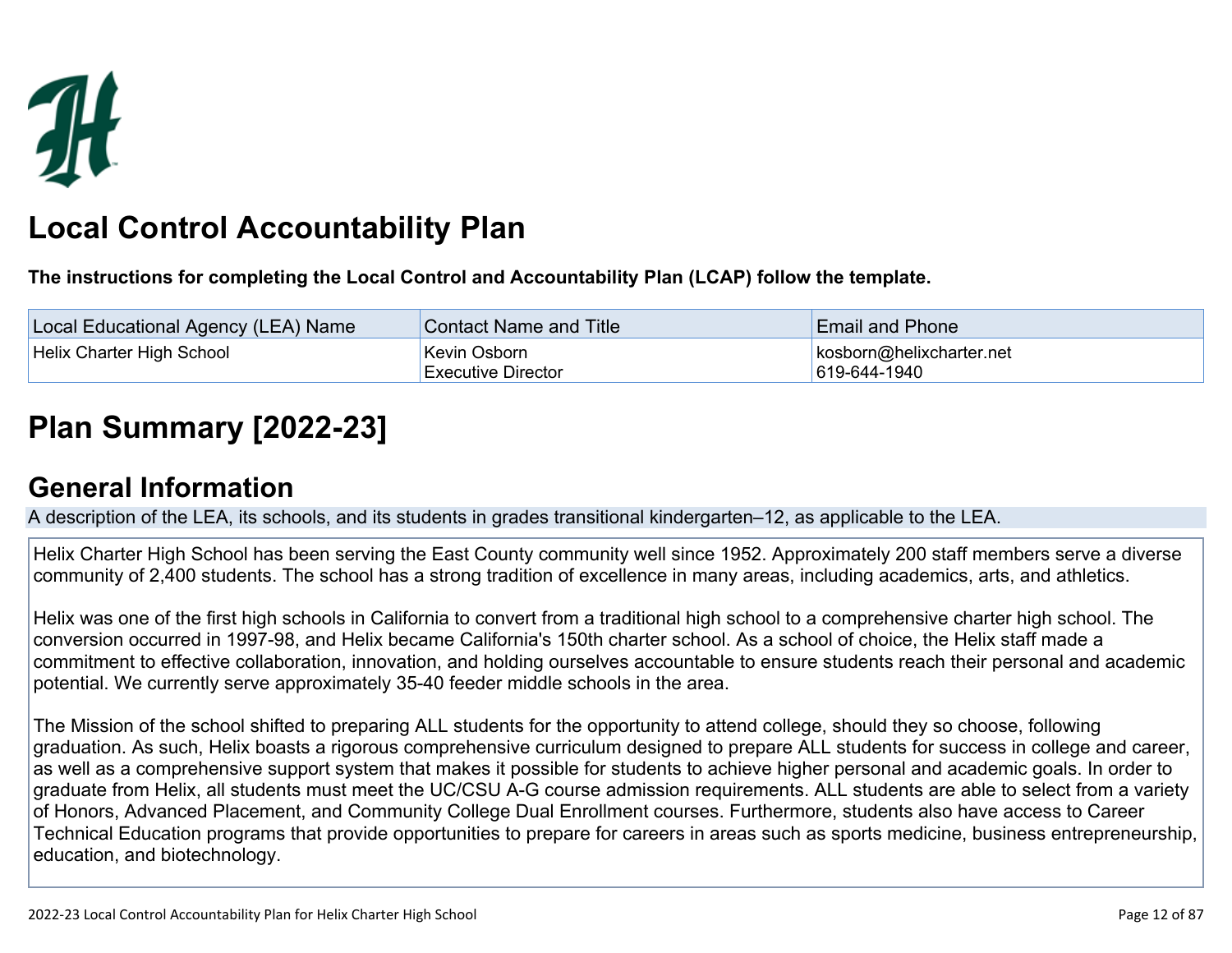In an effort to support the overall growth and development of our students, Helix provides students access to well-rounded extra-curricular and co-curricular programs. Helix's athletic program is one of the largest and most successful programs in San Diego County, offering numerous boys' and girls' sports at the freshman, junior varsity, and varsity levels. We also provide many performing arts programs - dance, drama, instrumental music, vocal music, speech and debate - as well as clubs and organizations that meet students' interests. All of these extra-curricular and co-curricular programs are intended to connect students to school, as students who feel connected to their school tend to grow and develop both personally and academically.

Because Helix is a large comprehensive grade 9-12 high school, it is important that students do not "fall through the cracks" or become anonymous on campus. In order to make a large campus feel smaller and safer, we assign incoming students to a Grade Level Team in which a Grade Level Principal, Counselor, Academic Advisor, and Administrative Assistant serve the graduating class of students for their entire four years. This allows families to have a consistent team of support personnel focused on their student's growth, development, and success. Our Grade Level Teams are aware of their students' academic goals and social-emotional needs, and are prepared to intervene when our students begin to struggle. Students who are struggling academically may be enrolled in an academic support class or assigned to attend daily or weekly tutorial sessions after school in order to meet our schools rigorous, college prep expectations. Our before and afterschool programs allow students to access personalized support from a tutor and/or their teacher. Moreover, students struggling with socialemotional issues may be referred to the school's Wellness Center to receive services from one of our four full-time school social workers.

The racial and ethnic diversity of the student body remains a strength of Helix. In 2021-22, our largest subgroup of students were Hispanic or Latino at 44.1% of our campus population. Other subgroups consisted of the following: 24.9% White, 11.3% African American, 9.3% Two or More Races, 5% Asian and .9% Pacific Islander. Students with Disability population at Helix have all remained relatively similar at 10% of the overall population. English Learner (EL) population was 6.8% in 2019-20 which was significantly lower than the State at 18.6% yet similar to GUHSD at 11.1%. In 2021-22, the English Learner population reduced to 4.6% of the student body.

The Helix community is aware of the challenges many students face due to parent education level and low socioeconomic status. In 2021-22, 57.4% of our students qualified as Socioeconomically Disadvantaged. Helix students come from a broad range of family educational backgrounds, and many graduates are among the first in their families to attend four-year universities. As a community we are working to address the challenges that have developed out of Covid-19 school closures, changing demographics and current social justice concerns in our country.

As a Charter school, the State affords us the flexibility and autonomy over our resources to creatively develop our Educational Program in the best interests of our students. However, in return for this flexibility and autonomy, we must meet more rigorous accountability measures that are a part of our Charter. We welcome these increased accountability measures as they help to keep our focus on our main purpose: the growth and development of ALL our students and their learning.

Helix is a Western Association of Schools and Colleges (WASC) Accredited school site. WASC accreditation is an ongoing six-year cycle of quality evaluation whereby the school demonstrates the capacity, commitment, and competence to support high-quality student learning and ongoing school improvement. The school assesses its program and its impact on student learning with respect to WASC criteria/indicators and other accreditation factors.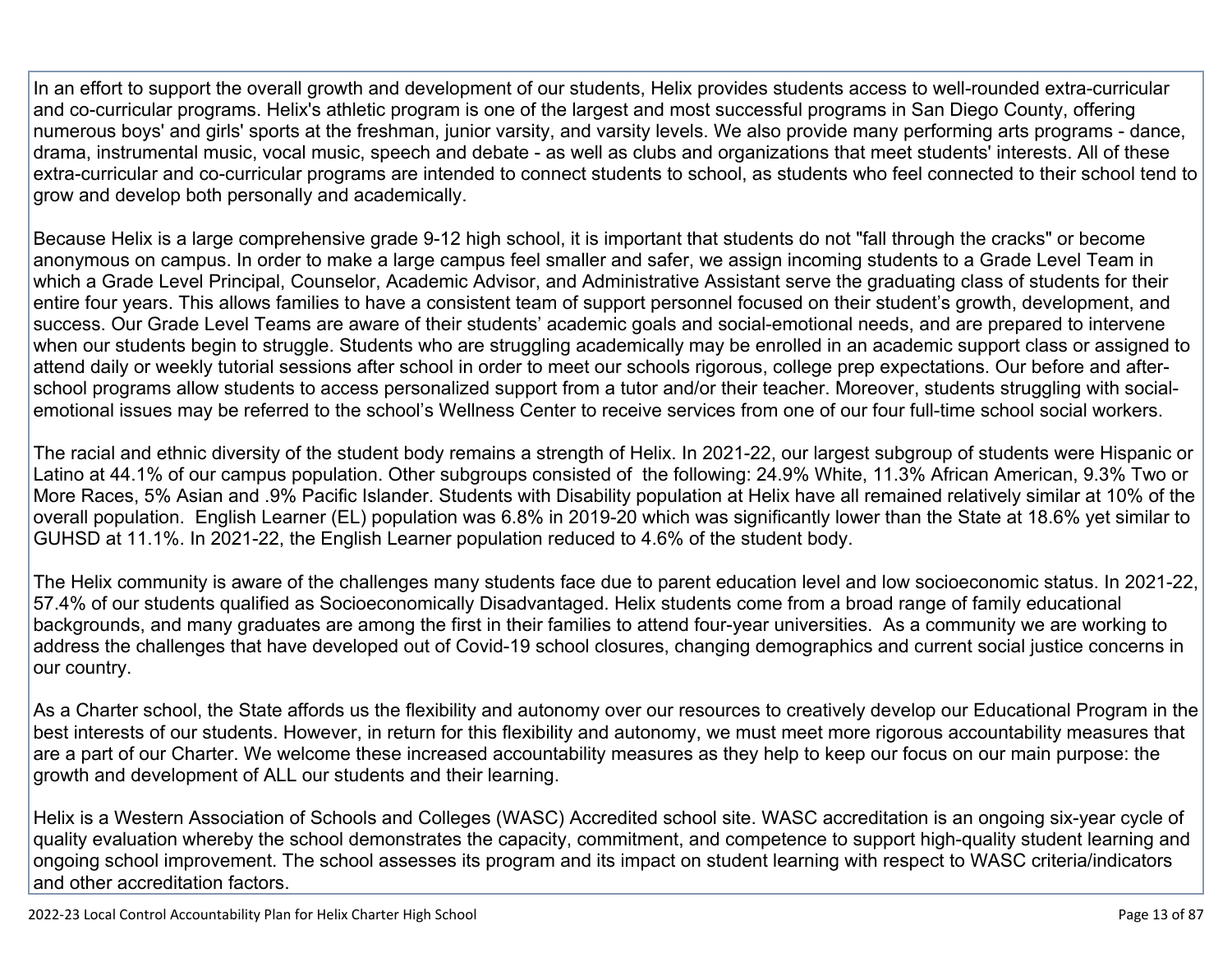## **[Reflections: Successes](http://www.doc-tracking.com/screenshots/22LCAP/Instructions/22LCAPInstructions.htm#ReflectionsSuccesses)**

A description of successes and/or progress based on a review of the California School Dashboard (Dashboard) and local data.

Helix Charter High School is most proud of the following aspects in our program:

In the area of academics we are most proud of our Graduation Rate and A-G Completion Rates, the Closing of The Achievement Gap in English Language Arts and the Reduction of the Achievement Gap in Math and the Performance of Students in AP Courses, as well as the Number of Students Successfully Completing Community College Classes.

As seen in our Dashboard accountability, Helix ratings are all in the Blue and Green rankings. In English Language Arts, our students increased 3.4 points and are 81.7 points above standard. In Mathematics, our student increased 56.7 points and are 48.8 points above standard. Our outcomes or College and Career Ready our students increased 19.4% and over 78.6% of our graduates are deemed prepared. Our Graduation Rate increased 1.2% and over 95.4% of our students graduated in their starting 4-year cohort.

## **[Reflections: Identified Need](http://www.doc-tracking.com/screenshots/22LCAP/Instructions/22LCAPInstructions.htm#ReflectionsIdentifiedNeed)**

A description of any areas that need significant improvement based on a review of Dashboard and local data, including any areas of low performance and significant performance gaps among student groups on Dashboard indicators, and any steps taken to address those areas.

In the Fall 2019, all our Local Indicator Standards were met.

In the Dashboard release, Helix did have one state indicator, Suspension Rate, for which the overall performance indicators were in the "Orange." Suspension Rate indicates the percentage of students who have been suspended at least once in a given school year.

In the 2018-19 year, California Longitudinal Pupil Achievement Data System (CALPADS) phased-in changes for submitting discipline data; additionally providing a clarification on the definition of suspension. Helix must now report all incidents in which a statutory offense is committed, regardless if it results in a disciplinary action of suspension or expulsion. This means that all schools are required to report incidents that result in "other means of correction" as outlined in California Education Code (EC) Section 48900.5. In the transitional period, we did have some recording issues in our Student Information System causing some issues in data reporting. While we did have an increase of 1.8% for all student suspensions. The percentage of increased suspensions was equitable among all subgroups.

Following this state indicator in the 2018-19 Dashboard, Helix administration worked to understand the data and looked at each grade level, each student suspension and discussed methods to work on improved disciplinary options to keep students on campus in a learning capacity. In the 2021-22 school year we will continue this work and address the inequity of disciplinary actions.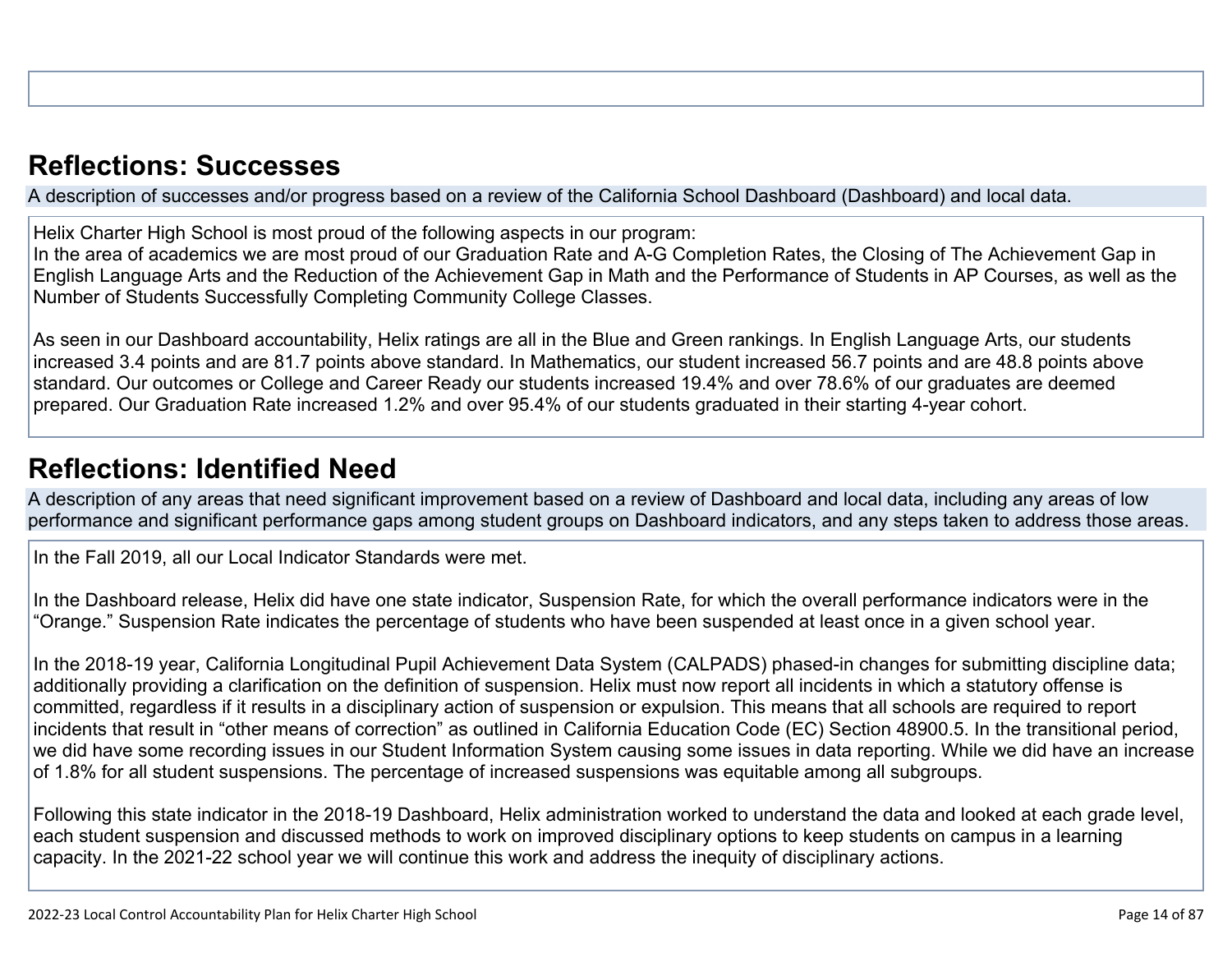## **[LCAP Highlights](http://www.doc-tracking.com/screenshots/22LCAP/Instructions/22LCAPInstructions.htm#LCAPHighlights)**

A brief overview of the LCAP, including any key features that should be emphasized.

Through educational partners' input from surveys and community input, along with the work of our leadership team, Helix identified the following areas for continuous improvement. The 2022-23 LCAP will focus on the following:

#### FOCUS GOALS

Safe and Supportive Environment: Develop a Safe and Supportive Environment that Supports Social Emotional Wellness, Good Citizenship and a Healthy Lifestyle

Close the Achievement Gap Through Focus on Equity Practices, Effective Collaboration and Innovative Practices

#### BROAD GOALS

Academic Rigor: Sustain a High Performing Academic Culture that Equips Students to Reach Personal and Academic Potential Expanded School: Continue Opportunities for Expanded Student Learning: Career Technical Education, Community College Dual Enrollment, College and Career Outreach, and other innovative educational programs.

#### MAINTENANCE GOALS

21st Century Technology: Maintain Systematically Integrated Technology in Helix Culture Parent and Community Integration: Maintain Parent/Community Partnerships Expanding Helix as a Community Support Center

These goals are the basis of our school's Strategic Plan and are essential to attaining our Mission and Vision. Within the 2022-23 LCAP, Helix will continue to expand the listing of our actions and services under each goal to improve transparency to all stakeholders.

Values and Beliefs:

We believe.

- ----that all students can learn and become contributing members of society
- ----that the allocation of our resources should be aligned with our mission and vision in order to maximize the opportunity for students to learn and experience success in school
- ----that the success of our school depends on the commitment of all staff (administrators, teachers, and support staff) to high quality standards, expectations, and performances
- ----that students need to not only develop a deep understanding of essential knowledge and skills, but also need to develop the capacity to apply their learning, reason, solve problems, and produce quality work
- ----effective collaboration and communication with families as partners in the education of their students is essential to the success of our school.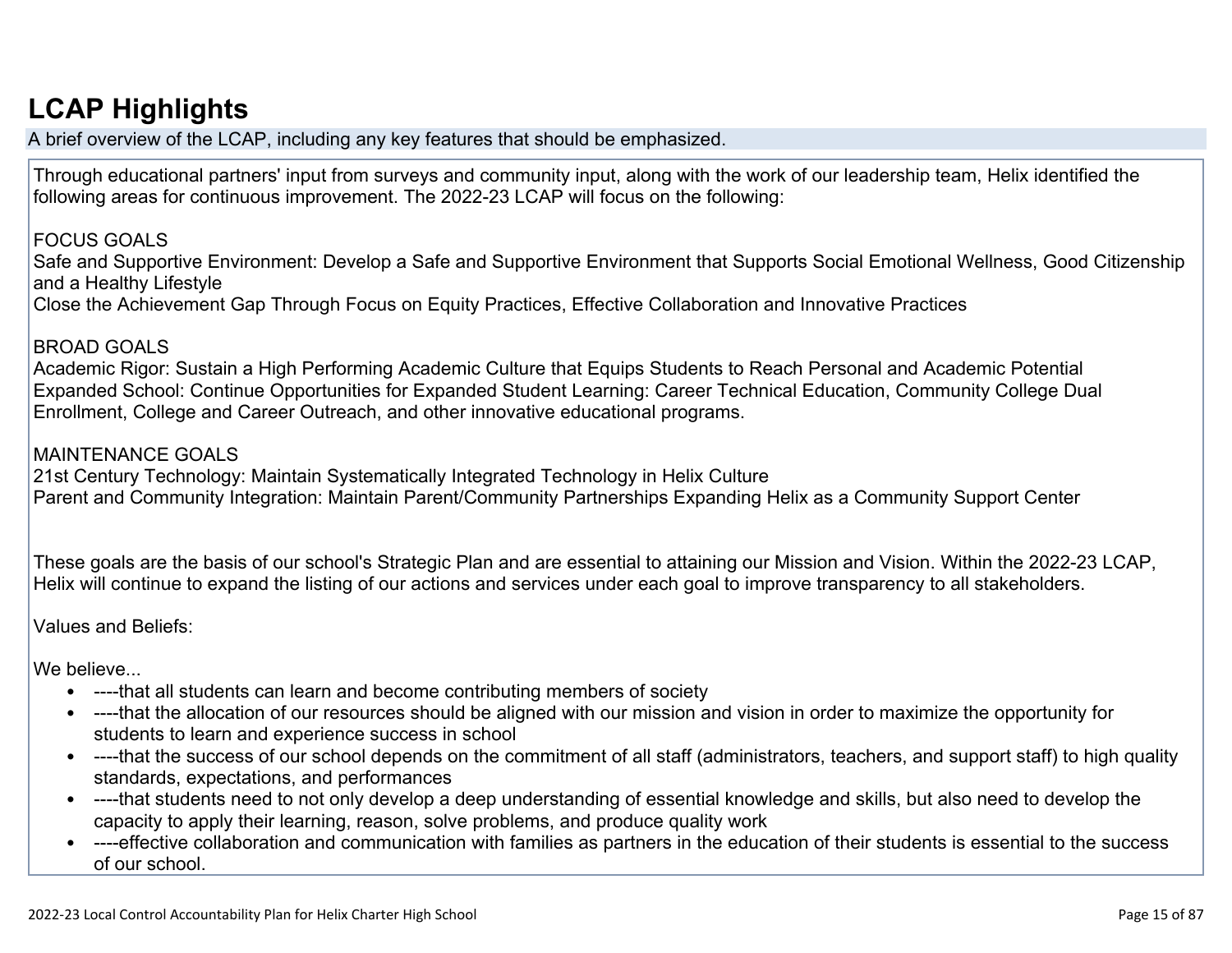We value...

- ----each student as an individual and therefore create curriculum, instructional activities, assessments, and feedback systems focused on providing learning opportunities that enable students to achieve success
- ----the diverse ideas, values, and cultures that enrich our school system
- ----a safe and supportive learning environment that promotes student achievement
- ----a comprehensive education that provides students with multiple opportunities and connections to build relationships and engage with their school.

## **Comprehensive Support and Improvement**

An LEA with a school or schools eligible for comprehensive support and improvement must respond to the following prompts.

#### *[Schools Identified](http://www.doc-tracking.com/screenshots/22LCAP/Instructions/22LCAPInstructions.htm#SchoolsIdentified)*

A list of the schools in the LEA that are eligible for comprehensive support and improvement.

Does not apply to Helix Charter High School.

#### *[Support for Identified Schools](http://www.doc-tracking.com/screenshots/22LCAP/Instructions/22LCAPInstructions.htm#SupportforIdentifiedSchools)*

A description of how the LEA has or will support its eligible schools in developing comprehensive support and improvement plans.

Does not apply to Helix Charter High School.

#### *[Monitoring and Evaluating Effectiveness](http://www.doc-tracking.com/screenshots/22LCAP/Instructions/22LCAPInstructions.htm#MonitoringandEvaluatingEffectiveness)*

A description of how the LEA will monitor and evaluate the plan to support student and school improvement.

Does not apply to Helix Charter High School.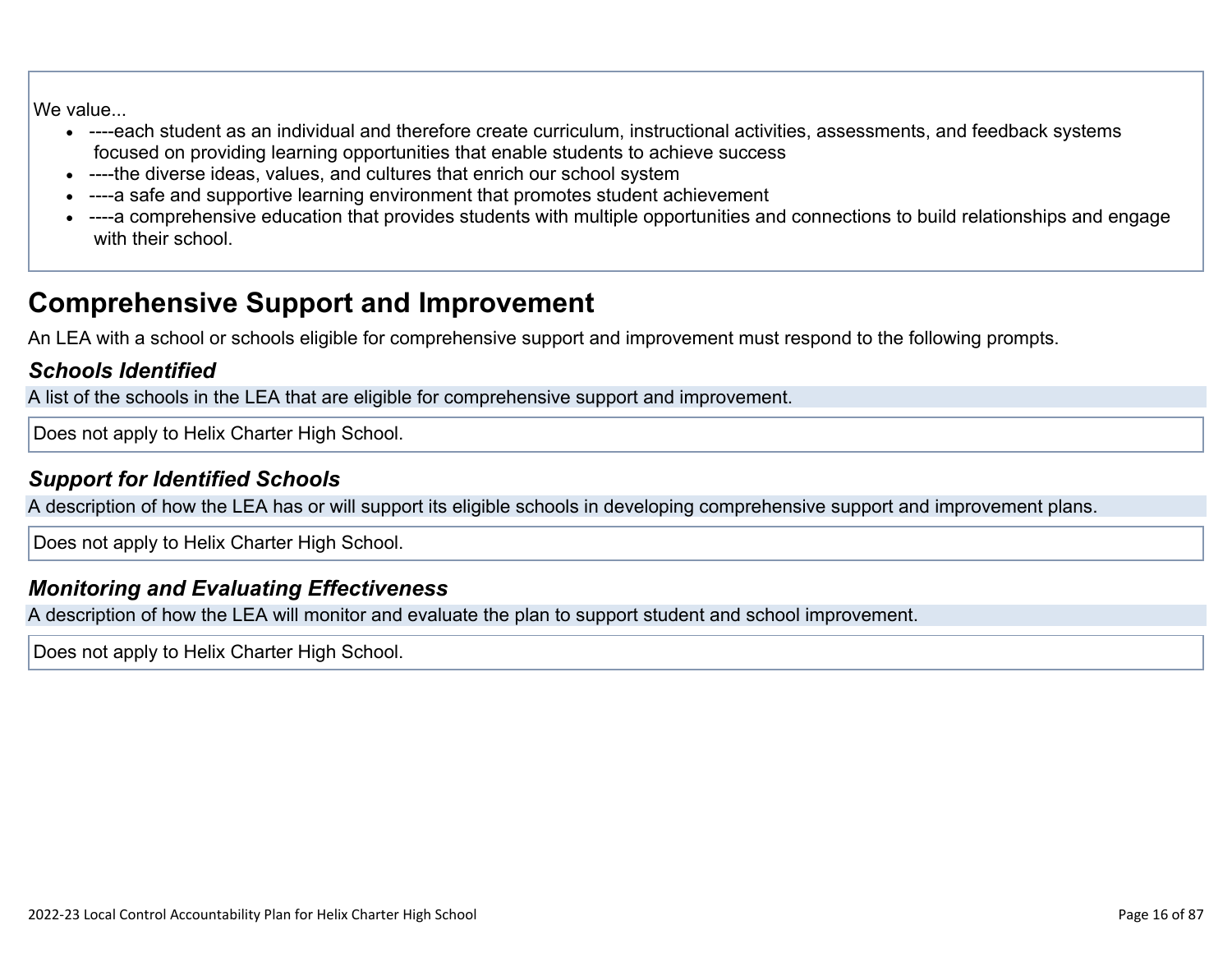## **Engaging Educational Partners**

A summary of the process used to engage educational partners and how this engagement was considered before finalizing the LCAP.

During the 2021-22 year, Helix maintained a process for dissemination of LCAP information and collection of feedback with decision-making bodies and stakeholders. Essentially we embedded the LCAP within all of our existing meetings and gatherings. This allowed for all groups to participate/comment in the process. Additionally, our Executive Director, which streamlined our focus and allowed our LCAP Goals to drive our direction of the Mission and Vision.

Stakeholders were invited to provide insights and participate throughout 2021-22. Helix Charter decision-making bodies such as, Administration, Charter Board, Department Chair Council and Restructuring Committee reviewed a LCAP Goal each month. We analyzed our Metrics and the Dashboard in each group setting. Additional opportunities for participation/comment occurred during Charter Board Meetings, Bargaining Unit Meetings, PTSA and our English Learner Program Development Meetings. Student input was sought in a survey method, ASB discussion and Student Council.

Feedback sessions included a review of LCFF and the purpose of the LCAP, in addition to discussion of program demographics and data in support of the goals and action items, with an emphasis placed on the impact COVID-19 had on the LEA, including student learning loss. Participants analyzed the data and effectiveness of the current LCAP's goals and action items, and provided input regarding the 2022-2023 LCAP goals and actions. Translators were available to facilitate engagement, discussion and feedback on the part of all student and educational partner groups.

Parents When: February - May, 2022 How: Charter Board meetings; PTA, ELAC meetings; surveys What: Overview of LCFF and the LCAP process; LEA information and demographics; data in support of the effectiveness of the LCAP goals and actions; input on the effectiveness of the goals and actions; input regarding the 2022-2023 LCAP goals and actions; review of LCAP draft.

Parent Community Forum When: May 22nd, 2022 How: Educational Partner Engagement; survey What: Overview of LCFF and the LCAP process; LEA information and demographics; data in support of the effectiveness of the LCAP goals and actions; input on the effectiveness of the goals and actions; input regarding the 2022-2023 LCAP goals and actions; review of LCAP draft.

ELAC When: September 23rd, 2021 and April 21st, 2022 How: Educational partner engagement meetings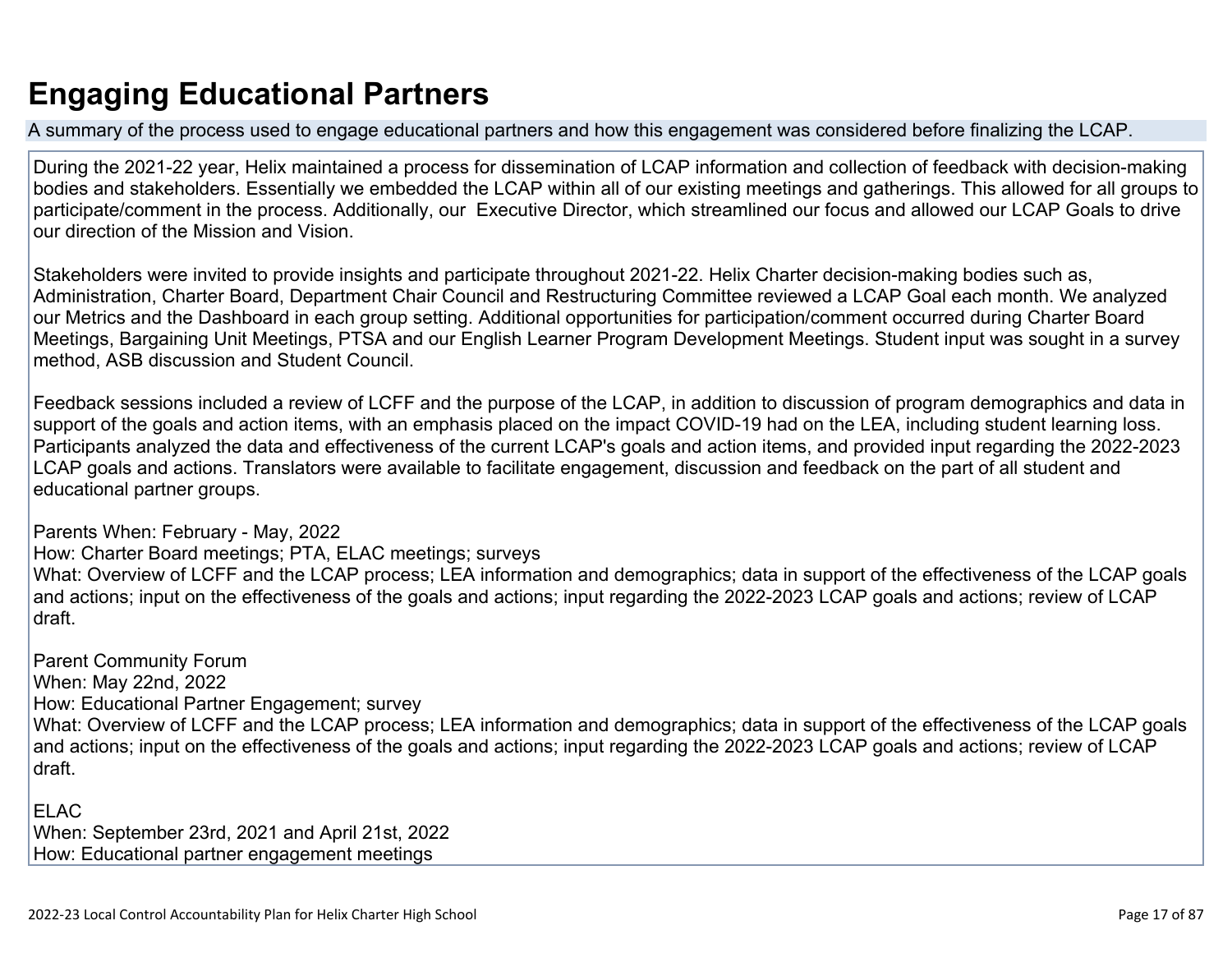What: Overview of LCFF and the LCAP process; LEA information and demographics; data in support of the effectiveness of the LCAP goals and actions; input on the effectiveness of the goals and actions; input regarding the 2022-2023 LCAP goals and actions; review of LCAP draft. There was no feedback provided to the Superintendent.

#### Pupils

When: March - May, 2022 How: ASB meetings; Surveys What: Overview of LCFF and the LCAP process; LEA information and demographics; data in support of the effectiveness of the LCAP goals and actions; input on the effectiveness of the goals and actions; input regarding the 2022-2023 LCAP goals and actions.

Bargaining Units (Certificated and Classified) When: May 25th, 2022 & May 31st How: Bargaining Units feedback meeting; surveys What: Overview of LCFF and the LCAP process; LEA information and demographics; data in support of the effectiveness of the LCAP goals and actions; input on the effectiveness of the goals and actions; input regarding the 2022-2023 LCAP goals and actions.

Teachers (Certificated) When: January - May, 2022 How: Restructuring, Department Chair meetings; staff meetings; surveys What: Overview of LCFF and the LCAP process; LEA information and demographics; data in support of the effectiveness of the LCAP goals and actions; input on the effectiveness of the goals and actions; input regarding the 2022-2023 LCAP goals and actions.

Administration, including principals When: December 2021 - May 2022 How: In-person meetings; educational partner engagement meetings What: Overview of LCFF and the LCAP process; LEA information and demographics; data in support of the effectiveness of the LCAP goals and actions; input on the effectiveness of the goals and actions; input regarding the 2022-2023 LCAP goals and actions.

Community (PTA, Charter Board)

When: February - May, 2022

How: Educational partner engagement meetings; SSC, PTA, ELAC meetings; surveys

What: Overview of LCFF and the LCAP process; LEA information and demographics; data in support of the effectiveness of the LCAP goals and actions; input on the effectiveness of the goals and actions; input regarding the 2022-2023 LCAP goals and actions.

Public Comment Period: May 23rd through May 30th, 2022

Public Hearing Date: May 27, 2022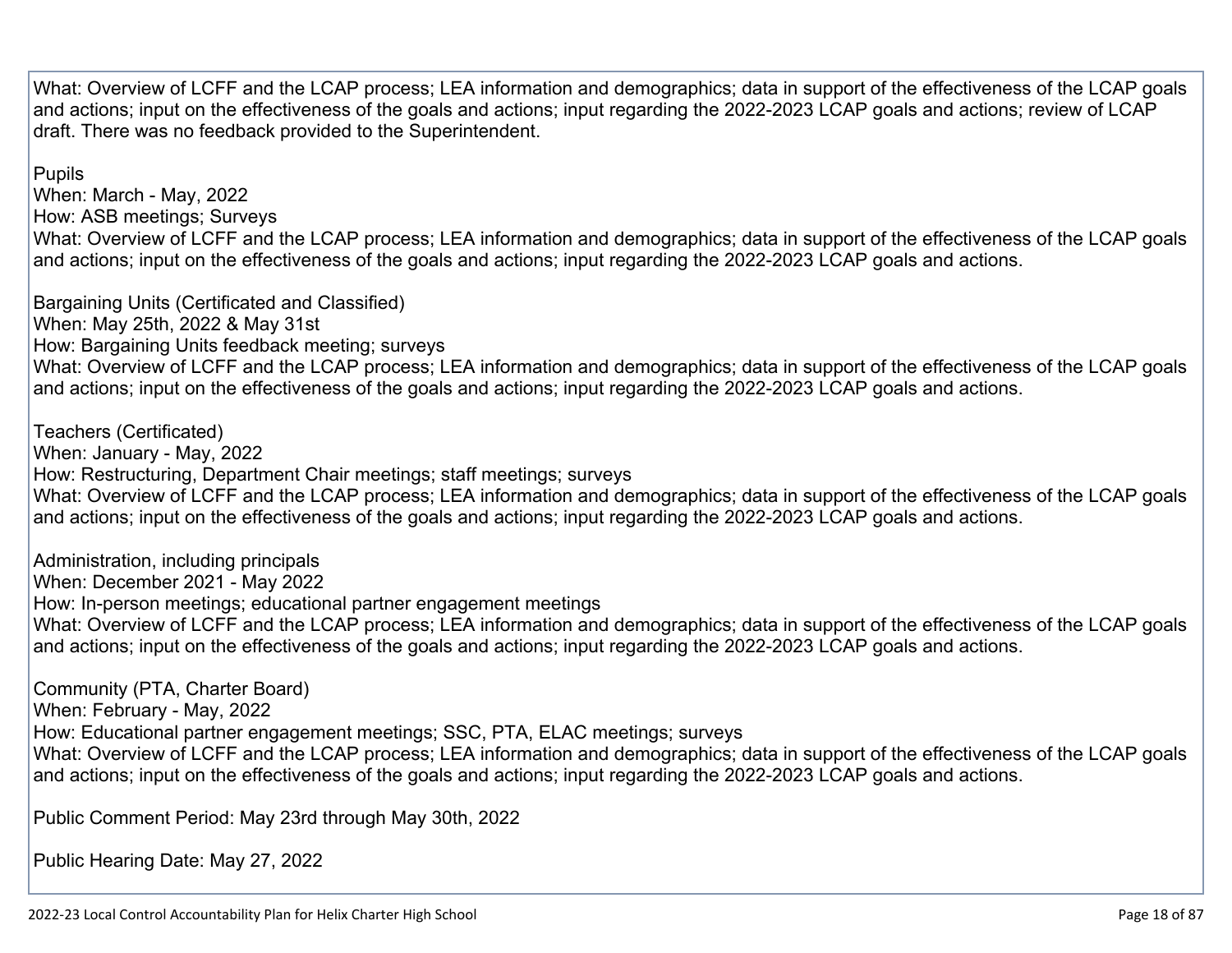LCAP and Budget Governing Board Approval Date, and Local Indicators Presented as an Informational Item: June 27, 2022

#### A summary of the feedback provided by specific educational partners.

Stakeholders voiced concerns about the clear need our students continue to need since returning to campus in August of 2021. The impact of school shutdown, trauma of a pandemic and racial tensions in our nation were clearly standouts in responses. Our educators and families are clearly worried about the learning loss as well, but see the necessity of dealing with a student's emotional needs first and foremost.

The educational partner engagement results are summarized for each specific group.

Parent feedback focused on school safety; CTE and job experience for students; maintaining English and bilingual communication with school and staff and administration; and the use of technology.

Based on discussions with the ELAC panel, Helix was informed of the need to support English Learners, and maintain communication between school and home.

Student feedback demonstrated the importance of school safety, equity practices and support with social/emotional needs.

Classified and Certificated Bargaining Unit meeting members included the need for school safety; continued professional development, and the importance of support for our staff.

Input obtained from teachers and classified indicated a continued need for technology support; and maintaining social/emotional needs supports, and rigor focus. School staff discussed the importance of school safety and student attendance.

Administration meetings, survey results and analysis revealed a focus on the need to maintain a safe culture where students have many opportunities to learn and grow, continue our equity focused work, supporting at-risk students, improving attendance, classroom A/V infrastructure. Also feel a need to build up our school spirit and culture for students and staff that will increase the morale of all involved.

A description of the aspects of the LCAP that were influenced by specific input from educational partners.

Based on the feedback from stakeholders our Focus goals remained the same, with some expansion of action steps. Stakeholders clearly indicated that we needed to increase social emotional supports, academic supports and implement a look at our equity practices on campus. The voices of the stakeholders have forced us to look at our use of resources in meeting the social emotional needs and learning loss of students upon return from distance learning. We will continue increased support staff in both of these areas. Helix's partnership with San Diego County Office of Education Equity Team has led to an ongoing community to implement equity professional development for all staff over the next 3-4 years.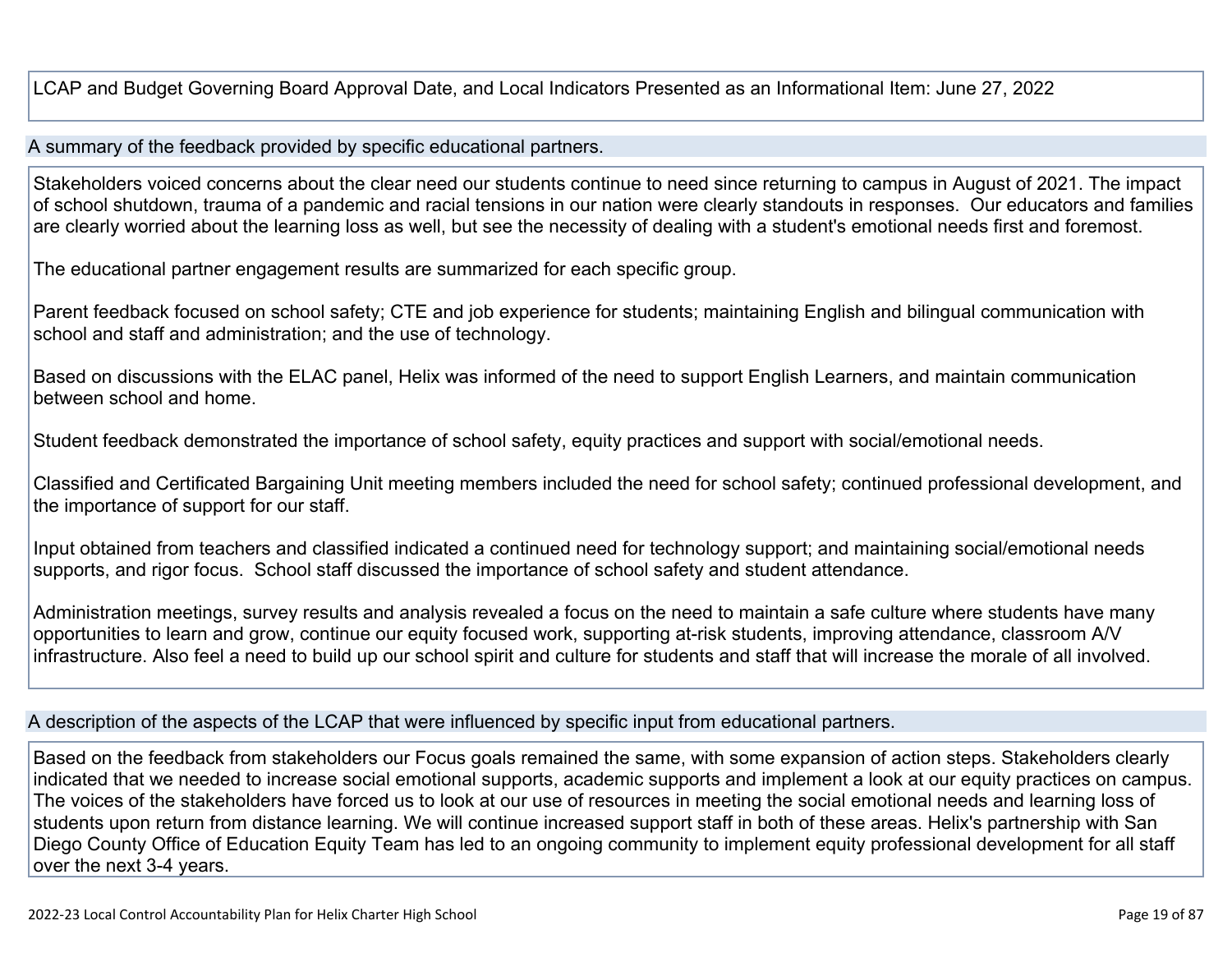# **[Goals and Actions](http://www.doc-tracking.com/screenshots/22LCAP/Instructions/22LCAPInstructions.htm#GoalsandActions)**

## **[Goal](http://www.doc-tracking.com/screenshots/22LCAP/Instructions/22LCAPInstructions.htm#goalDescription)**

| Goal # | <b>Description</b>                                                                                                  |
|--------|---------------------------------------------------------------------------------------------------------------------|
|        | Safe and Supportive Environment: Develop a Safe and Supportive Environment that Supports Social Emotional Wellness, |
|        | Good Citizenship and a Healthy Lifestyle                                                                            |

An explanation of why the LEA has developed this goal.

This is a Focus Goal as the need to support students' social emotional wellness has become essential to their success on campus and in their future lives. Post pandemic trauma informed care is needed to bridge the return to school.

### **[Measuring and Reporting Results](http://www.doc-tracking.com/screenshots/22LCAP/Instructions/22LCAPInstructions.htm#MeasuringandReportingResults)**

| <b>Metric</b>                                                                                                                   | <b>Baseline</b>                                                                                                                                                                                                         | Year 1 Outcome    | Year 2 Outcome | Year 3 Outcome | Desired Outcome for<br>$2023 - 24$ |
|---------------------------------------------------------------------------------------------------------------------------------|-------------------------------------------------------------------------------------------------------------------------------------------------------------------------------------------------------------------------|-------------------|----------------|----------------|------------------------------------|
| Measure 1:<br>Improvement from<br>baseline of School<br>Climate Index --<br><b>Perceived School</b><br><b>Safety Percentage</b> | Measure 1:<br><b>Perceived School</b><br><b>Safety Percentage</b><br>72% Feel Safe to Very<br>Safe on Campus in<br>2018-19                                                                                              | Scheduled 5/17/22 |                |                | <b>TBD</b>                         |
| Measure 2:<br>Maintained staff and<br>parents feeling school<br>is a safe place on<br><b>CHKS</b>                               | Measure 2:<br>Staff feeling school is<br>a safe place<br>99% of staff survey<br>feel HCHS is a safe<br>place for students in<br>2018-19<br>99% of staff survey<br>feel HCHS is a safe<br>place for staff in 2018-<br>19 | Scheduled 5/17/22 |                |                | <b>TBD</b>                         |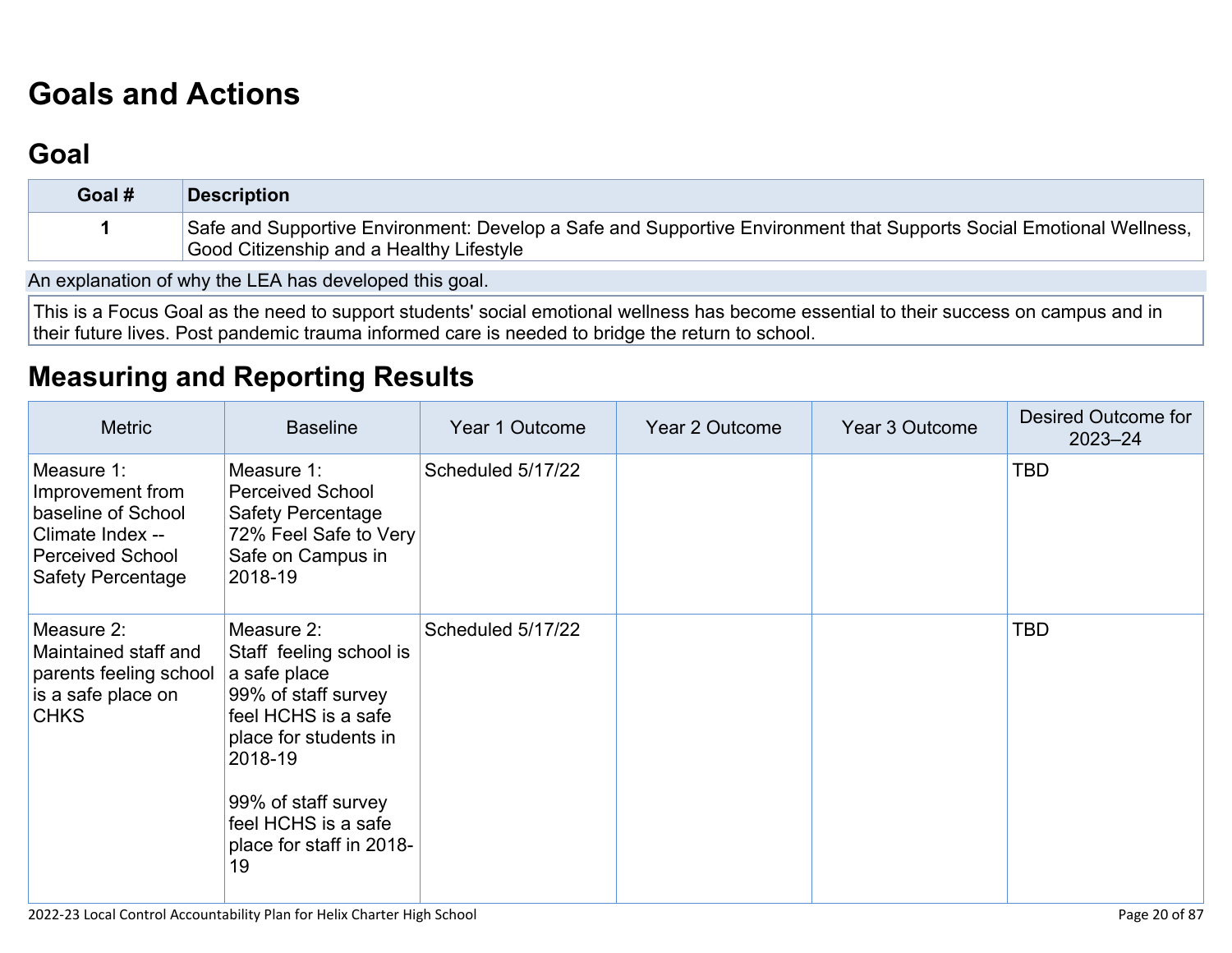| <b>Metric</b>                                                                                                                                                                   | <b>Baseline</b>                                                                                          | Year 1 Outcome                                                                                                                                                | Year 2 Outcome | Year 3 Outcome | Desired Outcome for<br>$2023 - 24$                                      |
|---------------------------------------------------------------------------------------------------------------------------------------------------------------------------------|----------------------------------------------------------------------------------------------------------|---------------------------------------------------------------------------------------------------------------------------------------------------------------|----------------|----------------|-------------------------------------------------------------------------|
| Measure 3:<br>.5% suspension rate<br>reduction as<br>compared to baseline                                                                                                       | Measure 3:<br><b>Suspension Rate</b><br>2019-20: 2.1%<br>**Decreased**<br>2018-19: 3.7%<br>**Increased** | 2021-22.08%                                                                                                                                                   |                |                | Less than 1%                                                            |
| Measure 4:<br>Maintain expulsion<br>rate as compared to<br>baseline                                                                                                             | Measure 4: Expulsion<br>Rate<br>2019-20: 0.00%<br>**Decreased**<br>2018-19: 0.04%<br>**Decreased**       | 2021-22 0%                                                                                                                                                    |                |                | Less than 1%                                                            |
| Measure 5:<br>1% Reduction of In<br><b>School Suspension</b><br>Days<br>-ISS rate will<br>be reported<br>in total $#$ of<br>Periods with I<br>reported in<br>Synergy<br>ATD401. | Measure 5:<br>2018-19: NA (School<br>Shut Down)                                                          | 2021-22 0 Periods<br><b>ISS</b>                                                                                                                               |                |                | Change to $#$ of<br><b>Referrals to Scottie</b><br>Restore Intervention |
| Measure 6:<br><b>Increase Wellness</b><br><b>Center Group</b><br>Offerings as<br>compared to baseline                                                                           | Measure 6:<br>2018-19: NA (School<br>Shut Down)                                                          | <b>FALL GROUPS</b><br><b>GBTS (Getting Back</b><br>to School)<br>T.R.A.N.S. (Totally<br>Rad And Not Sad)<br><b>Saturday School</b><br>Wellness<br>Wednesday's |                |                |                                                                         |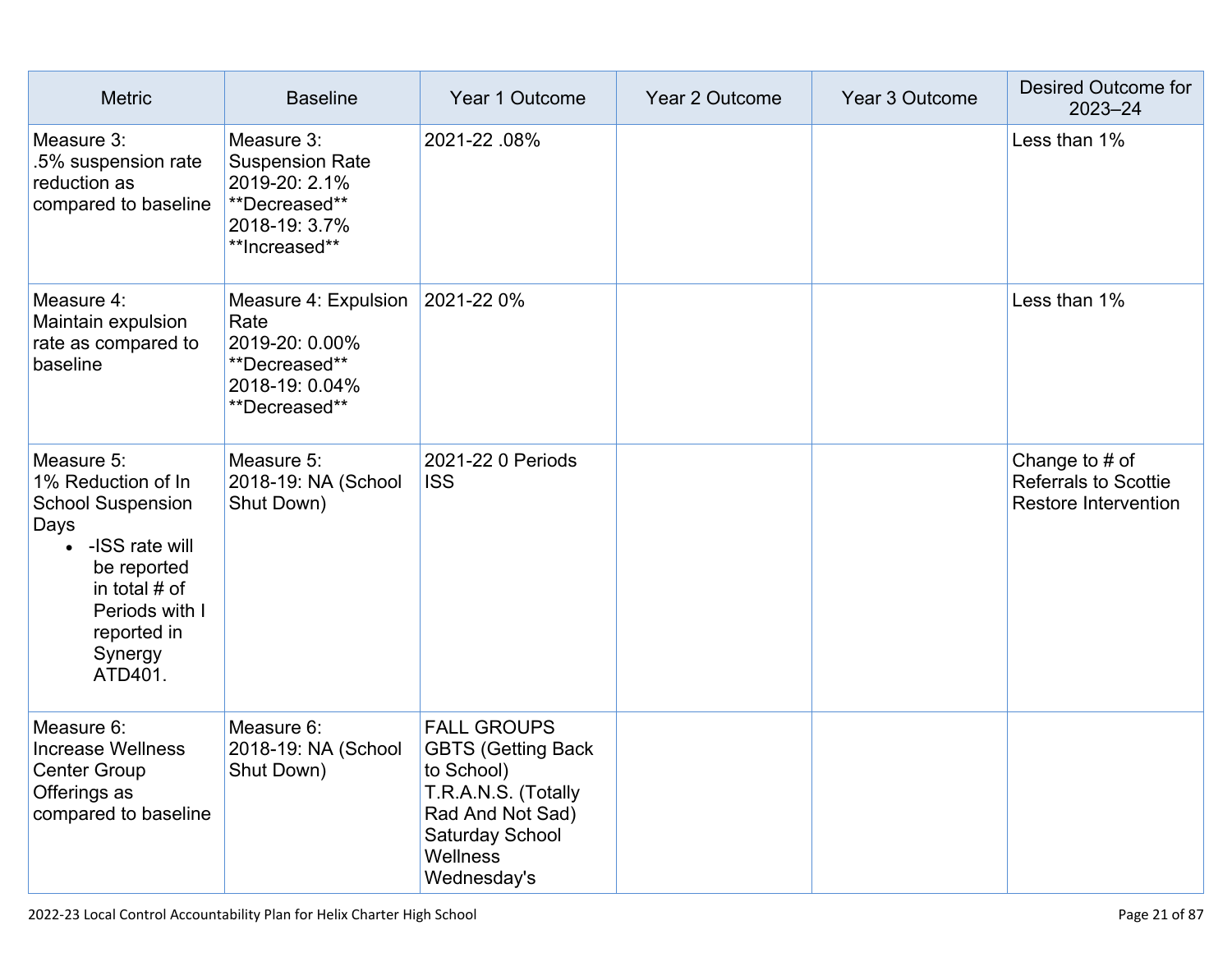| <b>Metric</b>                                               | <b>Baseline</b>                                     | Year 1 Outcome                                                                                                                                                                                                                                                                                                                         | Year 2 Outcome | Year 3 Outcome | Desired Outcome for<br>$2023 - 24$ |
|-------------------------------------------------------------|-----------------------------------------------------|----------------------------------------------------------------------------------------------------------------------------------------------------------------------------------------------------------------------------------------------------------------------------------------------------------------------------------------|----------------|----------------|------------------------------------|
|                                                             |                                                     | <b>Student Grief</b><br><b>Teacher Grief</b><br><b>SPRING GROUPS</b><br><b>Anxiety Group</b><br>Self-Esteem<br>12-Grade Transitions<br><b>Processing Circles</b><br>T.R.A.N.S. (Totally<br>Rad And Not Sad)<br>Saturday School<br><b>Wellness</b><br>Wednesday's<br><b>Student Leadership</b><br><b>Balancing Family and</b><br>School |                |                |                                    |
| Measure 7. Facilities<br>Maintenance in Good<br>Repair--SRM | Measure 7:<br><b>Facilities FIT Rating:</b><br>Good | 2021-22 FIT Rating:<br>Good                                                                                                                                                                                                                                                                                                            |                |                | <b>Maintain Good</b><br>Reading    |

# **[Actions](http://www.doc-tracking.com/screenshots/22LCAP/Instructions/22LCAPInstructions.htm#actions)**

| Action # | Title                              | Description                                                                                                         | <b>Total Funds</b> | Contributing |
|----------|------------------------------------|---------------------------------------------------------------------------------------------------------------------|--------------------|--------------|
| 1.1      | <b>Grade Level Team</b><br>Support | Staffing (Admin, Counseling, Academic Advisors, Admin Assistants)<br><b>GLT Budgets</b><br><b>Attendance Clerks</b> | \$2,522,683.00     | <b>No</b>    |
| 1.2      | <b>Wellness Center</b><br>Program  | <b>Staffing for Counseling/Social Work Support</b><br><b>Wellness Center Department Budget</b>                      | \$333,448.00       | <b>No</b>    |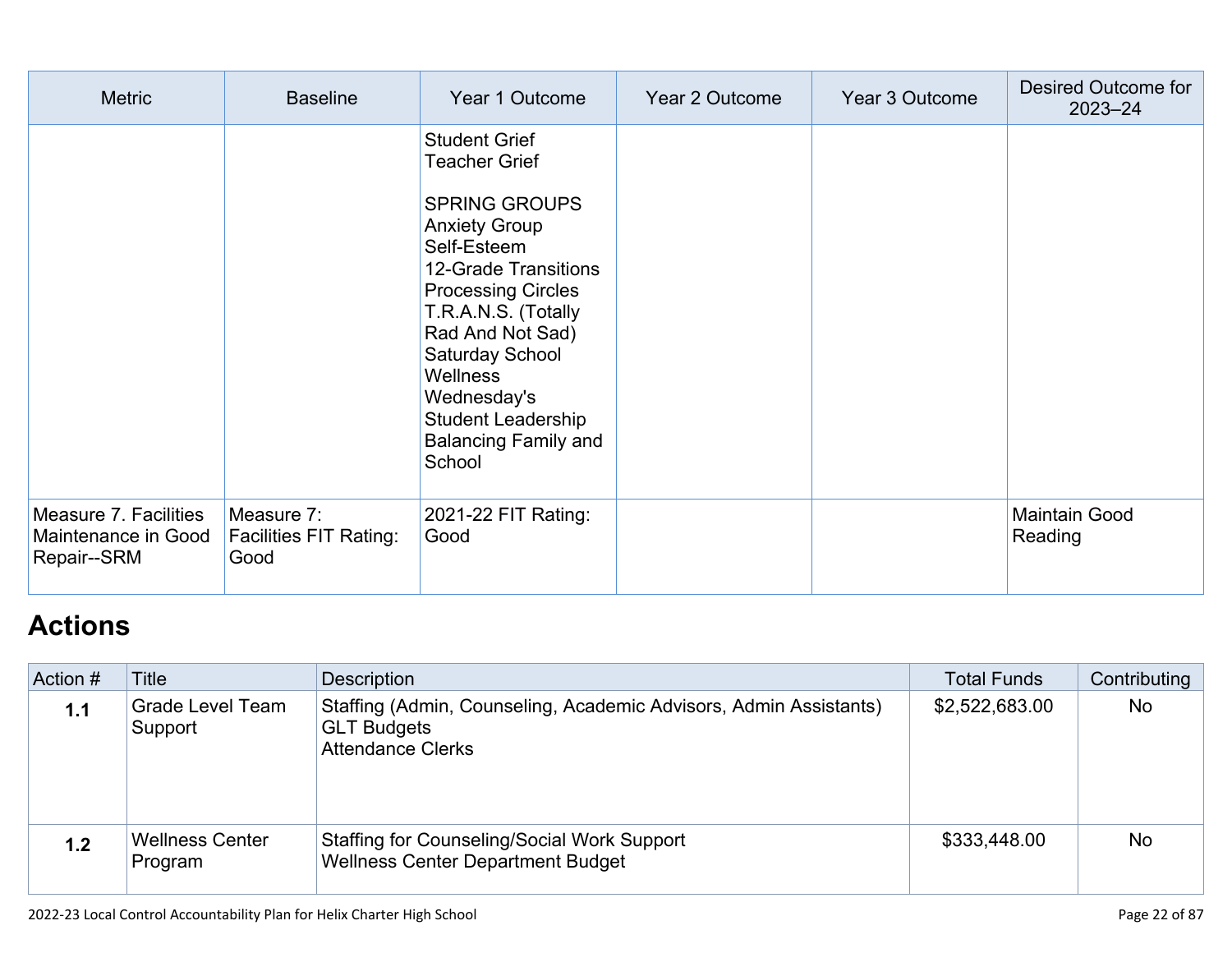| Action # | <b>Title</b>                               | <b>Description</b>                                                                                                                                                                                                                                                                                                                                                                           | <b>Total Funds</b> | Contributing |
|----------|--------------------------------------------|----------------------------------------------------------------------------------------------------------------------------------------------------------------------------------------------------------------------------------------------------------------------------------------------------------------------------------------------------------------------------------------------|--------------------|--------------|
|          |                                            |                                                                                                                                                                                                                                                                                                                                                                                              |                    |              |
| 1.3      | <b>School Safety</b>                       | Staffing (Manager, Campus Supervisors)<br><b>Professional Development</b><br>Event Security & Safety Needs                                                                                                                                                                                                                                                                                   | \$692,166.00       | <b>No</b>    |
| 1.4      | <b>Positive School</b><br>Culture          | Safe School Ambassadors (SSA)<br>Student 2 Student Organization (S2S)<br>Scottie Pride Day<br><b>Upper Grade/Mid Year Transfer Student Services</b><br>School Climate/Culture Training & Implementation of Restorative<br><b>Practices</b><br>Staff and Student Recognition: Honor Roll, Perfect Attendance,<br><b>Platinum at Graduation</b><br>Dads Achieving Daily for Students: D.A.D.S. | \$60,000.00        | Yes          |
| 1.5      | School<br>Grounds/Maintenanc<br>e          | <b>Custodial and Maintenance Oversight</b><br>Ongoing School Improvements: Facility Improvements and Planning,<br>Deferred Maintenance Items Annually as Needed                                                                                                                                                                                                                              | \$2,884,297.00     | <b>No</b>    |
| 1.6      | <b>Expanded Wellness</b><br>Center Program | <b>Additional Staffing</b><br>Program Implementations<br>CTK - Apricot Select (software designed to meet the record keeping)                                                                                                                                                                                                                                                                 | \$527,282.00       | Yes          |
| 1.7      | Co-Curricular and<br><b>Extra Supports</b> | Athletic Program (staff, supplies, transportation)<br>Performing Arts Program (staff, supplies, transportation)<br>Academic League Program (staff, supplies, transportation)                                                                                                                                                                                                                 | \$829,219.00       | <b>No</b>    |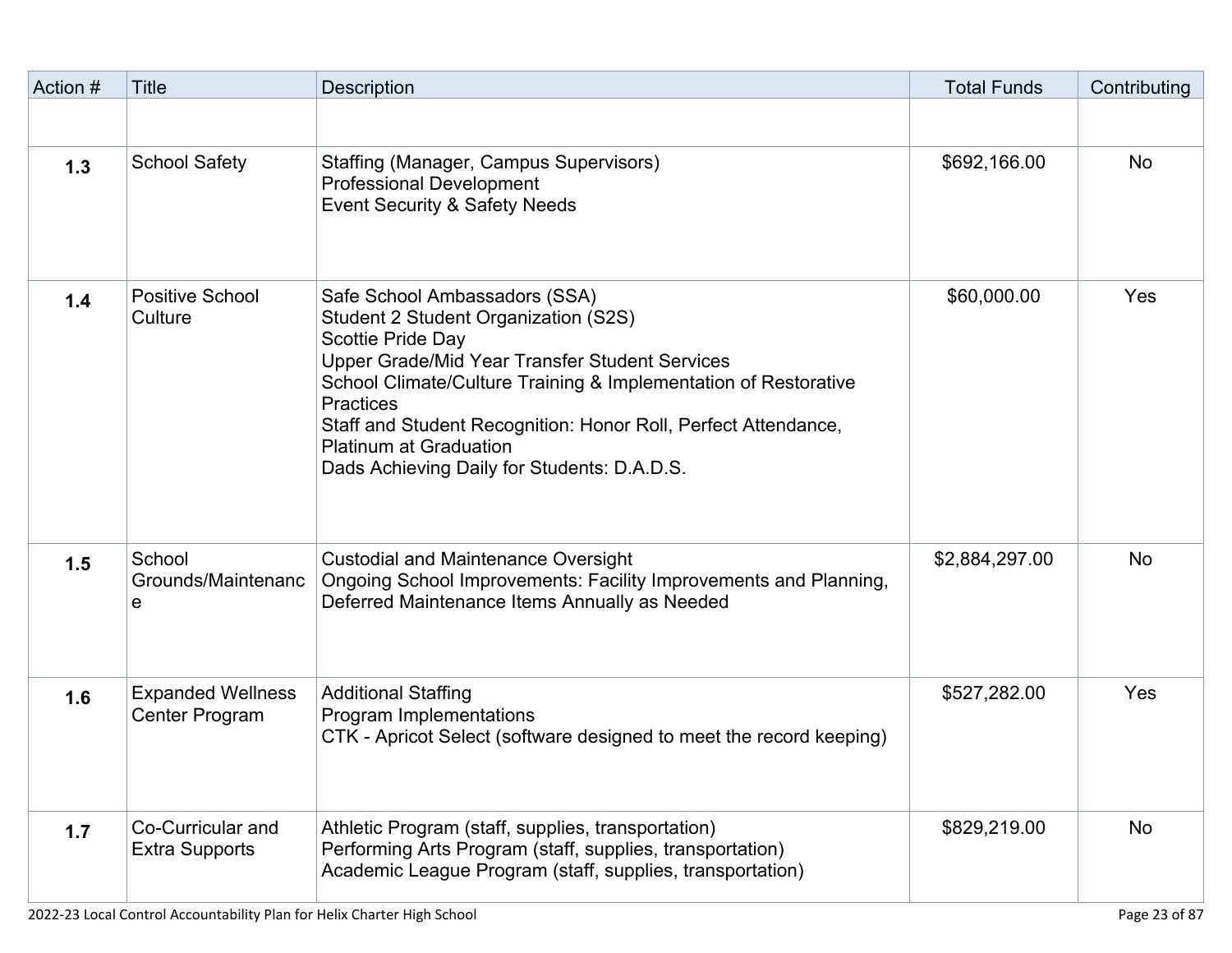| Action # | <b>Title</b> | Description | <b>Total Funds</b> | Contributing |
|----------|--------------|-------------|--------------------|--------------|
|          |              |             |                    |              |
|          |              |             |                    |              |

## **[Goal Analysis \[2021-22\]](http://www.doc-tracking.com/screenshots/22LCAP/Instructions/22LCAPInstructions.htm#GoalAnalysis)**

An analysis of how this goal was carried out in the previous year. A description of any substantive differences in planned actions and actual implementation of these actions.

Helix returned to full in-person instruction in the 2021-22 school year. We knew that coming back to full in-person instruction in 2021-22 after 18 months of pandemic education would cause new or increased issues of stress, anxiety, and mental health problems for students that we had not dealt with before. We were correct in this assumption. Students came back to Helix with more anxiety, depression, and social issues than we had encountered previously. The amount of students needing a 504 Plan increased; as such, the services needed for our Grade Level Teams and Wellness Center Staff also increased. We were accurate in the proposed funding amount for the social activities and supports that provided opportunities for students that help them reconnect with students and with school.

Our Grade Level Teams, Wellness Center Team, Academic Support Team and School Safety Team all committed to develop and sustain a welcoming, supportive and positive school culture for our students, parents and staff in the 2021-22 school year. Returning to all things academic and extra-curricular was a large step in the process. We needed to create ongoing practices for all our stakeholders.

Goal 01.07 was a new goal for 21-22 and we expected the need to monitor and increase budget based on the return to in person activities and the continued support of the students participating and the staff supporting these programs.

An explanation of material differences between Budgeted Expenditures and Estimated Actual Expenditures and/or Planned Percentages of Improved Services and Estimated Actual Percentages of Improved Services.

The Budgeted Expenditures and the Estimated Actual Expenditures were congruent.

As stated prior, we added Goal 01.07 at \$510,000 for Co-Curricular and Extra Supports for schoolwide activities re-establishing school culture; This allocation was worth identifying and implementing in the LCAP due to the significant involvement of the students in the activities.

An explanation of how effective the specific actions were in making progress toward the goal.

Helix consistently worked to be strategic and specific in its goals and actions for the 2021-22 school year. Coming back to in-person instruction was paramount to its continued success as a program. We increased our mental health supports and created many activities that helped students reconnect to Helix and our community this year, like "No Backpack Days" at the start of the year for all students and staff to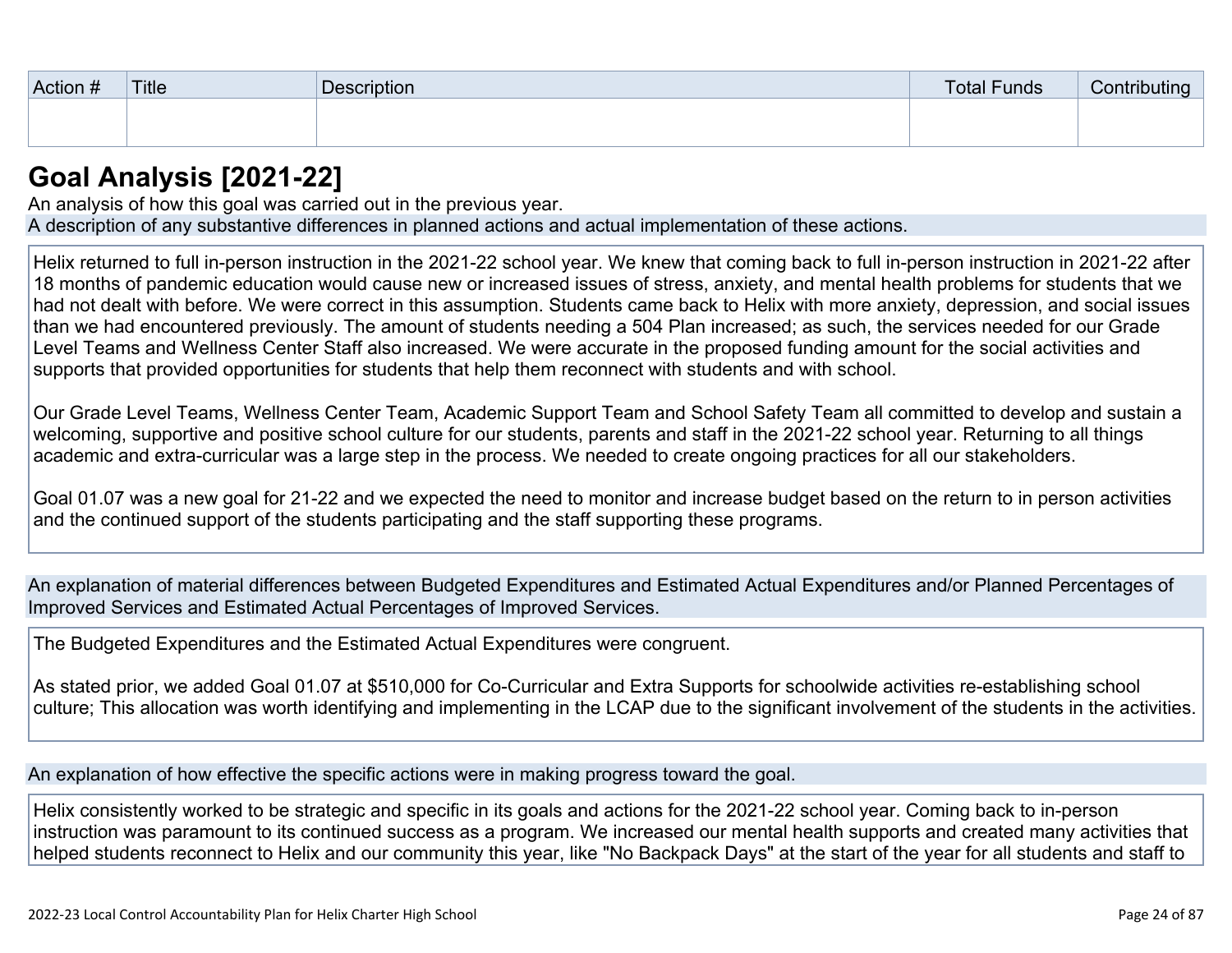get reconnected. Helix also added two additional Social Workers/Counselors to our Wellness Center Team for student mental health support which allowed us to better serve our students and staff.

A description of any changes made to the planned goal, metrics, desired outcomes, or actions for the coming year that resulted from reflections on prior practice.

The addition of the new position Manager of School Safety took place at the beginning of the school year. This allowed updated training and improved schoolwide safety. Additionally, Helix added the focused action for Co-Curricular and Extra Supports, we will look for ways to measure student involvement as an indicator of connectivity to school.

**A report of the Total Estimated Actual Expenditures for last year's actions may be found in the Annual Update Table. A report of the Estimated Actual Percentages of Improved Services for last year's actions may be found in the Contributing Actions Annual Update Table.**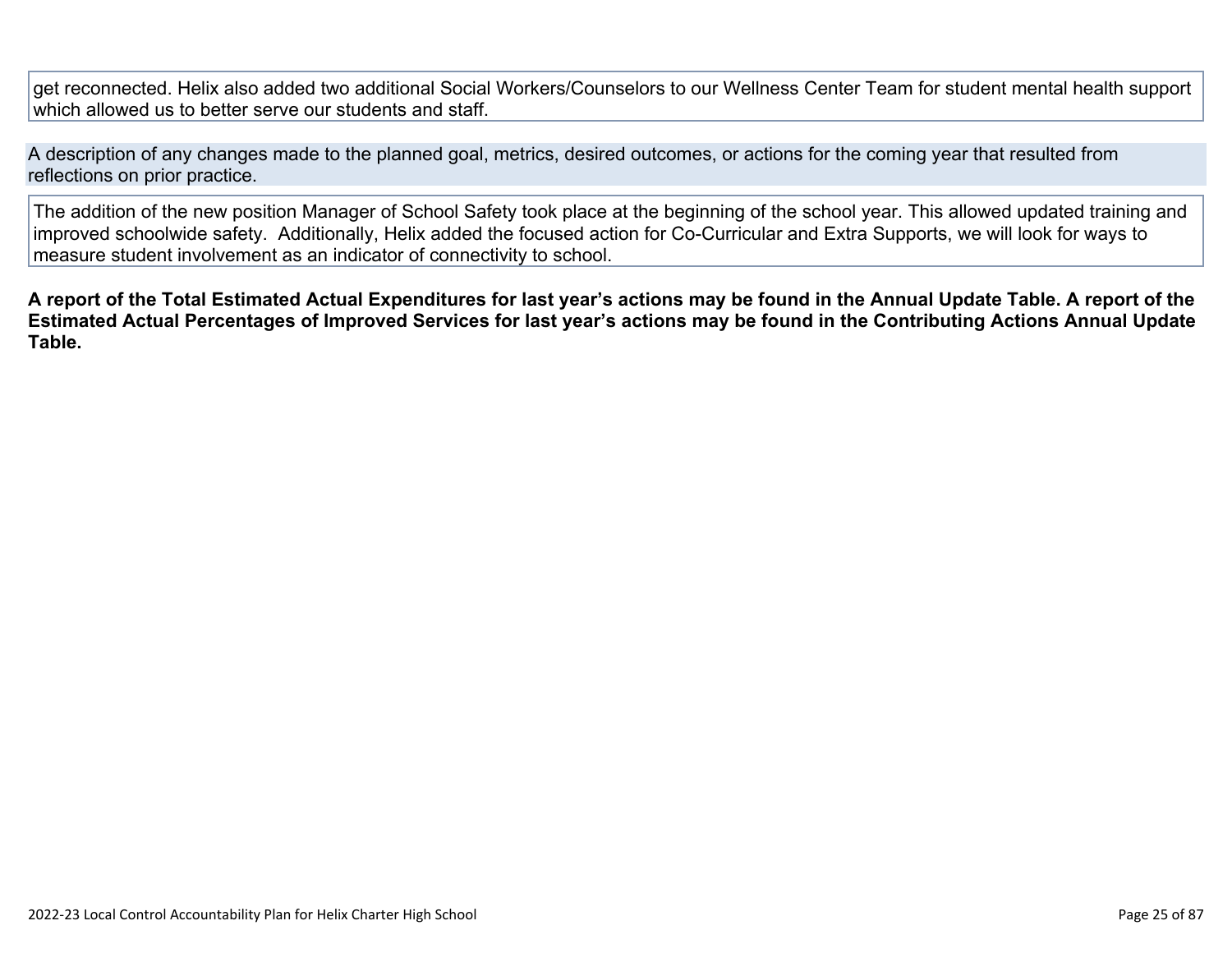# **[Goals and Actions](http://www.doc-tracking.com/screenshots/22LCAP/Instructions/22LCAPInstructions.htm#GoalsandActions)**

## **[Goal](http://www.doc-tracking.com/screenshots/22LCAP/Instructions/22LCAPInstructions.htm#goalDescription)**

| Goal # | Description                                                                                         |
|--------|-----------------------------------------------------------------------------------------------------|
|        | Close the Achievement Gap Through Focus on Equity, Effective Collaboration and Innovative Practices |
|        |                                                                                                     |

An explanation of why the LEA has developed this goal.

This is a Focus Goal as the need to work school wide on improving our equity practices and insuring all students experiences an equitable education and access to all future paths.

### **[Measuring and Reporting Results](http://www.doc-tracking.com/screenshots/22LCAP/Instructions/22LCAPInstructions.htm#MeasuringandReportingResults)**

| <b>Metric</b>                                                                           | <b>Baseline</b>                                                                                                                                                                                  | Year 1 Outcome                                                                                                                                          | Year 2 Outcome | Year 3 Outcome | Desired Outcome for<br>$2023 - 24$    |
|-----------------------------------------------------------------------------------------|--------------------------------------------------------------------------------------------------------------------------------------------------------------------------------------------------|---------------------------------------------------------------------------------------------------------------------------------------------------------|----------------|----------------|---------------------------------------|
| Measure 1:<br><b>Maintain Chronic</b><br>Absenteeism Rate<br>below 4%*<br>(*Dataquest)  | Measure 1: Chronic<br>Absenteeism Rate<br>2018-19 Rate: 3.1%                                                                                                                                     | 2020-21<br>$0\%$                                                                                                                                        |                |                | 3%                                    |
| Measure 2:<br>Maintain Dropout Rate   Rate<br>below 1%*                                 | Measure 2: Dropout<br>2016-17 Rate: 0.2%                                                                                                                                                         | 2020-21 0.1%                                                                                                                                            |                |                | $.1\%$                                |
| Measure 3:<br>.01 percentage<br>increase in sub-group<br>grad rate (Cohort<br>Data) $*$ | Measure 3: Grad Rate 2020-21 Five-Year<br>for Sub Groups<br>2019-20 Rate:<br>96.4% All Students<br>95.4% Hispanic<br>100% Asian<br>96.4% African<br>American<br>96.1% White<br>98.1% Two or More | <b>Cohort Graduation</b><br>Rate<br>97.6% All Students<br>97.7% Hispanic<br>92.9% Asian<br>97.0% African<br>American<br>97.5% White<br>100% Two or More |                |                | 97% for All Students<br>and Subgroups |

2022-23 Local Control Accountability Plan for Helix Charter High School Page 26 of 87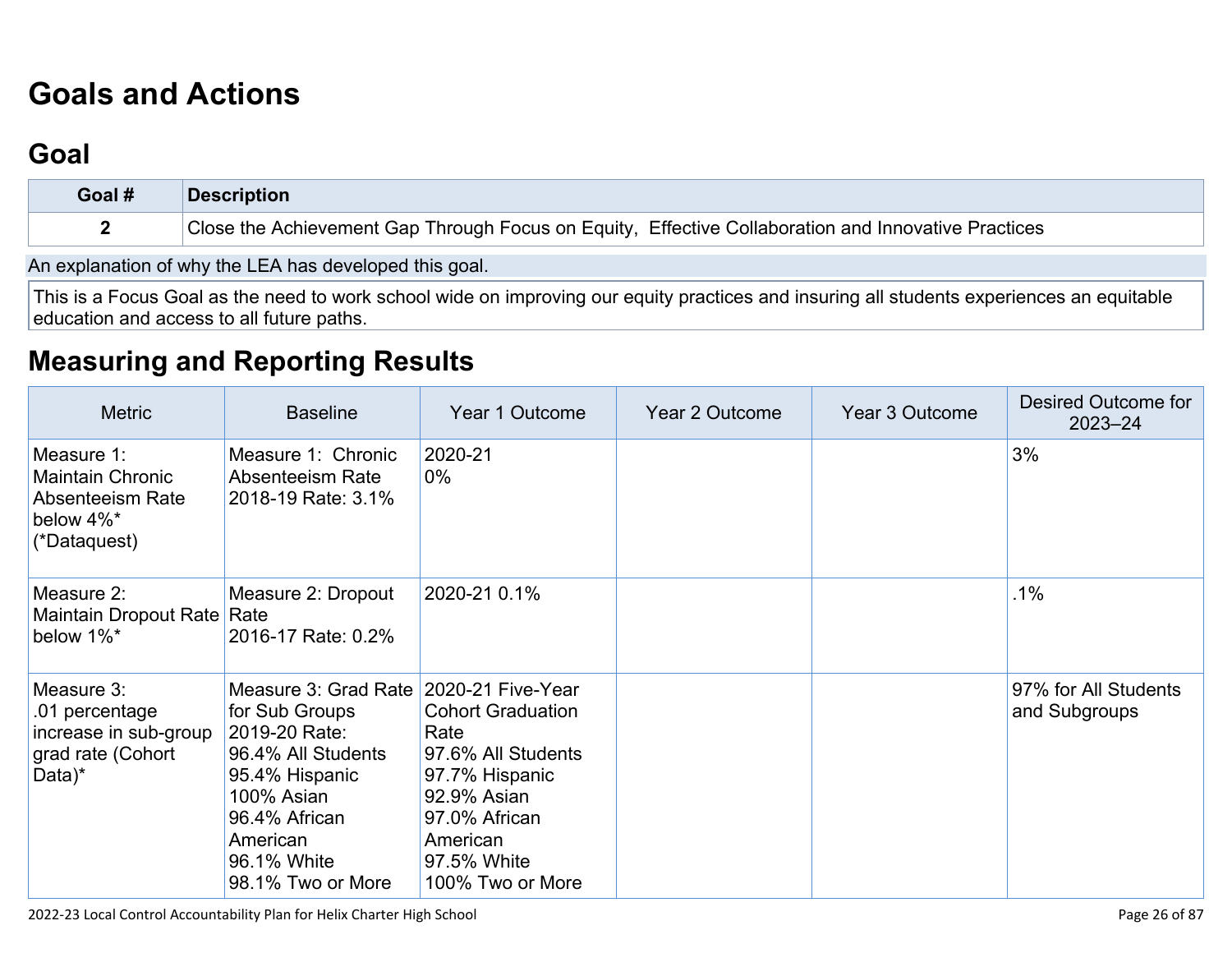| <b>Metric</b>                                                                                  | <b>Baseline</b>                                                                                                                                                                                                                                                                                                                               | Year 1 Outcome                                                                                                                                                                                                                                                            | Year 2 Outcome | Year 3 Outcome | <b>Desired Outcome for</b><br>$2023 - 24$ |
|------------------------------------------------------------------------------------------------|-----------------------------------------------------------------------------------------------------------------------------------------------------------------------------------------------------------------------------------------------------------------------------------------------------------------------------------------------|---------------------------------------------------------------------------------------------------------------------------------------------------------------------------------------------------------------------------------------------------------------------------|----------------|----------------|-------------------------------------------|
|                                                                                                | 95.0%<br>Socioeconomically<br>Disadvantaged<br>87.5% Students w/<br><b>Disabilities</b><br>89.7% English<br>Learners<br>95.2% Homeless                                                                                                                                                                                                        | 97.4%<br>Socioeconomically<br>Disadvantaged<br>83.3% Students w/<br><b>Disabilities</b><br>97.9% English<br>Learners<br>95.0% Homeless                                                                                                                                    |                |                |                                           |
| Measure 4:<br>0.01 percentage point<br>increase in sub-group<br>UC/CSU a-g<br>completion rate* | Measure 4: UC/CSU<br>a-g Completion Rate<br>for Sub Groups<br>2019-20 Rate:<br>94.5% All Students<br>94.0% Hispanic<br>94.1% Asian<br>90.7% African<br>American<br>98.0% White<br>94.3% Two or More<br>92.6%<br>Socioeconomically<br>Disadvantaged<br>57.1% Students w/<br><b>Disabilities</b><br>84.6% English<br>Learners<br>95.0% Homeless | 2020-21<br>98.1% All Students<br>98.1% Hispanic<br>96.2% Asian<br>96.9% African<br>American<br>99.1% White<br>98.0% Two or More<br>97.6%<br>Socioeconomically<br>Disadvantaged<br>76.7% Students w/<br><b>Disabilities</b><br>91.5% English<br>Learners<br>94.7% Homeless |                |                | 97% for All Students<br>and Subgroups     |
| Measure 5:<br>0.05 percentage point<br>improvement in long-<br>term EL's at                    | Measure 5: LTEL'S<br>2019-20<br>At Risk 1.2%<br><b>LTEL 12.7%</b>                                                                                                                                                                                                                                                                             | 2020-21<br>At Risk 1.3%<br>LTEL 15.8%                                                                                                                                                                                                                                     |                |                | 1% Reduction in<br><b>LTELs</b>           |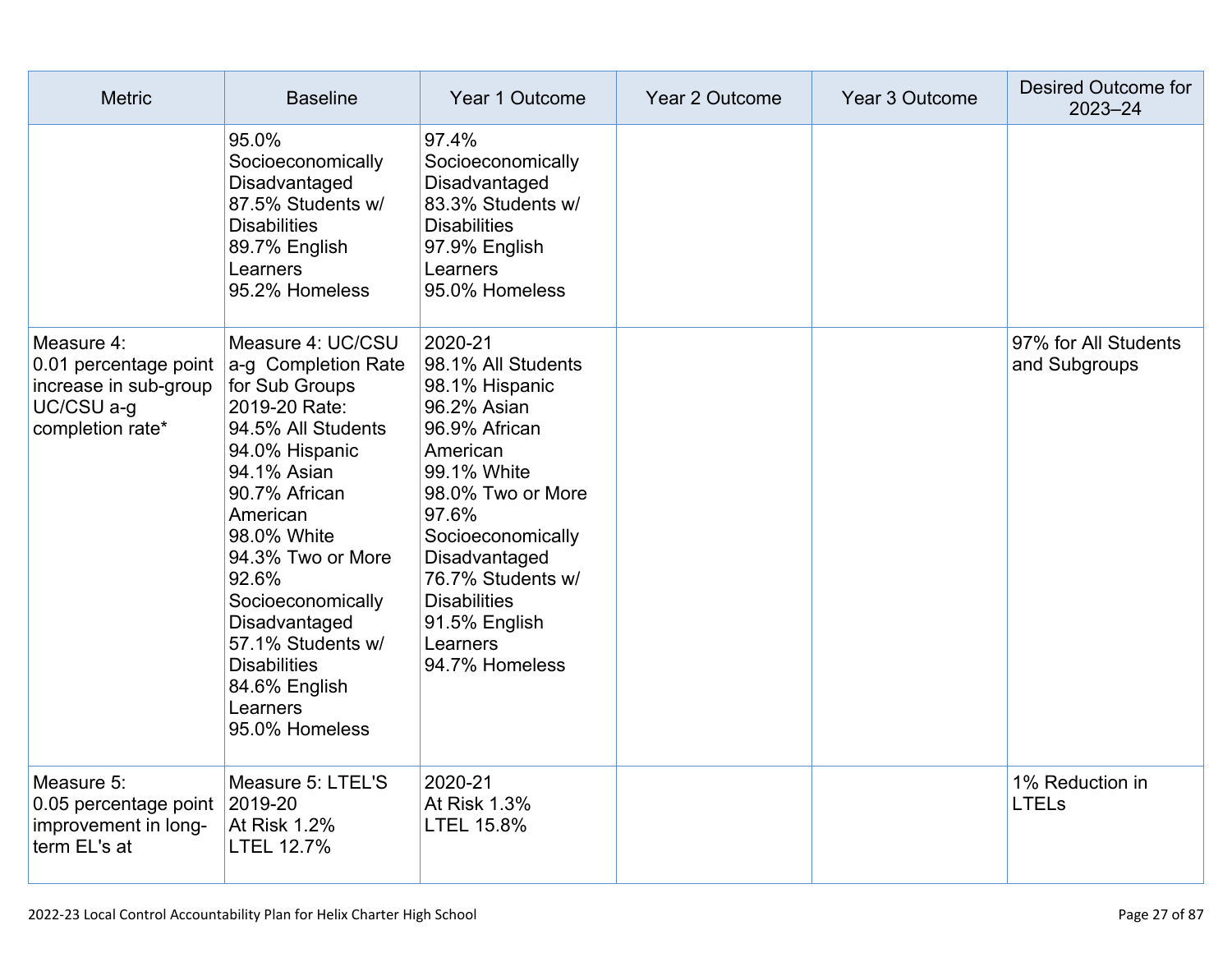| <b>Metric</b>                                                                                    | <b>Baseline</b>                                                             | Year 1 Outcome                 | Year 2 Outcome | Year 3 Outcome | Desired Outcome for<br>$2023 - 24$ |
|--------------------------------------------------------------------------------------------------|-----------------------------------------------------------------------------|--------------------------------|----------------|----------------|------------------------------------|
| proficiency on<br>ELPAC--SRM                                                                     |                                                                             |                                |                |                |                                    |
| Measure 6:<br>0.5 percentage point<br>improvement in EL<br>Reclassification rate--<br><b>SRM</b> | Measure 6:<br><b>Reclassification Rate</b><br>2019-20<br>7.0% (11 Students) | 2020-21<br>19.8% (33 Students) |                |                | 20% Reclassification<br>Rate       |

## **[Actions](http://www.doc-tracking.com/screenshots/22LCAP/Instructions/22LCAPInstructions.htm#actions)**

| Action # | <b>Title</b>                                                      | <b>Description</b>                                                                                                                                                                                                                                                                                                                                                                                                                                                                                                                                                                                                                                                                                                                                                                                      | <b>Total Funds</b> | Contributing |
|----------|-------------------------------------------------------------------|---------------------------------------------------------------------------------------------------------------------------------------------------------------------------------------------------------------------------------------------------------------------------------------------------------------------------------------------------------------------------------------------------------------------------------------------------------------------------------------------------------------------------------------------------------------------------------------------------------------------------------------------------------------------------------------------------------------------------------------------------------------------------------------------------------|--------------------|--------------|
| 2.1      | Academic Support<br>Program (general<br>and special<br>education) | Staffing (Program Supervisor, Academic Leads, Academic Coaches-<br>GenEd/SpEd)<br><b>Dropout Detective</b><br><b>Department Budget</b>                                                                                                                                                                                                                                                                                                                                                                                                                                                                                                                                                                                                                                                                  | \$1,181,671.00     | Yes          |
| 2.2      | English Learner<br>Program                                        | Staffing (English Learner Coordinator, EL Instructional Aides)<br>Department Budget<br>Curriculum: EDGE Fundamentals integrates language and grade level<br>content while providing access to PA Core English Language Arts<br>Standards. The four language domains are integrated with reading /<br>writing strategies and scaffolds to enable students to develop<br>academic literacy and language skills. The texts include various<br>genres, authentic literature, including multicultural literature, and non-<br>fiction. Grammar and vocabulary instruction is integrated in each unit.<br>Units begin with an essential question related to the theme, literature<br>and extended learning activities to engage students, improve<br>academic skills and increase multicultural awareness and | \$239,597.00       | <b>Yes</b>   |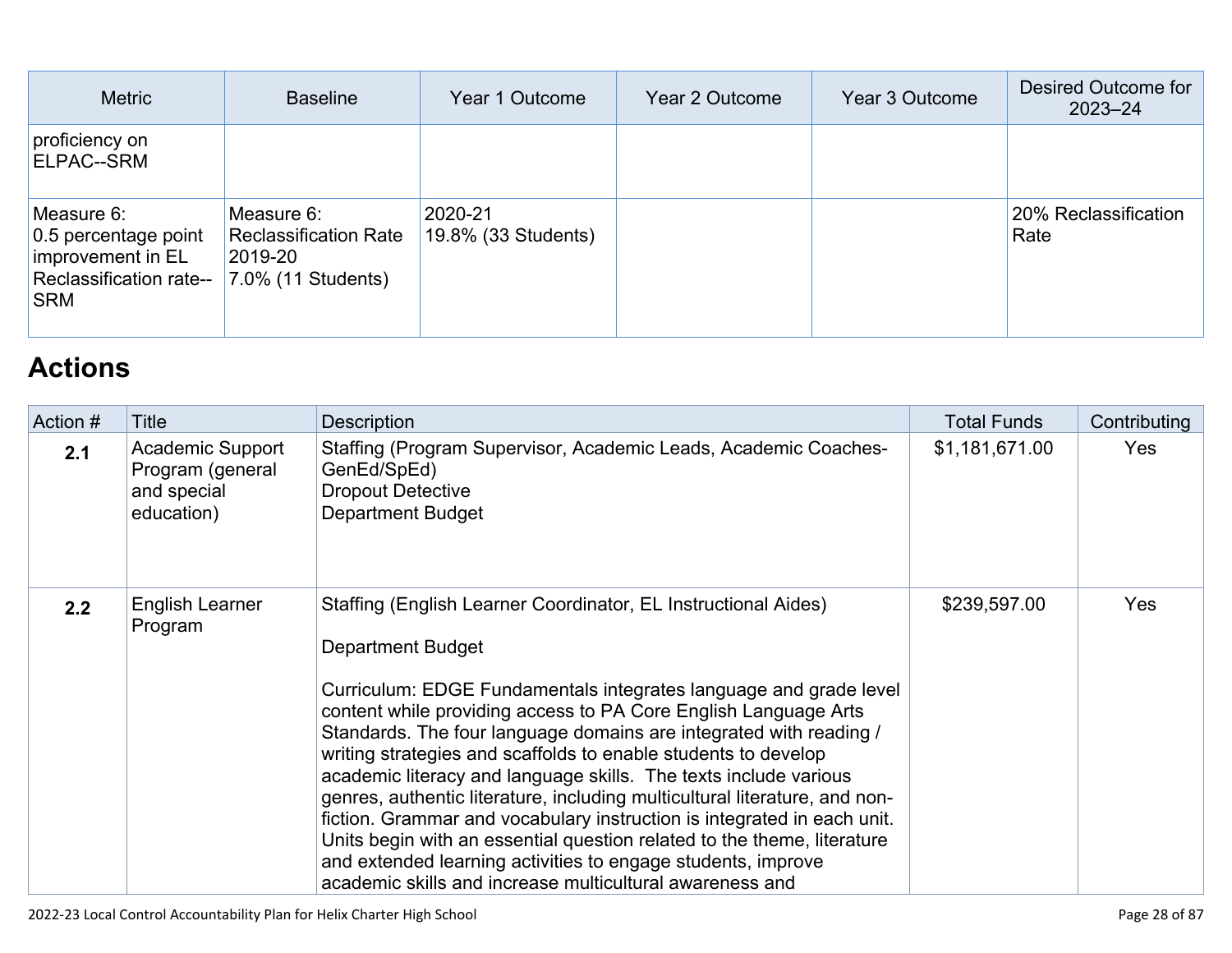| Action # | <b>Title</b>                                        | Description                                                                                                                                                                                       | <b>Total Funds</b> | Contributing |
|----------|-----------------------------------------------------|---------------------------------------------------------------------------------------------------------------------------------------------------------------------------------------------------|--------------------|--------------|
|          |                                                     | appreciation. Each unit concludes with a writing project and<br>"Workplace Workshop." The latter is included to assist students with<br>career exploration.                                       |                    |              |
|          |                                                     | <b>Professional Development</b>                                                                                                                                                                   |                    |              |
| 2.3      | Helix First: 9th Grade<br><b>Transition Program</b> | Staffing<br>Curriculum<br><b>Budget</b>                                                                                                                                                           | \$591,744.00       | Yes          |
| 2.4      | <b>Summer Institute</b>                             | Content Specific Staff Development during summer<br>Staffing<br><b>Curriculum Hours</b><br><b>Materials</b>                                                                                       | \$61,788.00        | <b>Yes</b>   |
| 2.5      | Double-Dosed Math                                   | Algebra I & Algebra II Year-long Staffing                                                                                                                                                         | \$413,692.00       | Yes          |
| 2.6      | Professional<br>Development                         | Teachers on Special Assignment: Release for Integrated Staff Support<br>of School wide Programs<br>North County Professional Development Federation Membership<br><b>SDCOE Equity Partnership</b> | \$307,766.00       | Yes          |
| 2.7      | AP Fee<br>Reimbursement                             | AP Fee Reimbursement                                                                                                                                                                              | \$20,000.00        | Yes          |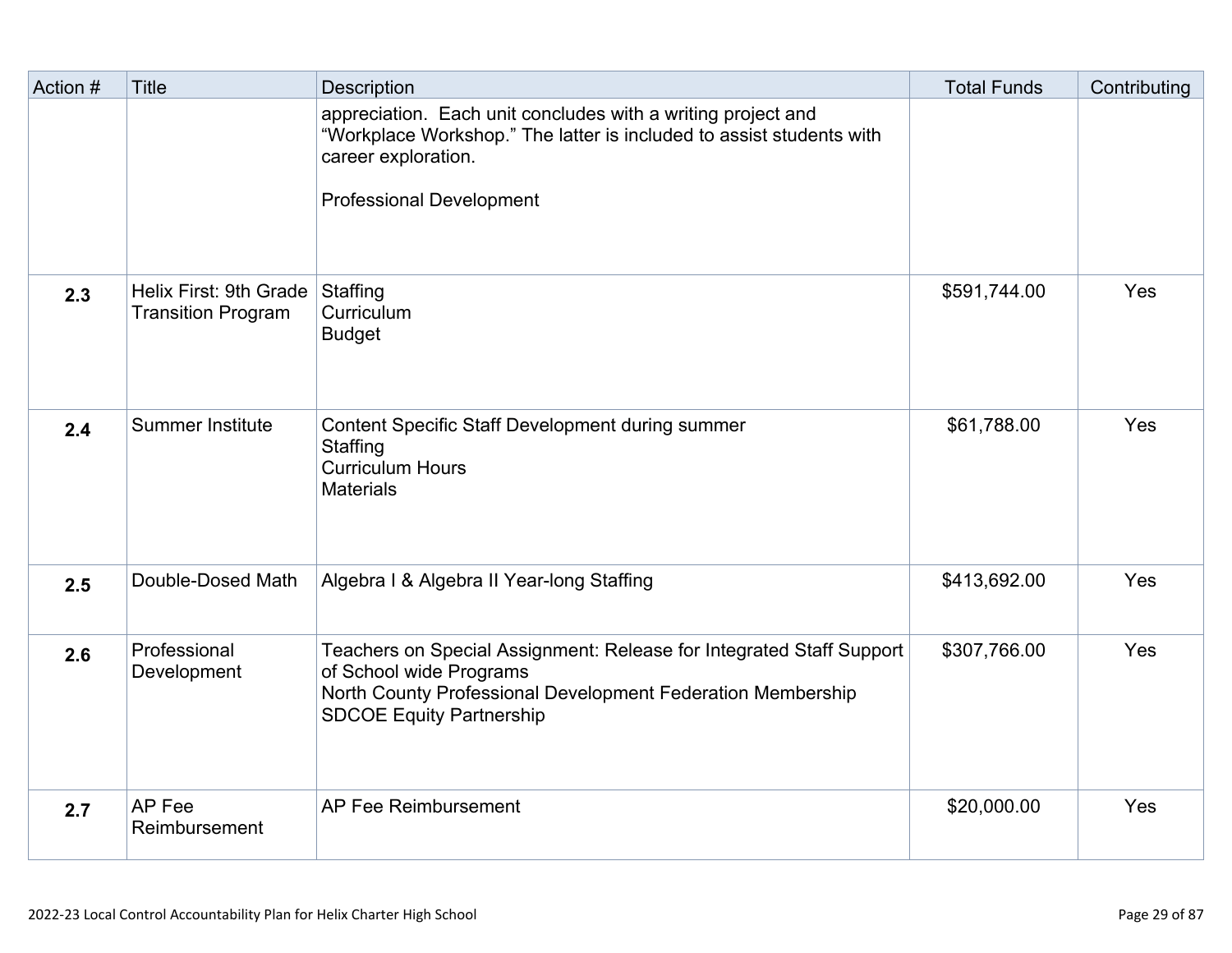| Action # | Title                                      | <b>Description</b>                                                                                                                                                                                                                                                                                                                                   | <b>Total Funds</b> | Contributing |
|----------|--------------------------------------------|------------------------------------------------------------------------------------------------------------------------------------------------------------------------------------------------------------------------------------------------------------------------------------------------------------------------------------------------------|--------------------|--------------|
| 2.8      | <b>SPED Support</b><br>Program             | <b>GUHSD buyback service of Special Education Services</b><br>Increased Co-Taught Model for Curriculum Modification                                                                                                                                                                                                                                  | \$2,582,493.00     | No.          |
| 2.9      | <b>Schoolwide Equity</b><br>Implementation | Helix Equity Flex Program--Staff education and curriculum reform,<br>alignment implementation with quarterly release for professional<br>development.<br>Continued partnership working with San Diego County Office of<br>Education and National Coalition of Urban Schools Transition as a<br>outside source of information, guidance and analysis. | \$319,680.00       | <b>Yes</b>   |

## **[Goal Analysis \[2021-22\]](http://www.doc-tracking.com/screenshots/22LCAP/Instructions/22LCAPInstructions.htm#GoalAnalysis)**

An analysis of how this goal was carried out in the previous year.

A description of any substantive differences in planned actions and actual implementation of these actions.

Helix returned to in-person instruction in the 2021-22 school year. Our charter mission clearly states all students will access accelerated college preparatory curriculum that will allow them to be A-G approved/completed upon graduation. Actions from Goal 2, are in place to ensure access to the implementation of standards based curriculum and instructional materials. Goal 2 focuses on the support mechanisms to ensure all students are supported in meeting the expectations in the classroom and accessing opportunities. Helix is committed to provide support services for identified students with fidelity.

The substantive differences in planned actions and actual implementation of these actions occurred as a result of the following: Negotiated Salary Increases and Increased Compensation in the Academic Support Program to retain and attract quality staffing.

An explanation of material differences between Budgeted Expenditures and Estimated Actual Expenditures and/or Planned Percentages of Improved Services and Estimated Actual Percentages of Improved Services.

A main portion of our funding is reserved for Action 02.01 (Academic Support Program for Students in General and Special Education) and Action 02.08 (Support Program for Special Education) We budgeted \$3,354,153, but our Estimated Actual Expenditures look to be \$80,000 less. Some of this difference can be attributed to staffing changes that were made during the 2021-22 school year as we were not able to secure all the staffing positions for Academic Support.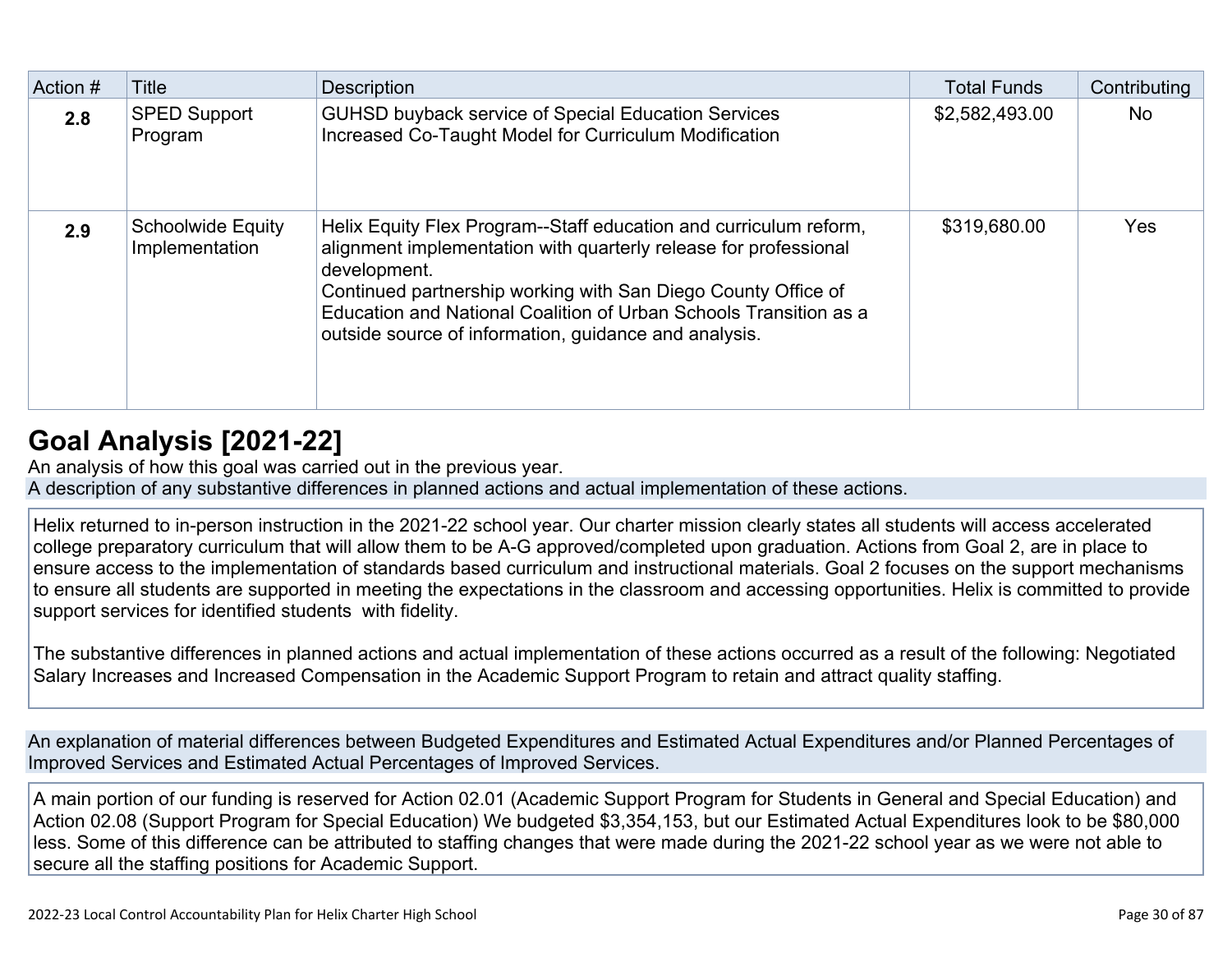#### An explanation of how effective the specific actions were in making progress toward the goal.

Helix is consistent in its focus on a Pyramid of Interventions for all students. We have created a layered system of support and systemic interventions annually. Coming back to in-person instruction after the pandemic these levels of support were paramount to our continued success as an academic program. We had to focus on the best ways to connect students to school and mitigate learning loss. Keeping up with curricular changes, student and staff supports, and providing services for identified students occurred on a daily basis. Helix did not stray from this goal the entire year.

A description of any changes made to the planned goal, metrics, desired outcomes, or actions for the coming year that resulted from reflections on prior practice.

A significant addition to Goal 2 is Action 02.09 (Schoolwide Equity Implementation). After the 2021-22 partnership with San Diego County Office of Education Equity Department, we have implemented the Helix Equity Flex Program. The Equity Flex Program will allocate daily time for cohorts of staff to be released for guided work in equity education leading to curriculum reform.

**A report of the Total Estimated Actual Expenditures for last year's actions may be found in the Annual Update Table. A report of the Estimated Actual Percentages of Improved Services for last year's actions may be found in the Contributing Actions Annual Update Table.**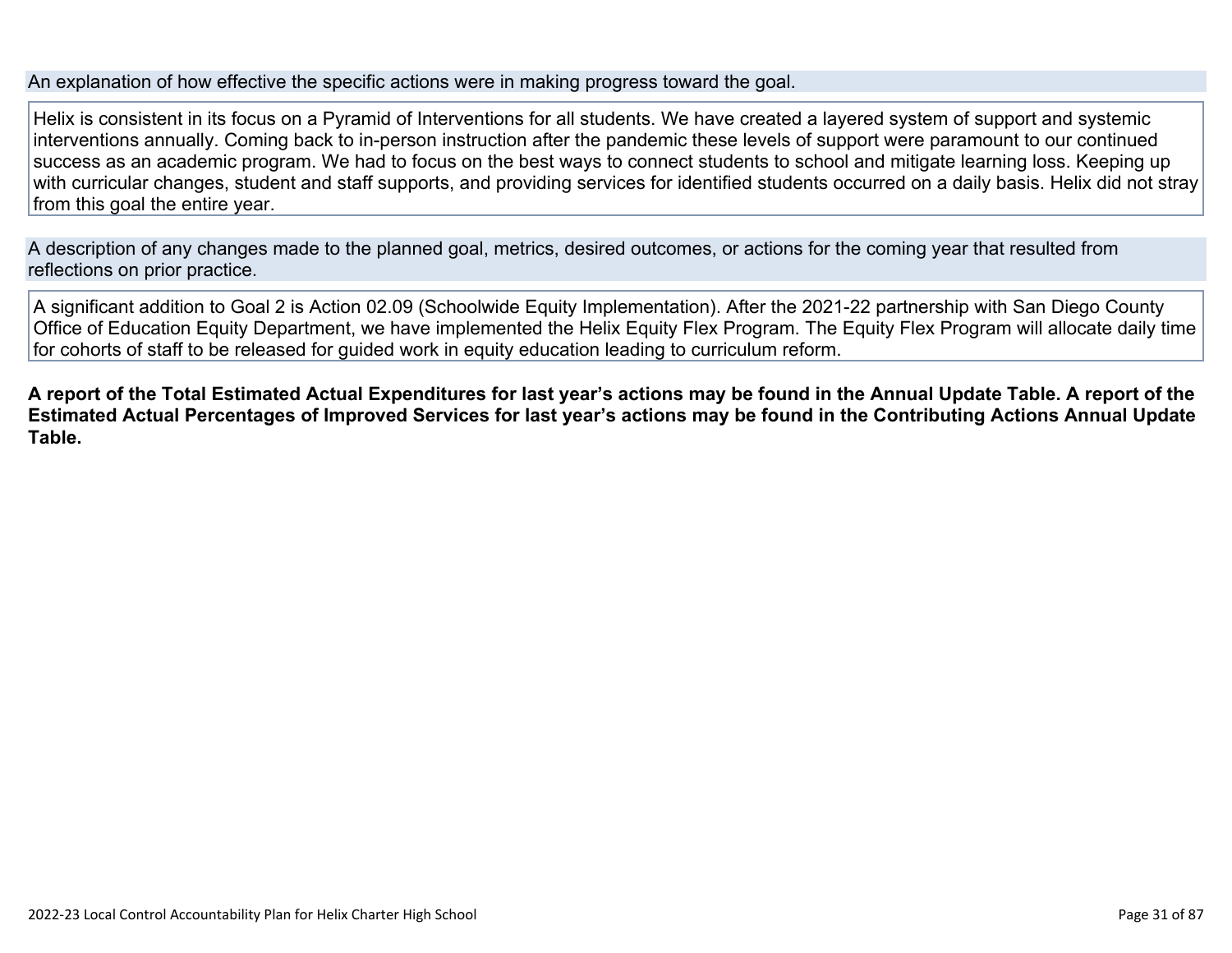# **[Goals and Actions](http://www.doc-tracking.com/screenshots/22LCAP/Instructions/22LCAPInstructions.htm#GoalsandActions)**

## **[Goal](http://www.doc-tracking.com/screenshots/22LCAP/Instructions/22LCAPInstructions.htm#goalDescription)**

| Goal # | <b>Description</b>                                                                                                                 |
|--------|------------------------------------------------------------------------------------------------------------------------------------|
|        | Academic Rigor: Sustain a High Performing Academic Culture that Equips Students to Reach Personal and Academic<br><b>Potential</b> |

An explanation of why the LEA has developed this goal.

This is a broad goal that encompasses Helix's core program, we are dedicated to offering the best academic program that will lead to all students meeting their greatest potential.

## **[Measuring and Reporting Results](http://www.doc-tracking.com/screenshots/22LCAP/Instructions/22LCAPInstructions.htm#MeasuringandReportingResults)**

| <b>Metric</b>                                                                                        | <b>Baseline</b>                                                                                                                                                                            | Year 1 Outcome                                                                                                                                                                             | Year 2 Outcome | Year 3 Outcome | Desired Outcome for<br>$2023 - 24$                                                                                                                                                |
|------------------------------------------------------------------------------------------------------|--------------------------------------------------------------------------------------------------------------------------------------------------------------------------------------------|--------------------------------------------------------------------------------------------------------------------------------------------------------------------------------------------|----------------|----------------|-----------------------------------------------------------------------------------------------------------------------------------------------------------------------------------|
| Teacher assignment<br>and certification--State Misalignment<br><b>Required Metric</b><br>(SRM)       | No Rate of Teacher                                                                                                                                                                         | No Rate of Teacher<br>Misalignment                                                                                                                                                         |                |                | No Rate of Teacher<br>Misalignment                                                                                                                                                |
| Standards-aligned<br>instructional materials<br>and their<br>implementation for all<br>students--SRM | Complied with<br><b>Williams; Continued</b><br>Implementation of<br><b>Common Core State</b><br>Standards &<br><b>Continued ELD</b><br><b>Standards</b><br>Implemented into ELD<br>Program | Complied with<br><b>Williams; Continued</b><br>Implementation of<br><b>Common Core State</b><br>Standards &<br><b>Continued ELD</b><br><b>Standards</b><br>Implemented into ELD<br>Program |                |                | Comply with Williams;<br>Continued<br>Implementation of<br><b>Common Core State</b><br>Standards &<br><b>Continued ELD</b><br><b>Standards</b><br>Implemented into ELD<br>Program |
| Pupil enrollment in a<br>broad course of study-<br>-SRM                                              | 100% participation in<br><b>Course Selection for</b><br>Enrollment                                                                                                                         | 100% participation in<br><b>Course Selection for</b><br>Enrollment                                                                                                                         |                |                | 100% participation in<br><b>Course Selection for</b><br>Enrollment                                                                                                                |
| <b>Academic Proficiency</b><br>in ELA and                                                            | 2016-17<br>ELA 35% Standard<br>Met, 46% Exceeded                                                                                                                                           | 2021-22<br>May Testing<br>Scheduled                                                                                                                                                        |                |                |                                                                                                                                                                                   |

2022-23 Local Control Accountability Plan for Helix Charter High School Page 32 of 87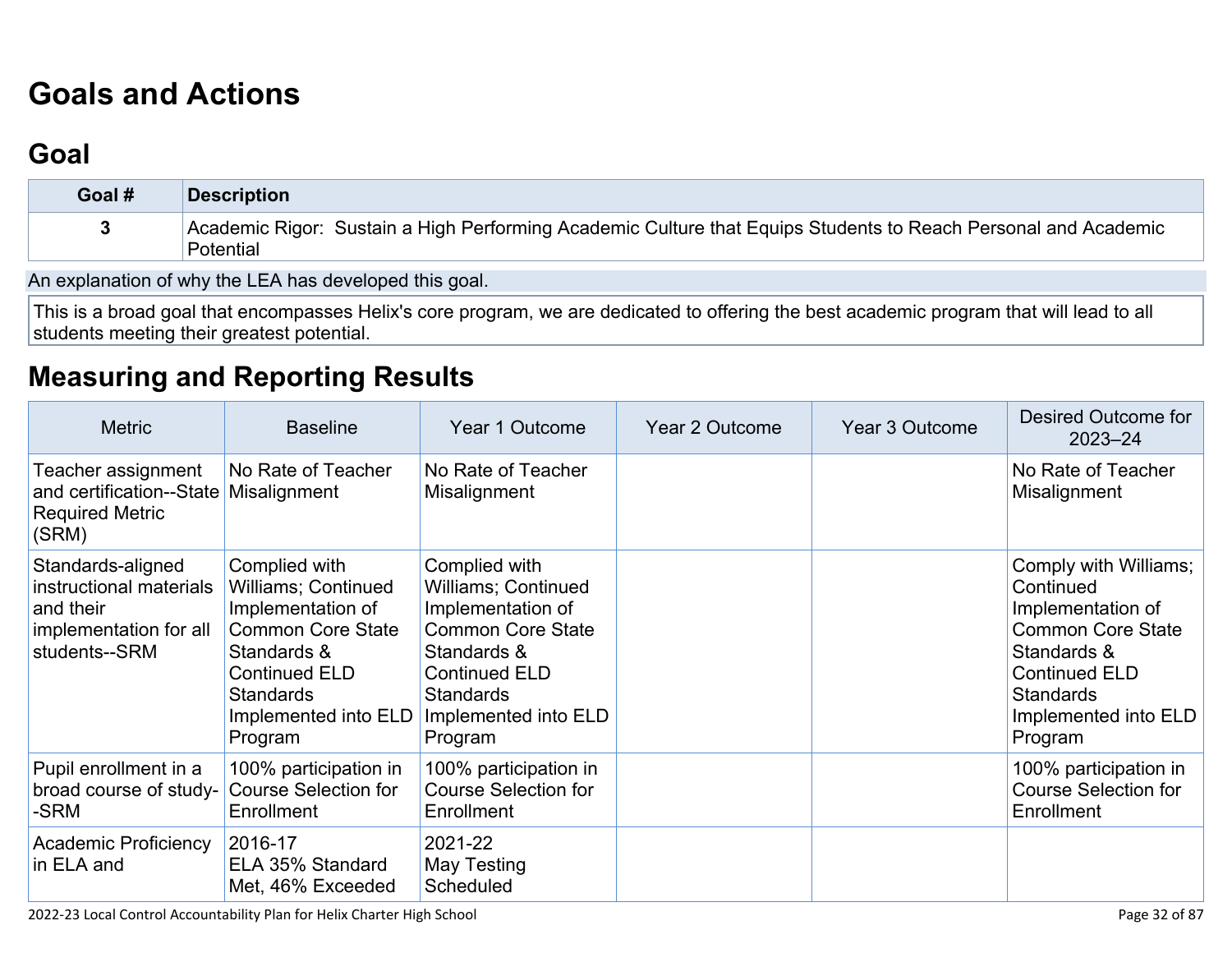| <b>Metric</b>                                                                                                                                                                                                             | <b>Baseline</b>                        | Year 1 Outcome                                                                                                                                                                                                                         | Year 2 Outcome | Year 3 Outcome | Desired Outcome for<br>$2023 - 24$ |
|---------------------------------------------------------------------------------------------------------------------------------------------------------------------------------------------------------------------------|----------------------------------------|----------------------------------------------------------------------------------------------------------------------------------------------------------------------------------------------------------------------------------------|----------------|----------------|------------------------------------|
| <b>Mathematics</b><br>(CAASPP)--SRM                                                                                                                                                                                       | Math 31% Standard<br>Met, 17% Exceeded |                                                                                                                                                                                                                                        |                |                |                                    |
| Schoolwide<br><b>Graduation Rate</b><br>(Cohort Data)--SRM                                                                                                                                                                | 2019-20 Rate: 97.4%                    | 2020-21<br>92.5% All Students<br>100% Asian<br>89.9% Hispanic<br>95% African American<br>94.7% White<br>90.2% Economically<br>Disadvantaged<br>73.6% Students w/<br><b>Disabilities</b><br>63.2% English<br>Learners<br>83.3% Homeless |                |                |                                    |
| <b>Advanced Placement</b><br>(AP) passing rates (3)<br>or higher), Total Tests<br>Passed and Total<br><b>Count of Tests Taken</b>                                                                                         | 2019-20 73.6% (440<br>Tests)           | 2020-21 68.98%<br>$(276$ Tests)                                                                                                                                                                                                        |                |                | 70%                                |
| AP Excellence and<br>Equity (Number of<br>your school's seniors<br>who scored 3 or<br>higher on at least one<br>AP Exam at any point<br>during high school<br>divided by the total<br>number of your<br>school's seniors) | 2016-17 23.0%                          | 2020-21 19.5%                                                                                                                                                                                                                          |                |                | 20%                                |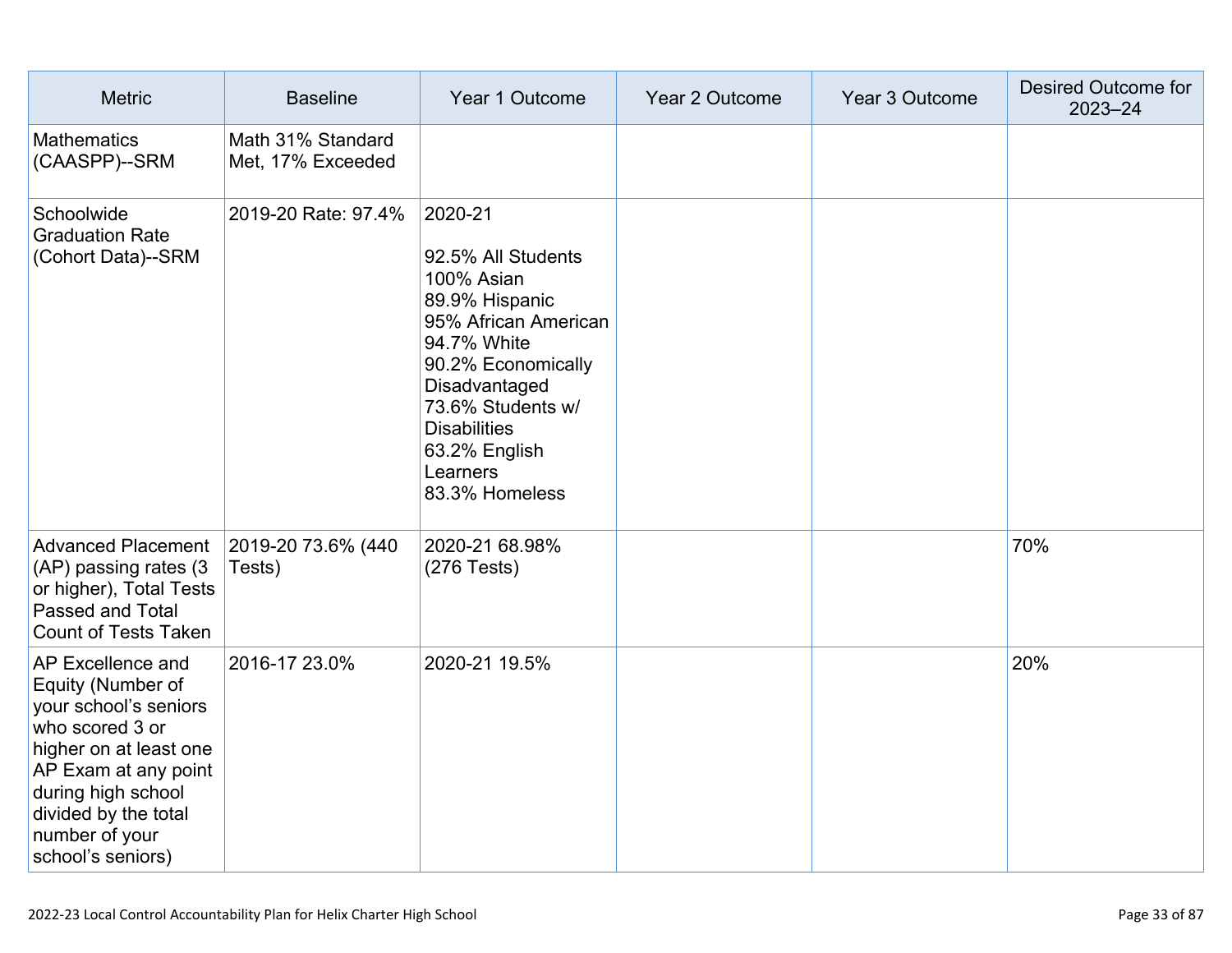| Metric                    | <b>Baseline</b> | Year 1 Outcome | Year 2 Outcome | Year 3 Outcome | Desired Outcome for<br>$2023 - 24$ |
|---------------------------|-----------------|----------------|----------------|----------------|------------------------------------|
| <b>P2</b> Attendance Rate | 2019-20 97.12%  | 2021-22 94.7%  |                |                | 96%                                |

## **[Actions](http://www.doc-tracking.com/screenshots/22LCAP/Instructions/22LCAPInstructions.htm#actions)**

| Action # | Title                                                             | <b>Description</b>                                                                                                               | <b>Total Funds</b> | Contributing |
|----------|-------------------------------------------------------------------|----------------------------------------------------------------------------------------------------------------------------------|--------------------|--------------|
| 3.1      | Instructional<br><b>Curriculum Materials</b><br>and Supplies      | Purchases of textbooks/research based instructional materials and<br>classroom supports.                                         | \$289,599.00       | <b>No</b>    |
| 3.2      | Schoolwide Literacy<br>and Numerous Focus                         | Library Staffing                                                                                                                 | \$257,662.08       | <b>Yes</b>   |
| 3.3      | <b>Best Practices and</b><br><b>Standards Based</b><br>Curriculum | Common Core/NGSS Curriculum Support<br><b>Course Level Team Stipends</b><br><b>Schoolwide Professional Development</b><br>Edjoin | \$176,550.00       | <b>No</b>    |

## **[Goal Analysis \[2021-22\]](http://www.doc-tracking.com/screenshots/22LCAP/Instructions/22LCAPInstructions.htm#GoalAnalysis)**

An analysis of how this goal was carried out in the previous year. A description of any substantive differences in planned actions and actual implementation of these actions.

Helix Broad Goal 3 is designed to provide excellence in teaching and learning by meeting the needs of each learner through the work of our certificated personnel and support staff. This goal is focused on the curriculum needs and supplies needs to implement the most effective instructional practices. As a school we are committed to the importance of literacy and numeracy for all. We have committed dollars to investigating best practices and the support of staff to attend professional development opportunities.

An explanation of material differences between Budgeted Expenditures and Estimated Actual Expenditures and/or Planned Percentages of Improved Services and Estimated Actual Percentages of Improved Services.

The estimated actual expenditures for Goal 3 do not demonstrate material differences from the budgeted expenditures.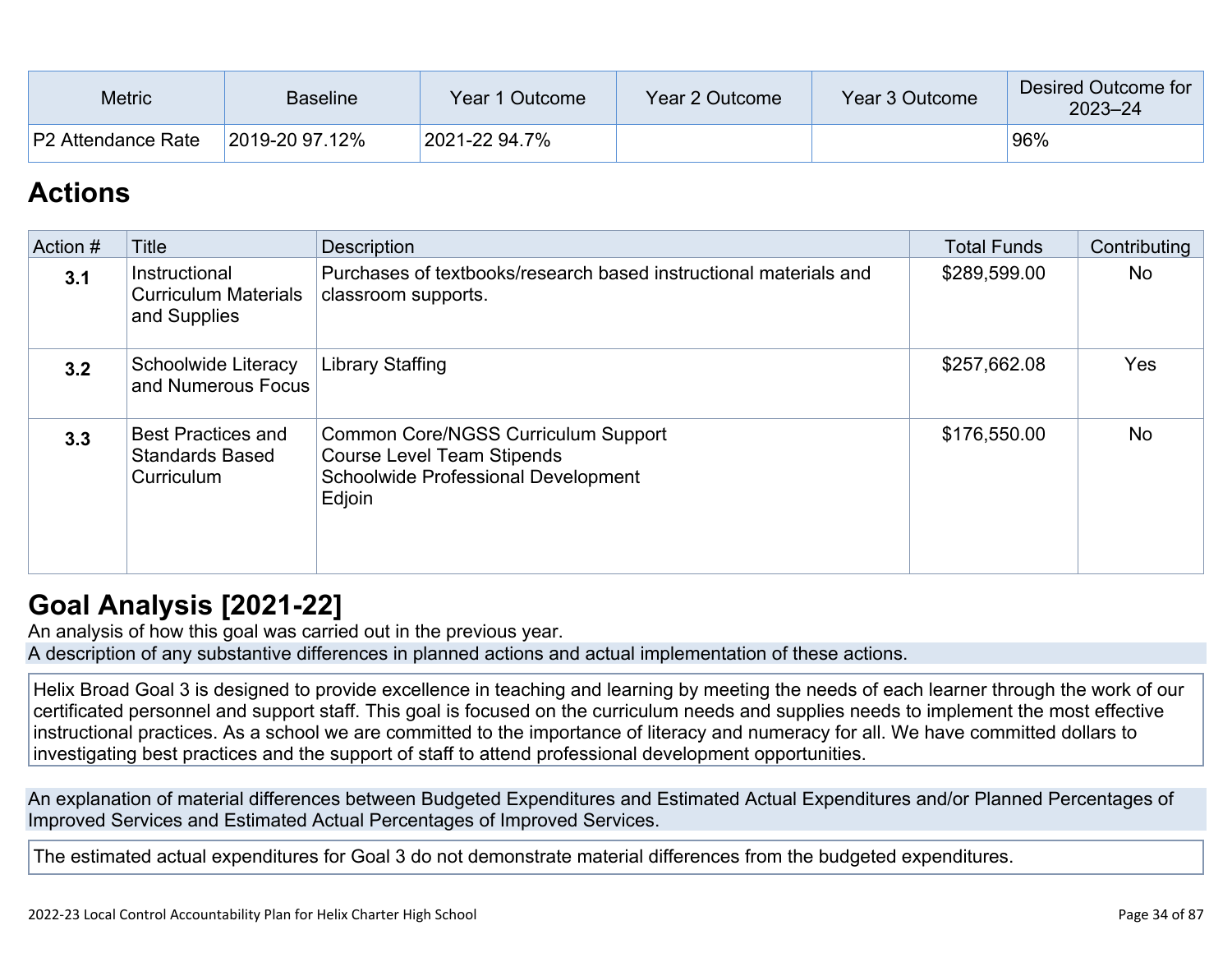#### An explanation of how effective the specific actions were in making progress toward the goal.

The implementation of actions within Goal 3 have supported Helix's focus to provide every student an educational program with standardsaligned instruction and robust, rigorous learning experiences inside and outside the classroom so that all students can meet or exceed state standards. Professional Learning for instructional staff continues to play a key role in our efforts to achieve this goal. Course Level Team Leaders continue to provide support professional learning on their course teams.

With State Assessments having resumed and results forthcoming, the overall progress of Helix in key content areas will be available in the near future. The overall performance in these areas as well as the disaggregated performance of student groups will enable more current analysis and inform next steps

A description of any changes made to the planned goal, metrics, desired outcomes, or actions for the coming year that resulted from reflections on prior practice.

There are no changes to Goal 3, its metrics, desired outcomes, or actions for the coming year.

**A report of the Total Estimated Actual Expenditures for last year's actions may be found in the Annual Update Table. A report of the Estimated Actual Percentages of Improved Services for last year's actions may be found in the Contributing Actions Annual Update Table.**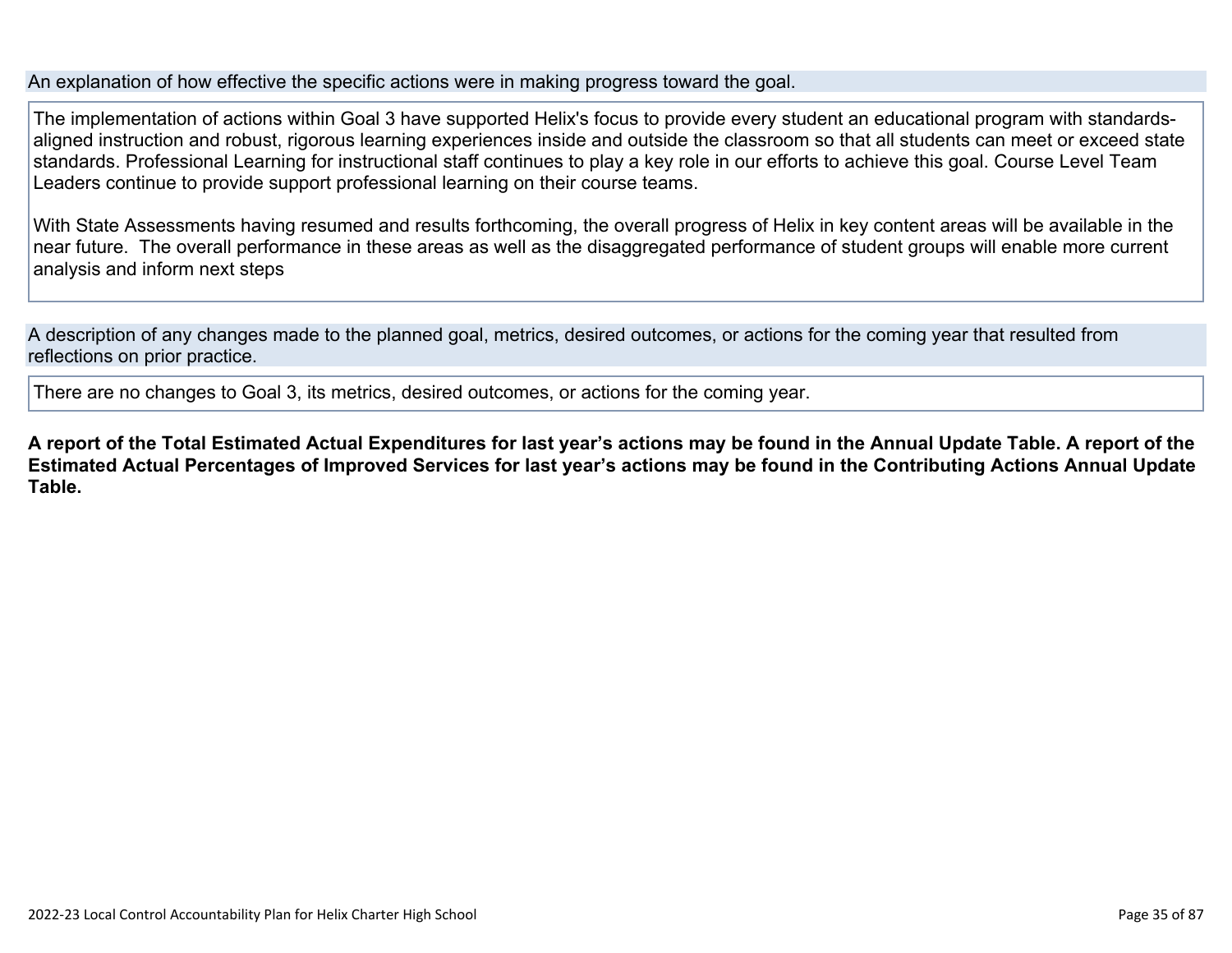# **[Goals and Actions](http://www.doc-tracking.com/screenshots/22LCAP/Instructions/22LCAPInstructions.htm#GoalsandActions)**

## **[Goal](http://www.doc-tracking.com/screenshots/22LCAP/Instructions/22LCAPInstructions.htm#goalDescription)**

| Goal # | <b>Description</b>                                                                                           |
|--------|--------------------------------------------------------------------------------------------------------------|
|        | Expanded School: Continue Opportunities for Expanded Student Learning: Career Technical Education, Community |
|        | College Dual Enrollment, College and Career Outreach, and other innovative educational programs.             |

An explanation of why the LEA has developed this goal.

This is a broad goal that addresses our expanding program for lifelong learners, we are dedicated to offering the best opportunities that will lead to all students meeting their greatest potential.

## **[Measuring and Reporting Results](http://www.doc-tracking.com/screenshots/22LCAP/Instructions/22LCAPInstructions.htm#MeasuringandReportingResults)**

| <b>Metric</b>                                                                                                        | <b>Baseline</b>                                                                                                                                                                                                                                                                                                                                                                                                                                                                             | Year 1 Outcome                                                                                                                                                                                                                     | Year 2 Outcome | Year 3 Outcome | Desired Outcome for<br>$2023 - 24$   |
|----------------------------------------------------------------------------------------------------------------------|---------------------------------------------------------------------------------------------------------------------------------------------------------------------------------------------------------------------------------------------------------------------------------------------------------------------------------------------------------------------------------------------------------------------------------------------------------------------------------------------|------------------------------------------------------------------------------------------------------------------------------------------------------------------------------------------------------------------------------------|----------------|----------------|--------------------------------------|
| Measure 1:<br>Determine baseline<br>percentage of<br>students enrolled in<br>an articulated college-<br>level course | Measure 1: Articulated 2021-22<br><b>College-level Course</b><br>2019-20<br>Dual Enrollment (at<br>Helix): --- completed<br>courses 788<br>Concurrent Enrollment Helix): --- completed<br>(at CC during school<br>year): --- 37 confirmed $ 711$ in Spring<br>(6/28/18)<br>Concurrent Enrollment (at CC during school<br>(at CC during summer $ $<br>$2018$ : --- 132<br>confirmed $(6/28/18)$<br>2018-19 College<br>Enrollment:<br>Dual Enrollment (at<br>Helix): 242 completed<br>courses | Dual Enrollment (at<br>Helix): --- completed<br>courses<br>Dual Enrollment (at<br>courses 756 in Fall;<br><b>Concurrent Enrollment</b><br>year): --- 46<br><b>Concurrent Enrollment</b><br>(at CC during summer<br>$2021$ : --- 61 |                |                | Maintain or increase<br>counts by 1% |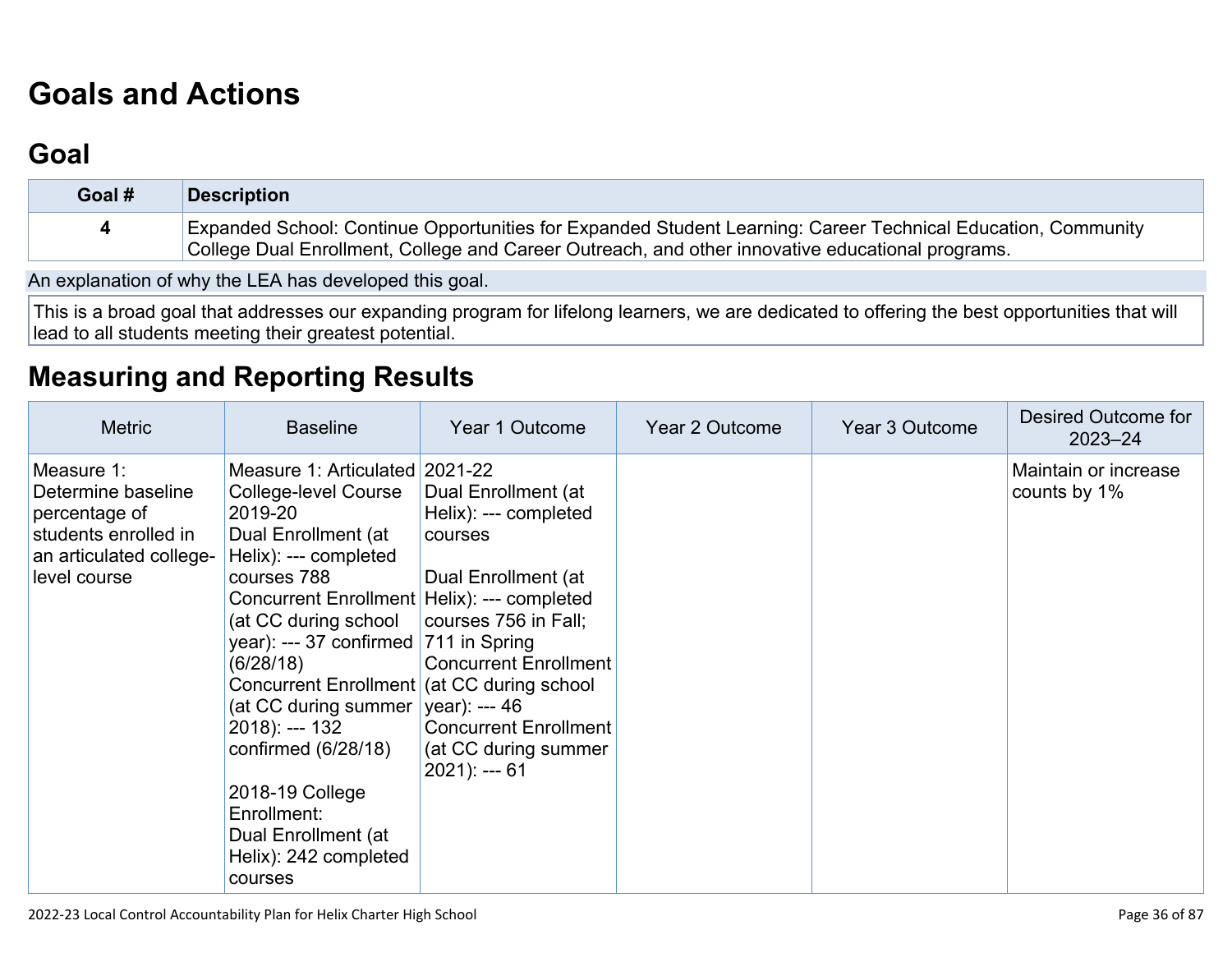| <b>Metric</b>                                                                                                                                                            | <b>Baseline</b>                                                                                                                                                                                                                                                      | Year 1 Outcome                                                                                                                                                                                                                         | Year 2 Outcome | Year 3 Outcome | Desired Outcome for<br>$2023 - 24$            |
|--------------------------------------------------------------------------------------------------------------------------------------------------------------------------|----------------------------------------------------------------------------------------------------------------------------------------------------------------------------------------------------------------------------------------------------------------------|----------------------------------------------------------------------------------------------------------------------------------------------------------------------------------------------------------------------------------------|----------------|----------------|-----------------------------------------------|
|                                                                                                                                                                          | <b>Concurrent Enrollment</b><br>(at CC during school<br>year): 44<br><b>Concurrent Enrollment</b><br>(at CC during summer<br>2017): 127                                                                                                                              |                                                                                                                                                                                                                                        |                |                |                                               |
| Measure 2:<br>Sub-Group UC a-g<br>completion rate                                                                                                                        | Measure 2: UC a-g<br>completion rate<br>2019-20 94.5%<br>94.1% Asian<br>94.0% Hispanic<br>90.7% African<br>American<br>98.0% White<br>92.6% Economically<br>Disadvantaged<br>57.1% Students w/<br><b>Disabilities</b><br>84.6% English<br>Learners<br>95.0% Homeless | 2020-21<br>99.8% All Students<br>100% Asian<br>100% Hispanic<br>100% African<br>American<br>99.2% White<br>100% Economically<br>Disadvantaged<br>97.4% Students w/<br><b>Disabilities</b><br>100% English<br>Learners<br>100% Homeless |                |                | Maintain 95% or<br>above for each<br>subgroup |
| Measure 3:<br>Determine baseline<br>rate of graduation<br>class meeting College<br>and Career Readiness<br>percent of students<br>EAP College and<br><b>Career Ready</b> | Measure 3: College<br>and Career Readiness<br>(EAP)<br>2019-20 NA                                                                                                                                                                                                    | 2021-22 NA                                                                                                                                                                                                                             |                |                | Evaluate Initial<br>Ranking                   |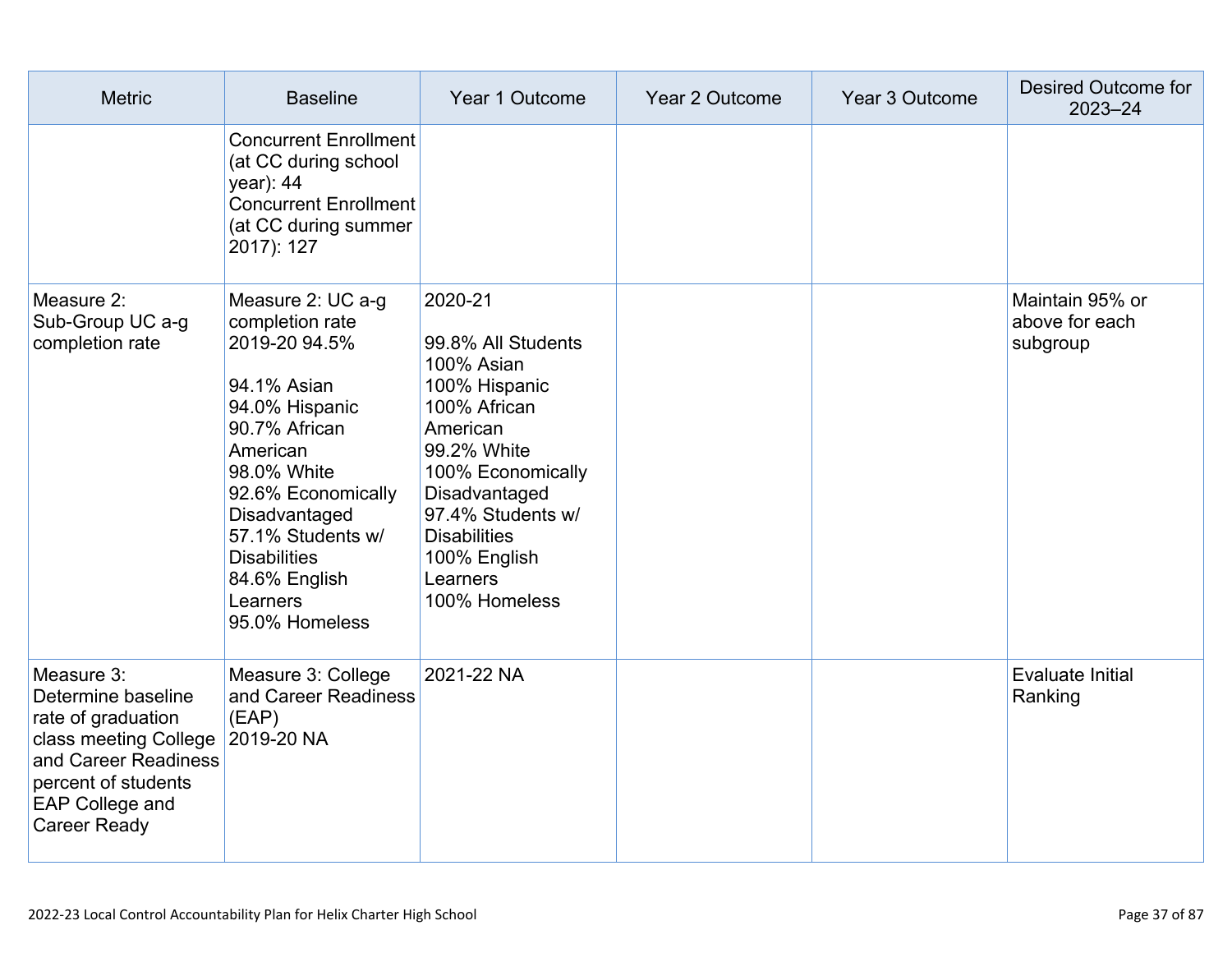# **[Actions](http://www.doc-tracking.com/screenshots/22LCAP/Instructions/22LCAPInstructions.htm#actions)**

| Action # | <b>Title</b>                                          | <b>Description</b>                                                                                                                                                                                                                                                                                                                                                                                                                                                                                                                                                                                                                                                                                                                                                            | <b>Total Funds</b> | Contributing |
|----------|-------------------------------------------------------|-------------------------------------------------------------------------------------------------------------------------------------------------------------------------------------------------------------------------------------------------------------------------------------------------------------------------------------------------------------------------------------------------------------------------------------------------------------------------------------------------------------------------------------------------------------------------------------------------------------------------------------------------------------------------------------------------------------------------------------------------------------------------------|--------------------|--------------|
| 4.1      | <b>College and Career</b><br>Center                   | Staffing<br>Program Budget                                                                                                                                                                                                                                                                                                                                                                                                                                                                                                                                                                                                                                                                                                                                                    | \$111,631.00       | Yes          |
| 4.2      | College/Career<br>Outreach and<br>Education           | Providing access and opportunities to explore post-secondary options<br>including higher education and Career Technical Education.                                                                                                                                                                                                                                                                                                                                                                                                                                                                                                                                                                                                                                            | \$90,485.00        | Yes          |
| 4.3      | <b>Community College</b><br>Access                    | <b>Dual Enrollment/Concurrent Enrollment</b><br>Helix is proud to offer 57 college-level courses on our campus this<br>year. Students who are interested in taking advantage of this program<br>can schedule a meeting with their grade level counselor or academic<br>advisor. Dual Enrollment is a college course (through Grossmont<br>Cuyamaca Community College District) that is offered on the Helix<br>campus during the regular Helix school day. Concurrent Enrollment is<br>a college course (through any college) that is not offered on the Helix<br>campus. This course usually takes place at the college, but could also<br>be an online course. Providing access and opportunities to enroll in<br>and earn Community College credit during the school year. | \$677,185.00       | Yes          |
| 4.4      | Career and Technical CTE:<br><b>Education Program</b> | Helix EDGE (Explore, Develop, Gain, Earn) is our career pathway<br>program and is part of the Career Technical Education (CTE) program.<br>The pathways offer students the opportunity to take a series of classes<br>that relate to a specific course of study. This may help spark interest in<br>a specific subject as a hobby, degree program or a future profession.<br>The four Helix EDGE Pathways are Sports Medicine, Education,<br>Business Entrepreneurship and Biotechnology. Providing access and<br>opportunities to gain skills and knowledge through Career Technical<br>Education.                                                                                                                                                                           | \$302,123.00       | <b>No</b>    |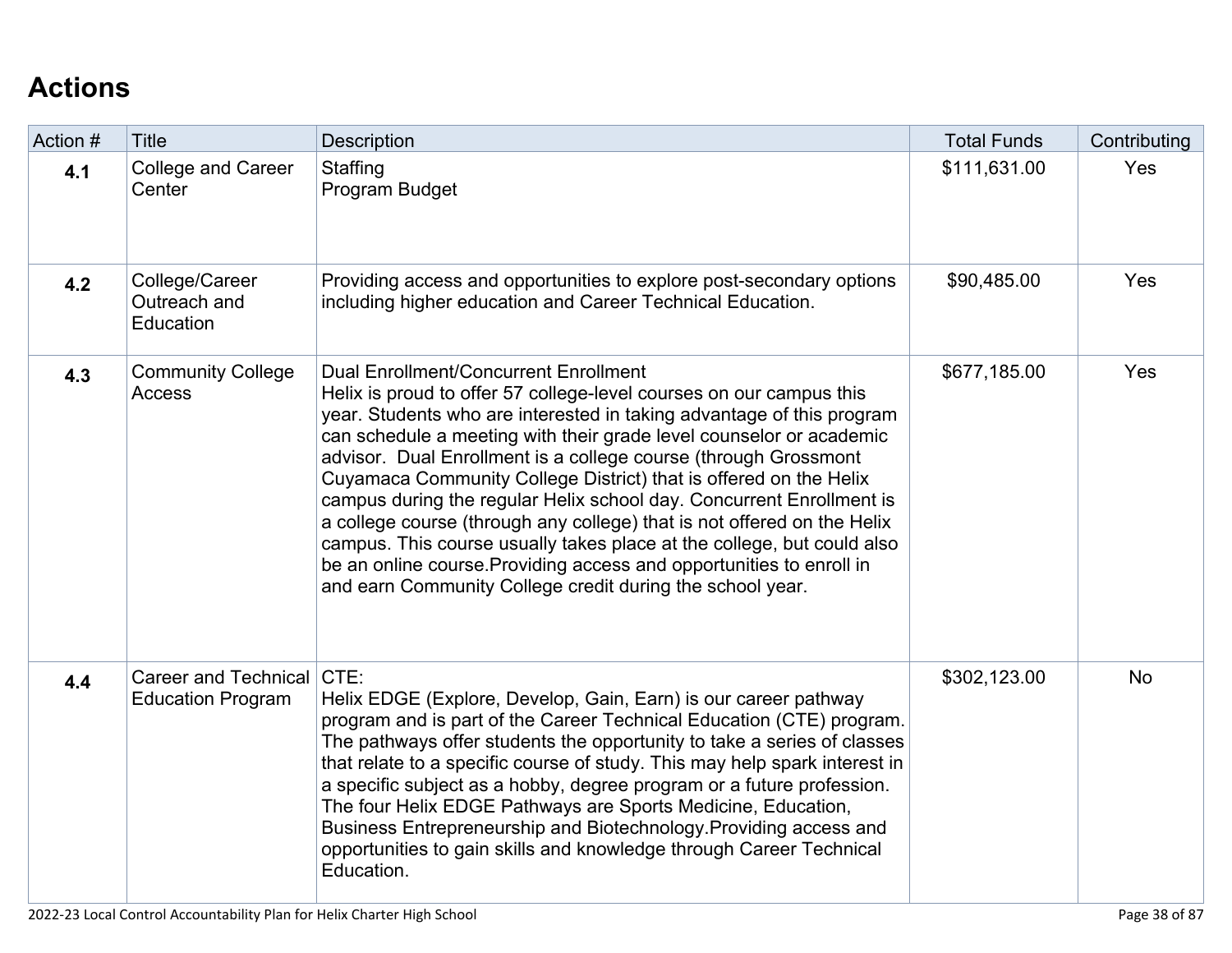| Action # | Title                                   | <b>Description</b>                                                                                                                                                                                                                                                                                                                                              | <b>Total Funds</b> | Contributing |
|----------|-----------------------------------------|-----------------------------------------------------------------------------------------------------------------------------------------------------------------------------------------------------------------------------------------------------------------------------------------------------------------------------------------------------------------|--------------------|--------------|
|          |                                         |                                                                                                                                                                                                                                                                                                                                                                 |                    |              |
| 4.5      | Alternative Academic<br>Program         | Providing access to virtual academic program and opportunities to<br>implement immediate remediation options.                                                                                                                                                                                                                                                   | \$238,708.00       | Yes          |
| 4.6      | Aspire Program                          | Providing access and opportunities to academic enrichment<br>opportunities and activities designed to complement the regular<br>academic program and that support college and career readiness,<br>assist with literacy and related educational development services. As<br>well as provide a safe environment for students participating in their<br>programs. | \$266,605.00       | <b>Yes</b>   |
| 4.7      | Summer &<br>Intersession<br>Remediation | Summer School; School year Remediation                                                                                                                                                                                                                                                                                                                          | \$266,400.00       | <b>No</b>    |

## **[Goal Analysis \[2021-22\]](http://www.doc-tracking.com/screenshots/22LCAP/Instructions/22LCAPInstructions.htm#GoalAnalysis)**

An analysis of how this goal was carried out in the previous year.

A description of any substantive differences in planned actions and actual implementation of these actions.

Helix is fully committed to providing an education beyond the traditional school program. Goal 4: Expanded School/Student Learning Opportunities supported several key programs for our students:

Helix EDGE is our 21st Century Career Technical Education (CTE) Program. It consists of a multi-year sequence of academic and technical courses to prepare students for a full range of post-secondary options. Helix students are able to explore career options by linking their academics with hands-on relevant skills they will need to be successful in today's and the future economy. Research has shown that students who connect to the relevance of what they are learning academically and how their course work aligns to their educational and occupational goals, achieve greater success in high school and beyond. The 4 Helix EDGE Pathways are: Biotechnology, Business Entrepreneurship, Education and Sports Medicine. There were no substantive differences in planned actions or funding.

Helix College Center is dedicated to supporting college going students and families, assisting with dual and concurrent enrollment at the Grossmont Community College and college application support.There were no substantive differences in planned actions or funding.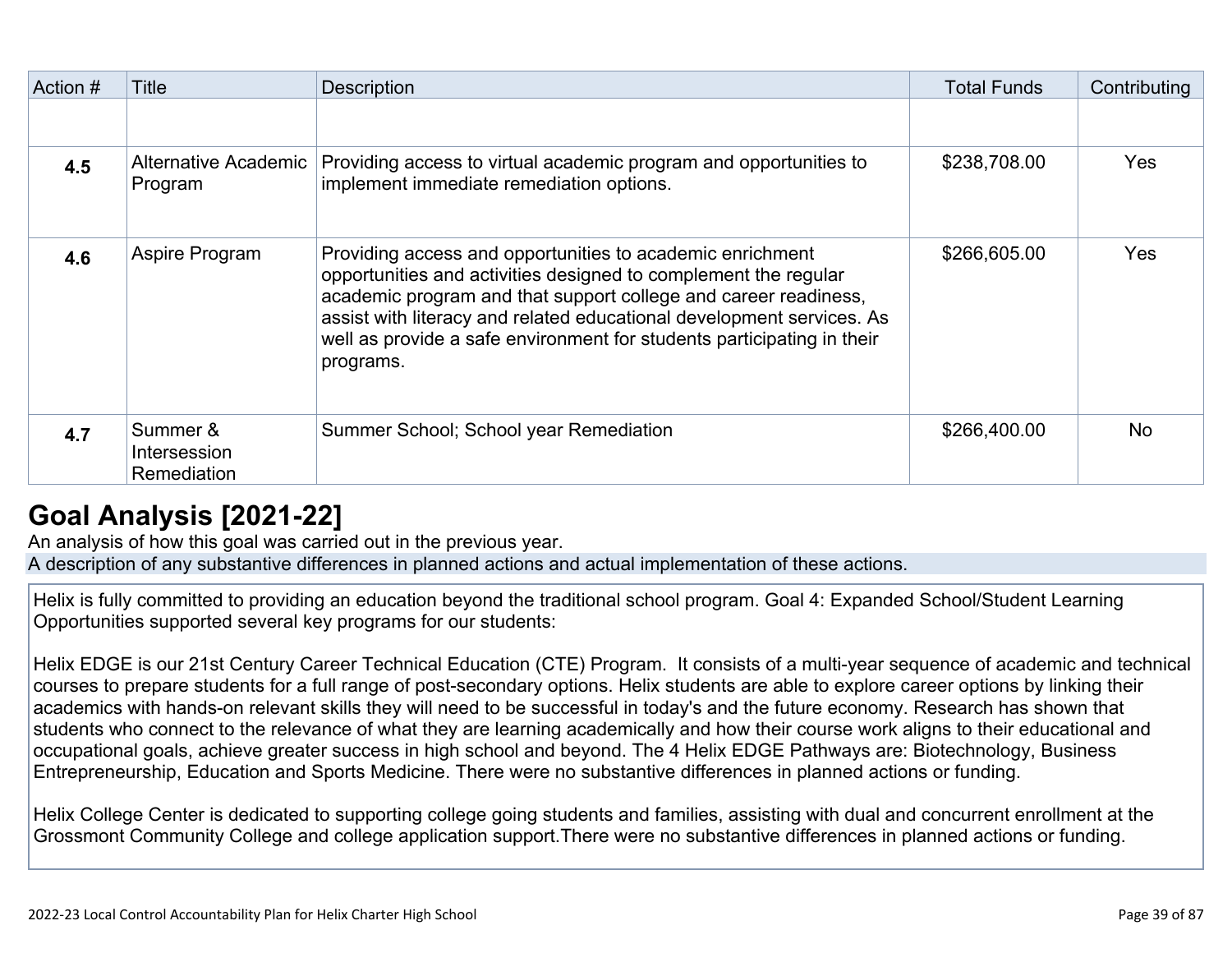Helix Virtual Academy is our independent study option to meet the educational needs of students. Independent study is an alternative instructional strategy designed to teach the knowledge and skills of the core curriculum for eligible students whose needs may be best met through an alternative mode of instruction outside of the regular classroom setting. Helix staff provides appropriate existing services and resources to enable students to complete their independent study successfully. There were no substantive differences in planned actions or funding.

Helix Aspire is program with our 21st Century High School ASSETs Program Grant. The goal of this program is to provide opportunities on campus with academic enrichment and activities designed to complement the student's regular academic program and that support college and career readiness, assist with literacy and related educational development services for families of these students, and provide a safe environment for students participating in these programs. Carryover funds occurred from 2020-21 due to our limited offerings during school closure. We expended all carryover in July 2021.

An explanation of material differences between Budgeted Expenditures and Estimated Actual Expenditures and/or Planned Percentages of Improved Services and Estimated Actual Percentages of Improved Services.

There were no significant material differences in the planned actions of Goal 4.

### An explanation of how effective the specific actions were in making progress toward the goal.

Goal 4 actions were highly effective in making progress. We doubled our dual enrollment completion rates, increasing the number of students earning college credits. Our college center supported students enrollment in community college and college application completion. Helix Virtual Academy provided an education to those not able to attend in person during the 2021-22 school year. Aspire was able to reconnect students to campus following the pandemic. Aspire was also able to implement before and after school academic supports to mitigate learning loss.

A description of any changes made to the planned goal, metrics, desired outcomes, or actions for the coming year that resulted from reflections on prior practice.

Helix College and Career Center while effectively supporting our college going students and families, Helix will be increasing the focus on Career Readiness and investigation. Additionally, we will be increasing the number of students attending Helix Virtual Academy, this increase in caseload initiates some financial increase as well.

**A report of the Total Estimated Actual Expenditures for last year's actions may be found in the Annual Update Table. A report of the Estimated Actual Percentages of Improved Services for last year's actions may be found in the Contributing Actions Annual Update Table.**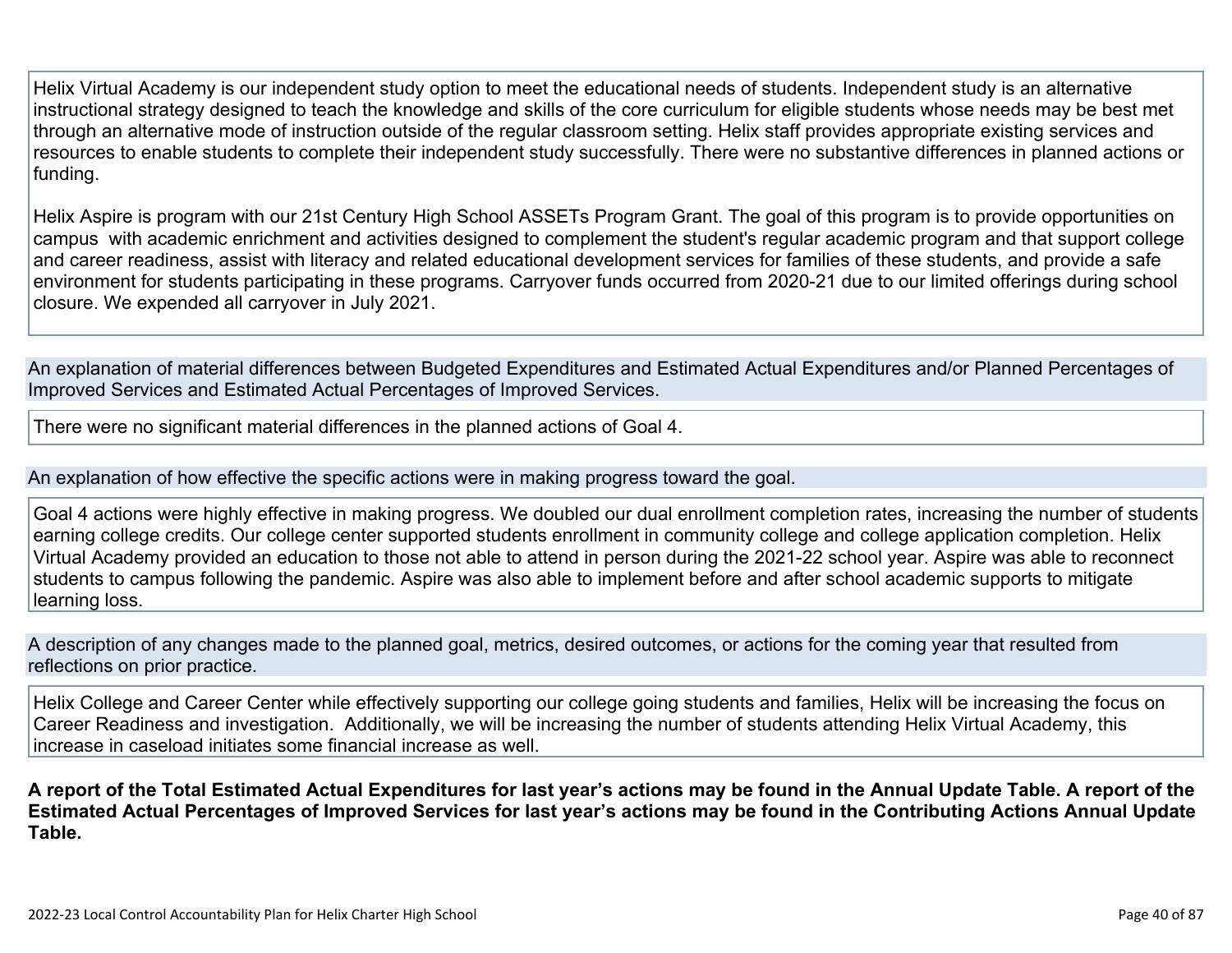# **[Goals and Actions](http://www.doc-tracking.com/screenshots/22LCAP/Instructions/22LCAPInstructions.htm#GoalsandActions)**

## **[Goal](http://www.doc-tracking.com/screenshots/22LCAP/Instructions/22LCAPInstructions.htm#goalDescription)**

| Goal #                                                                            | <b>Description</b>                                                                      |  |  |  |
|-----------------------------------------------------------------------------------|-----------------------------------------------------------------------------------------|--|--|--|
| Ð                                                                                 | 21st Century Technology: Maintain Systematically Integrated Technology in Helix Culture |  |  |  |
| An explanation of why the LEA has developed this goal.                            |                                                                                         |  |  |  |
| Technology is a cornerstone to student success and accessing education platforms. |                                                                                         |  |  |  |

## **[Measuring and Reporting Results](http://www.doc-tracking.com/screenshots/22LCAP/Instructions/22LCAPInstructions.htm#MeasuringandReportingResults)**

| <b>Metric</b>                                                                                                                                                                                                                                                                            | <b>Baseline</b>                                                                                                                                                                             | Year 1 Outcome                                                                                                                                   | Year 2 Outcome | Year 3 Outcome | Desired Outcome for<br>$2023 - 24$ |
|------------------------------------------------------------------------------------------------------------------------------------------------------------------------------------------------------------------------------------------------------------------------------------------|---------------------------------------------------------------------------------------------------------------------------------------------------------------------------------------------|--------------------------------------------------------------------------------------------------------------------------------------------------|----------------|----------------|------------------------------------|
| Measure 1:<br>Increase from<br>baseline of 4:1 ratio<br>$(2013-14)$ in student<br>technology access;<br>goal of 1:1 by end of<br>2018-19.                                                                                                                                                | Measure 1: Student<br>Technology Access;<br>goal<br>2019-20 100% 1:1                                                                                                                        | 2021-22 100% 1:1                                                                                                                                 |                |                | Maintain 100% 1:1                  |
| Measure 2:<br><b>Faculty Technology</b><br>Survey measures a)<br>Maintain 100%<br>Internet with no<br>outage; b) Maintain<br>100% Working<br>Teacher Workstation;<br>c) Maintain 100% of<br><b>Staff Usage With</b><br>Canvas; Maintain<br>100% Usage Of<br>Google Apps for<br>Education | Measure 2: Faculty<br><b>Technology Survey</b><br>2019-20<br>a) 98% Internet with<br>no outage<br>b) 100% Working<br><b>Teacher Workstations</b><br>c) 100% Staff Use of<br>Canvas and GAFE | 2021-22<br>a) 98% Internet with<br>no outage<br>b) 100% Working<br><b>Teacher Workstations</b><br>c) 100% Staff Use of<br><b>Canvas and GAFE</b> |                |                | Maintain a-c                       |

2022-23 Local Control Accountability Plan for Helix Charter High School Page 41 of 87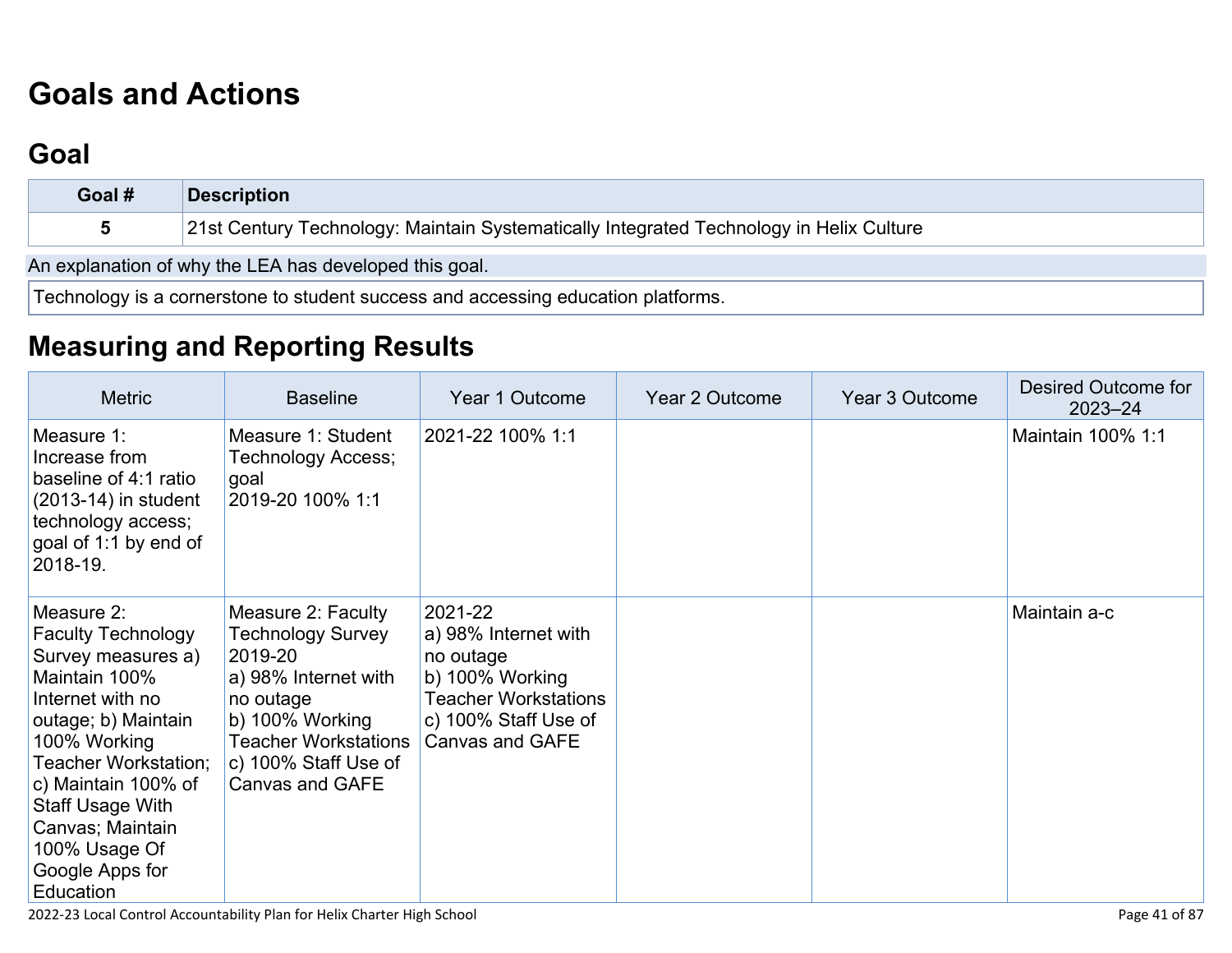| <b>Metric</b>                                                                                                      | <b>Baseline</b>                                                                                                                            | Year 1 Outcome                                             | Year 2 Outcome | Year 3 Outcome | Desired Outcome for<br>$2023 - 24$     |
|--------------------------------------------------------------------------------------------------------------------|--------------------------------------------------------------------------------------------------------------------------------------------|------------------------------------------------------------|----------------|----------------|----------------------------------------|
| Measure 3:<br>10% Increase in<br>Access Points to<br>Wireless Internet on<br>Campus based on<br>$2013-14$ baseline | Measure 3: Increase<br>in Access Points to<br>Wireless Internet on<br>Campus<br>2019-20<br><b>Added 4 Wireless</b><br><b>Access Points</b> | 2021-22<br><b>Added 2 Wireless</b><br><b>Access Points</b> |                |                | Add 2 Wireless<br><b>Access Points</b> |

## **[Actions](http://www.doc-tracking.com/screenshots/22LCAP/Instructions/22LCAPInstructions.htm#actions)**

| Action # | <b>Title</b>                                                    | <b>Description</b>                                                                                                          | <b>Total Funds</b> | Contributing |
|----------|-----------------------------------------------------------------|-----------------------------------------------------------------------------------------------------------------------------|--------------------|--------------|
| 5.1      | Information<br><b>Technology Support</b><br><b>Services</b>     | Staffing                                                                                                                    | \$899,317.00       | <b>No</b>    |
| 5.2      | Information<br>Technology<br>Hardware &<br><b>Modernization</b> | Infrastructure for internet and technology services on site 21st Century<br><b>Technology Maintenance and Modernization</b> | \$414,852.00       | <b>No</b>    |
| 5.3      | One to One:<br><b>Chromebook Access</b>                         | Provide and maintain Chromebooks for all students                                                                           | \$385,000.00       | Yes          |
| 5.4      | Schoolwide<br><b>Technology Platforms</b>                       | Implemented schoolwide technology based support<br>program/platforms.                                                       | \$215,000.00       | <b>No</b>    |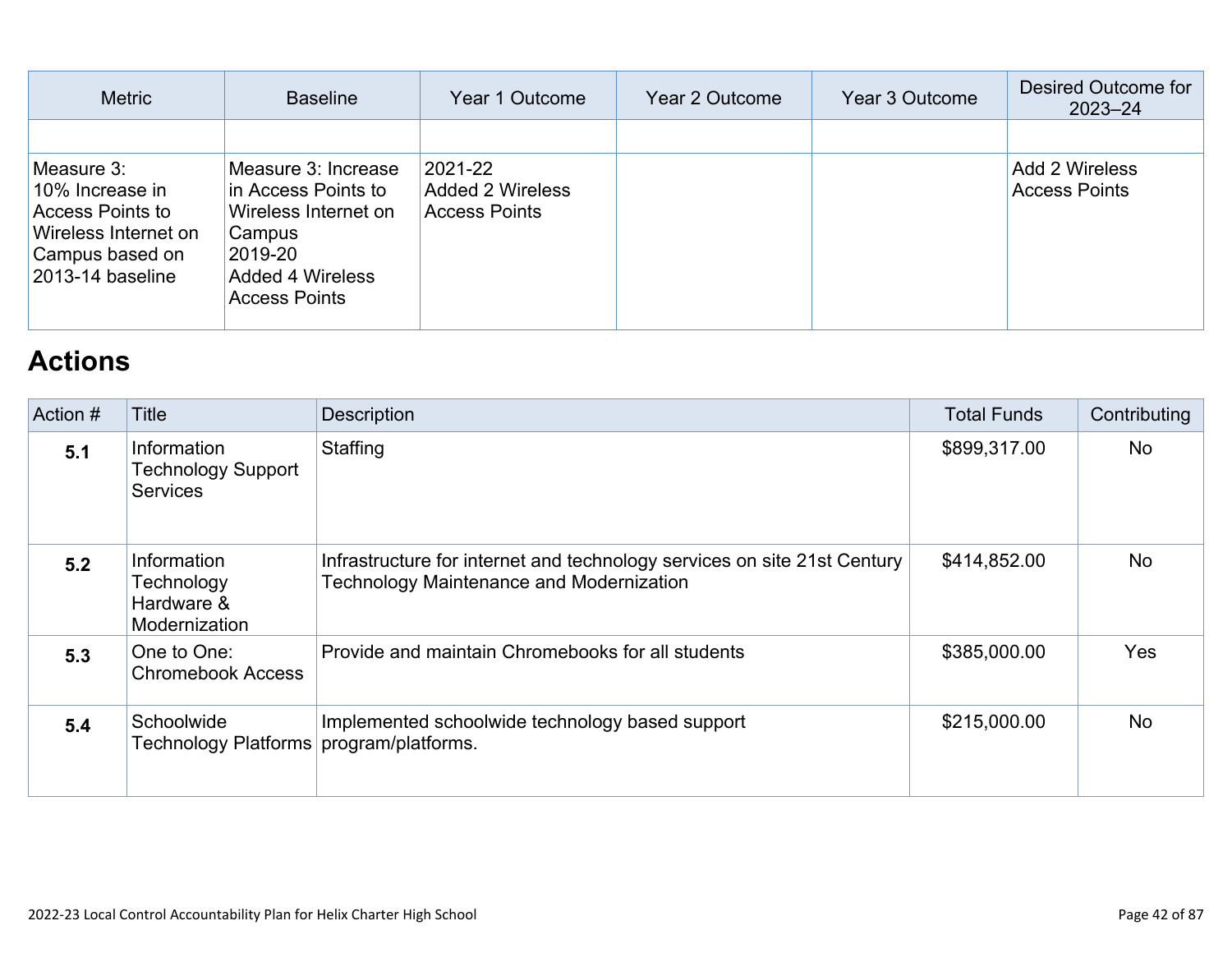## **[Goal Analysis \[2021-22\]](http://www.doc-tracking.com/screenshots/22LCAP/Instructions/22LCAPInstructions.htm#GoalAnalysis)**

An analysis of how this goal was carried out in the previous year. A description of any substantive differences in planned actions and actual implementation of these actions.

Helix continues to review and analyze our technology support plan and technology use in the classroom. Educational partner feedback from parents, students, and teachers, revealed the need to continue to purchase and upgrade technology to provide ongoing consistent access to 21st-century skills and prepare for college and career readiness. Helix is committed to replace outdated technology infrastructure and equipment; provide technical coaching and software support for technology integration into the classroom, facilities, and for student learning at home. Implementation of these actions and services will increase college and career preparedness and engagement by supporting students' technology skills and the development of critical thinking, communication, collaboration, and creativity.

During the 2021-22 schoolyear, we have upgraded our camera system across campus, in order to improve overall safety and security. We continue to perform network upgrades to improve our system capabilities.

An explanation of material differences between Budgeted Expenditures and Estimated Actual Expenditures and/or Planned Percentages of Improved Services and Estimated Actual Percentages of Improved Services.

Material differences are noted in Goal 5 as the cost of materials have increased following the pandemic. Chromebook costs increased and did AV infrastructure needs. Additionally, negotiated raises increased our IT staffing costs.

An explanation of how effective the specific actions were in making progress toward the goal.

Maintained and consistent focus on the implementation of the actions in this goal furthered the Helix's efforts to ensure that all students are experiencing a 21st Century Technology education. The overall implementation of the goal by providing and upgrading instructional technology, increased achievement levels by reinforcing instruction through engaging activities to address individual learning styles.

A description of any changes made to the planned goal, metrics, desired outcomes, or actions for the coming year that resulted from reflections on prior practice.

There will be no changes to this goal at this time; we will continue to analyze Helix IT Infrastructure.

**A report of the Total Estimated Actual Expenditures for last year's actions may be found in the Annual Update Table. A report of the Estimated Actual Percentages of Improved Services for last year's actions may be found in the Contributing Actions Annual Update Table.**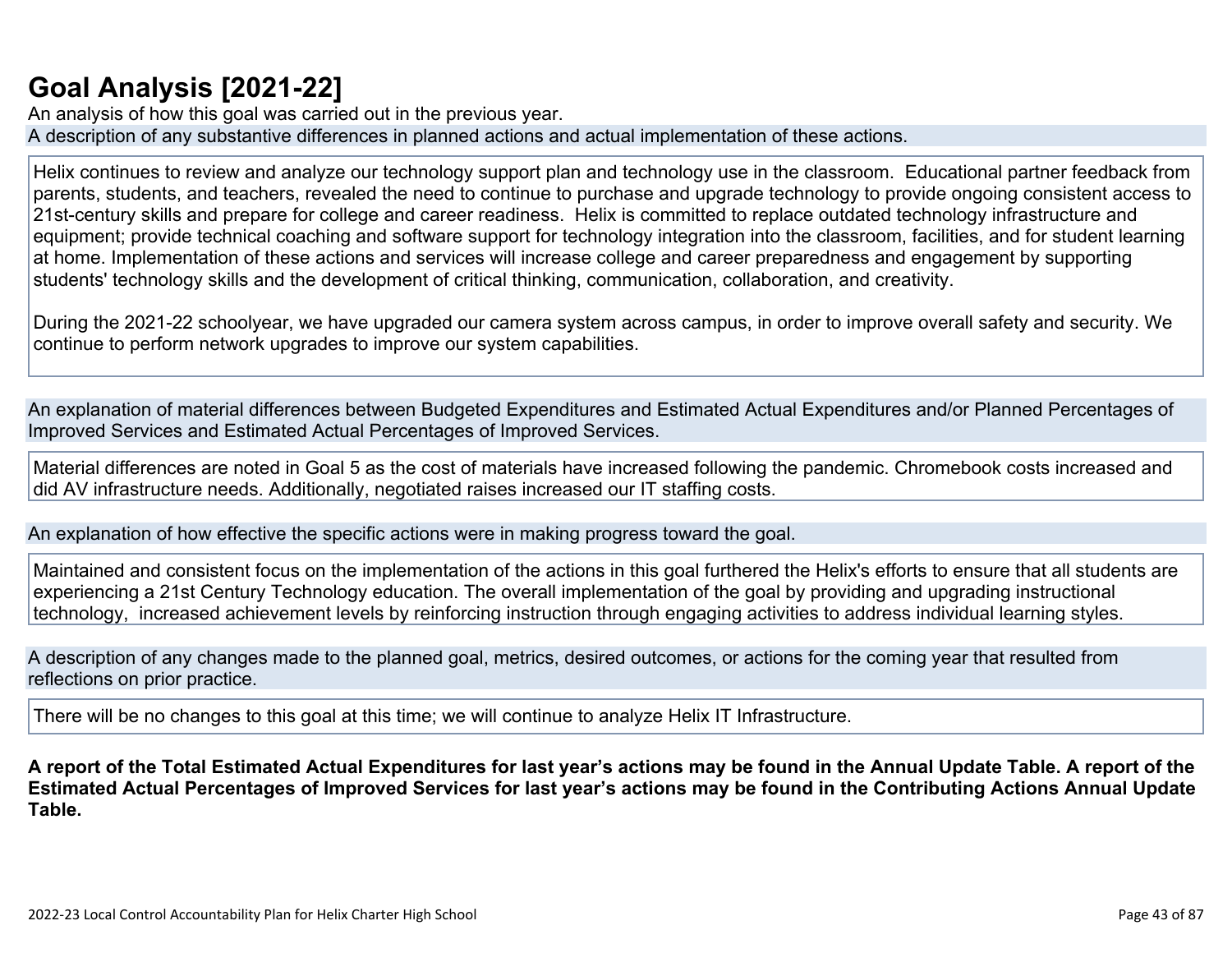# **[Goals and Actions](http://www.doc-tracking.com/screenshots/22LCAP/Instructions/22LCAPInstructions.htm#GoalsandActions)**

## **[Goal](http://www.doc-tracking.com/screenshots/22LCAP/Instructions/22LCAPInstructions.htm#goalDescription)**

| Goal # | <b>Description</b>                                                                                                        |
|--------|---------------------------------------------------------------------------------------------------------------------------|
|        | Parent and Community Integration: Maintain Parent/Community Partnerships Expanding Helix as a Community Support<br>Center |

An explanation of why the LEA has developed this goal.

Communication with our parent/guardians is an essential component to the success of our students. Involving the community as a stakeholder on our campus, promotes the supportive community we are striving to build for our students.

## **[Measuring and Reporting Results](http://www.doc-tracking.com/screenshots/22LCAP/Instructions/22LCAPInstructions.htm#MeasuringandReportingResults)**

| <b>Metric</b>                                                                                                                                                               | <b>Baseline</b>                                                        | Year 1 Outcome                            | Year 2 Outcome | Year 3 Outcome | Desired Outcome for<br>$2023 - 24$                         |
|-----------------------------------------------------------------------------------------------------------------------------------------------------------------------------|------------------------------------------------------------------------|-------------------------------------------|----------------|----------------|------------------------------------------------------------|
| Measure 1:<br>Increase/sustain the<br>number of<br>parents/guardians<br>attending parent<br>training, learning<br>opportunities and<br>education workshops<br>and meetings. | Measure 1:<br>Participation in Helix<br>Events<br>2018-19 608 families | 2021-22 800 Families<br>attended an event |                |                | 1000 Families<br><b>Attending Event</b><br>During the Year |
| Measure 2:<br>Increase<br>Parent/Guardian<br><b>Canvas Observer</b><br>Accounts.                                                                                            | Measure 2: Canvas<br><b>Accounts</b><br>2018-19:                       | 2021-22 4282<br><b>Observer Accounts</b>  |                |                | 5000 Observer<br><b>Accounts</b>                           |
| Measure 3:<br>Increase parent<br>response to CHKS<br>Survey to 150                                                                                                          | Measure 3: CHKS<br><b>Parent Surveys</b><br>2018-19: 750<br>Responses  | 2021-22<br>Scheduled end of May           |                |                | 900 Responses                                              |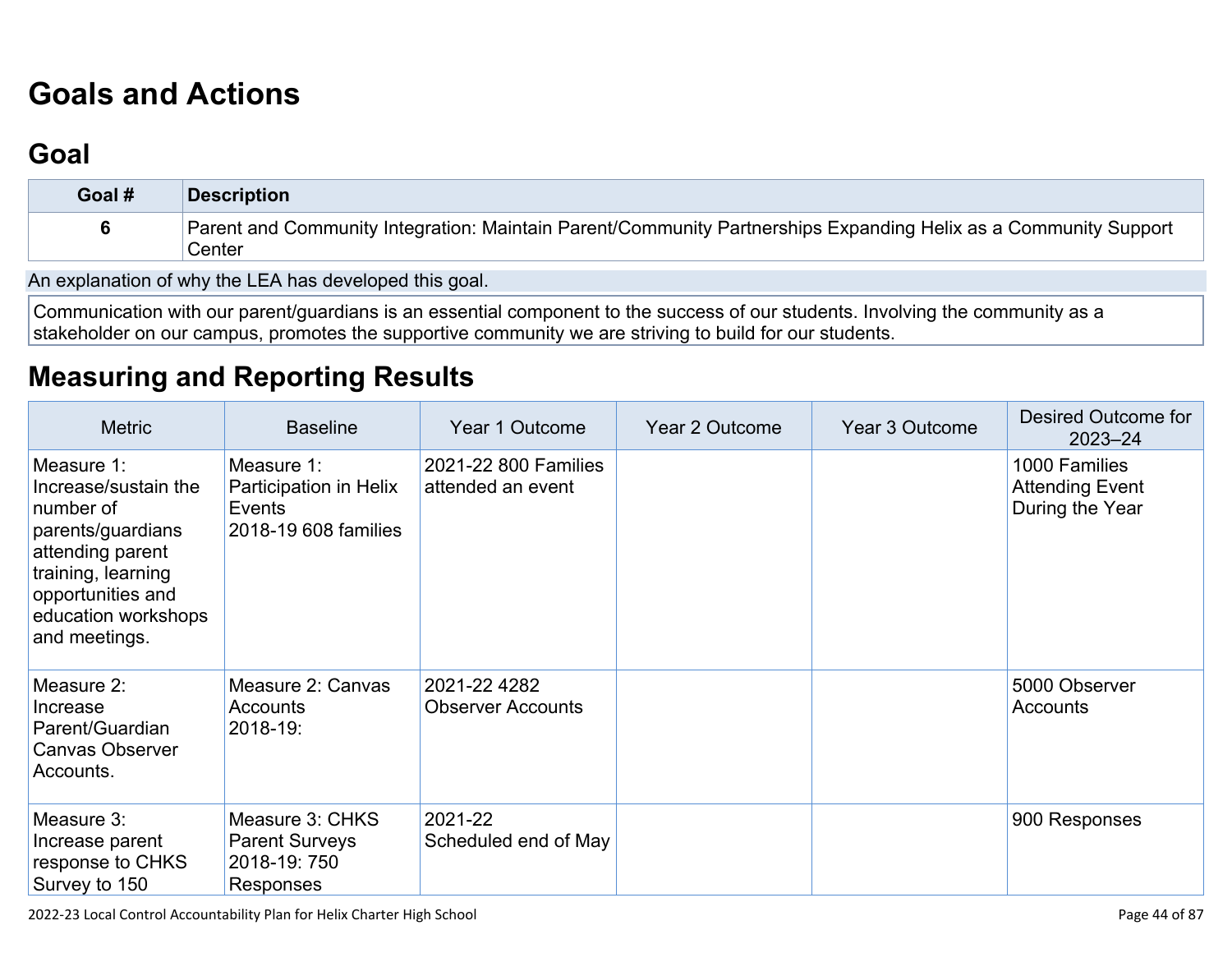| <b>Metric</b>                                                          | <b>Baseline</b>                                        | Year 1 Outcome                | Year 2 Outcome | Year 3 Outcome | Desired Outcome for<br>$2023 - 24$ |
|------------------------------------------------------------------------|--------------------------------------------------------|-------------------------------|----------------|----------------|------------------------------------|
| Measure 4:<br>Increase and/or<br>sustain parent<br>enrollment in PTSA. | Measure 4: PTSA<br>Enrollment<br>2019-20<br>146 Member | 2021-22 113<br><b>Members</b> |                |                | 250 Members                        |

# **[Actions](http://www.doc-tracking.com/screenshots/22LCAP/Instructions/22LCAPInstructions.htm#actions)**

| Action # | Title                                                       | Description                                                                                                                                                                                                                                                                                                                                                                                                                                                                                                                   | <b>Total Funds</b> | Contributing |
|----------|-------------------------------------------------------------|-------------------------------------------------------------------------------------------------------------------------------------------------------------------------------------------------------------------------------------------------------------------------------------------------------------------------------------------------------------------------------------------------------------------------------------------------------------------------------------------------------------------------------|--------------------|--------------|
| 6.1      | Parent/Guardian<br>Outreach and<br><b>Engagement Events</b> | <b>Annual Events:</b><br>• - Back to School Nights<br>• - 9-12th Grade Curriculum Meet and Greet<br>• - Quarter 1 and 3 Parent Shadow Day<br>• - Spring Fling Incoming 9th Grade Orientation                                                                                                                                                                                                                                                                                                                                  | \$30,000.00        | <b>No</b>    |
| 6.2      | <b>Family First: Parent</b><br>Education and<br>Engagement  | Provide parent training, learning opportunities and education<br>workshops and meetings. Funding will cover event costs such as<br>food/snack, child care, interpreters, raffles, presenter costs and<br>organization costs.<br>• - Family First Topics: Common Core State Standards, EL<br>Master Plan, a-g UC-CSU Requirements, College Funding<br>and Application, Core Department Curriculum, School Safety,<br>and Student/Parent Needed Topics that arise.<br>• - Community Events/Topics: Health, Financial, Education | \$4,000.00         | Yes          |
| 6.3      | <b>Translation Services</b>                                 | Providing Translation Services to Expand Parent Education<br>Opportunities.<br>Staffing                                                                                                                                                                                                                                                                                                                                                                                                                                       | \$21,543.00        | <b>Yes</b>   |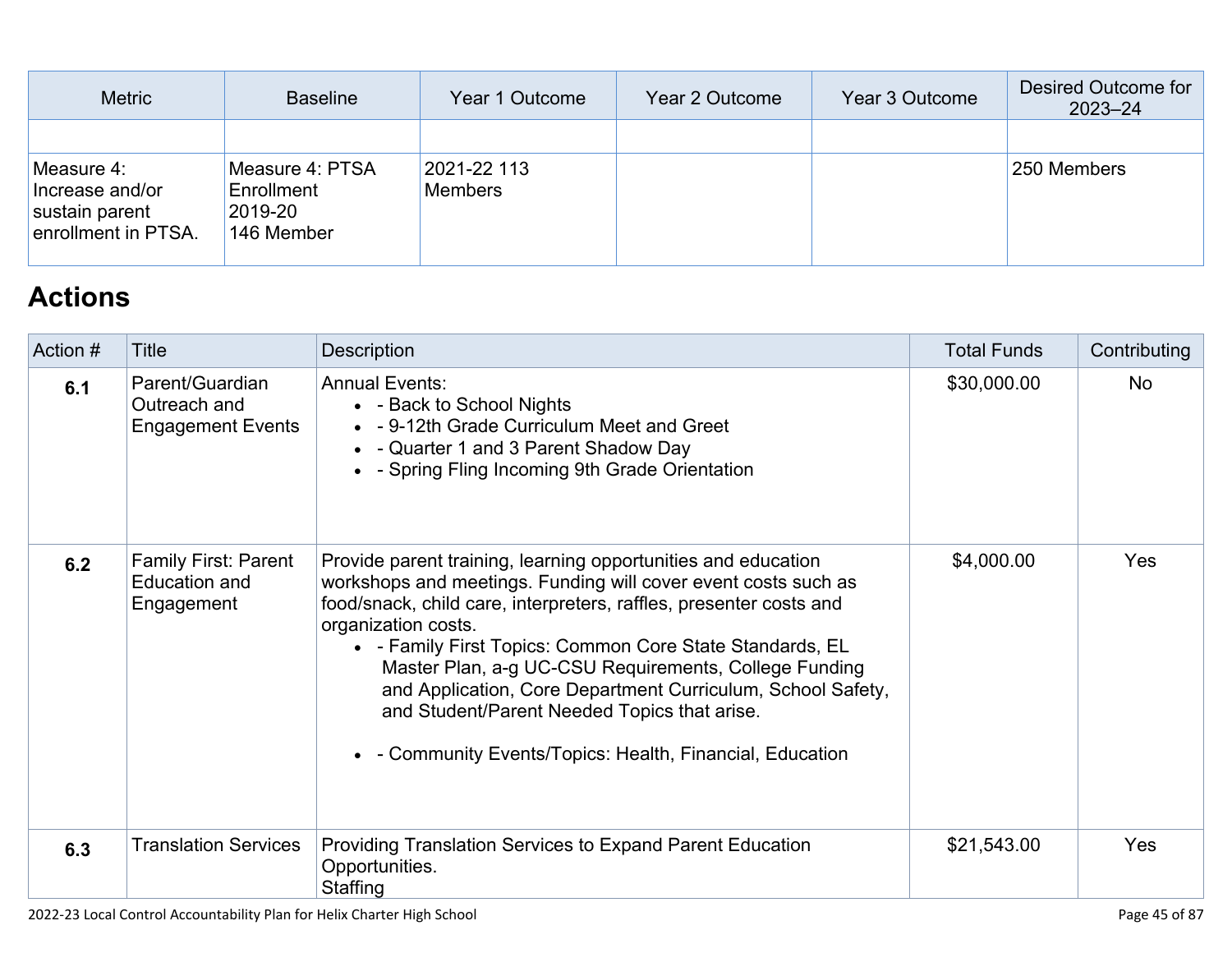| Action # | Title                  | <b>Description</b>                                                                                                                                                                                                                                                                                         | <b>Total Funds</b> | Contributing |
|----------|------------------------|------------------------------------------------------------------------------------------------------------------------------------------------------------------------------------------------------------------------------------------------------------------------------------------------------------|--------------------|--------------|
|          |                        |                                                                                                                                                                                                                                                                                                            |                    |              |
| 6.4      |                        | Communication Tools Continued support of services to increase Staff to Parent/Guardian<br>outreach.                                                                                                                                                                                                        | \$10,000.00        | <b>No</b>    |
| 6.5      |                        | Community Resource Continued support of services to increase Helix Campus as a<br>Community Resource in La Mesa.                                                                                                                                                                                           | \$136,209.00       | <b>No</b>    |
| 6.6      | Summer<br>Conferencing | Annual meetings with families 1:1; reviewing academic progress and<br>needs.<br>• - Summer Conferences Build course schedules with parent<br>input, Discuss academic progress, Review grade level<br>specific student needs, Parent Compact that delineates<br>commitment to HCHS and our academic program | \$115,084.00       | Yes          |

## **[Goal Analysis \[2021-22\]](http://www.doc-tracking.com/screenshots/22LCAP/Instructions/22LCAPInstructions.htm#GoalAnalysis)**

An analysis of how this goal was carried out in the previous year.

A description of any substantive differences in planned actions and actual implementation of these actions.

There are no changes substantive differences in Goal 6. Helix is committed to holding our annual events and summer conferencing to encourage involvement from all of our educational partners. During the pandemic we were able to increase our parental outreach with the utilization of zoom options and webinar attendance access.

An explanation of material differences between Budgeted Expenditures and Estimated Actual Expenditures and/or Planned Percentages of Improved Services and Estimated Actual Percentages of Improved Services.

There were no significant material differences in the planned actions of Goal 6.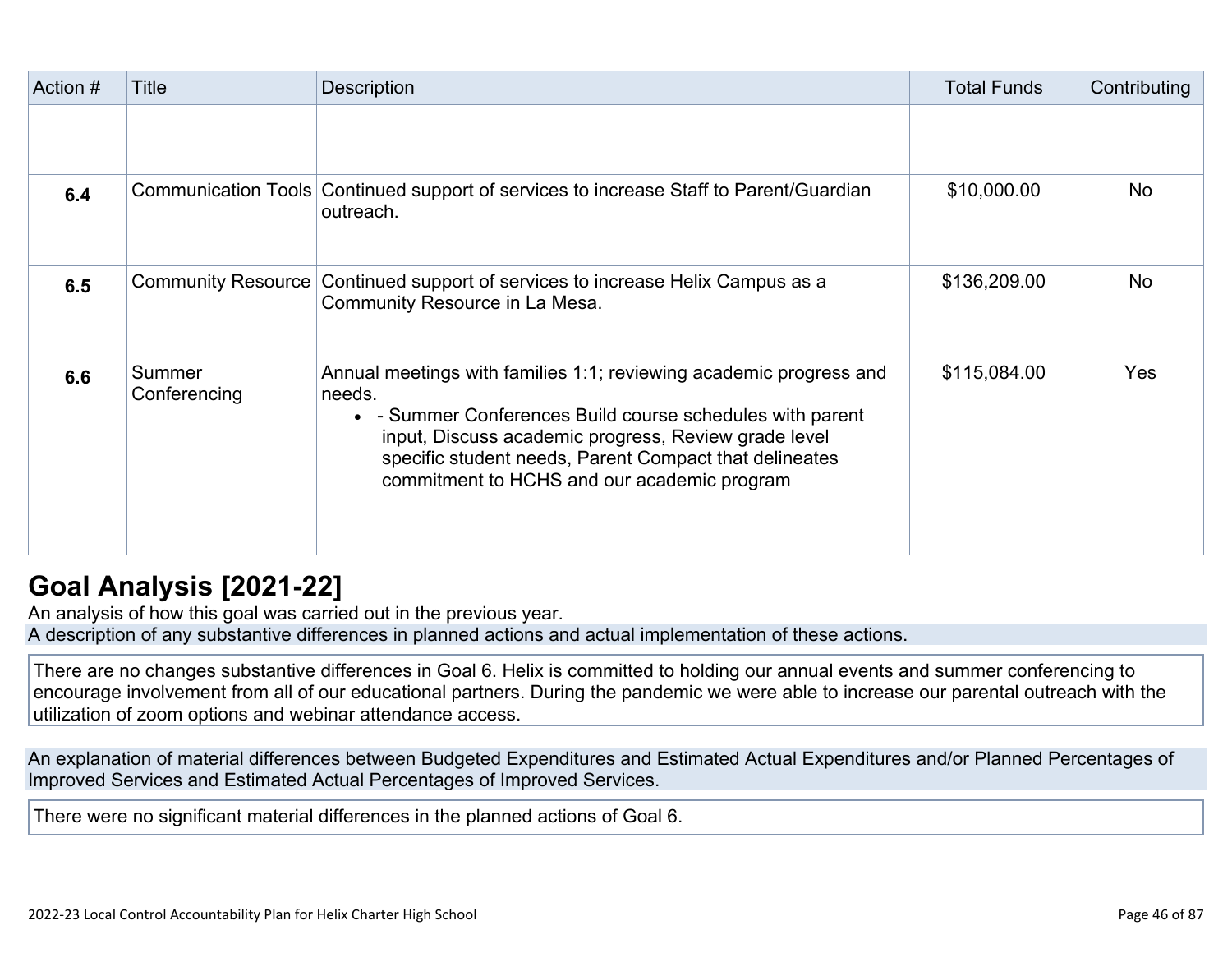#### An explanation of how effective the specific actions were in making progress toward the goal.

The actions outlined in Goal 6 supported the progress in meeting the goal to increase parent/guardian/community engagement at Helix. Annual events and engagement activities, like Family First Meetings supported the overall implementation of the goal by providing increased engagement through informing parents of school events, learning opportunities and services. Action 06:03 Translation services increases the rates of parent involvement and communication in students' home languages, which improved school decision-making for parents. Action 06:06 continues to provide our best one to one academic progress discussions.

A description of any changes made to the planned goal, metrics, desired outcomes, or actions for the coming year that resulted from reflections on prior practice.

In the 2022-23 schoolyear, Helix will be implementing a Community Relations Engagement Coordinator to improve our outreach and communication within the community.

**A report of the Total Estimated Actual Expenditures for last year's actions may be found in the Annual Update Table. A report of the Estimated Actual Percentages of Improved Services for last year's actions may be found in the Contributing Actions Annual Update Table.**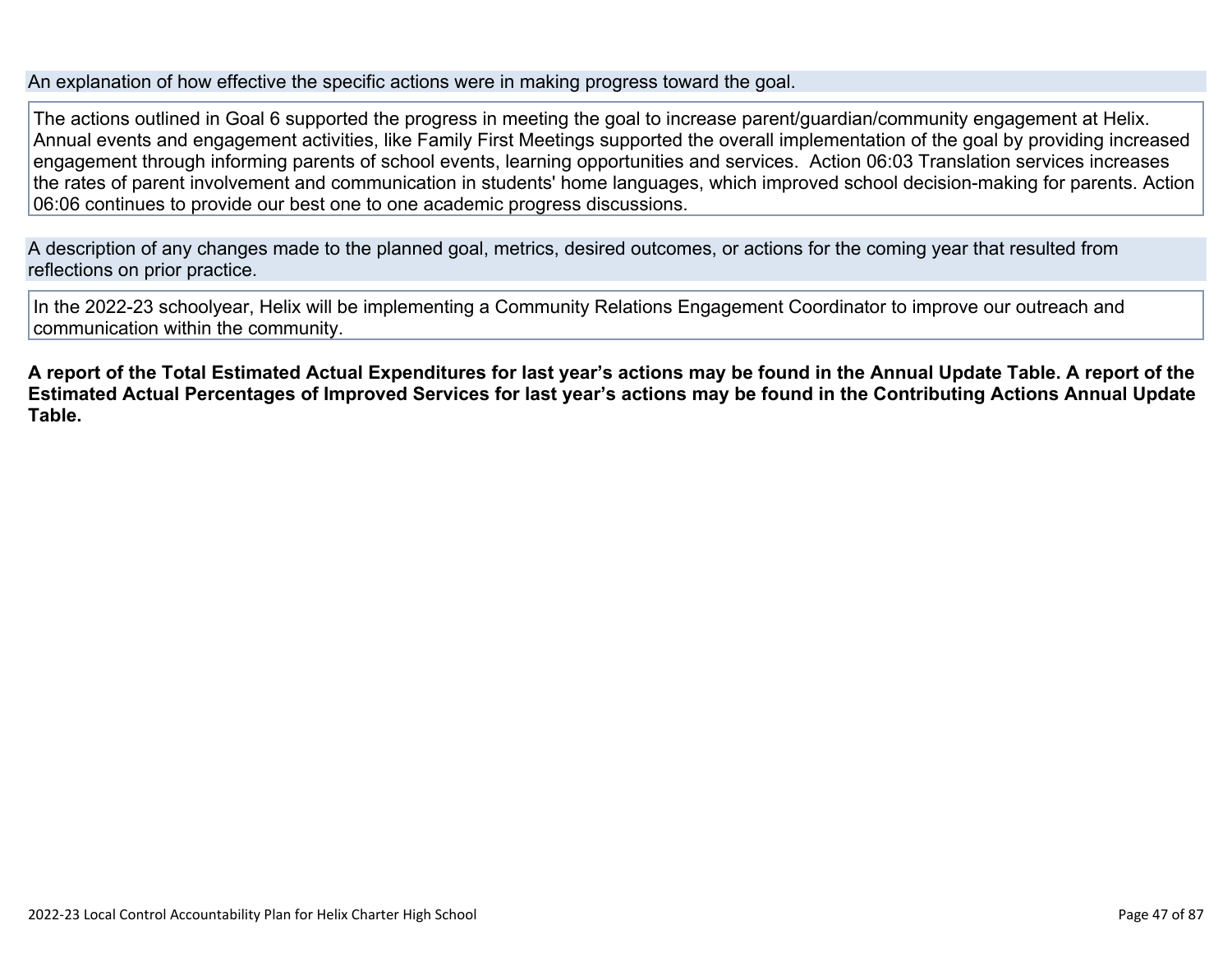# **[Increased or Improved Services for Foster Youth, English Learners, and Low-](http://www.doc-tracking.com/screenshots/22LCAP/Instructions/22LCAPInstructions.htm#IncreasedImprovedServices)[Income Students \[2022-23\]](http://www.doc-tracking.com/screenshots/22LCAP/Instructions/22LCAPInstructions.htm#IncreasedImprovedServices)**

| Projected LCFF Supplemental and/or Concentration Grants | <b>Projected Additional LCFF Concentration Grant (15 percent)</b> |
|---------------------------------------------------------|-------------------------------------------------------------------|
| \$3,279,778.00                                          | \$61,092                                                          |

#### **Required Percentage to Increase or Improve Services for the LCAP Year**

| Projected Percentage to Increase<br>or Improve Services for the<br>Coming School Year | <b>LCFF Carryover — Percentage</b> | <b>ILCFF Carryover — Dollar</b> | Total Percentage to Increase or<br>Improve Services for the Coming<br>School Year |
|---------------------------------------------------------------------------------------|------------------------------------|---------------------------------|-----------------------------------------------------------------------------------|
| $^{\shortmid}$ 12.63%                                                                 | $0.00\%$                           | $\degree$ \$0.00                | 12.63%                                                                            |

**The Budgeted Expenditures for Actions identified as Contributing may be found in the Contributing Actions Table.**

## **[Required Descriptions](http://www.doc-tracking.com/screenshots/22LCAP/Instructions/22LCAPInstructions.htm#RequiredDescriptions)**

For each action being provided to an entire school, or across the entire school district or county office of education (COE), an explanation of (1) how the needs of foster youth, English learners, and low-income students were considered first, and (2) how these actions are effective in meeting the goals for these students.

GOAL 1: Safe and Supportive Environment: Develop a Safe and Supportive Environment that Supports Social Emotional Wellness, Good Citizenship and a Healthy Lifestyle

ACTIONS:

Positive School Culture

Expanded Wellness Center Program

EXPLANATION:

To provide students with engaging and meaningful activities that drive students to be more involved and engaged in their academic success. These services are principally directed and are an effective use of funds, targeting our low-income and all students in meeting the charter school's goals in the state priority areas 3 and 5 through providing opportunities for students to participate in activities.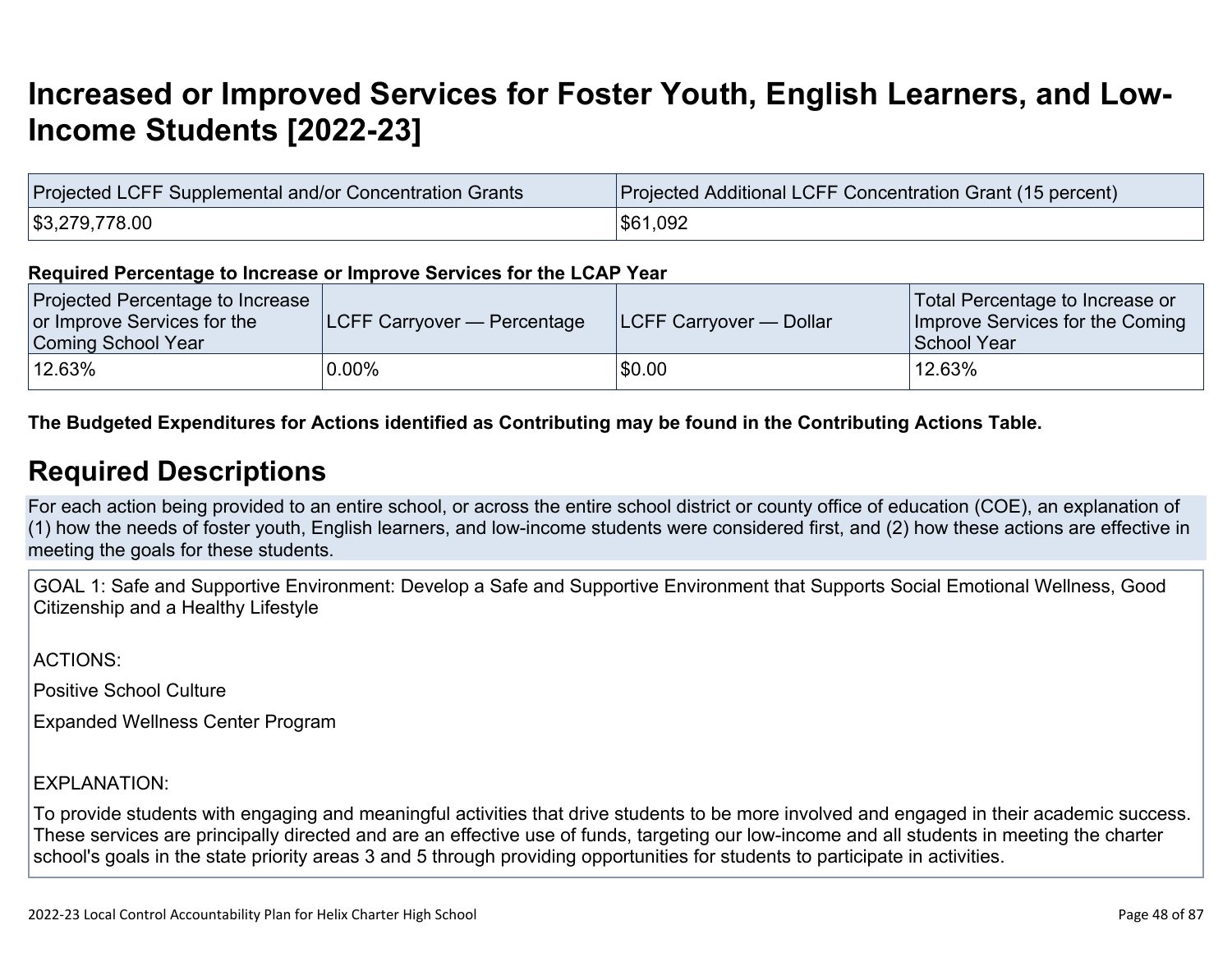To develop and maintain systems of safety that foster healthy relationships in support of safe learning environments. These services are principally directed and are an effective use of funds, targeting our low-income and all students in meeting goals in the state priority areas, 1 and 6 through visible support of a safe and secure campus.

To provide students and families with appropriate health services interventions to be healthy and more able to learn. These services are principally directed and are an effective use of funds, targeting our low-income and all students in meeting goals in the state priority areas, 1 and 6 through subacute and specialized health care services response and management.

To provide all students with social and emotional systems of supports that lead to improved academic success and college/career readiness. These services are principally directed and are an effective use of funds, targeting our low-income and all students in meeting goals in the state priority areas, 3 and 5 through counseling services for social-emotional, behavioral, and academic learning supports, and A-G course completion.

GOAL 2: Close the Achievement Gap Through Focus on Equity, Effective Collaboration and Innovative Practices

### ACTIONS:

Academic Support Program (general and special education)

English Learner Program

Helix First: 9th Grade Transition Program

Summer Institute

Double-Dosed Math

Professional Development

AP Fee Reimbursement

### EXPLANATION:

To provide students with appropriate and relevant intervention supports a guaranteed and viable curriculum that meets the needs of students as they progress towards mastery of academic achievement. These services are principally directed and are an effective use of funds, targeting our low-income and all students in meeting goals in the state priority areas, 2, 4, 7, and 8.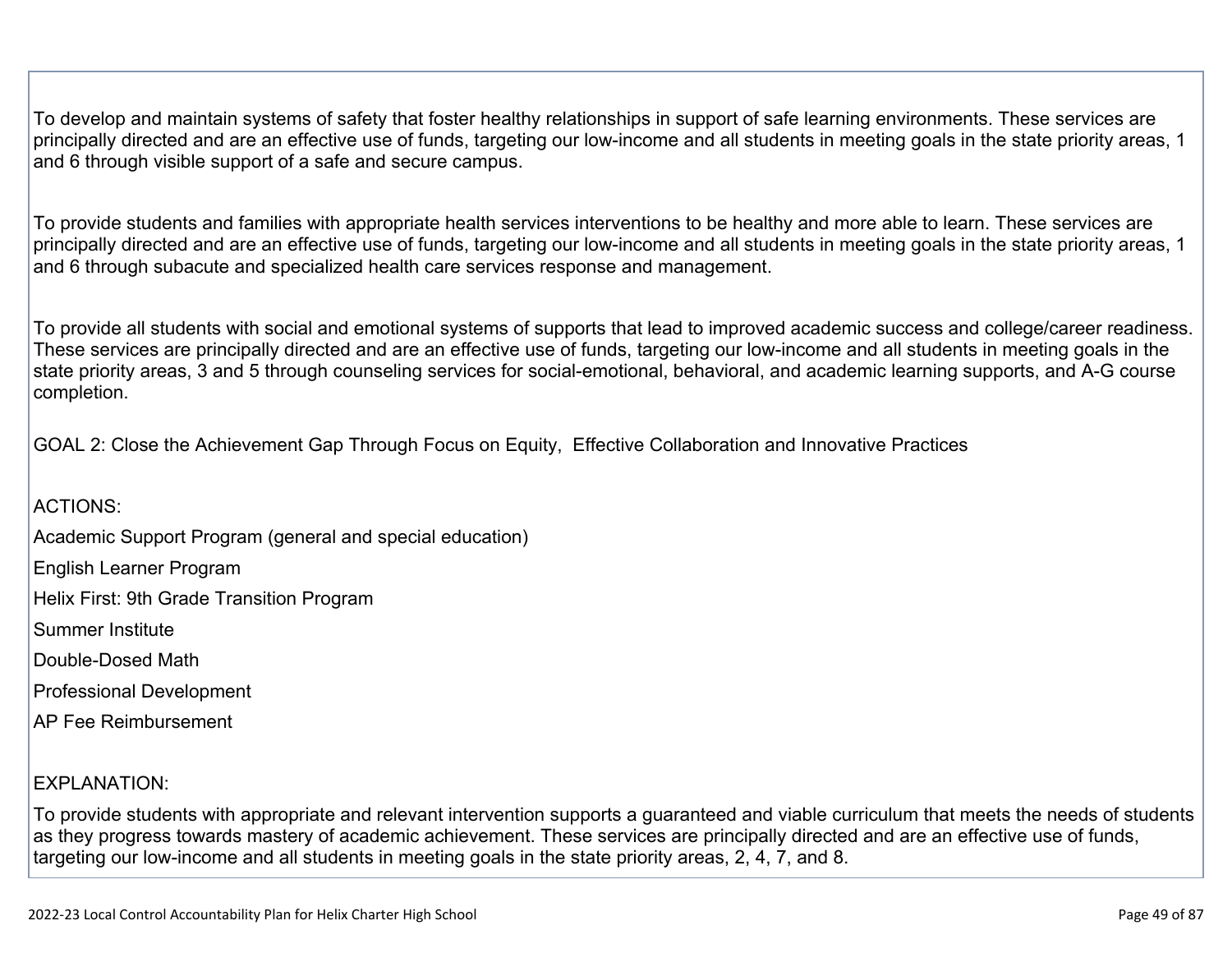To provide educators with opportunities to collaborate within grade level Course Level Teams (CLTs) to review relevant and appropriate data to support and enhance effective instructional strategies. These services are principally directed and are an effective use of funds, targeting our low-income and all students in meeting goals in the state priority areas, 2, 4, 7, and 8 through regular, routine, scheduled teacher collaboration time, including monitoring and support.

To provide educators with training that promotes a cohesive understanding and supportive systems in understanding and conducting day-today practice to achieve academic and instructional success. These services are principally directed and are an effective use of funds, targeting our low-income and all students in meeting goals in the state priority areas, 2, 4, 7, and 8 through the

training in Summer Institute.

GOAL 3: Academic Rigor: Sustain a High Performing Academic Culture that Equips Students to Reach Personal and Academic Potential

ACTIONS:

Schoolwide Literacy and Numerous Focus

### **EXPLANATION:**

To provide necessary and relevant instructional materials and supplies to help teachers incorporate responsive teaching and strategies that related to the Common Core State Standards. These services are principally directed and are an effective use of funds, targeting all students including low-income students in meeting the goals in the state priority areas, 2, 4, 7, and 8 through the purchase of classroom supplies.

GOAL 4: Expanded School: Continue Opportunities for Expanded Student Learning: Career Technical Education, Community College Dual Enrollment, College and Career Outreach, and other innovative educational programs.

ACTIONS: College and Career Center College/Career Outreach and Education Dual Enrollment Alternative Academic Program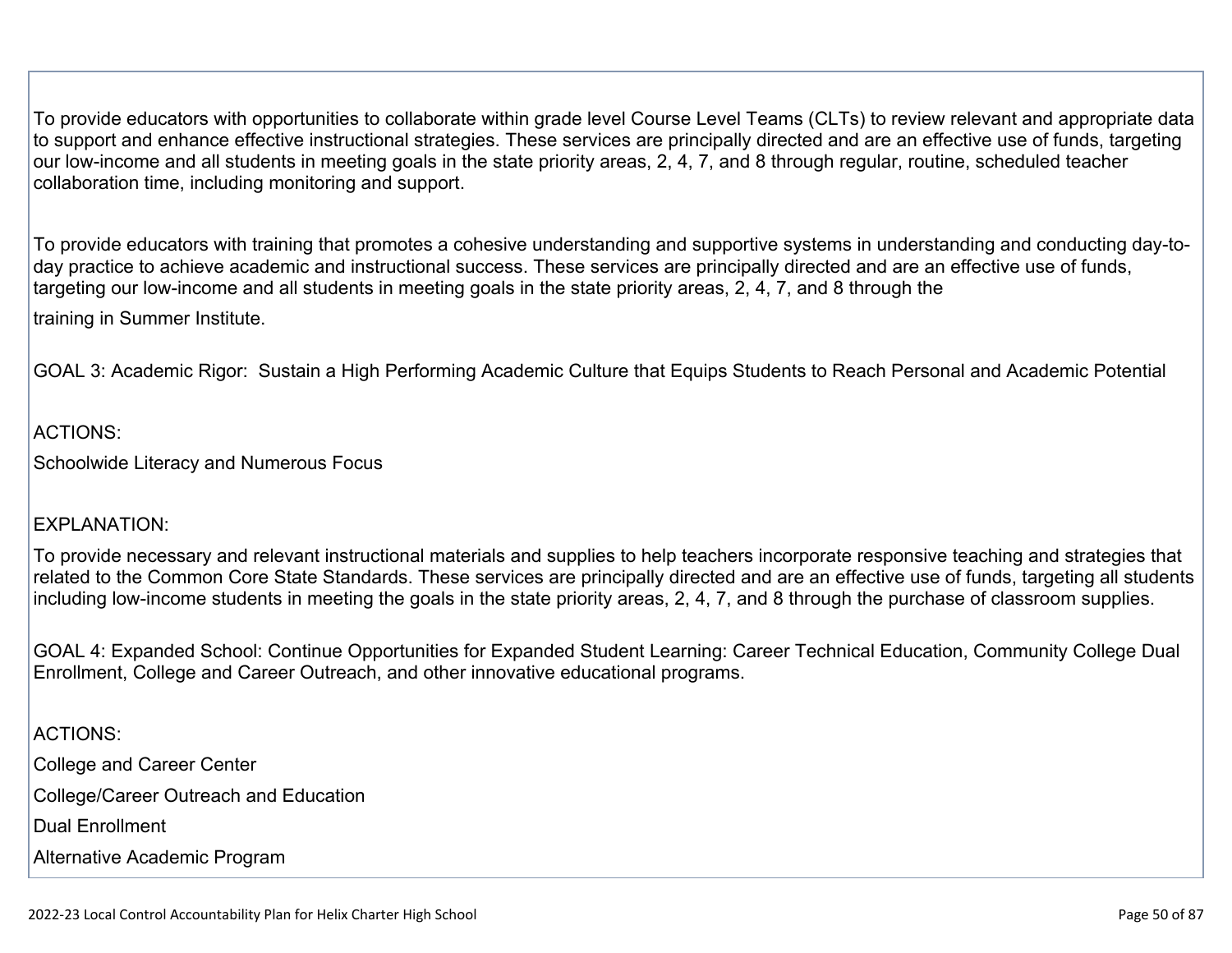### Aspire Program

### EXPLANATION:

To provide students with career and college strategies, activities, and opportunities that prepare them for the continuation of the educational path into college and with accurate and relevant resources when

entering into the workforce. These services are principally directed and are an effective use of funds, targeting our low-income and all students in meeting goals in the state priority areas, 2, 4, 7, and 8 through the continuation of successful evidence-based programs, maintaining college and career guidance support to students, participation of college and career events to include workshops, guest speakers, etc., and to provide opportunities for age-appropriate college entrance examinations.

To provide educational, recreational, and social activities for students that align with and extend beyond the mandatory instructional/academic day. These services are principally directed and are an effective use of funds, targeting our low-income and all students in the state priority areas, 2, 4, 7, and 8 through the purchase credit recovery software licenses (including staffing), staffing for homework assistance and tutoring; field trips supporting college and career activities, providing staffing and equipment for exercise opportunities and intramural sports programs; ensuring student interest enrichment activities are available.

GOAL 5: 21st Century Technology: Maintain Systematically Integrated Technology in Helix Culture

ACTIONS:

One to One: Chromebook Access

### **EXPLANATION:**

To enhance student access to information technologies that promote increased learning and academic achievement. These services are principally directed and are an effective use of funds, targeting our low-income and all students in meeting goals in the state priority areas, 2, 4, 7, and 8 through the annual purchase and replacement of Chromebooks for students.

To enhance technology infrastructure to allow for increased device/equipment usage and meet the requirements necessary to conduct applicable state-mandated and other testing. These services are principally

directed and are an effective use of funds, targeting our low-income and all students in meeting goals in the state priority areas 1 and 6 through the purchase of equipment, replacement of computers, and upgrading related infrastructure.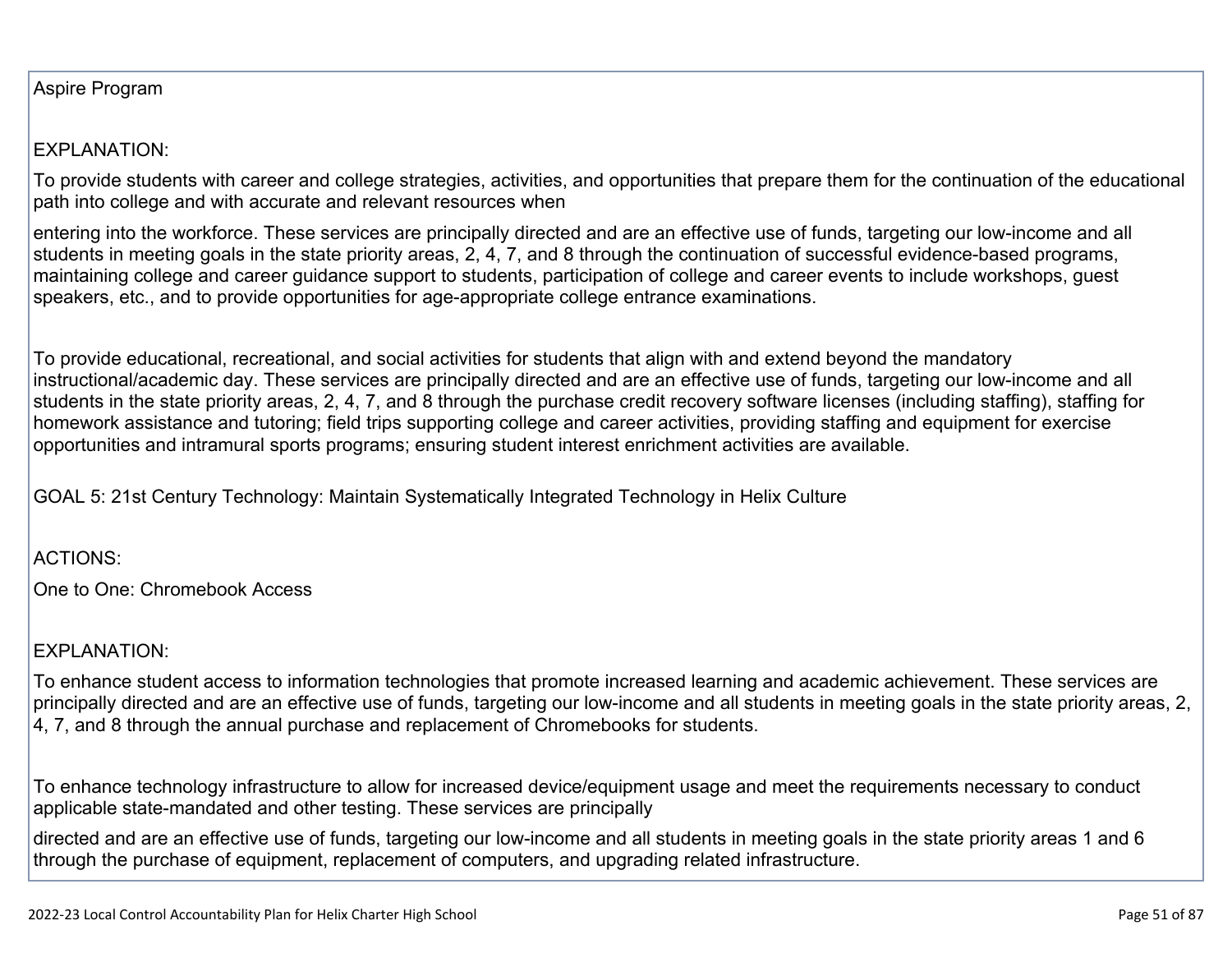GOAL 6: Parent and Community Integration: Maintain Parent/Community Partnerships Expanding Helix as a Community Support Center

ACTIONS:

Family First: Parent Education and Engagement

Translation Services

Summer Conferencing

EXPLANATION:

To provide staff and parents professional learning opportunities that promote efficient parent/student and parent/educator strategies to aid in the improvement of their student's academic success. These services are principally directed and are an effective use of funds, targeting our low-income and all students in meeting goals in the state priority areas, 2, 4, 7, and 8.

A description of how services for foster youth, English learners, and low-income students are being increased or improved by the percentage required.

All actions/services are proposed to ensure positive outcomes for student achievement and school connectedness for low-income and all students on campus. Our charter specifically seeks to ensure high levels of student achievement through a school environment where all stakeholders work together to ensure student success. Although targeted funds are principally directed towards our low-income students all students are served well with the use of these funds to increase academic achievement and preparation for college and career. All students at all academic or language levels should have the opportunities to work together, collaborate, and be accountable for one another's learning.

Helix Charter High School (HCHS) is supporting the needs of its low income, foster, homeless, English learner and re-designated FEP students with a variety of supports designed to accelerate increases in student learning. Programs and services are targeted to make an impact on the overall learning environment and the climate of the school as a whole. Helix is supporting the needs of its unduplicated pupils with a variety of services, early interventions and ongoing monitoring. An essential component of the success of all students at Helix is keeping our Mission at the forefront and supporting our students to attain our Vision.

It should be noted that supplemental/concentration funding is not the sole source of funding for many of the programs and initiatives iterated in this document. All expenditures are aligned with our LCAP goals and address the needs of our English learners, low income, redesignated fluent English proficient, and special education pupils.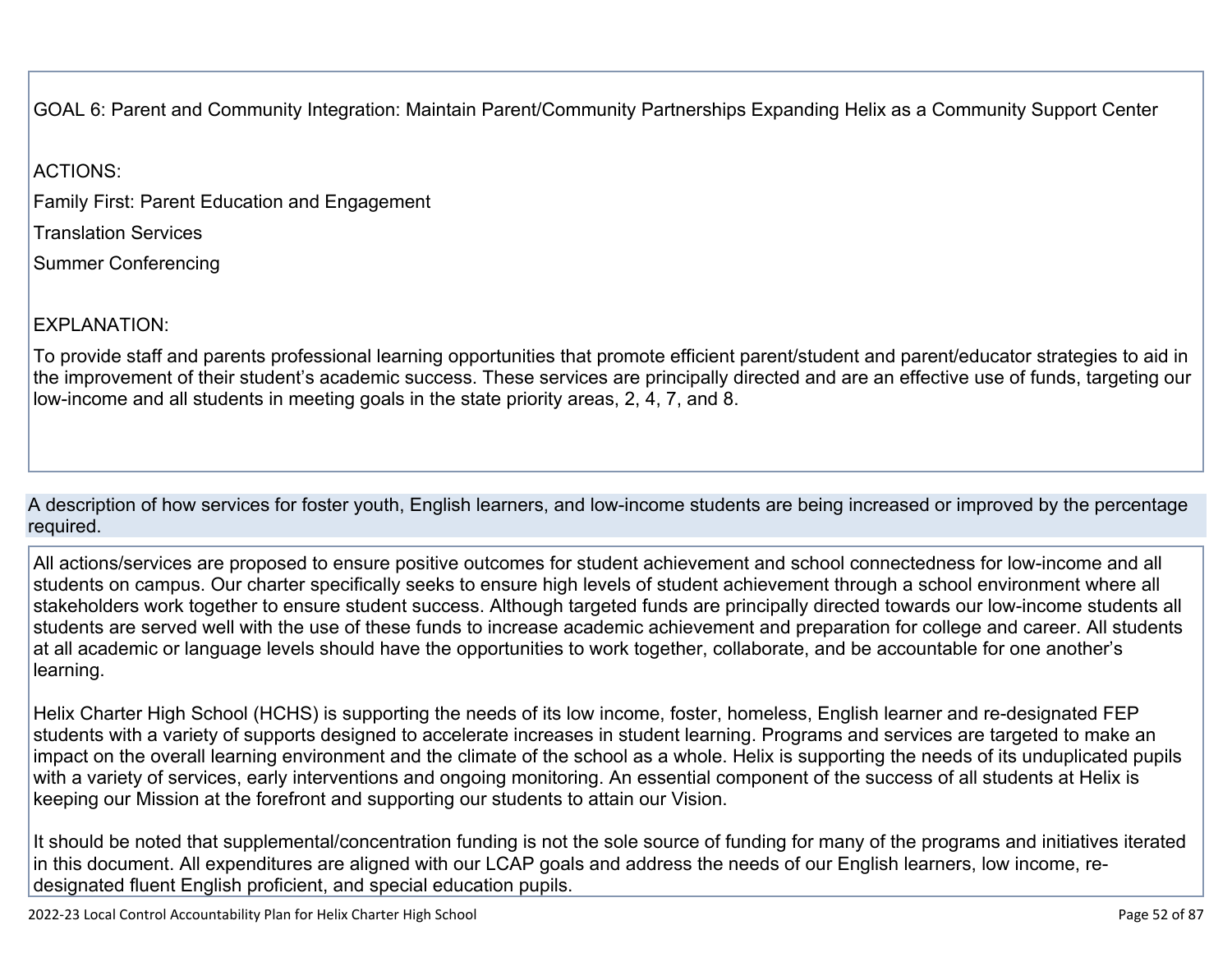A description of the plan for how the additional concentration grant add-on funding identified above will be used to increase the number of staff providing direct services to students at schools that have a high concentration (above 55 percent) of foster youth, English learners, and lowincome students, as applicable.

\$57,785 concentration grant add-on (targeted funds for unduplicated students)

With the additional concentration grant add-on funding, we implemented training for iLit for our English Learner Program and implemented a teacher on special assignment (TOSA) to coordinate and provide Designated ELD. DELD is defined as instruction provided during a time during the regular school day for focused instruction on the state-adopted ELD standards to assist English learners to develop critical English language skills necessary for academic content learning in English.

| Staff-to-student ratios by<br>type of school and<br>concentration of<br>unduplicated students | Schools with a student concentration of 55 percent or<br><b>less</b> | Schools with a student concentration of greater than 55<br>percent |
|-----------------------------------------------------------------------------------------------|----------------------------------------------------------------------|--------------------------------------------------------------------|
| Staff-to-student ratio of<br>classified staff providing<br>direct services to students        |                                                                      | 1:26                                                               |
| Staff-to-student ratio of<br>certificated staff providing<br>direct services to students      |                                                                      | 1:23                                                               |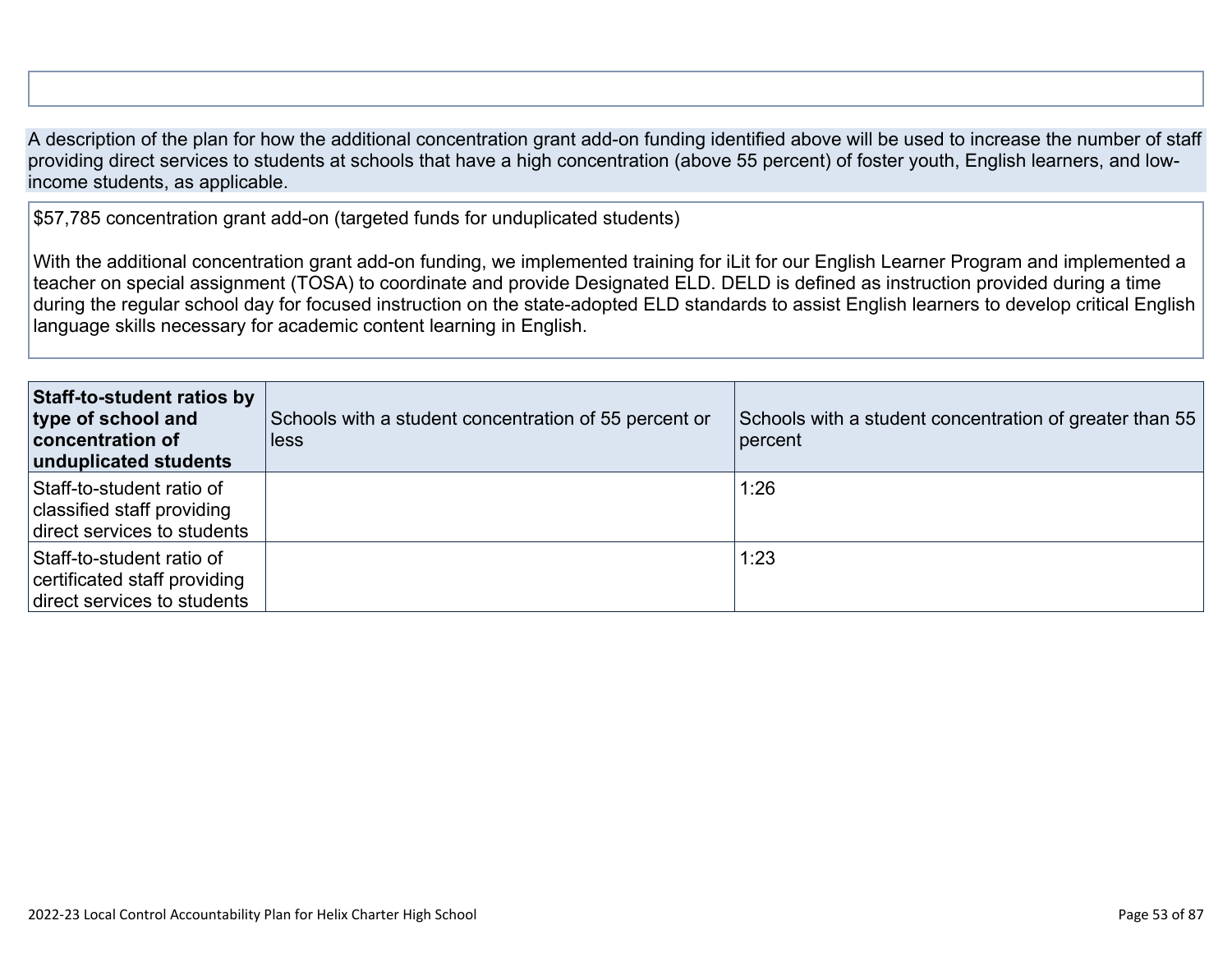### **2022-23 Total Expenditures Table**

| <b>Totals</b>  |                | <b>LCFF Funds</b>                                                     | <b>Funds</b> | <b>Other State</b>                | <b>Local Funds</b>      | <b>Federal Funds</b> | <b>Total Funds</b>       | <b>Total Personnel</b> | <b>Total Non-</b><br>personnel |                    |
|----------------|----------------|-----------------------------------------------------------------------|--------------|-----------------------------------|-------------------------|----------------------|--------------------------|------------------------|--------------------------------|--------------------|
| <b>Totals</b>  |                | \$14,759,671.08                                                       |              | \$1,937,282.00                    | \$18,900.00             | \$1,759,626.00       | \$18,475,479.08          | \$12,637,901.08        | \$5,837,578.00                 |                    |
| Goal           | <b>Action#</b> | <b>Action Title</b>                                                   |              |                                   | <b>Student Group(s)</b> | <b>LCFF Funds</b>    | <b>Other State Funds</b> | <b>Local Funds</b>     | <b>Federal Funds</b>           | <b>Total Funds</b> |
| $\mathbf{1}$   | $1.1$          | <b>Grade Level Team</b><br>Support                                    |              | All                               |                         | \$2,522,683.00       |                          |                        |                                | \$2,522,683.00     |
| $\mathbf{1}$   | $1.2$          | <b>Wellness Center</b><br>Program                                     |              | All                               |                         | \$333,448.00         |                          |                        |                                | \$333,448.00       |
| $\mathbf 1$    | $1.3$          | <b>School Safety</b>                                                  |              | All                               |                         | \$692,166.00         |                          |                        |                                | \$692,166.00       |
| $\mathbf{1}$   | $1.4$          | Positive School<br>Culture                                            |              | Foster Youth<br>Low Income        | <b>English Learners</b> | \$60,000.00          |                          |                        |                                | \$60,000.00        |
| $\mathbf 1$    | 1.5            | School<br>Grounds/Maintenanc<br>$\mathbf{e}$                          |              | All                               |                         | \$2,884,297.00       |                          |                        |                                | \$2,884,297.00     |
| $\mathbf 1$    | 1.6            | <b>Expanded Wellness</b><br>Center Program                            |              | <b>Foster Youth</b><br>Low Income | <b>English Learners</b> | \$120,839.00         | \$406,443.00             |                        |                                | \$527,282.00       |
| $\mathbf{1}$   | 1.7            | Co-Curricular and<br><b>Extra Supports</b>                            |              | All                               |                         | \$829,219.00         |                          |                        |                                | \$829,219.00       |
| $\overline{2}$ | 2.1            | <b>Academic Support</b><br>Program (general and<br>special education) |              | <b>Foster Youth</b><br>Low Income | <b>English Learners</b> | \$850,554.00         |                          |                        | \$331,117.00                   | \$1,181,671.00     |
| $\overline{2}$ | 2.2            | English Learner<br>Program                                            |              |                                   | <b>English Learners</b> | \$201,684.00         | \$17,280.00              |                        | \$20,633.00                    | \$239,597.00       |
| $\overline{2}$ | 2.3            | Helix First: 9th Grade<br><b>Transition Program</b>                   |              | <b>Foster Youth</b><br>Low Income | <b>English Learners</b> | \$290,405.00         |                          |                        | \$301,339.00                   | \$591,744.00       |
| $\overline{2}$ | 2.4            | Summer Institute                                                      |              | <b>Foster Youth</b><br>Low Income | <b>English Learners</b> | \$10,000.00          | \$51,788.00              |                        |                                | \$61,788.00        |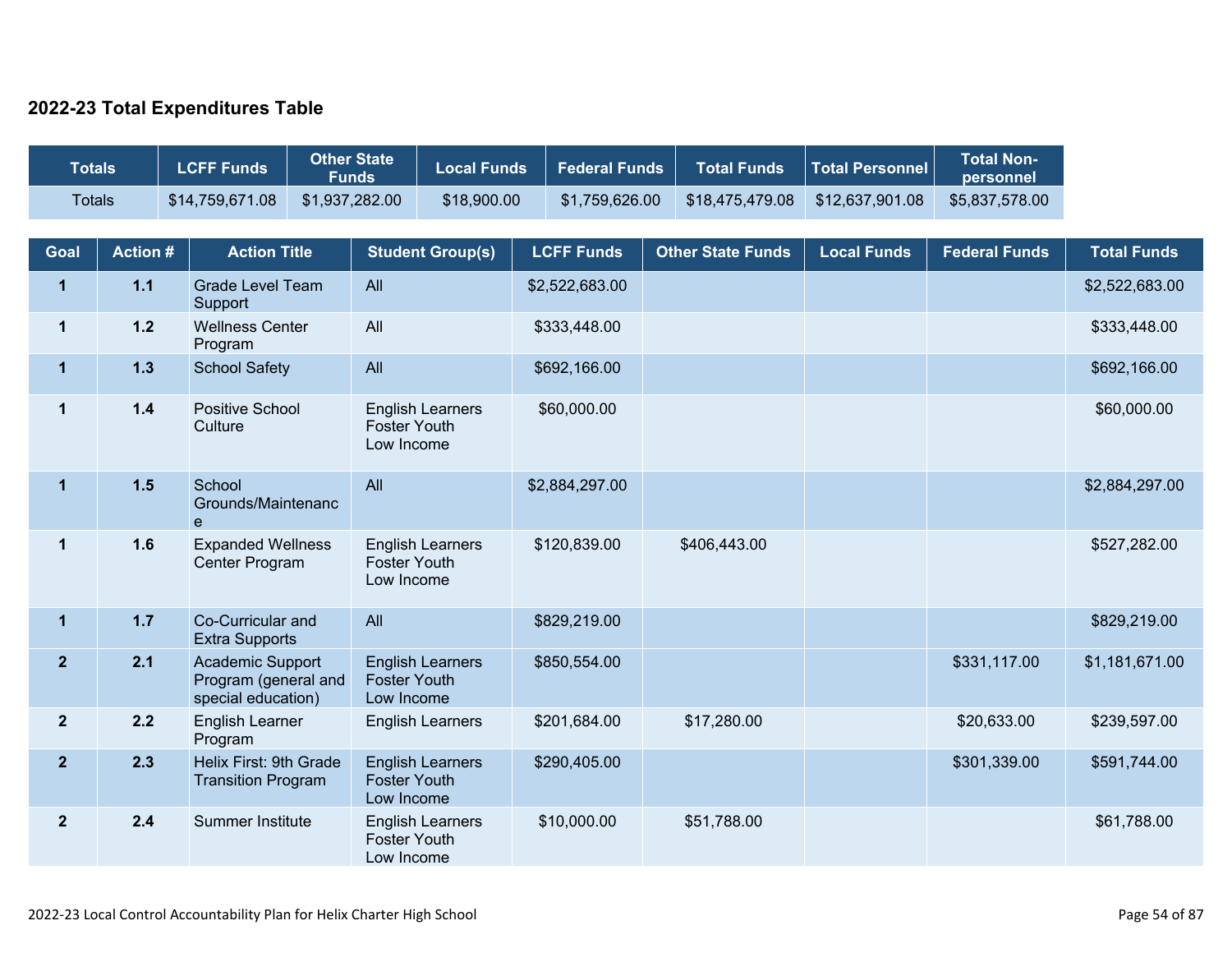| Goal                    | <b>Action#</b> | <b>Action Title</b>                                               | <b>Student Group(s)</b>                                      | <b>LCFF Funds</b> | <b>Other State Funds</b> | <b>Local Funds</b> | <b>Federal Funds</b> | <b>Total Funds</b> |
|-------------------------|----------------|-------------------------------------------------------------------|--------------------------------------------------------------|-------------------|--------------------------|--------------------|----------------------|--------------------|
| $\mathbf{2}$            | 2.5            | Double-Dosed Math                                                 | <b>English Learners</b><br><b>Foster Youth</b><br>Low Income |                   |                          |                    | \$413,692.00         | \$413,692.00       |
| $\overline{2}$          | 2.6            | Professional<br>Development                                       | <b>English Learners</b><br><b>Foster Youth</b><br>Low Income | \$307,766.00      |                          |                    |                      | \$307,766.00       |
| 2 <sup>1</sup>          | 2.7            | AP Fee<br>Reimbursement                                           | <b>English Learners</b><br><b>Foster Youth</b><br>Low Income | \$20,000.00       |                          |                    |                      | \$20,000.00        |
| $\mathbf{2}$            | 2.8            | <b>SPED Support</b><br>Program                                    | Students with<br><b>Disabilities</b>                         | \$2,582,493.00    |                          |                    |                      | \$2,582,493.00     |
| $\overline{2}$          | 2.9            | <b>Schoolwide Equity</b><br>Implementation                        | <b>English Learners</b><br><b>Foster Youth</b><br>Low Income | \$159,840.00      |                          |                    | \$159,840.00         | \$319,680.00       |
| 3 <sup>5</sup>          | 3.1            | Instructional<br><b>Curriculum Materials</b><br>and Supplies      | All                                                          | \$168,511.00      | \$121,088.00             |                    |                      | \$289,599.00       |
| $3\phantom{a}$          | 3.2            | Schoolwide Literacy<br>and Numerous Focus                         | <b>English Learners</b><br><b>Foster Youth</b><br>Low Income | \$257,662.08      |                          |                    |                      | \$257,662.08       |
| $\mathbf{3}$            | 3.3            | <b>Best Practices and</b><br><b>Standards Based</b><br>Curriculum | All<br>Students with<br><b>Disabilities</b>                  | \$176,550.00      |                          |                    |                      | \$176,550.00       |
| 4                       | 4.1            | College and Career<br>Center                                      | <b>English Learners</b><br><b>Foster Youth</b><br>Low Income | \$111,631.00      |                          |                    |                      | \$111,631.00       |
| 4                       | 4.2            | College/Career<br>Outreach and<br>Education                       | <b>English Learners</b><br><b>Foster Youth</b><br>Low Income | \$90,485.00       |                          |                    |                      | \$90,485.00        |
| $\overline{\mathbf{4}}$ | 4.3            | <b>Community College</b><br>Access                                | <b>English Learners</b><br><b>Foster Youth</b><br>Low Income | \$658,285.00      |                          | \$18,900.00        |                      | \$677,185.00       |
| 4                       | 4.4            | <b>Career and Technical</b><br><b>Education Program</b>           | All                                                          |                   | \$302,123.00             |                    |                      | \$302,123.00       |
| 4                       | 4.5            | <b>Alternative Academic</b><br>Program                            | <b>English Learners</b><br><b>Foster Youth</b><br>Low Income |                   | \$238,708.00             |                    |                      | \$238,708.00       |
| 4                       | 4.6            | Aspire Program                                                    | <b>English Learners</b><br><b>Foster Youth</b><br>Low Income |                   |                          |                    | \$266,605.00         | \$266,605.00       |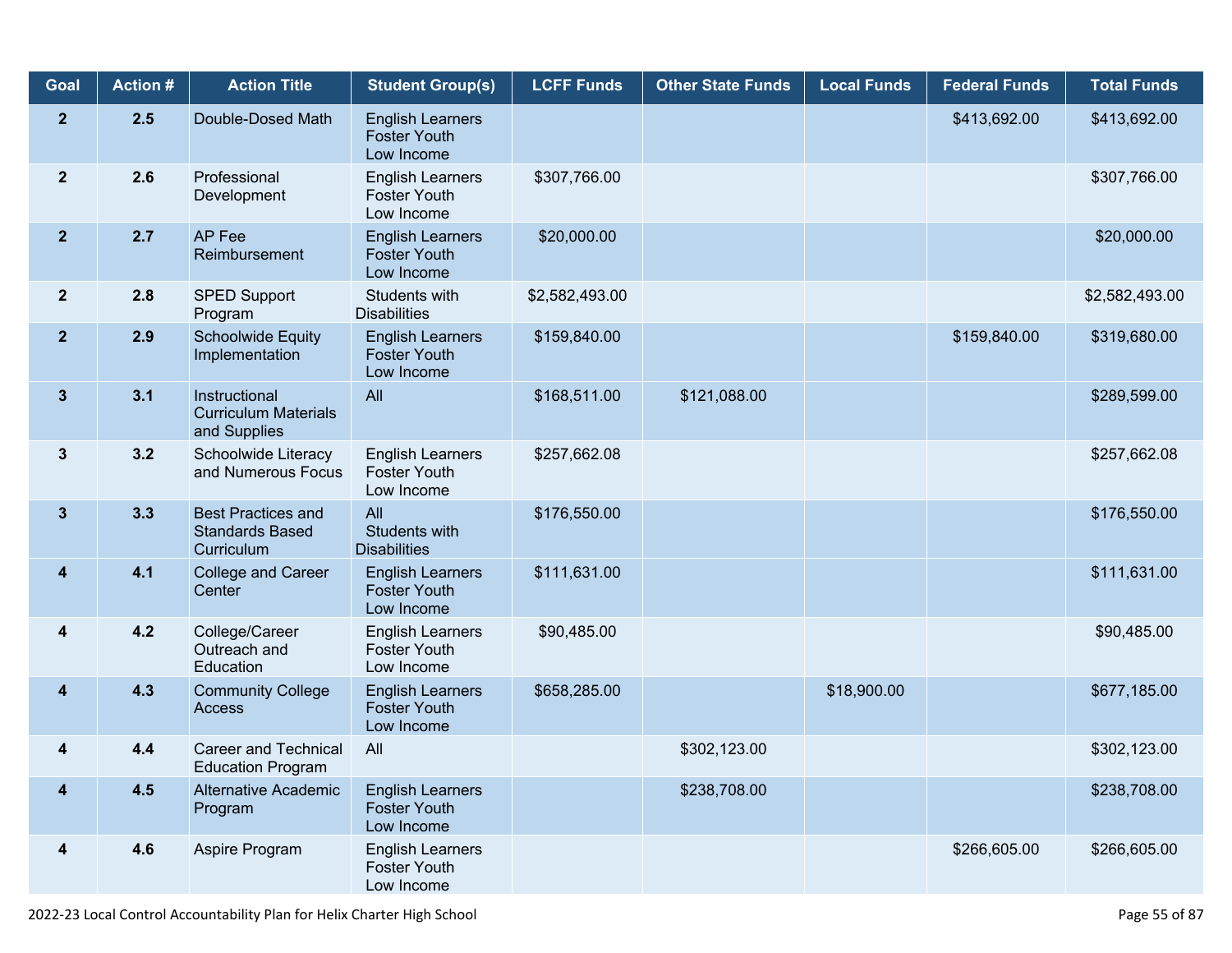| Goal           | <b>Action#</b> | <b>Action Title</b>                                          | <b>Student Group(s)</b>                                      | <b>LCFF Funds</b> | <b>Other State Funds</b> | <b>Local Funds</b> | <b>Federal Funds</b> | <b>Total Funds</b> |
|----------------|----------------|--------------------------------------------------------------|--------------------------------------------------------------|-------------------|--------------------------|--------------------|----------------------|--------------------|
| 4              | 4.7            | Summer &<br>Intersession<br>Remediation                      | All                                                          |                   |                          |                    | \$266,400.00         | \$266,400.00       |
| 5              | 5.1            | Information<br><b>Technology Support</b><br><b>Services</b>  | All                                                          | \$899,317.00      |                          |                    |                      | \$899,317.00       |
| 5              | $5.2$          | Information<br><b>Technology Hardware</b><br>& Modernization | All                                                          |                   | \$414,852.00             |                    |                      | \$414,852.00       |
| 5 <sup>5</sup> | 5.3            | One to One:<br><b>Chromebook Access</b>                      | <b>English Learners</b><br><b>Foster Youth</b><br>Low Income |                   | \$385,000.00             |                    |                      | \$385,000.00       |
| 5              | 5.4            | Schoolwide<br><b>Technology Platforms</b>                    | All                                                          | \$215,000.00      |                          |                    |                      | \$215,000.00       |
| $6\phantom{a}$ | 6.1            | Parent/Guardian<br>Outreach and<br><b>Engagement Events</b>  | All                                                          | \$30,000.00       |                          |                    |                      | \$30,000.00        |
| 6              | 6.2            | Family First: Parent<br><b>Education and</b><br>Engagement   | <b>English Learners</b><br><b>Foster Youth</b><br>Low Income | \$4,000.00        |                          |                    |                      | \$4,000.00         |
| $6\phantom{a}$ | 6.3            | <b>Translation Services</b>                                  | <b>English Learners</b>                                      | \$21,543.00       |                          |                    |                      | \$21,543.00        |
| 6              | 6.4            | <b>Communication Tools</b>                                   | All                                                          | \$10,000.00       |                          |                    |                      | \$10,000.00        |
| 6              | 6.5            | <b>Community Resource</b>                                    | All                                                          | \$136,209.00      |                          |                    |                      | \$136,209.00       |
| 6              | 6.6            | Summer<br>Conferencing                                       | <b>English Learners</b><br><b>Foster Youth</b><br>Low Income | \$115,084.00      |                          |                    |                      | \$115,084.00       |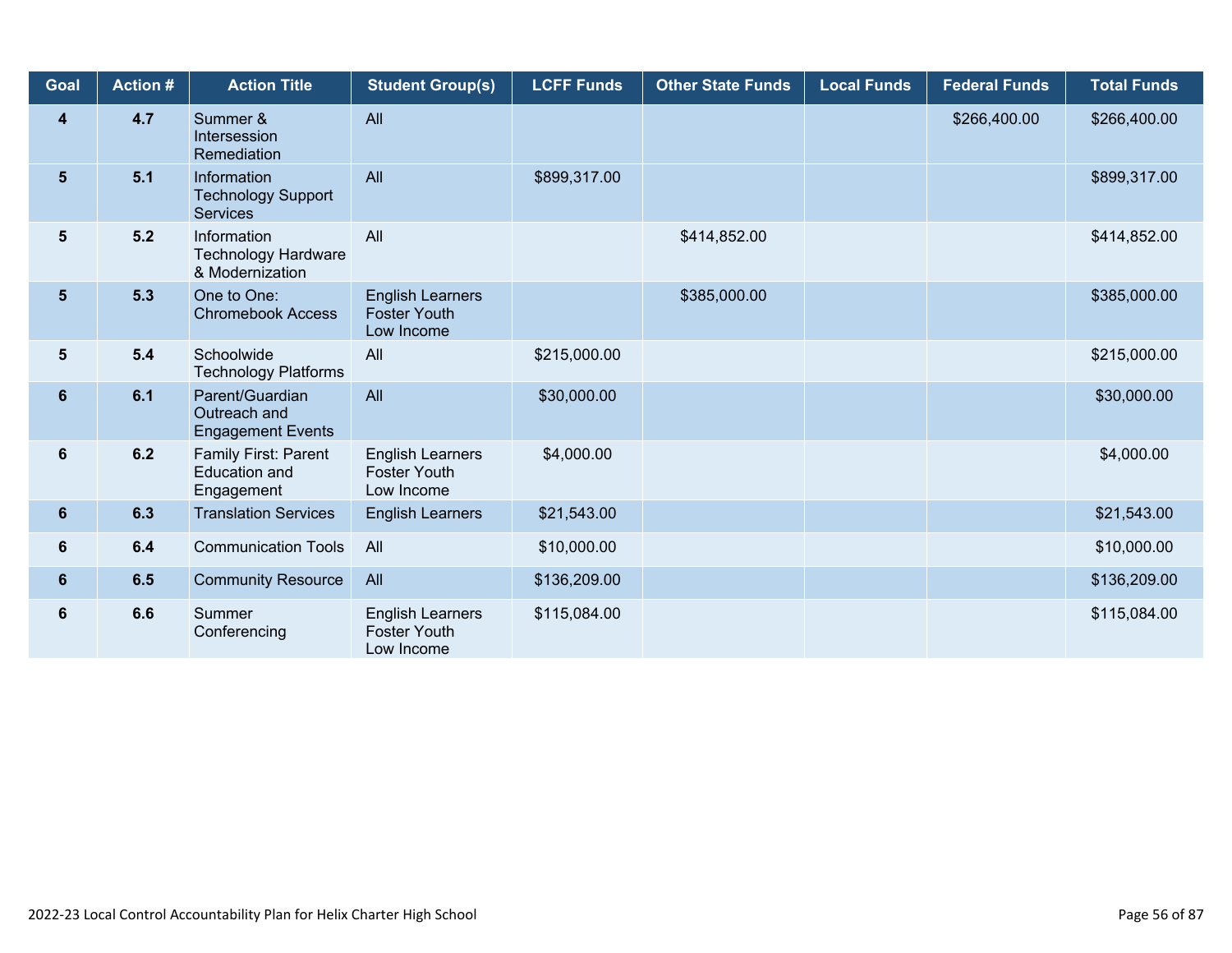## **2022-23 Contributing Actions Tables**

| 1. Projected<br><b>LCFF Base</b><br><b>Grant</b> | 2. Projected<br><b>LCFF</b><br><b>Supplemental</b><br>and/or<br><b>Concentration</b><br><b>Grants</b> | 3. Projected<br><b>Percentage to</b><br>Increase or<br><b>Improve</b><br><b>Services for</b><br>the Coming<br><b>School Year</b><br>(2 divided by | <b>LCFF</b><br>Carryover -<br><b>Percentage</b><br>(Percentage<br>from Prior<br>Year) | <b>Total</b><br><b>Percentage to</b><br>Increase or<br><b>Improve</b><br><b>Services for</b><br>the Coming<br><b>School Year</b><br>(3 + Carryover<br>%) | 4. Total<br><b>Planned</b><br><b>Contributing</b><br><b>Expenditures</b><br>(LCFF Funds) | 5. Total<br><b>Planned</b><br>Percentage of<br>Improved<br><b>Services</b><br>(%) | <b>Planned</b><br><b>Percentage to</b><br>Increase or<br><b>Improve</b><br><b>Services for</b><br>the Coming<br><b>School Year</b><br>(4 divided by<br>$1$ , plus $5$ ) | <b>Totals by</b><br><b>Type</b> | <b>Total LCFF</b><br><b>Funds</b> |
|--------------------------------------------------|-------------------------------------------------------------------------------------------------------|---------------------------------------------------------------------------------------------------------------------------------------------------|---------------------------------------------------------------------------------------|----------------------------------------------------------------------------------------------------------------------------------------------------------|------------------------------------------------------------------------------------------|-----------------------------------------------------------------------------------|-------------------------------------------------------------------------------------------------------------------------------------------------------------------------|---------------------------------|-----------------------------------|
| 25970004                                         | \$3,279,778.00                                                                                        | 12.63%                                                                                                                                            | $0.00\%$                                                                              | 12.63%                                                                                                                                                   | \$3,279,778.08                                                                           | $0.00\%$                                                                          | 12.63 %                                                                                                                                                                 | Total:                          | \$3,279,778.08                    |
|                                                  |                                                                                                       |                                                                                                                                                   |                                                                                       |                                                                                                                                                          |                                                                                          |                                                                                   |                                                                                                                                                                         | <b>LEA-wide</b><br>Total:       | \$3,279,778.08                    |
|                                                  |                                                                                                       |                                                                                                                                                   |                                                                                       |                                                                                                                                                          |                                                                                          |                                                                                   |                                                                                                                                                                         | <b>Limited Total:</b>           | \$0.00                            |
|                                                  |                                                                                                       |                                                                                                                                                   |                                                                                       |                                                                                                                                                          |                                                                                          |                                                                                   |                                                                                                                                                                         | <b>Schoolwide</b><br>Total:     | \$0.00                            |

| <b>Goal</b>    | <b>Action #</b> | <b>Action Title</b>                                            | <b>Contributing to</b><br>Increased or<br><b>Improved</b><br><b>Services?</b> | <b>Scope</b> | <b>Unduplicated</b><br><b>Student Group(s)</b>               | <b>Location</b>    | <b>Planned</b><br><b>Expenditures for</b><br><b>Contributing</b><br><b>Actions (LCFF</b><br>Funds) | <b>Planned</b><br><b>Percentage of</b><br><b>Improved</b><br>Services (%) |
|----------------|-----------------|----------------------------------------------------------------|-------------------------------------------------------------------------------|--------------|--------------------------------------------------------------|--------------------|----------------------------------------------------------------------------------------------------|---------------------------------------------------------------------------|
|                | 1.4             | <b>Positive School Culture</b>                                 | <b>Yes</b>                                                                    | LEA-wide     | <b>English Learners</b><br><b>Foster Youth</b><br>Low Income | All Schools        | \$60,000.00                                                                                        |                                                                           |
| 1              | 1.6             | <b>Expanded Wellness Center</b><br>Program                     | <b>Yes</b>                                                                    | LEA-wide     | <b>English Learners</b><br><b>Foster Youth</b><br>Low Income | All Schools        | \$120,839.00                                                                                       |                                                                           |
| $\overline{2}$ | 2.1             | Academic Support Program<br>(general and special<br>education) | <b>Yes</b>                                                                    | LEA-wide     | <b>English Learners</b><br><b>Foster Youth</b><br>Low Income | <b>All Schools</b> | \$850,554.00                                                                                       |                                                                           |
| $\overline{2}$ | 2.2             | English Learner Program                                        | Yes                                                                           | LEA-wide     | <b>English Learners</b>                                      | All Schools        | \$201,684.00                                                                                       |                                                                           |
| $\overline{2}$ | 2.3             | Helix First: 9th Grade<br><b>Transition Program</b>            | <b>Yes</b>                                                                    | LEA-wide     | <b>English Learners</b><br><b>Foster Youth</b><br>Low Income | <b>All Schools</b> | \$290,405.00                                                                                       |                                                                           |
| $\mathbf{2}$   | 2.4             | Summer Institute                                               | Yes                                                                           | LEA-wide     | <b>English Learners</b><br><b>Foster Youth</b><br>Low Income | All Schools        | \$10,000.00                                                                                        |                                                                           |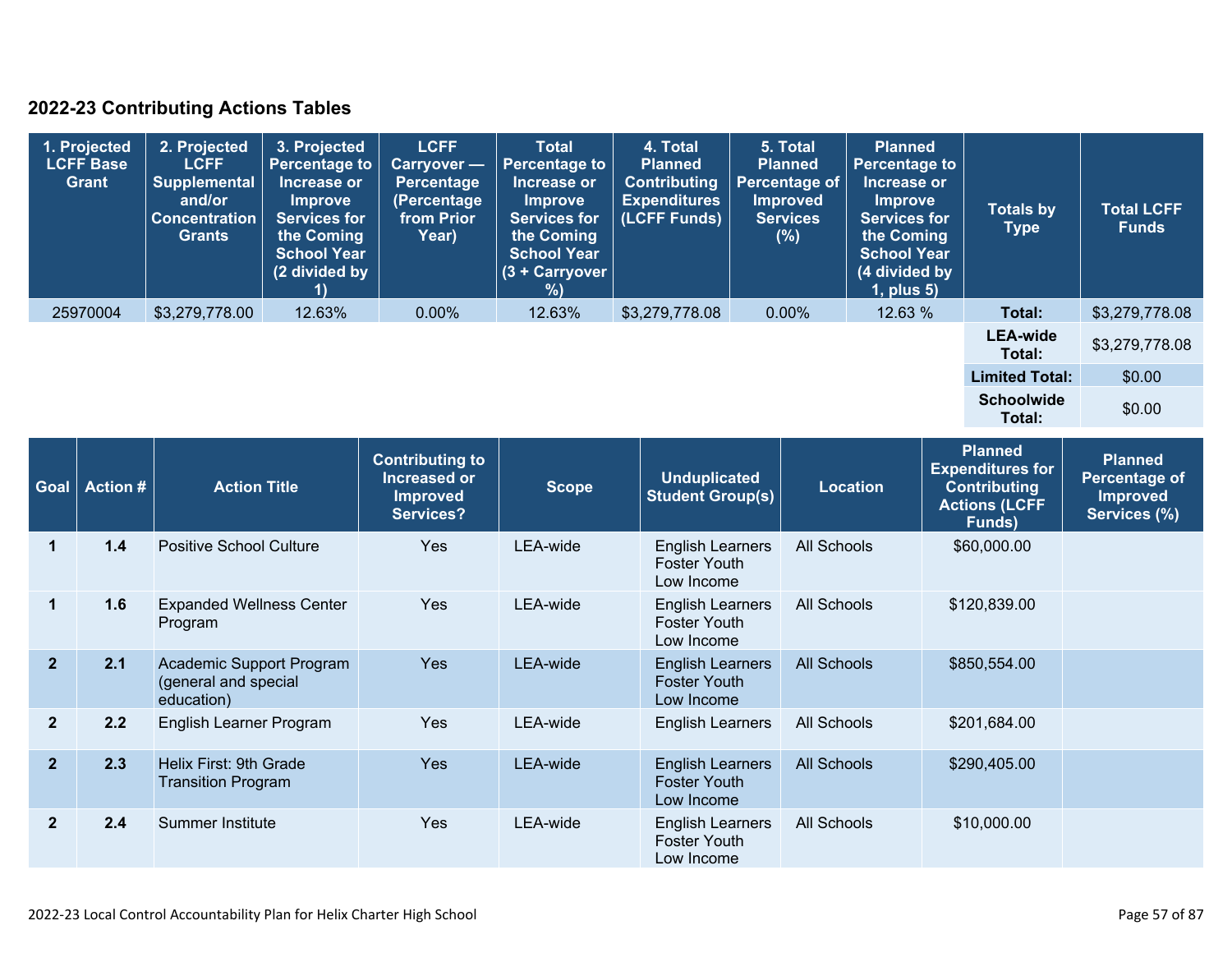| Goal                    | <b>Action#</b> | <b>Action Title</b>                                     | <b>Contributing to</b><br>Increased or<br><b>Improved</b><br><b>Services?</b> | <b>Scope</b>    | <b>Unduplicated</b><br><b>Student Group(s)</b>               | <b>Location</b>    | <b>Planned</b><br><b>Expenditures for</b><br><b>Contributing</b><br><b>Actions (LCFF</b><br>Funds) | <b>Planned</b><br>Percentage of<br>Improved<br>Services (%) |
|-------------------------|----------------|---------------------------------------------------------|-------------------------------------------------------------------------------|-----------------|--------------------------------------------------------------|--------------------|----------------------------------------------------------------------------------------------------|-------------------------------------------------------------|
| $\mathbf{2}$            | 2.5            | Double-Dosed Math                                       | Yes                                                                           | LEA-wide        | <b>English Learners</b><br><b>Foster Youth</b><br>Low Income | <b>All Schools</b> |                                                                                                    |                                                             |
| $\mathbf{2}$            | 2.6            | <b>Professional Development</b>                         | Yes                                                                           | LEA-wide        | <b>English Learners</b><br><b>Foster Youth</b><br>Low Income | All Schools        | \$307,766.00                                                                                       |                                                             |
| $\overline{2}$          | 2.7            | AP Fee Reimbursement                                    | Yes                                                                           | LEA-wide        | <b>English Learners</b><br><b>Foster Youth</b><br>Low Income | <b>All Schools</b> | \$20,000.00                                                                                        |                                                             |
| $\overline{2}$          | 2.9            | <b>Schoolwide Equity</b><br>Implementation              | Yes                                                                           | LEA-wide        | <b>English Learners</b><br><b>Foster Youth</b><br>Low Income | <b>All Schools</b> | \$159,840.00                                                                                       |                                                             |
| 3                       | 3.2            | Schoolwide Literacy and<br><b>Numerous Focus</b>        | Yes                                                                           | LEA-wide        | <b>English Learners</b><br>Foster Youth<br>Low Income        | All Schools        | \$257,662.08                                                                                       |                                                             |
| $\boldsymbol{4}$        | 4.1            | <b>College and Career Center</b>                        | Yes                                                                           | LEA-wide        | <b>English Learners</b><br><b>Foster Youth</b><br>Low Income | <b>All Schools</b> | \$111,631.00                                                                                       |                                                             |
| $\overline{\mathbf{4}}$ | 4.2            | College/Career Outreach<br>and Education                | Yes                                                                           | LEA-wide        | <b>English Learners</b><br><b>Foster Youth</b><br>Low Income | All Schools        | \$90,485.00                                                                                        |                                                             |
| $\overline{\mathbf{4}}$ | 4.3            | <b>Community College Access</b>                         | Yes                                                                           | <b>LEA-wide</b> | <b>English Learners</b><br><b>Foster Youth</b><br>Low Income | <b>All Schools</b> | \$658,285.00                                                                                       |                                                             |
| 4                       | 4.5            | <b>Alternative Academic</b><br>Program                  | Yes                                                                           | LEA-wide        | <b>English Learners</b><br><b>Foster Youth</b><br>Low Income | <b>All Schools</b> |                                                                                                    |                                                             |
| 4                       | 4.6            | Aspire Program                                          | Yes                                                                           | LEA-wide        | <b>English Learners</b><br><b>Foster Youth</b><br>Low Income | All Schools        |                                                                                                    |                                                             |
| $5\phantom{1}$          | 5.3            | One to One: Chromebook<br><b>Access</b>                 | Yes                                                                           | <b>LEA-wide</b> | <b>English Learners</b><br><b>Foster Youth</b><br>Low Income | <b>All Schools</b> |                                                                                                    |                                                             |
| $6\phantom{1}6$         | 6.2            | Family First: Parent<br><b>Education and Engagement</b> | Yes                                                                           | LEA-wide        | <b>English Learners</b><br><b>Foster Youth</b><br>Low Income | All Schools        | \$4,000.00                                                                                         |                                                             |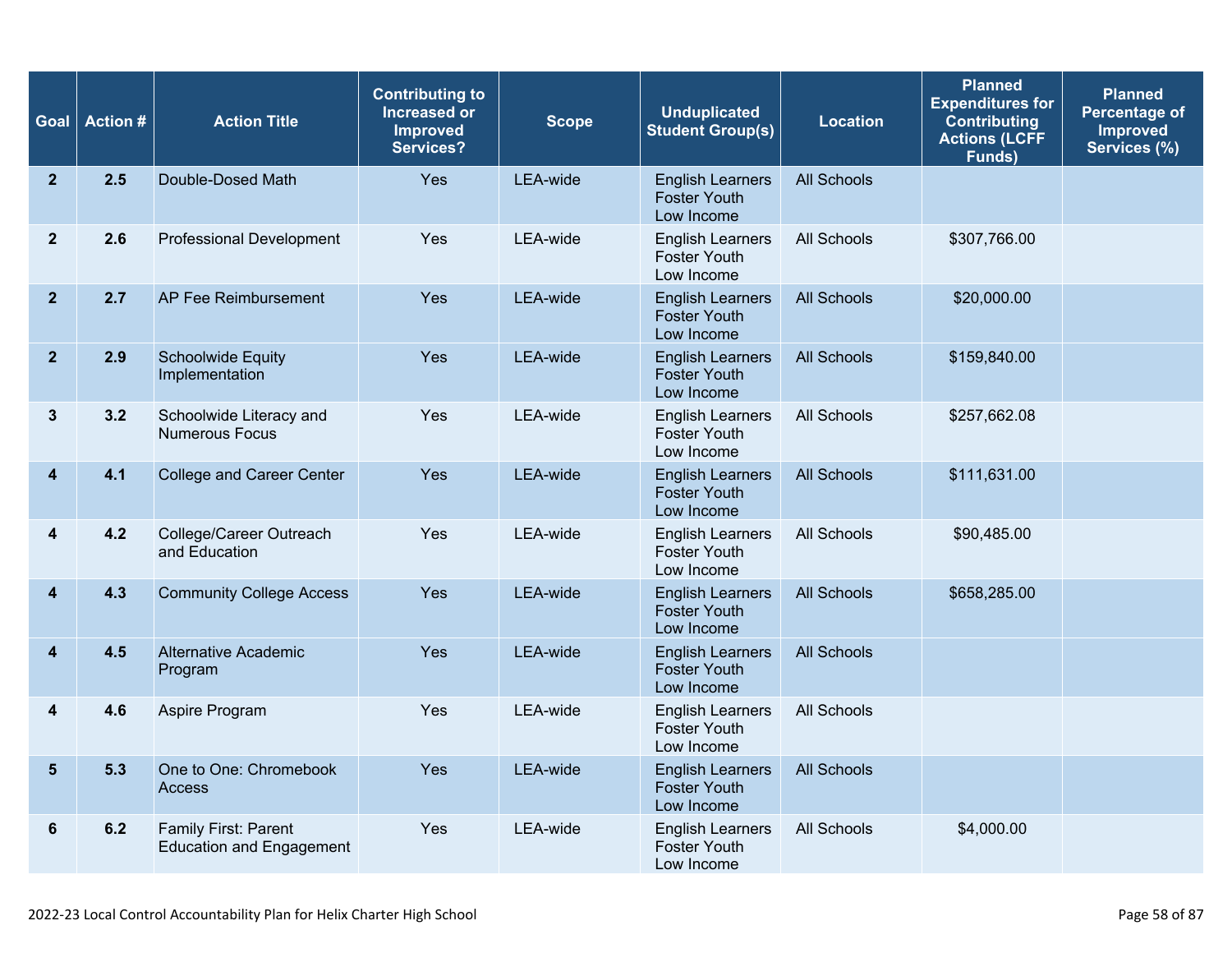|   | Goal   Action # | <b>Action Title</b>         | <b>Contributing to</b><br><b>Increased or</b><br><b>Improved</b><br><b>Services?</b> | <b>Scope</b> | <b>Unduplicated</b><br><b>Student Group(s)</b>               | <b>Location</b> | <b>Planned</b><br>Expenditures for<br><b>Contributing</b><br><b>Actions (LCFF</b><br>Funds) | <b>Planned</b><br>Percentage of<br><b>Improved</b><br>Services (%) |
|---|-----------------|-----------------------------|--------------------------------------------------------------------------------------|--------------|--------------------------------------------------------------|-----------------|---------------------------------------------------------------------------------------------|--------------------------------------------------------------------|
|   | 6.3             | <b>Translation Services</b> | <b>Yes</b>                                                                           | LEA-wide     | <b>English Learners</b>                                      | All Schools     | \$21,543.00                                                                                 |                                                                    |
| 6 | 6.6             | <b>Summer Conferencing</b>  | Yes                                                                                  | LEA-wide     | <b>English Learners</b><br><b>Foster Youth</b><br>Low Income | All Schools     | \$115,084.00                                                                                |                                                                    |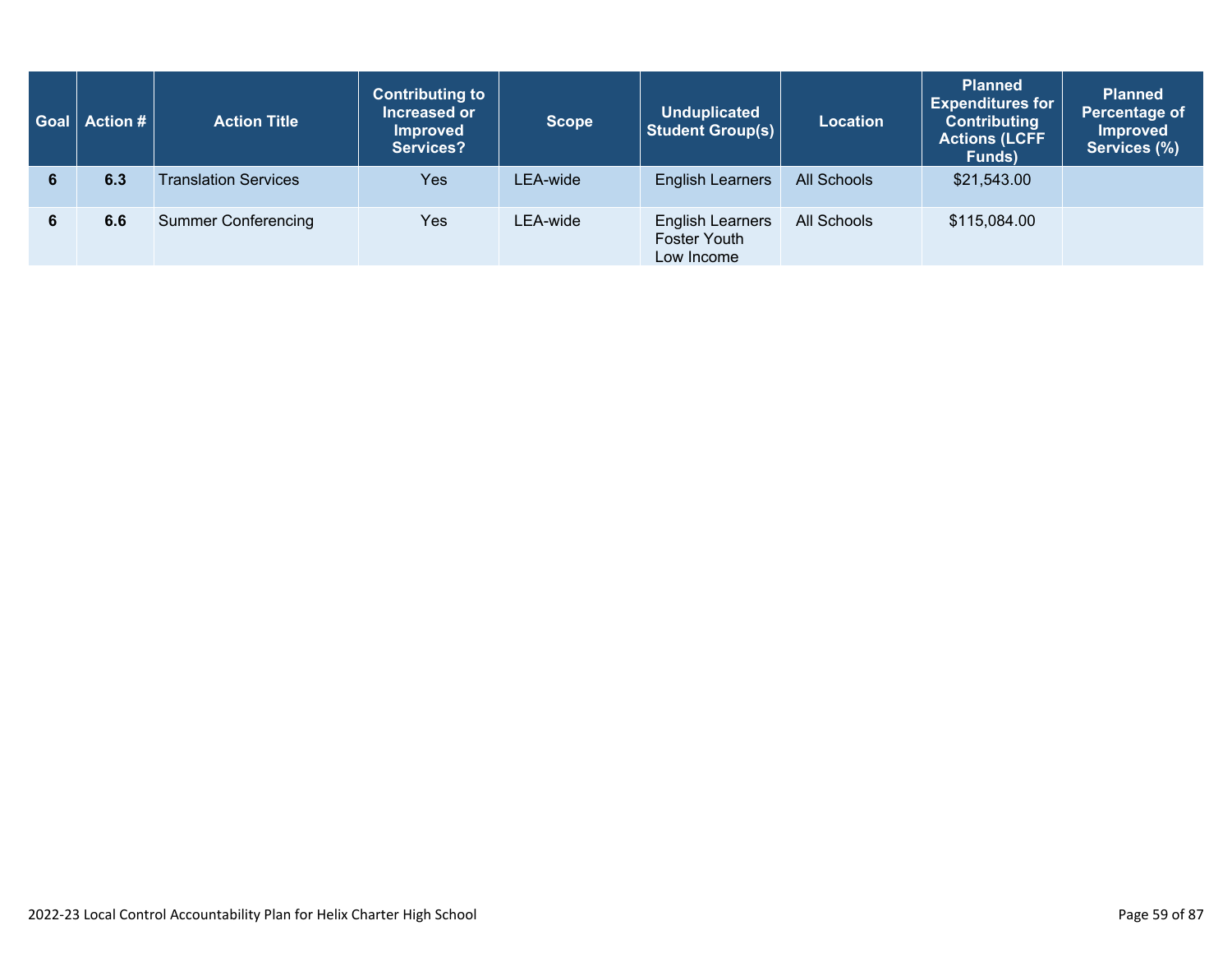## **2021-22 Annual Update Table**

| <b>Totals</b> | <b>Last Year's</b><br><b>Total Planned</b><br><b>Expenditures</b><br>(Total Funds) | Total Estimated<br><b>Expenditures</b><br>(Total Funds) |
|---------------|------------------------------------------------------------------------------------|---------------------------------------------------------|
| <b>Totals</b> | \$15,174,010.00                                                                    | \$17,260,646.00                                         |

| <b>Last Year's</b><br>Goal # | <b>Last Year's Action</b><br># | <b>Prior Action/Service Title</b>                           | <b>Contributed to Increased</b><br>or Improved Services? | <b>Last Year's Planned</b><br><b>Expenditures</b><br>(Total Funds) | <b>Estimated Actual</b><br><b>Expenditures</b><br>(Input Total Funds) |
|------------------------------|--------------------------------|-------------------------------------------------------------|----------------------------------------------------------|--------------------------------------------------------------------|-----------------------------------------------------------------------|
| $\mathbf{1}$                 | $1.1$                          | <b>Grade Level Team Support</b>                             | <b>No</b>                                                | \$2,203,506.00                                                     | \$2,513,496                                                           |
| $\blacktriangleleft$         | $1.2$                          | <b>Wellness Center Program</b>                              | <b>No</b>                                                | \$289,938.00                                                       | \$331,472                                                             |
| $\blacktriangleleft$         | $1.3$                          | <b>School Safety</b>                                        | <b>No</b>                                                | \$623,723.00                                                       | \$541,349                                                             |
| $\blacktriangleleft$         | 1.4                            | <b>Positive School Culture</b>                              | Yes                                                      | \$60,000.00                                                        | \$95,511                                                              |
| $\blacktriangleleft$         | 1.5                            | School Grounds/Maintenance                                  | <b>No</b>                                                | \$2,411,863.00                                                     | 2,788,989                                                             |
| $\blacktriangleleft$         | 1.6                            | <b>Expanded Wellness Center</b><br>Program                  | Yes                                                      | \$461,380.00                                                       | 199,298                                                               |
| $\blacktriangleleft$         | $1.7$                          | Co-Curricular and Extra Supports                            | <b>No</b>                                                | \$510,000.00                                                       | \$1,032,019                                                           |
| $\overline{2}$               | 2.1                            | Academic Support Program<br>(general and special education) | <b>Yes</b>                                               | \$1,006,432.00                                                     | \$1,014,307                                                           |
| $\overline{2}$               | 2.2                            | English Learner Program                                     | Yes                                                      | \$210,489.00                                                       | \$290,798                                                             |
| $\overline{2}$               | 2.3                            | Helix First: 9th Grade Transition<br>Program                | Yes                                                      | \$514,378.00                                                       | \$524,160                                                             |

2022-23 Local Control Accountability Plan for Helix Charter High School Page 60 of 87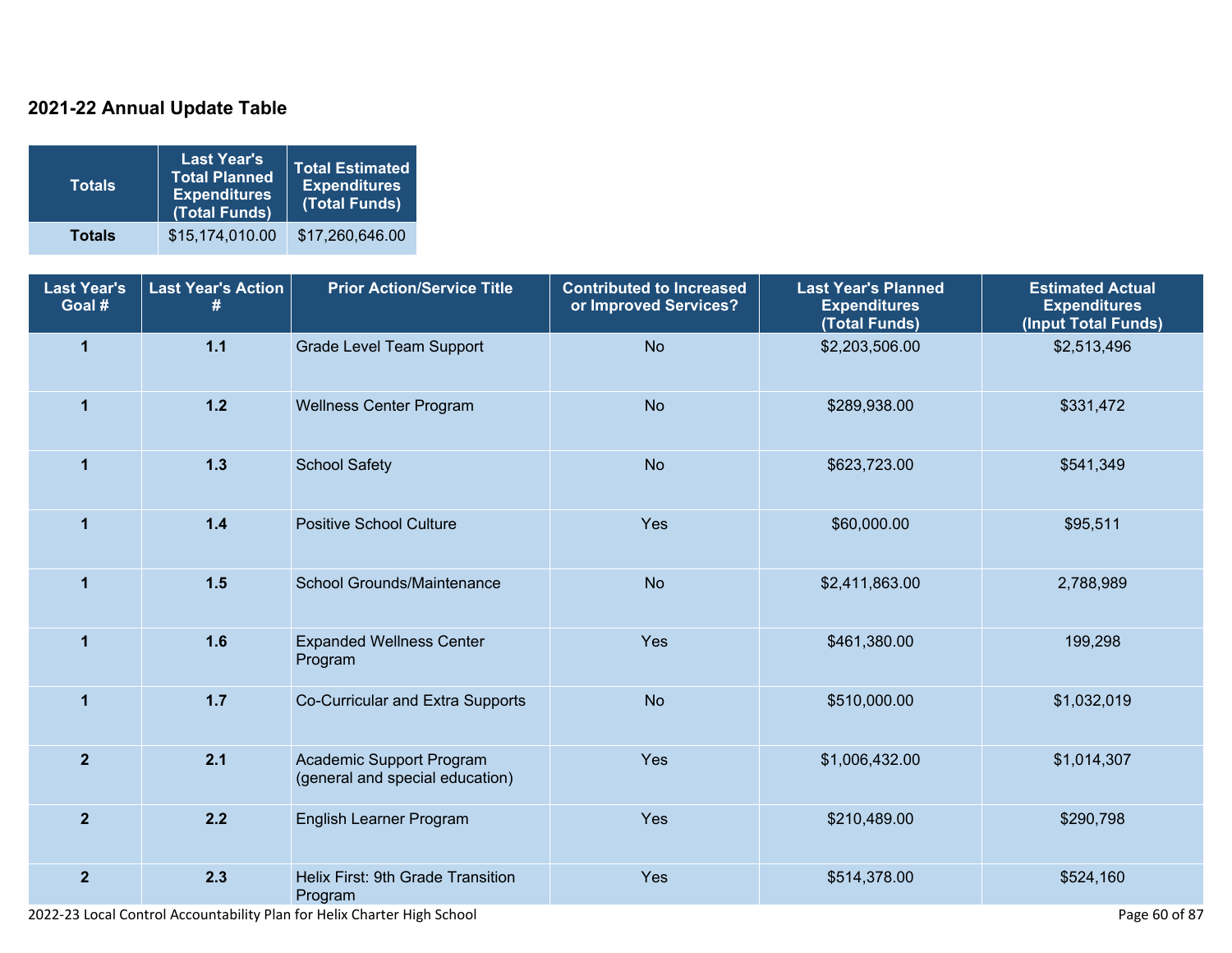| <b>Last Year's</b><br>Goal # | <b>Last Year's Action</b><br># | <b>Prior Action/Service Title</b>                              | <b>Contributed to Increased</b><br>or Improved Services? | <b>Last Year's Planned</b><br><b>Expenditures</b><br>(Total Funds) | <b>Estimated Actual</b><br><b>Expenditures</b><br>(Input Total Funds) |  |
|------------------------------|--------------------------------|----------------------------------------------------------------|----------------------------------------------------------|--------------------------------------------------------------------|-----------------------------------------------------------------------|--|
|                              |                                |                                                                |                                                          |                                                                    |                                                                       |  |
| $\overline{2}$               | 2.4                            | Summer Institute                                               |                                                          | \$55,000.00                                                        | \$20,340                                                              |  |
| $\overline{2}$               | 2.5                            | Double-Dosed Math                                              | Yes                                                      | \$359,467.00                                                       | \$697,263                                                             |  |
| $\mathbf{2}$                 | 2.6                            | <b>Professional Development</b>                                | Yes                                                      | \$267,622.00                                                       | \$336,778                                                             |  |
| $\overline{2}$               | 2.7                            | AP Fee Reimbursement                                           | Yes                                                      | \$20,000.00                                                        | \$18,744                                                              |  |
| $\overline{2}$               | 2.8                            | <b>SPED Support Program</b>                                    | <b>No</b>                                                | \$2,347,721.00                                                     | \$2,349,139                                                           |  |
| $\mathbf{3}$                 | 3.1                            | <b>Instructional Curriculum Materials</b><br>and Supplies      | <b>No</b>                                                | \$289,599.00                                                       | \$285,976                                                             |  |
| $\mathbf{3}$                 | 3.2                            | Schoolwide Literacy and Numerous<br>Focus                      | Yes                                                      | \$85,000.00                                                        | \$79,487                                                              |  |
| $\overline{\mathbf{3}}$      | 3.3                            | <b>Best Practices and Standards</b><br><b>Based Curriculum</b> | <b>No</b>                                                | \$163,239.00                                                       | \$101,957                                                             |  |
| $\overline{\mathbf{4}}$      | 4.1                            | <b>College and Career Center</b>                               | Yes                                                      | \$97,393.00                                                        | \$113,116                                                             |  |
| $\overline{\mathbf{4}}$      | 4.2                            | College/Career Outreach and<br>Education                       | Yes                                                      | \$87,800.00                                                        | \$22,589                                                              |  |
| $\overline{\mathbf{4}}$      | 4.3                            | <b>Dual Enrollment</b>                                         | Yes                                                      | \$589,500.00                                                       | \$681,094                                                             |  |
| $\overline{\mathbf{4}}$      | 4.4                            | <b>Career and Technical Education</b><br>Program               | <b>No</b>                                                | \$366,027.00                                                       | \$488,220                                                             |  |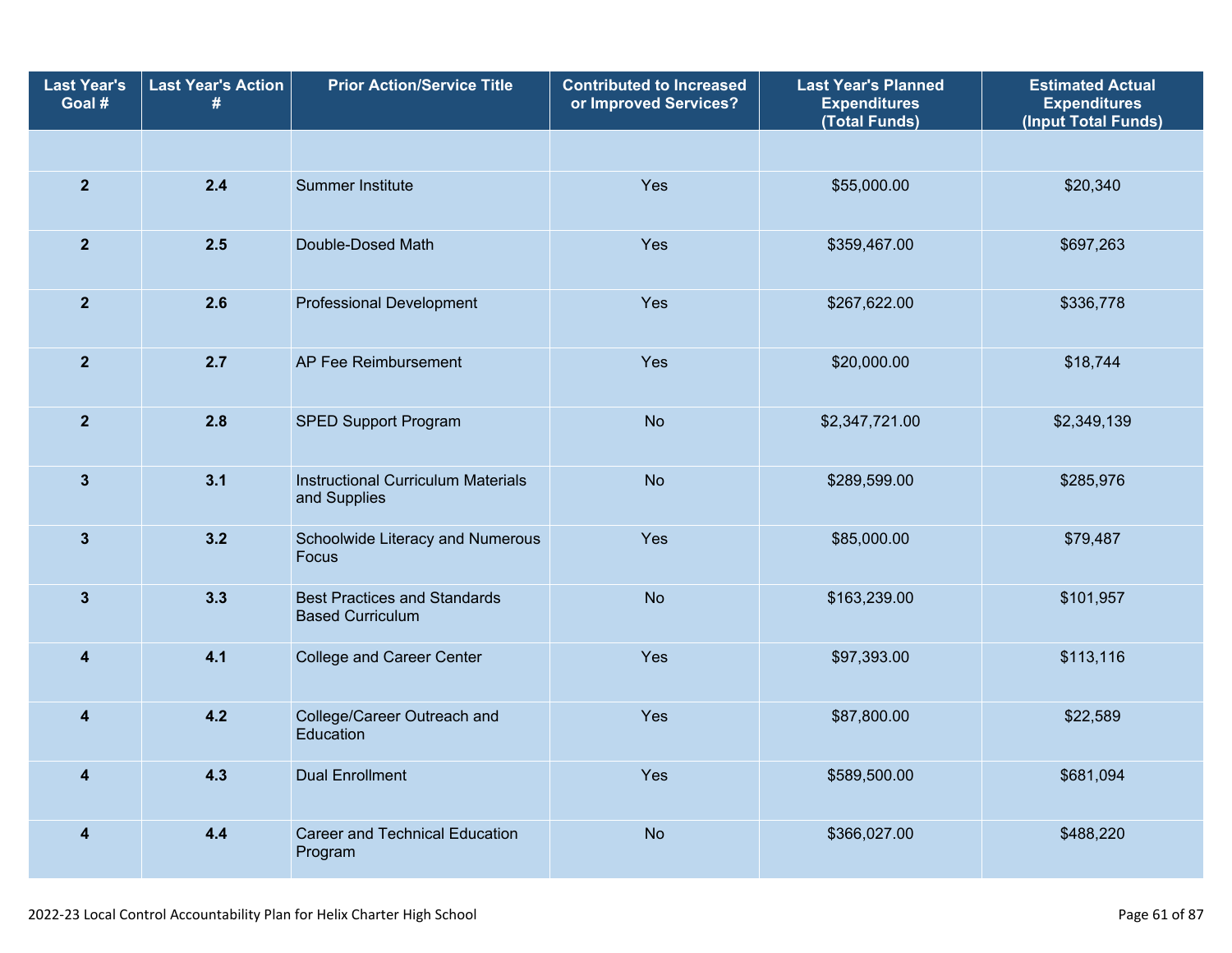| <b>Last Year's</b><br>Goal # | <b>Last Year's Action</b><br># | <b>Prior Action/Service Title</b>                        | <b>Contributed to Increased</b><br>or Improved Services? | <b>Last Year's Planned</b><br><b>Expenditures</b><br>(Total Funds) | <b>Estimated Actual</b><br><b>Expenditures</b><br>(Input Total Funds) |  |
|------------------------------|--------------------------------|----------------------------------------------------------|----------------------------------------------------------|--------------------------------------------------------------------|-----------------------------------------------------------------------|--|
| 4                            | 4.5                            | Alternative Academic Program                             | Yes                                                      | \$158,750.00                                                       | \$172,055                                                             |  |
| $\overline{\mathbf{4}}$      | 4.6                            | Aspire Program                                           | Yes                                                      | \$250,000.00                                                       | \$291,861                                                             |  |
| $5\phantom{1}$               | $5.1$                          | Information Technology Support<br>Services               | <b>No</b>                                                | \$759,719.00                                                       | \$939,036                                                             |  |
| $5\phantom{1}$               | 5.2                            | Information Technology Hardware &<br>Modernization       | <b>No</b>                                                | \$390,964.00                                                       | \$538,555                                                             |  |
| $\overline{\mathbf{5}}$      | 5.3                            | One to One: Chromebook Access                            | Yes                                                      | \$212,000.00                                                       | \$360,735                                                             |  |
| $5\phantom{1}$               | 5.4                            | Schoolwide Technology Platforms                          | <b>No</b>                                                | \$215,000.00                                                       | \$263,968                                                             |  |
| $6\phantom{1}$               | 6.1                            | Parent/Guardian Outreach and<br><b>Engagement Events</b> | <b>No</b>                                                | \$30,000.00                                                        | \$30,435                                                              |  |
| $6\phantom{1}$               | 6.2                            | Family First: Parent Education and<br>Engagement         | Yes                                                      | \$4,000.00                                                         | \$50.00                                                               |  |
| $6\phantom{1}$               | 6.3                            | <b>Translation Services</b>                              | Yes<br>\$16,500.00                                       |                                                                    | \$15,578                                                              |  |
| $6\phantom{1}$               | 6.4                            | <b>Communication Tools</b>                               | <b>No</b>                                                | \$10,000.00                                                        |                                                                       |  |
| $6\phantom{1}$               | 6.5                            | <b>Community Resource</b>                                | <b>No</b>                                                | \$7,000.00                                                         | \$214                                                                 |  |
| $6\phantom{1}$               | 6.6                            | <b>Summer Conferencing</b>                               | Yes                                                      | \$100,000.00                                                       | \$108,968                                                             |  |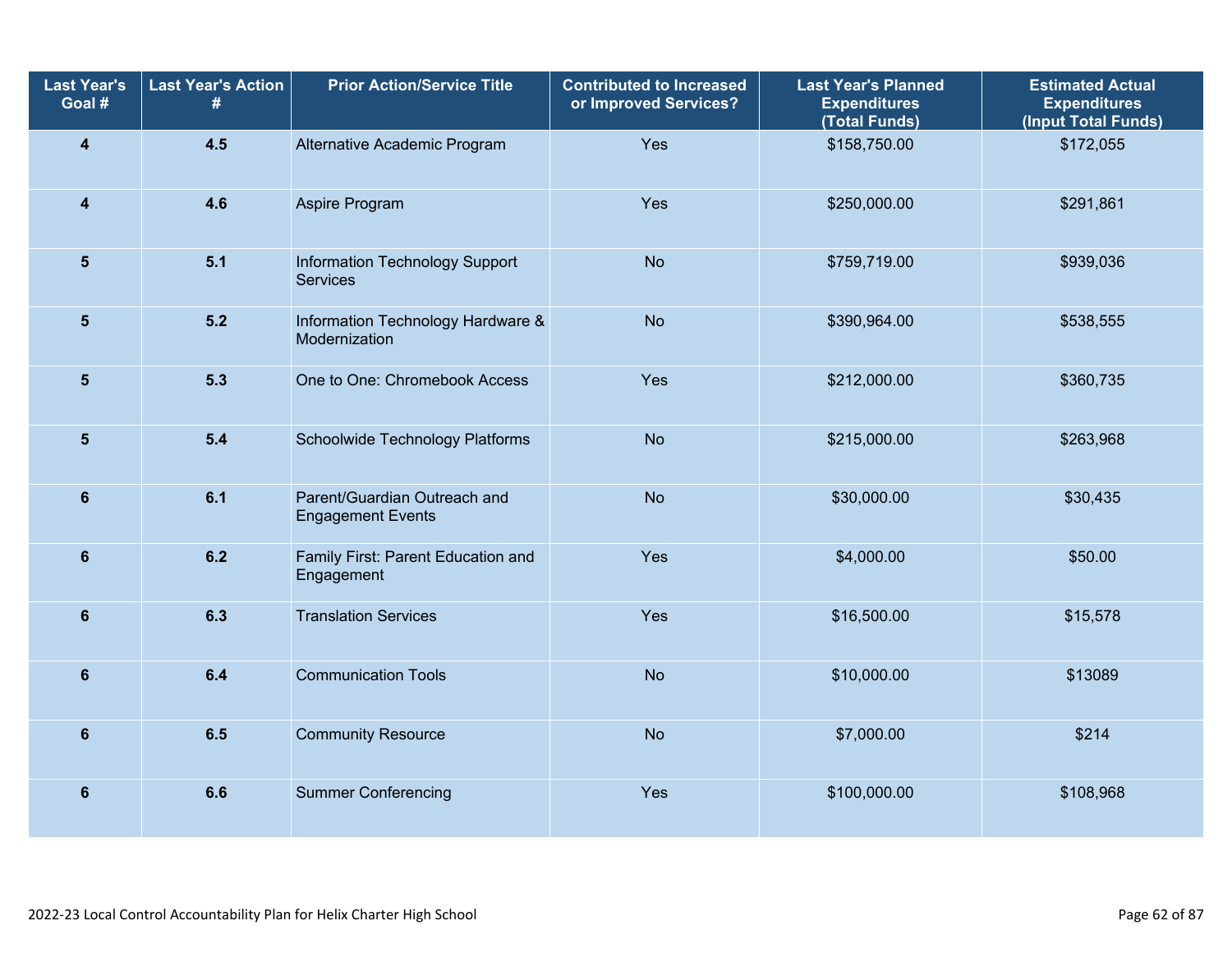## **2021-22 Contributing Actions Annual Update Table**

| <b>6. Estimated</b><br><b>LCFF</b><br><b>Supplemental</b><br>and/or<br><b>Concentration</b><br><b>Grants</b><br>(Input Dollar<br><b>Amount)</b> |                                  | 4. Total Planned<br><b>Contributing</b><br><b>Expenditures</b><br>(LCFF Funds) | 7. Total Estimated<br><b>Expenditures for</b><br><b>Contributing</b><br><b>Actions</b><br>(LCFF Funds) | <b>Difference</b><br><b>Between Planned</b><br>and Estimated<br><b>Expenditures for</b><br><b>Contributing</b><br><b>Actions</b><br>(Subtract 7 from<br>4) |  | <b>5. Total Planned</b><br><b>Percentage of</b><br><b>Improved</b><br>Services (%)                             |  | 8. Total Estimated<br><b>Percentage of</b><br><b>Improved</b><br><b>Services</b><br>(%)                           | <b>Difference</b><br><b>Between Planned</b><br>and Estimated<br><b>Percentage of</b><br><b>Improved</b><br><b>Services</b><br>(Subtract 5 from<br>8) |                                                                                            |
|-------------------------------------------------------------------------------------------------------------------------------------------------|----------------------------------|--------------------------------------------------------------------------------|--------------------------------------------------------------------------------------------------------|------------------------------------------------------------------------------------------------------------------------------------------------------------|--|----------------------------------------------------------------------------------------------------------------|--|-------------------------------------------------------------------------------------------------------------------|------------------------------------------------------------------------------------------------------------------------------------------------------|--------------------------------------------------------------------------------------------|
|                                                                                                                                                 | \$2,925,091                      | \$2,859,668.00                                                                 | \$3,606,763.00                                                                                         | (\$747,095.00)                                                                                                                                             |  | 0.00%                                                                                                          |  | 0.00%                                                                                                             | $0.00\%$                                                                                                                                             |                                                                                            |
| <b>Last</b><br>Year's<br>Goal #                                                                                                                 | Last<br>Year's<br><b>Action#</b> | <b>Prior Action/Service Title</b>                                              |                                                                                                        | <b>Contributing to</b><br><b>Increased or</b><br><b>Improved Services?</b>                                                                                 |  | <b>Last Year's Planned</b><br><b>Expenditures for</b><br><b>Contributing</b><br><b>Actions (LCFF</b><br>Funds) |  | <b>Estimated Actual</b><br><b>Expenditures for</b><br><b>Contributing</b><br><b>Actions</b><br>(Input LCFF Funds) | <b>Planned Percentage</b><br>of Improved<br><b>Services</b>                                                                                          | <b>Estimated Actual</b><br>Percentage of<br><b>Improved Services</b><br>(Input Percentage) |
| $\mathbf 1$                                                                                                                                     | 1.4                              | <b>Positive School Culture</b>                                                 |                                                                                                        | Yes                                                                                                                                                        |  | \$60,000.00                                                                                                    |  | \$62,137                                                                                                          |                                                                                                                                                      |                                                                                            |
| $\mathbf 1$                                                                                                                                     | 1.6                              | <b>Expanded Wellness Center</b><br>Program                                     |                                                                                                        | Yes                                                                                                                                                        |  | \$105,000.00                                                                                                   |  | \$197,921                                                                                                         |                                                                                                                                                      |                                                                                            |
| $\overline{2}$                                                                                                                                  | 2.1                              | Academic Support Program<br>(general and special<br>education)                 |                                                                                                        | Yes                                                                                                                                                        |  | \$1,006,432.00                                                                                                 |  | \$923,846                                                                                                         |                                                                                                                                                      |                                                                                            |
| $\mathbf{2}$                                                                                                                                    | 2.2                              | English Learner Program                                                        |                                                                                                        | Yes                                                                                                                                                        |  | \$175,384.00                                                                                                   |  | \$141,939                                                                                                         |                                                                                                                                                      |                                                                                            |
| $\overline{2}$                                                                                                                                  | 2.3                              | Helix First: 9th Grade<br><b>Transition Program</b>                            |                                                                                                        | Yes                                                                                                                                                        |  | \$252,537.00                                                                                                   |  | \$250,026                                                                                                         |                                                                                                                                                      |                                                                                            |
| $\overline{2}$                                                                                                                                  | 2.4                              | Summer Institute                                                               |                                                                                                        | Yes                                                                                                                                                        |  | \$10,000.00                                                                                                    |  | \$20,340                                                                                                          |                                                                                                                                                      |                                                                                            |
| $\overline{2}$                                                                                                                                  | 2.5                              | Double-Dosed Math                                                              |                                                                                                        | Yes                                                                                                                                                        |  | \$0.00                                                                                                         |  | \$273,166                                                                                                         |                                                                                                                                                      |                                                                                            |
| $\mathbf{2}$                                                                                                                                    | 2.6                              | <b>Professional Development</b>                                                |                                                                                                        | Yes                                                                                                                                                        |  | \$267,622.00                                                                                                   |  | \$336,778                                                                                                         |                                                                                                                                                      |                                                                                            |
| $\overline{2}$                                                                                                                                  | 2.7                              | AP Fee Reimbursement                                                           |                                                                                                        | Yes                                                                                                                                                        |  | \$20,000.00                                                                                                    |  | \$18,744                                                                                                          |                                                                                                                                                      |                                                                                            |
| 3                                                                                                                                               | 3.2                              | Schoolwide Literacy and<br><b>Numerous Focus</b>                               |                                                                                                        | Yes                                                                                                                                                        |  | \$85,000.00                                                                                                    |  | \$79,487                                                                                                          |                                                                                                                                                      |                                                                                            |
| 4                                                                                                                                               | 4.1                              | <b>College and Career Center</b>                                               |                                                                                                        | Yes                                                                                                                                                        |  | \$97,393.00                                                                                                    |  | \$113,116                                                                                                         |                                                                                                                                                      |                                                                                            |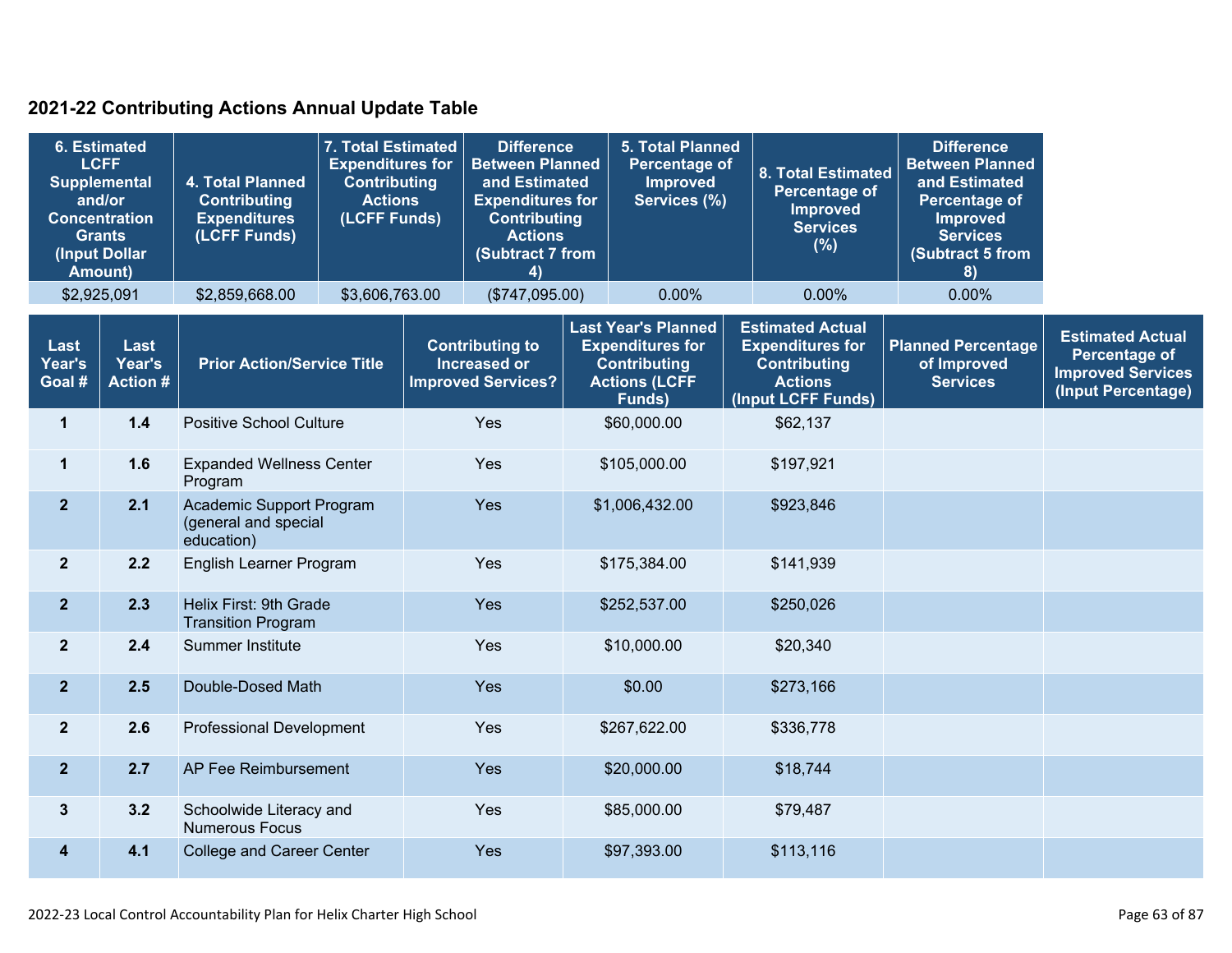| Last<br>Year's<br>Goal # | Last<br>Year's<br><b>Action #</b> | <b>Prior Action/Service Title</b>                | <b>Contributing to</b><br>Increased or<br><b>Improved Services?</b> | <b>Last Year's Planned</b><br><b>Expenditures for</b><br><b>Contributing</b><br><b>Actions (LCFF</b><br>Funds) | <b>Estimated Actual</b><br><b>Expenditures for</b><br><b>Contributing</b><br><b>Actions</b><br>(Input LCFF Funds) | <b>Planned Percentage</b><br>of Improved<br><b>Services</b> | <b>Estimated Actual</b><br>Percentage of<br><b>Improved Services</b><br>(Input Percentage) |
|--------------------------|-----------------------------------|--------------------------------------------------|---------------------------------------------------------------------|----------------------------------------------------------------------------------------------------------------|-------------------------------------------------------------------------------------------------------------------|-------------------------------------------------------------|--------------------------------------------------------------------------------------------|
| 4                        | 4.2                               | College/Career Outreach and<br>Education         | <b>Yes</b>                                                          | \$87,800.00                                                                                                    | \$22,586                                                                                                          |                                                             |                                                                                            |
| 4                        | 4.3                               | <b>Dual Enrollment</b>                           | <b>Yes</b>                                                          | \$572,000.00                                                                                                   | \$676,467                                                                                                         |                                                             |                                                                                            |
| 4                        | 4.5                               | Alternative Academic Program                     | <b>Yes</b>                                                          | \$0.00                                                                                                         | \$3,494                                                                                                           |                                                             |                                                                                            |
| 4                        | 4.6                               | Aspire Program                                   | <b>Yes</b>                                                          | \$0.00                                                                                                         | \$0                                                                                                               |                                                             |                                                                                            |
| 5 <sup>5</sup>           | 5.3                               | One to One: Chromebook<br><b>Access</b>          | <b>Yes</b>                                                          | \$0.00                                                                                                         | \$360,735                                                                                                         |                                                             |                                                                                            |
| 6                        | 6.2                               | Family First: Parent Education<br>and Engagement | <b>Yes</b>                                                          | \$4,000.00                                                                                                     | \$1,435                                                                                                           |                                                             |                                                                                            |
| 6                        | 6.3                               | <b>Translation Services</b>                      | Yes                                                                 | \$16,500.00                                                                                                    | \$15,578                                                                                                          |                                                             |                                                                                            |
| 6                        | 6.6                               | <b>Summer Conferencing</b>                       | <b>Yes</b>                                                          | \$100,000.00                                                                                                   | \$108,968                                                                                                         |                                                             |                                                                                            |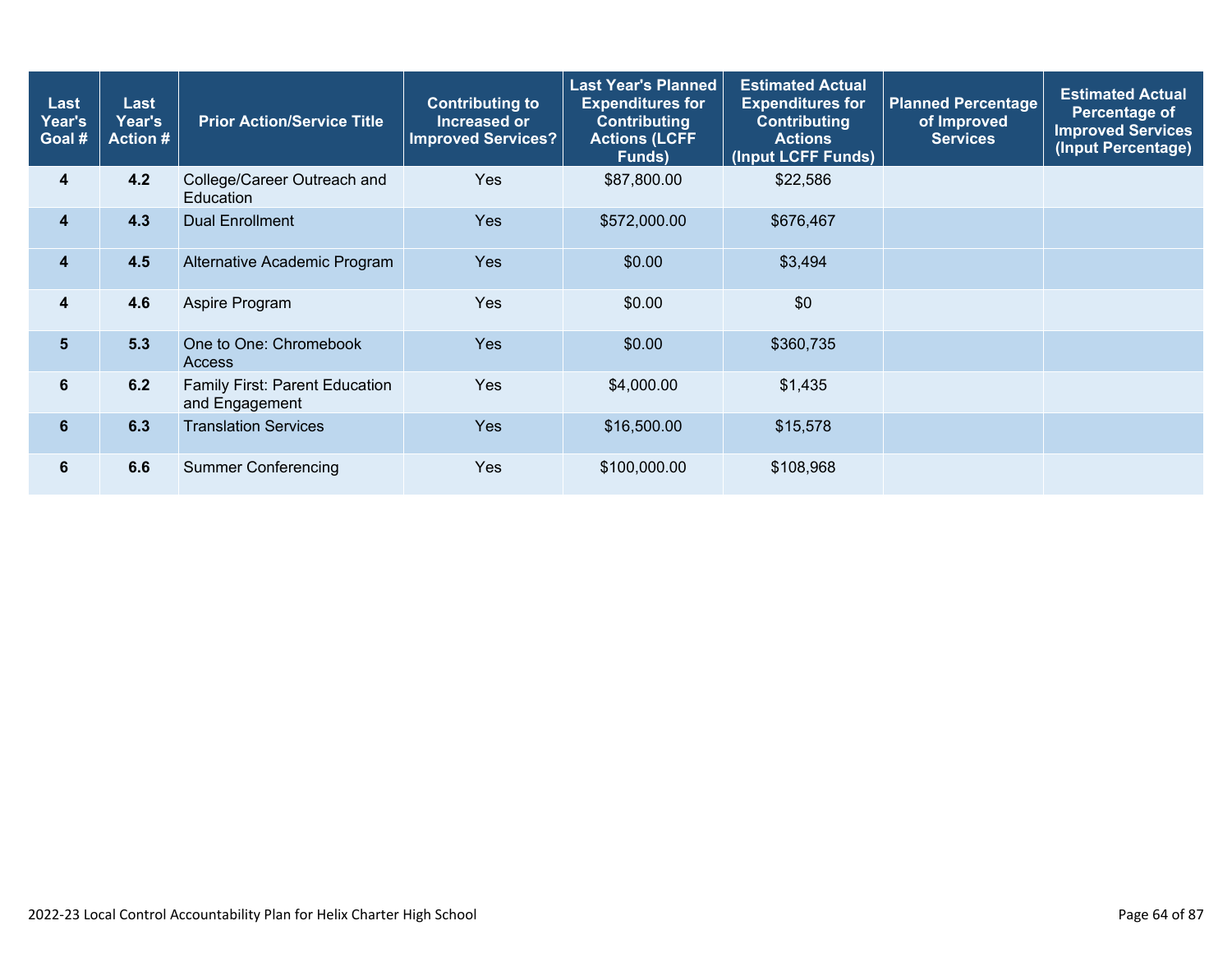## **2021-22 LCFF Carryover Table**

| 9. Estimated<br><b>Actual LCFF</b><br><b>Base Grant</b><br>(Input Dollar)<br>Amount) | 6. Estimated<br><b>Actual LCFF</b><br><b>Supplemental</b><br>and/or<br><b>Concentration</b><br><b>Grants</b> | <b>LCFF</b><br>Carryover —<br>Percentage<br>(Percentage<br>from Prior<br>Year) | 10. Total<br><b>Percentage to</b><br>Increase or<br><b>Improve</b><br><b>Services for</b><br>the Current<br><b>School Year</b><br>(6 divided by $9$ $ $<br>+ Carryover<br>% | 7. Total<br><b>Estimated</b><br><b>Actual</b><br><b>Expenditures</b><br>for<br><b>Contributing</b><br><b>Actions</b><br>(LCFF Funds) | 8. Total<br><b>Estimated</b><br><b>Actual</b><br>Percentage of<br><b>Improved</b><br><b>Services</b><br>$(\%)$ | 11. Estimated<br><b>Actual</b><br><b>Percentage of</b><br>Increased or<br><b>Improved</b><br><b>Services</b><br>(7 divided by<br><b>9, plus 8)</b> | <b>12. LCFF</b><br>$Carryover -$<br><b>Dollar Amount</b><br>(Subtract 11<br>from 10 and<br>multiply by 9) | <b>13. LCFF</b><br>Carryover —<br><b>Percentage</b><br>(12 divided by<br>$\left( 9\right)$ |
|--------------------------------------------------------------------------------------|--------------------------------------------------------------------------------------------------------------|--------------------------------------------------------------------------------|-----------------------------------------------------------------------------------------------------------------------------------------------------------------------------|--------------------------------------------------------------------------------------------------------------------------------------|----------------------------------------------------------------------------------------------------------------|----------------------------------------------------------------------------------------------------------------------------------------------------|-----------------------------------------------------------------------------------------------------------|--------------------------------------------------------------------------------------------|
| \$23,113,410                                                                         | \$2,925,091                                                                                                  | $\Omega$                                                                       | 12.66%                                                                                                                                                                      | \$3,606,763.00                                                                                                                       | $0.00\%$                                                                                                       | 15.60%                                                                                                                                             | \$0.00                                                                                                    | $0.00\%$                                                                                   |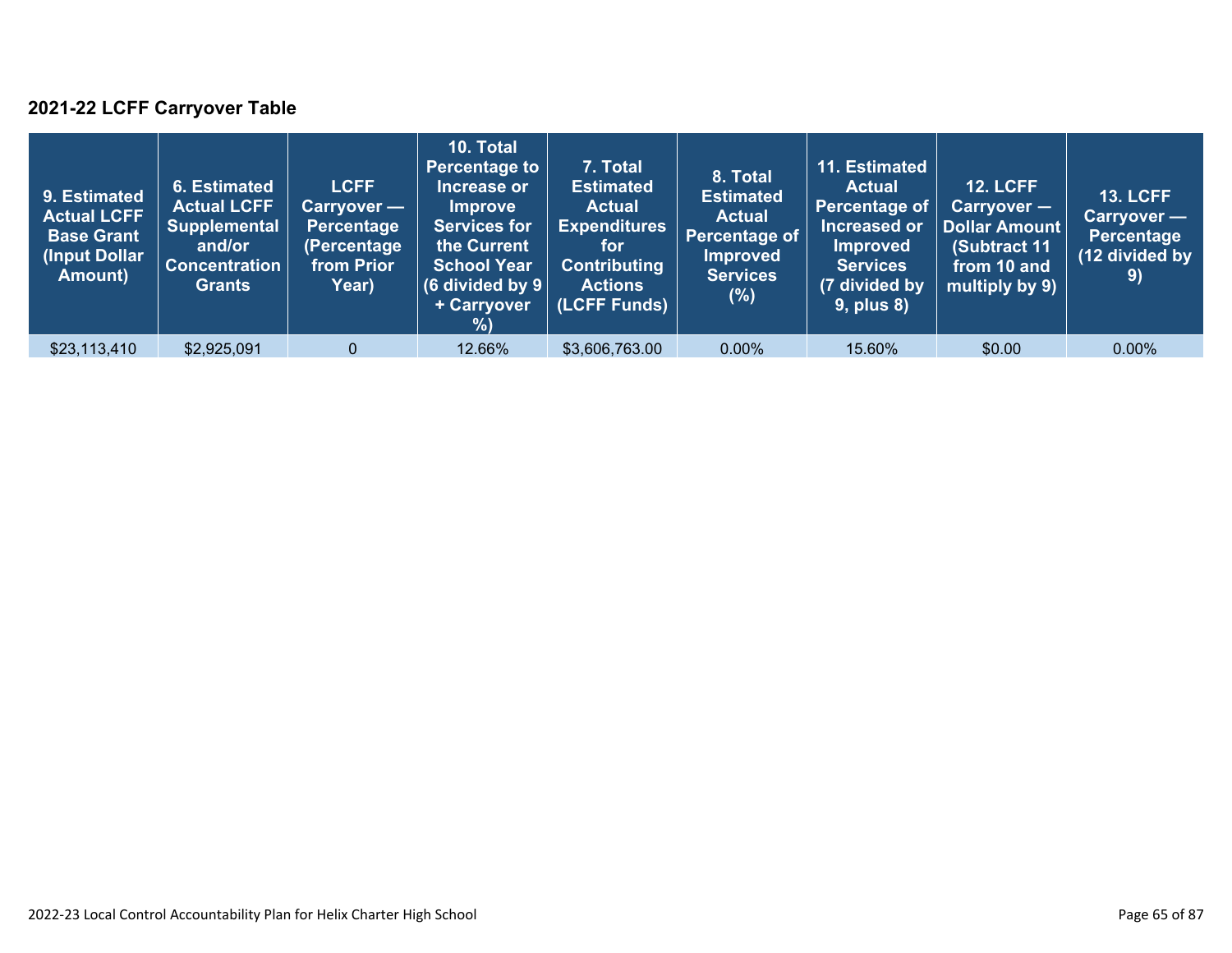# **Instructions**

Plan Summary

Engaging Educational Partners

Goals and Actions

Increased or Improved Services for Foster Youth, English Learners, and Low-Income Students

*For additional questions or technical assistance related to the completion of the Local Control and Accountability Plan (LCAP) template, please contact the local county office of education (COE), or the California Department of Education's (CDE's) Local Agency Systems Support Office, by phone at 916-319-0809 or by email at [lcff@cde.ca.gov](mailto:lcff@cde.ca.gov).*

# **Introduction and Instructions**

The Local Control Funding Formula (LCFF) requires local educational agencies (LEAs) to engage their local educational partners in an annual planning process to evaluate their progress within eight state priority areas encompassing all statutory metrics (COEs have 10 state priorities). LEAs document the results of this planning process in the LCAP using the template adopted by the State Board of Education.

The LCAP development process serves three distinct, but related functions:

- **Comprehensive Strategic Planning:** The process of developing and annually updating the LCAP supports comprehensive strategic planning (California *Education Code* [*EC*] Section 52064[e][1]). Strategic planning that is comprehensive connects budgetary decisions to teaching and learning performance data. LEAs should continually evaluate the hard choices they make about the use of limited resources to meet student and community needs to ensure opportunities and outcomes are improved for all students.
- **Meaningful Engagement of Educational Partners:** The LCAP development process should result in an LCAP that reflects decisions made through meaningful engagement (*EC* Section 52064[e][1]). Local educational partners possess valuable perspectives and insights about an LEA's programs and services. Effective strategic planning will incorporate these perspectives and insights in order to identify potential goals and actions to be included in the LCAP.
- **Accountability and Compliance:** The LCAP serves an important accountability function because aspects of the LCAP template require LEAs to show that they have complied with various requirements specified in the LCFF statutes and regulations, most notably:
	- o Demonstrating that LEAs are increasing or improving services for foster youth, English learners, and low-income students in proportion to the amount of additional funding those students generate under LCFF (*EC* Section 52064[b][4-6]).
	- o Establishing goals, supported by actions and related expenditures, that address the statutory priority areas and statutory metrics (*EC* sections 52064[b][1] and [2]).
	- o Annually reviewing and updating the LCAP to reflect progress toward the goals (*EC* Section 52064[b][7]).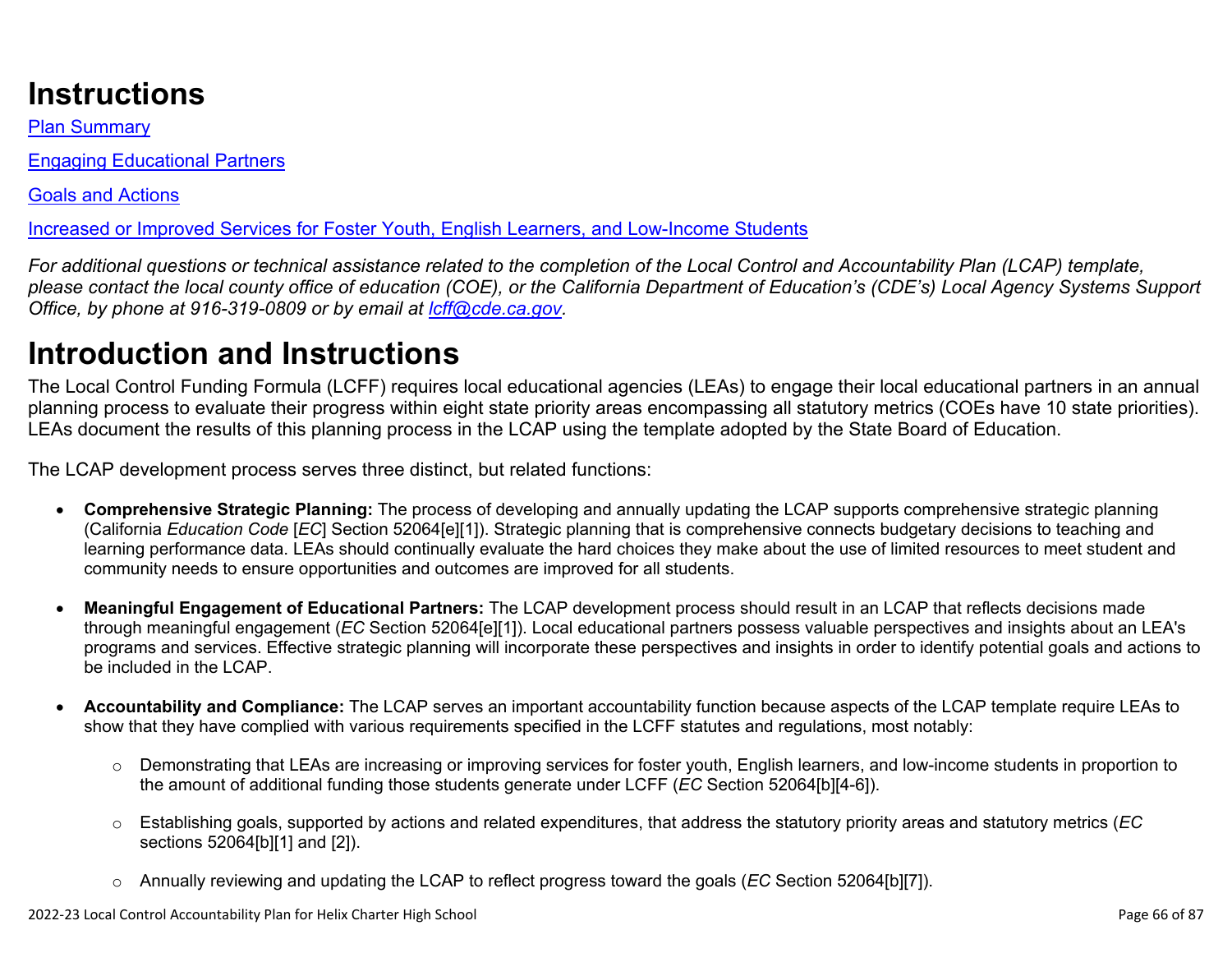The LCAP template, like each LEA's final adopted LCAP, is a document, not a process. LEAs must use the template to memorialize the outcome of their LCAP development process, which should: (a) reflect comprehensive strategic planning (b) through meaningful engagement with educational partners that (c) meets legal requirements, as reflected in the final adopted LCAP. The sections included within the LCAP template do not and cannot reflect the full development process, just as the LCAP template itself is not intended as a tool for engaging educational partners.

If a county superintendent of schools has jurisdiction over a single school district, the county board of education and the governing board of the school district may adopt and file for review and approval a single LCAP consistent with the requirements in *EC* sections 52060, 52062, 52066, 52068, and 52070. The LCAP must clearly articulate to which entity's budget (school district or county superintendent of schools) all budgeted and actual expenditures are aligned.

The revised LCAP template for the 2021–22, 2022–23, and 2023–24 school years reflects statutory changes made through Assembly Bill 1840 (Committee on Budget), Chapter 243, Statutes of 2018. These statutory changes enhance transparency regarding expenditures on actions included in the LCAP, including actions that contribute to meeting the requirement to increase or improve services for foster youth, English learners, and low-income students, and to streamline the information presented within the LCAP to make adopted LCAPs more accessible for educational partners and the public.

At its most basic, the adopted LCAP should attempt to distill not just what the LEA is doing for students in transitional kindergarten through grade twelve (TK–12), but also allow educational partners to understand why, and whether those strategies are leading to improved opportunities and outcomes for students. LEAs are strongly encouraged to use language and a level of detail in their adopted LCAPs intended to be meaningful and accessible for the LEA's diverse educational partners and the broader public.

In developing and finalizing the LCAP for adoption, LEAs are encouraged to keep the following overarching frame at the forefront of the strategic planning and educational partner engagement functions:

Given present performance across the state priorities and on indicators in the California School Dashboard (Dashboard), how is the LEA using its budgetary resources to respond to TK–12 student and community needs, and address any performance gaps, including by meeting its obligation to increase or improve services for foster youth, English learners, and low-income students?

LEAs are encouraged to focus on a set of metrics and actions that the LEA believes, based on input gathered from educational partners, research, and experience, will have the biggest impact on behalf of its TK–12 students.

These instructions address the requirements for each section of the LCAP, but may include information about effective practices when developing the LCAP and completing the LCAP itself. Additionally, information is included at the beginning of each section emphasizing the purpose that each section serves.

# **Plan Summary Purpose**

2022-23 Local Control Accountability Plan for Helix Charter High School Page 67 of 87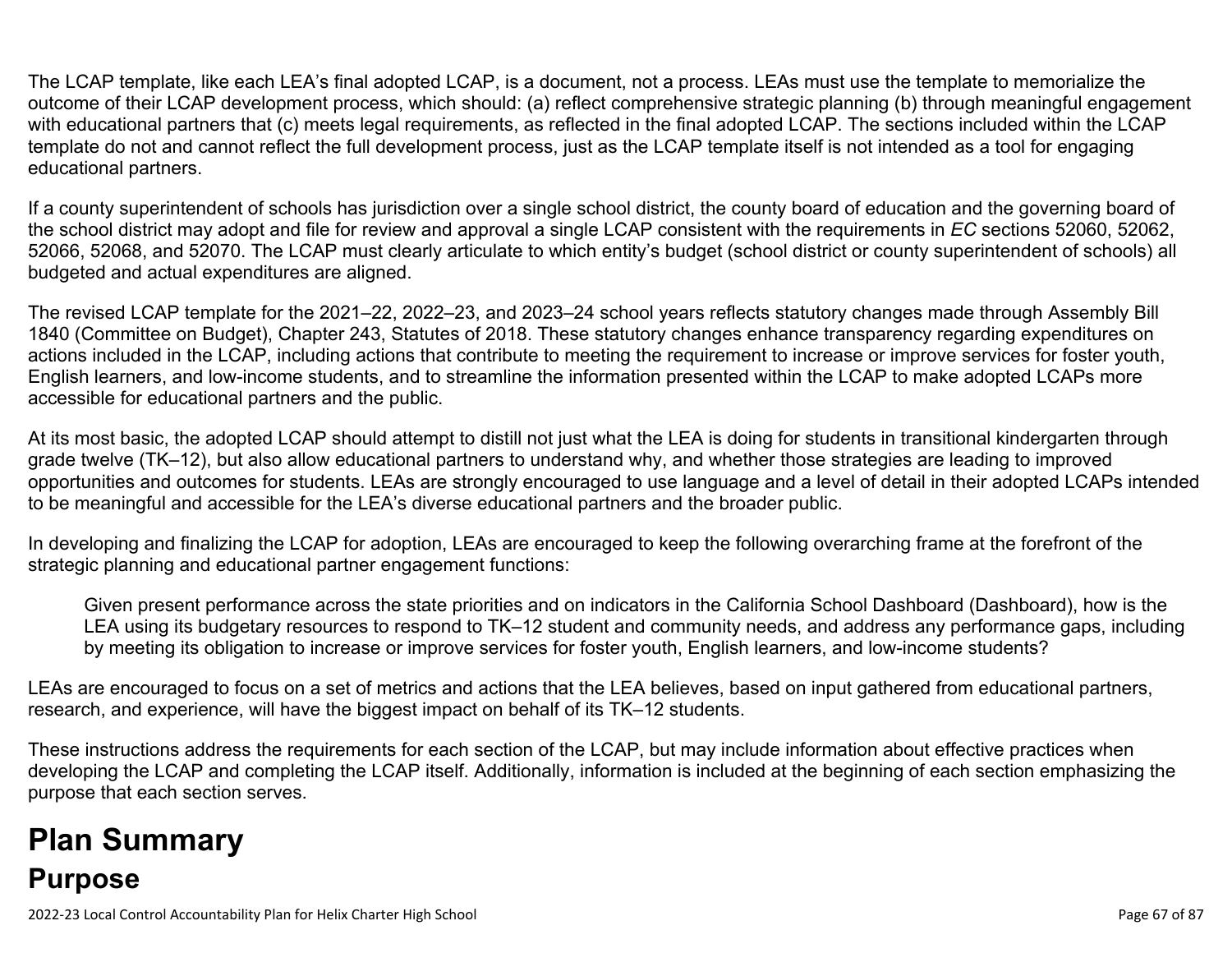A well-developed Plan Summary section provides a meaningful context for the LCAP. This section provides information about an LEA's community as well as relevant information about student needs and performance. In order to provide a meaningful context for the rest of the LCAP, the content of this section should be clearly and meaningfully related to the content included in the subsequent sections of the LCAP.

## **Requirements and Instructions**

*General Information* – Briefly describe the LEA, its schools, and its students in grades TK–12, as applicable to the LEA. For example, information about an LEA in terms of geography, enrollment, or employment, the number and size of specific schools, recent community challenges, and other such information as an LEA wishes to include can enable a reader to more fully understand an LEA's LCAP.

*Reflections: Successes* – Based on a review of performance on the state indicators and local performance indicators included in the Dashboard, progress toward LCAP goals, local self-assessment tools, input from educational partners, and any other information, what progress is the LEA most proud of and how does the LEA plan to maintain or build upon that success? This may include identifying specific examples of how past increases or improvements in services for foster youth, English learners, and low-income students have led to improved performance for these students.

*Reflections: Identified Need* – Referring to the Dashboard, identify: (a) any state indicator for which overall performance was in the "Red" or "Orange" performance category or any local indicator where the LEA received a "Not Met" or "Not Met for Two or More Years" rating AND (b) any state indicator for which performance for any student group was two or more performance levels below the "all student*"* performance. What steps is the LEA planning to take to address these areas of low performance and performance gaps? An LEA that is required to include a goal to address one or more consistently low-performing student groups or low-performing schools must identify that it is required to include this goal and must also identify the applicable student group(s) and/or school(s). Other needs may be identified using locally collected data including data collected to inform the self-reflection tools and reporting local indicators on the Dashboard.

*LCAP Highlights* – Identify and briefly summarize the key features of this year's LCAP.

*Comprehensive Support and Improvement* – An LEA with a school or schools identified for comprehensive support and improvement (CSI) under the Every Student Succeeds Act must respond to the following prompts:

- **Schools Identified**: Identify the schools within the LEA that have been identified for CSI.
- **Support for Identified Schools**: Describe how the LEA has or will support the identified schools in developing CSI plans that included a school-level needs assessment, evidence-based interventions, and the identification of any resource inequities to be addressed through the implementation of the CSI plan.
- **Monitoring and Evaluating Effectiveness**: Describe how the LEA will monitor and evaluate the implementation and effectiveness of the CSI plan to support student and school improvement.

# **Engaging Educational Partners**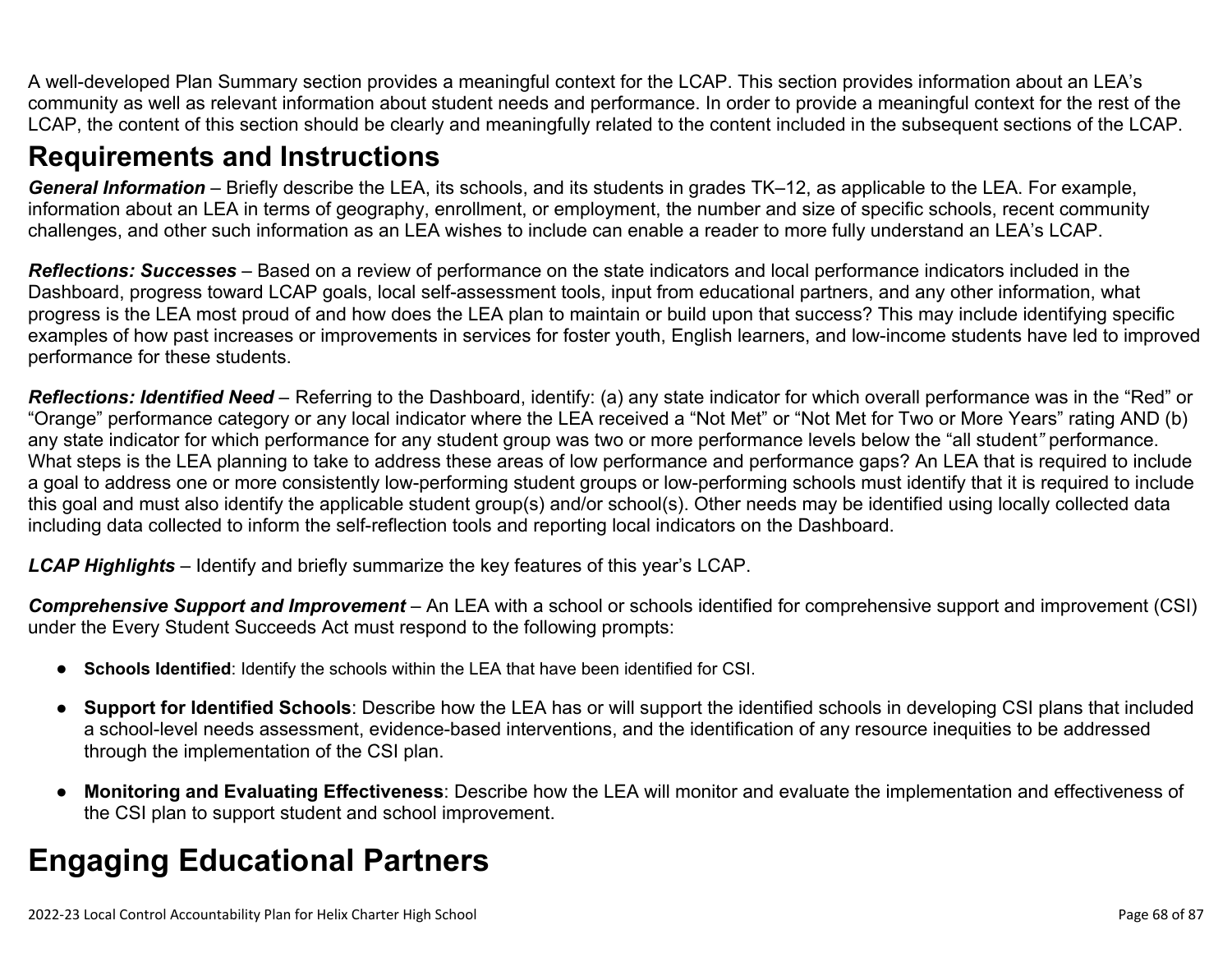## **Purpose**

Significant and purposeful engagement of parents, students, educators, and other educational partners, including those representing the student groups identified by LCFF, is critical to the development of the LCAP and the budget process. Consistent with statute, such engagement should support comprehensive strategic planning, accountability, and improvement across the state priorities and locally identified priorities (*EC* Section 52064[e][1]). Engagement of educational partners is an ongoing, annual process.

This section is designed to reflect how the engagement of educational partners influenced the decisions reflected in the adopted LCAP. The goal is to allow educational partners that participated in the LCAP development process and the broader public understand how the LEA engaged educational partners and the impact of that engagement. LEAs are encouraged to keep this goal in the forefront when completing this section.

Statute and regulations specify the educational partners that school districts and COEs must consult when developing the LCAP: teachers, principals, administrators, other school personnel, local bargaining units of the LEA, parents, and students. Before adopting the LCAP, school districts and COEs must share it with the Parent Advisory Committee and, if applicable, to its English Learner Parent Advisory Committee. The superintendent is required by statute to respond in writing to the comments received from these committees. School districts and COEs must also consult with the special education local plan area administrator(s) when developing the LCAP.

Statute requires charter schools to consult with teachers, principals, administrators, other school personnel, parents, and students in developing the LCAP. The LCAP should also be shared with, and LEAs should request input from, schoolsite-level advisory groups, as applicable (e.g., schoolsite councils, English Learner Advisory Councils, student advisory groups, etc.), to facilitate alignment between schoolsite and district-level goals and actions.

Information and resources that support effective engagement, define student consultation, and provide the requirements for advisory group composition, can be found under Resources on the following web page of the CDE's website: <https://www.cde.ca.gov/re/lc/>.

## **Requirements and Instructions**

Below is an excerpt from the 2018–19 *Guide for Annual Audits of K–12 Local Education Agencies and State Compliance Reporting*, which is provided to highlight the legal requirements for engagement of educational partners in the LCAP development process:

### **Local Control and Accountability Plan:**

For county offices of education and school districts only, verify the LEA:

- a) Presented the local control and accountability plan to the parent advisory committee in accordance with Education Code section 52062(a)(1) or 52068(a)(1), as appropriate.
- b) If applicable, presented the local control and accountability plan to the English learner parent advisory committee, in accordance with Education Code section 52062(a)(2) or 52068(a)(2), as appropriate.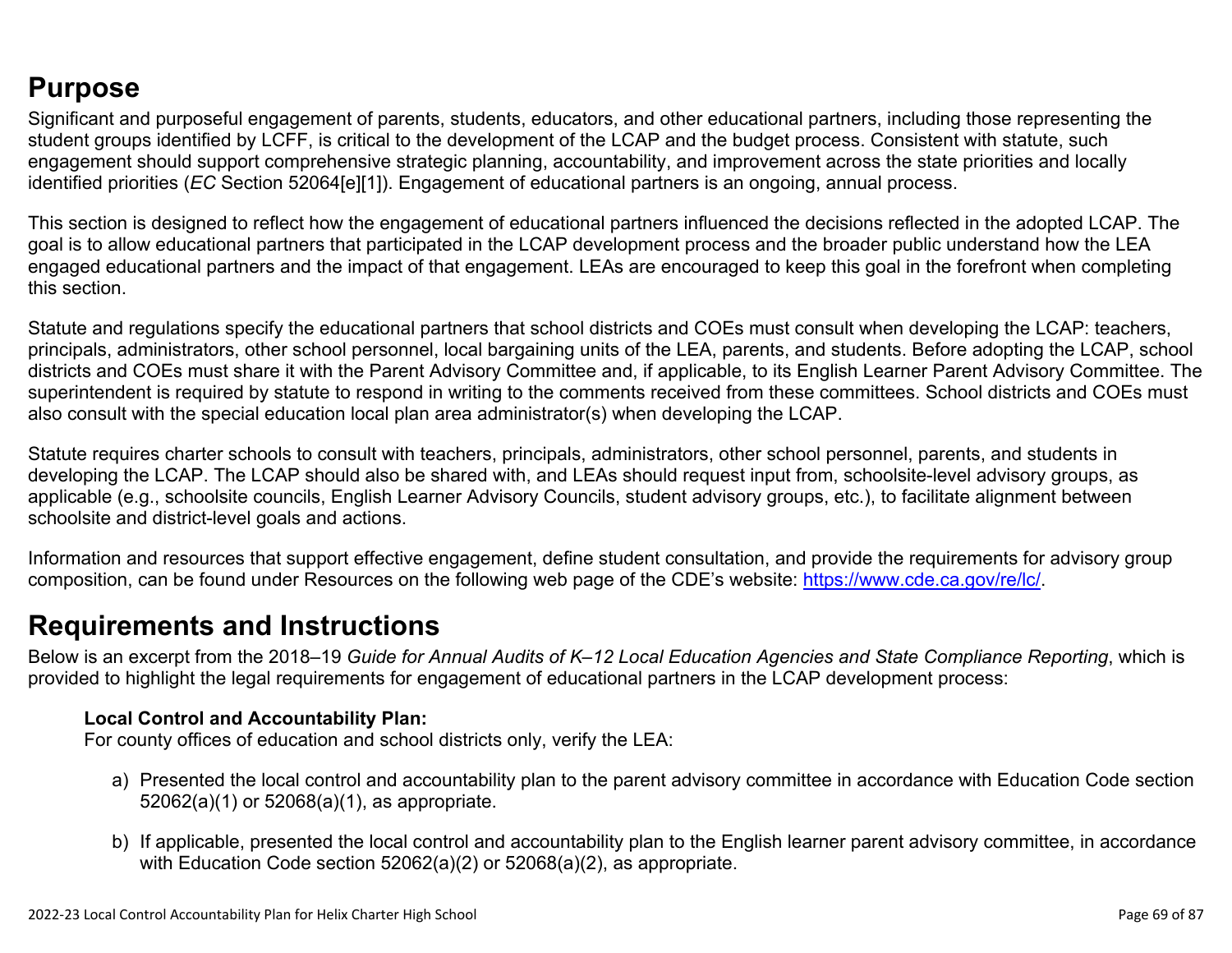- c) Notified members of the public of the opportunity to submit comments regarding specific actions and expenditures proposed to be included in the local control and accountability plan in accordance with Education Code section 52062(a)(3) or 52068(a)(3), as appropriate.
- d) Held at least one public hearing in accordance with Education Code section 52062(b)(1) or 52068(b)(1), as appropriate.
- e) Adopted the local control and accountability plan in a public meeting in accordance with Education Code section 52062(b)(2) or 52068(b)(2), as appropriate.

**Prompt 1**: "A summary of the process used to engage educational partners and how this engagement was considered before finalizing the LCAP."

Describe the engagement process used by the LEA to involve educational partners in the development of the LCAP, including, at a minimum, describing how the LEA met its obligation to consult with all statutorily required educational partners as applicable to the type of LEA. A sufficient response to this prompt must include general information about the timeline of the process and meetings or other engagement strategies with educational partners. A response may also include information about an LEA's philosophical approach to engaging its educational partners.

**Prompt 2:** "A summary of the feedback provided by specific educational partners."

Describe and summarize the feedback provided by specific educational partners. A sufficient response to this prompt will indicate ideas, trends, or inputs that emerged from an analysis of the feedback received from educational partners.

**Prompt 3**: "A description of the aspects of the LCAP that were influenced by specific input from educational partners."

A sufficient response to this prompt will provide educational partners and the public with clear, specific information about how the engagement process influenced the development of the LCAP. The response must describe aspects of the LCAP that were influenced by or developed in response to the educational partner feedback described in response to Prompt 2. This may include a description of how the LEA prioritized requests of educational partners within the context of the budgetary resources available or otherwise prioritized areas of focus within the LCAP. For the purposes of this prompt, "aspects" of an LCAP that may have been influenced by educational partner input can include, but are not necessarily limited to:

- Inclusion of a goal or decision to pursue a Focus Goal (as described below)
- Inclusion of metrics other than the statutorily required metrics
- Determination of the desired outcome on one or more metrics
- Inclusion of performance by one or more student groups in the Measuring and Reporting Results subsection
- Inclusion of action(s) or a group of actions
- Elimination of action(s) or group of actions
- Changes to the level of proposed expenditures for one or more actions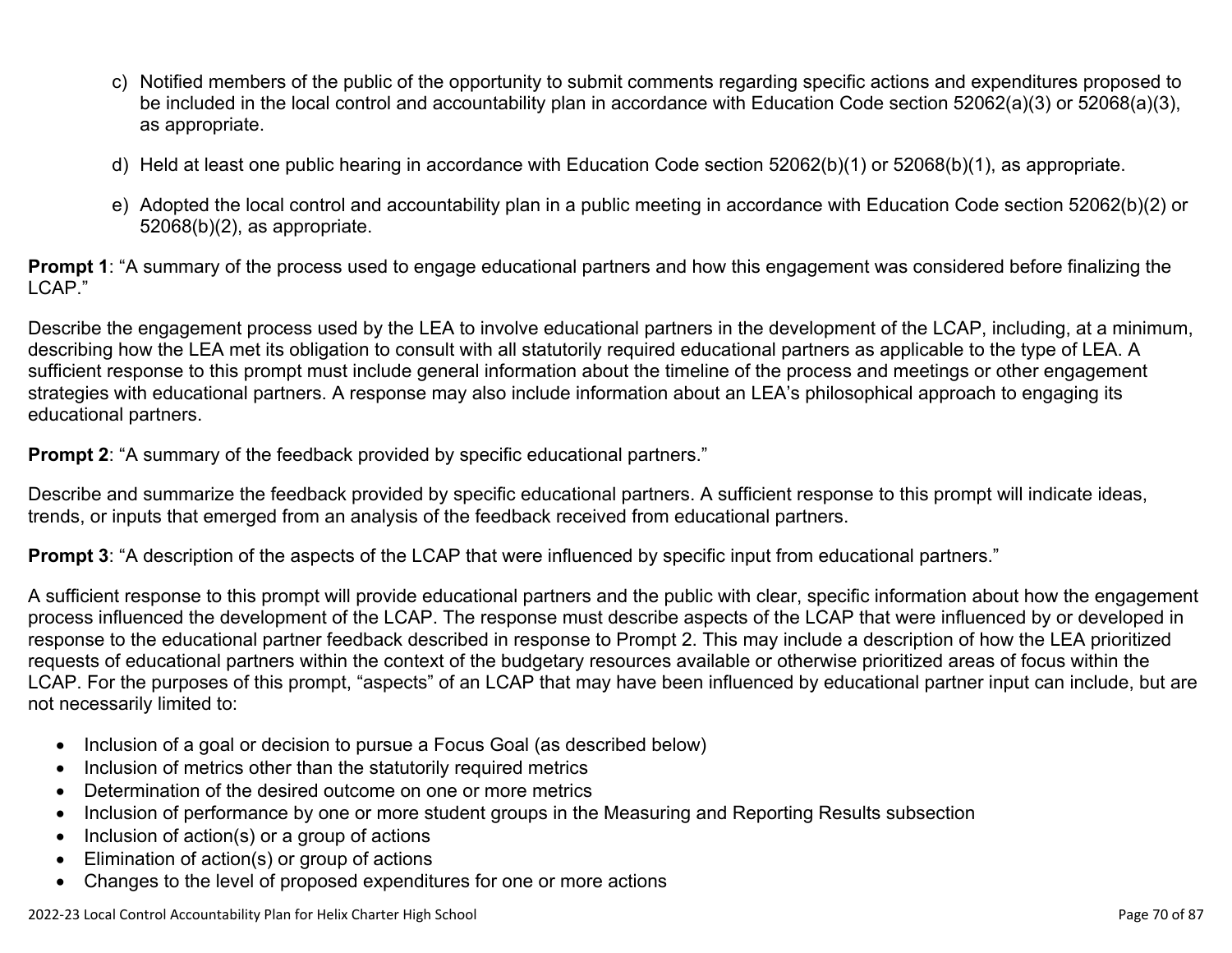- Inclusion of action(s) as contributing to increased or improved services for unduplicated services
- Determination of effectiveness of the specific actions to achieve the goal
- Determination of material differences in expenditures
- Determination of changes made to a goal for the ensuing LCAP year based on the annual update process
- Determination of challenges or successes in the implementation of actions

# **Goals and Actions**

## **Purpose**

Well-developed goals will clearly communicate to educational partners what the LEA plans to accomplish, what the LEA plans to do in order to accomplish the goal, and how the LEA will know when it has accomplished the goal. A goal statement, associated metrics and expected outcomes, and the actions included in the goal should be in alignment. The explanation for why the LEA included a goal is an opportunity for LEAs to clearly communicate to educational partners and the public why, among the various strengths and areas for improvement highlighted by performance data and strategies and actions that could be pursued, the LEA decided to pursue this goal, and the related metrics, expected outcomes, actions, and expenditures.

A well-developed goal can be focused on the performance relative to a metric or metrics for all students, a specific student group(s), narrowing performance gaps, or implementing programs or strategies expected to impact outcomes. LEAs should assess the performance of their student groups when developing goals and the related actions to achieve such goals.

## **Requirements and Instructions**

LEAs should prioritize the goals, specific actions, and related expenditures included within the LCAP within one or more state priorities. LEAs should consider performance on the state and local indicators, including their locally collected and reported data for the local indicators that are included in the Dashboard in determining whether and how to prioritize its goals within the LCAP.

In order to support prioritization of goals, the LCAP template provides LEAs with the option of developing three different kinds of goals:

- Focus Goal: A Focus Goal is relatively more concentrated in scope and may focus on a fewer number of metrics to measure improvement. A Focus Goal statement will be time bound and make clear how the goal is to be measured.
- Broad Goal: A Broad Goal is relatively less concentrated in its scope and may focus on improving performance across a wide range of metrics.
- Maintenance of Progress Goal: A Maintenance of Progress Goal includes actions that may be ongoing without significant changes and allows an LEA to track performance on any metrics not addressed in the other goals of the LCAP.

At a minimum, the LCAP must address all LCFF priorities and associated metrics.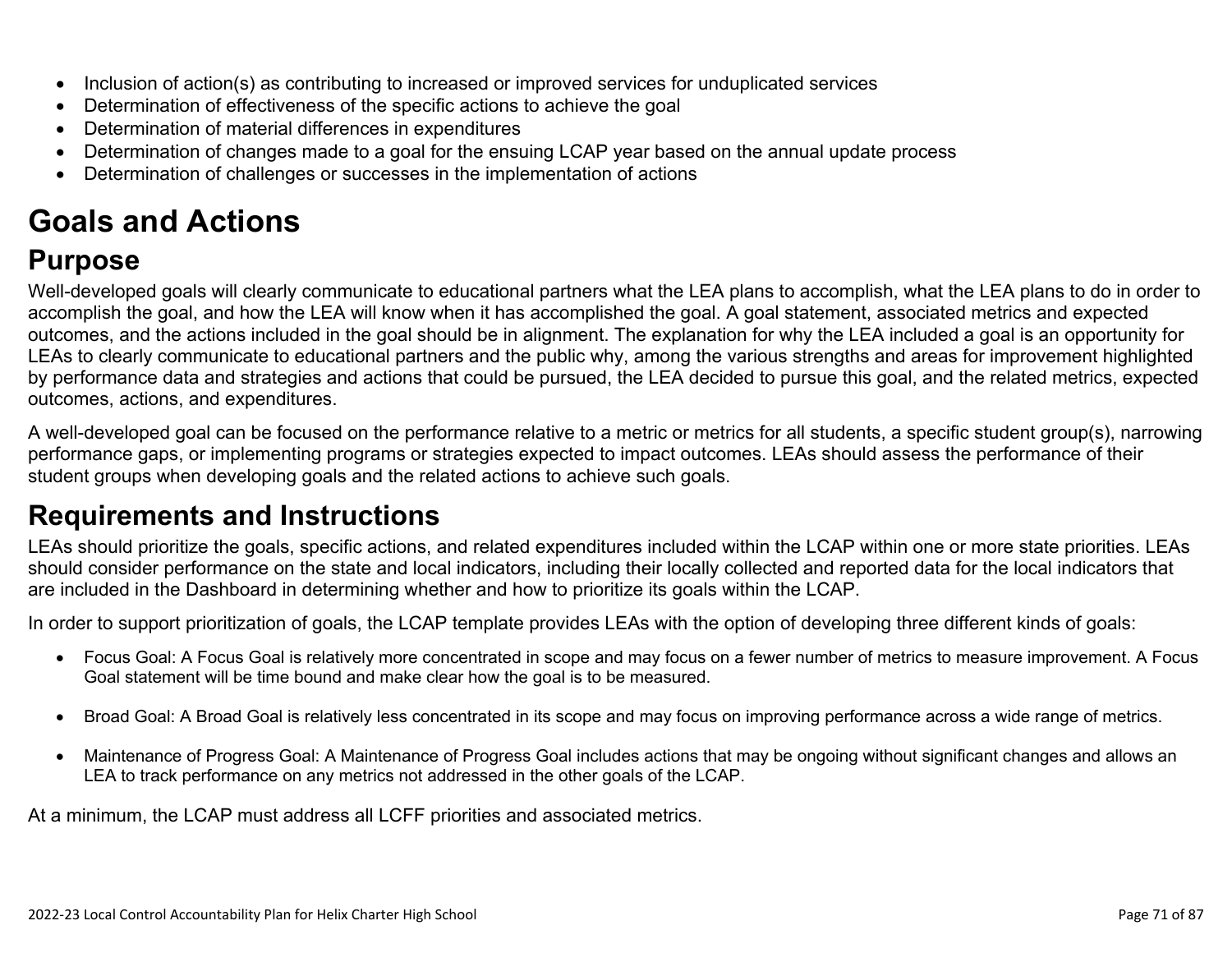### **Focus Goal(s)**

**Goal Description:** The description provided for a Focus Goal must be specific, measurable, and time bound. An LEA develops a Focus Goal to address areas of need that may require or benefit from a more specific and data intensive approach. The Focus Goal can explicitly reference the metric(s) by which achievement of the goal will be measured and the time frame according to which the LEA expects to achieve the goal.

**Explanation of why the LEA has developed this goal:** Explain why the LEA has chosen to prioritize this goal. An explanation must be based on Dashboard data or other locally collected data. LEAs must describe how the LEA identified this goal for focused attention, including relevant consultation with educational partners. LEAs are encouraged to promote transparency and understanding around the decision to pursue a focus goal.

### **Broad Goal**

Goal Description: Describe what the LEA plans to achieve through the actions included in the goal. The description of a broad goal will be clearly aligned with the expected measurable outcomes included for the goal. The goal description organizes the actions and expected outcomes in a cohesive and consistent manner. A goal description is specific enough to be measurable in either quantitative or qualitative terms. A broad goal is not as specific as a focus goal. While it is specific enough to be measurable, there are many different metrics for measuring progress toward the goal.

**Explanation of why the LEA has developed this goal:** Explain why the LEA developed this goal and how the actions and metrics grouped together will help achieve the goal.

#### **Maintenance of Progress Goal**

**Goal Description:** Describe how the LEA intends to maintain the progress made in the LCFF State Priorities not addressed by the other goals in the LCAP. Use this type of goal to address the state priorities and applicable metrics not addressed within the other goals in the LCAP. The state priorities and metrics to be addressed in this section are those for which the LEA, in consultation with educational partners, has determined to maintain actions and monitor progress while focusing implementation efforts on the actions covered by other goals in the LCAP.

**Explanation of why the LEA has developed this goal**: Explain how the actions will sustain the progress exemplified by the related metrics.

#### **Required Goals**

In general, LEAs have flexibility in determining what goals to include in the LCAP and what those goals will address; however, beginning with the development of the 2022–23 LCAP, LEAs that meet certain criteria are required to include a specific goal in their LCAP.

**Consistently low-performing student group(s) criteria:** An LEA is eligible for Differentiated Assistance for three or more consecutive years based on the performance of the same student group or groups in the Dashboard. A list of the LEAs required to include a goal in the LCAP based on student group performance, and the student group(s) that lead to identification, may be found on the CDE's Local Control Funding Formula web page at [https://www.cde.ca.gov/fg/aa/lc/.](https://www.cde.ca.gov/fg/aa/lc/)

2022-23 Local Control Accountability Plan for Helix Charter High School Page 72 of 87 • **Consistently low-performing student group(s) goal requirement:** An LEA meeting the consistently low-performing student group(s) criteria must include a goal in its LCAP focused on improving the performance of the student group or groups that led to the LEA's eligibility for Differentiated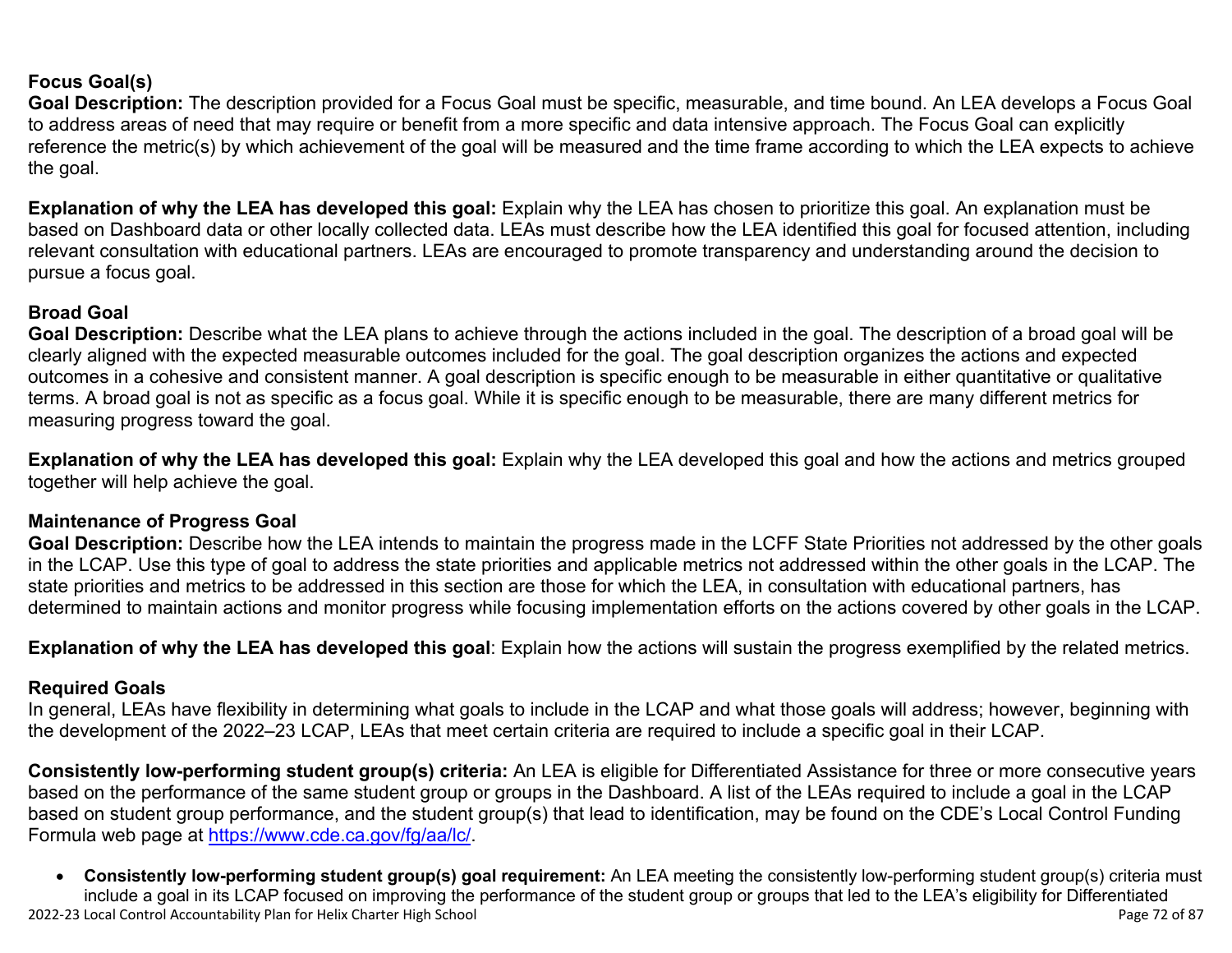Assistance. This goal must include metrics, outcomes, actions, and expenditures specific to addressing the needs of, and improving outcomes for, this student group or groups. An LEA required to address multiple student groups is not required to have a goal to address each student group; however, each student group must be specifically addressed in the goal. This requirement may not be met by combining this required goal with another goal.

- **Goal Description:** Describe the outcomes the LEA plans to achieve to address the needs of, and improve outcomes for, the student group or groups that led to the LEA's eligibility for Differentiated Assistance.
- **Explanation of why the LEA has developed this goal**: Explain why the LEA is required to develop this goal, including identifying the student group(s) that lead to the LEA being required to develop this goal, how the actions and associated metrics included in this goal differ from previous efforts to improve outcomes for the student group(s), and why the LEA believes the actions, metrics, and expenditures included in this goal will help achieve the outcomes identified in the goal description.

**Low-performing school(s) criteria:** The following criteria only applies to a school district or COE with two or more schools; it does not apply to a single-school district. A school district or COE has one or more schools that, for two consecutive years, received the two lowest performance levels on all but one of the state indicators for which the school(s) receive performance levels in the Dashboard and the performance of the "All Students" student group for the LEA is at least one performance level higher in all of those indicators. A list of the LEAs required to include a goal in the LCAP based on school performance, and the school(s) that lead to identification, may be found on the CDE's Local Control Funding Formula web page at [https://www.cde.ca.gov/fg/aa/lc/.](https://www.cde.ca.gov/fg/aa/lc/)

- **Low-performing school(s) goal requirement:** A school district or COE meeting the low-performing school(s) criteria must include a goal in its LCAP focusing on addressing the disparities in performance between the school(s) and the LEA as a whole. This goal must include metrics, outcomes, actions, and expenditures specific to addressing the needs of, and improving outcomes for, the students enrolled at the low-performing school or schools. An LEA required to address multiple schools is not required to have a goal to address each school; however, each school must be specifically addressed in the goal. This requirement may not be met by combining this goal with another goal.
- **Goal Description:** Describe what outcomes the LEA plans to achieve to address the disparities in performance between the students enrolled at the low-performing school(s) and the students enrolled at the LEA as a whole.
- **Explanation of why the LEA has developed this goal**: Explain why the LEA is required to develop this goal, including identifying the schools(s) that lead to the LEA being required to develop this goal; how the actions and associated metrics included in this goal differ from previous efforts to improve outcomes for the school(s); and why the LEA believes the actions, metrics, and expenditures included in this goal will help achieve the outcomes for students enrolled at the low-performing school or schools identified in the goal description.

## **Measuring and Reporting Results:**

For each LCAP year, identify the metric(s) that the LEA will use to track progress toward the expected outcomes. LEAs are encouraged to identify metrics for specific student groups, as appropriate, including expected outcomes that would reflect narrowing of any existing performance gaps.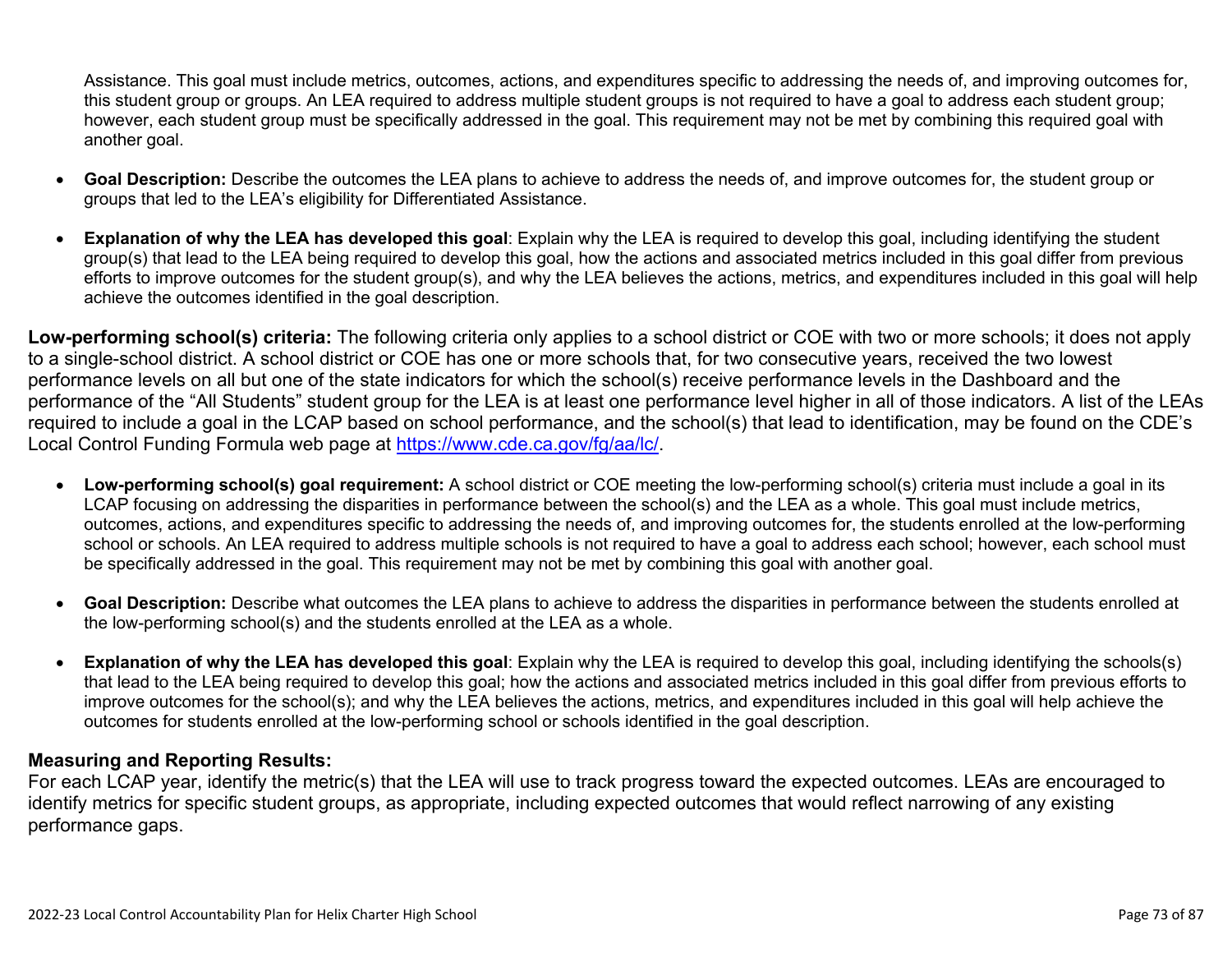Include in the baseline column the most recent data associated with this metric available at the time of adoption of the LCAP for the first year of the three-year plan. LEAs may use data as reported on the 2019 Dashboard for the baseline of a metric only if that data represents the most recent available (e.g., high school graduation rate).

Using the most recent data available may involve reviewing data the LEA is preparing for submission to the California Longitudinal Pupil Achievement Data System (CALPADS) or data that the LEA has recently submitted to CALPADS. Because final 2020–21 outcomes on some metrics may not be computable at the time the 2021–24 LCAP is adopted (e.g., graduation rate, suspension rate), the most recent data available may include a point in time calculation taken each year on the same date for comparability purposes.

The baseline data shall remain unchanged throughout the three-year LCAP.

Complete the table as follows:

- **Metric**: Indicate how progress is being measured using a metric.
- **Baseline**: Enter the baseline when completing the LCAP for 2021–22. As described above, the baseline is the most recent data associated with a metric. Indicate the school year to which the data applies, consistent with the instructions above.
- **Year 1 Outcome**: When completing the LCAP for 2022–23, enter the most recent data available. Indicate the school year to which the data applies, consistent with the instructions above.
- **Year 2 Outcome**: When completing the LCAP for 2023–24, enter the most recent data available. Indicate the school year to which the data applies, consistent with the instructions above.
- **Year 3 Outcome**: When completing the LCAP for 2024–25, enter the most recent data available. Indicate the school year to which the data applies, consistent with the instructions above. The 2024–25 LCAP will be the first year in the next three-year cycle. Completing this column will be part of the Annual Update for that year.
- **Desired Outcome for 2023**–**24**: When completing the first year of the LCAP, enter the desired outcome for the relevant metric the LEA expects to achieve by the end of the 2023–24 LCAP year.

Timeline for completing the "**Measuring and Reporting Results**" part of the Goal.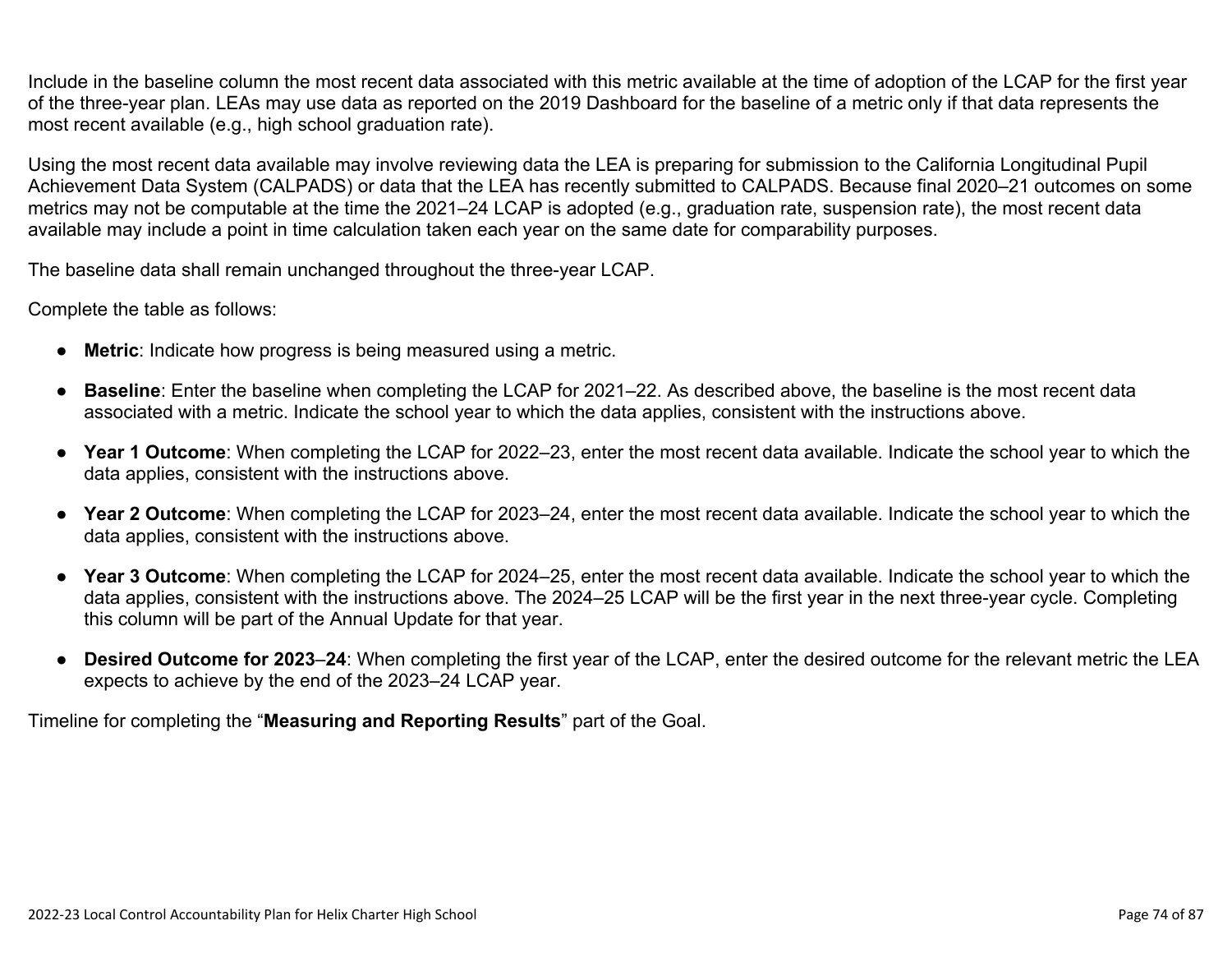| <b>Metric</b>                                                                    | <b>Baseline</b>                                                                  | Year 1 Outcome                                                                                              | Year 2 Outcome                                                                                              | Year 3 Outcome                                                                                              | <b>Desired Outcome</b><br>for Year 3<br>$(2023 - 24)$                                                              |
|----------------------------------------------------------------------------------|----------------------------------------------------------------------------------|-------------------------------------------------------------------------------------------------------------|-------------------------------------------------------------------------------------------------------------|-------------------------------------------------------------------------------------------------------------|--------------------------------------------------------------------------------------------------------------------|
| Enter information<br>in this box when<br>completing the<br>LCAP for 2021-<br>22. | Enter information<br>in this box when<br>completing the<br>LCAP for 2021-<br>22. | Enter information<br>in this box when<br>completing the<br>LCAP for 2022-<br>23. Leave blank<br>until then. | Enter information<br>in this box when<br>completing the<br>LCAP for 2023-<br>24. Leave blank<br>until then. | Enter information<br>in this box when<br>completing the<br>LCAP for 2024-<br>25. Leave blank<br>until then. | Enter information<br>in this box when<br>completing the<br>LCAP for 2021-<br>22 or when<br>adding a new<br>metric. |

The metrics may be quantitative or qualitative; but at minimum, an LEA's LCAP must include goals that are measured using all of the applicable metrics for the related state priorities, in each LCAP year as applicable to the type of LEA. To the extent a state priority does not specify one or more metrics (e.g., implementation of state academic content and performance standards), the LEA must identify a metric to use within the LCAP. For these state priorities, LEAs are encouraged to use metrics based on or reported through the relevant self-reflection tool for local indicators within the Dashboard.

*Actions*: Enter the action number. Provide a short title for the action. This title will also appear in the action tables. Provide a description of the action. Enter the total amount of expenditures associated with this action. Budgeted expenditures from specific fund sources will be provided in the summary tables. Indicate whether the action contributes to meeting the increase or improved services requirement as described in the Increased or Improved Services section using a "Y" for Yes or an "N" for No. (**Note:** for each such action offered on an LEA-wide or schoolwide basis, the LEA will need to provide additional information in the Increased or Improved Summary Section to address the requirements in *California Code of Regulations*, Title 5 [5 *CCR*] Section 15496(b) in the Increased or Improved Services Section of the LCAP).

*Actions for English Learners:* School districts, COEs, and charter schools that have a numerically significant English learner student subgroup must include specific actions in the LCAP related to, at a minimum, the language acquisition programs, as defined in *EC* Section 306, provided to students and professional development activities specific to English learners.

*Actions for Foster Youth*: School districts, COEs, and charter schools that have a numerically significant Foster Youth student subgroup are encouraged to include specific actions in the LCAP designed to meet needs specific to Foster Youth students.

### **Goal Analysis:**

Enter the LCAP Year.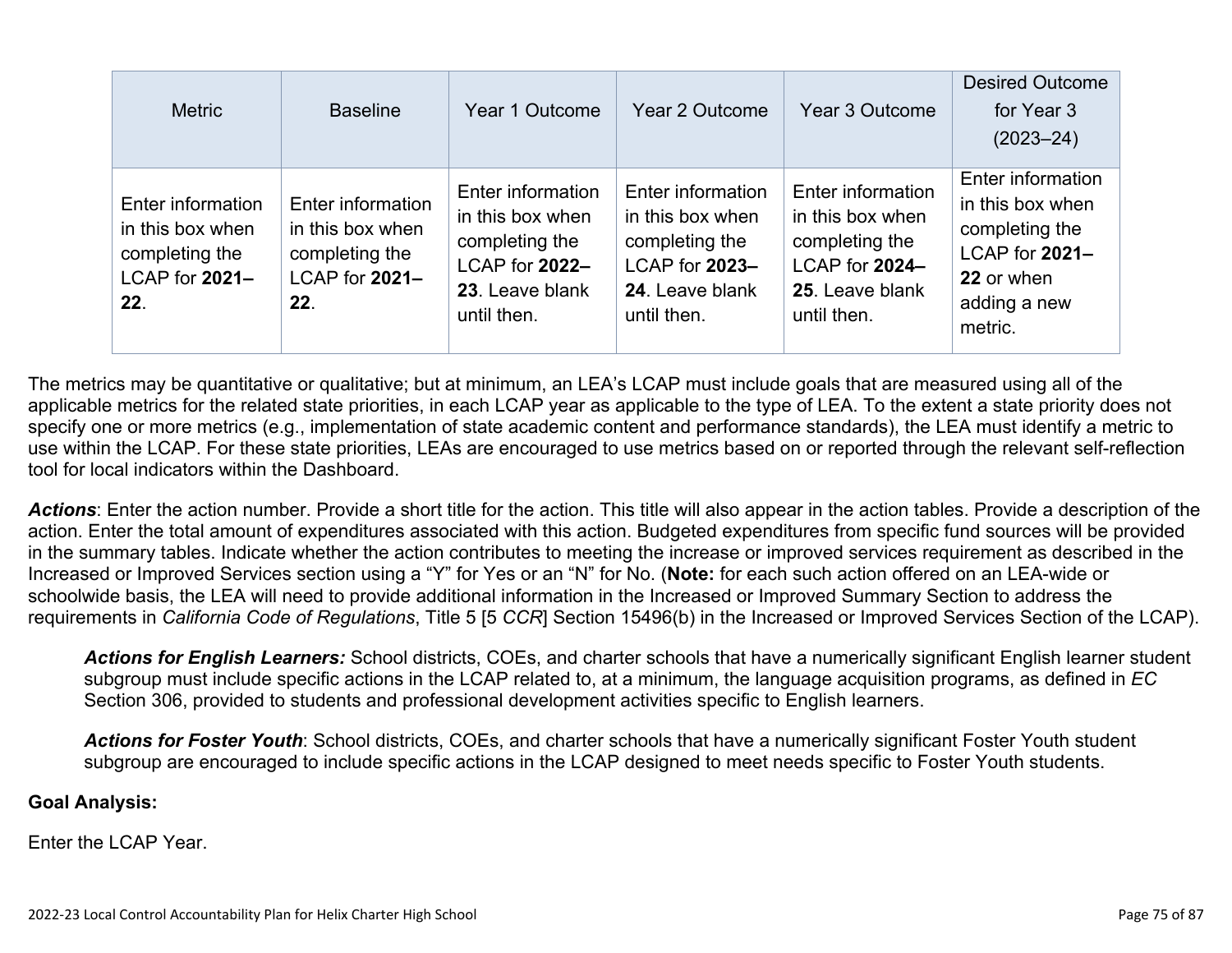Using actual annual measurable outcome data, including data from the Dashboard, analyze whether the planned actions were effective in achieving the goal. Respond to the prompts as instructed.

- Describe the overall implementation of the actions to achieve the articulated goal. Include a discussion of relevant challenges and successes experienced with the implementation process. This must include any instance where the LEA did not implement a planned action or implemented a planned action in a manner that differs substantively from how it was described in the adopted LCAP.
- Explain material differences between Budgeted Expenditures and Estimated Actual Expenditures and between the Planned Percentages of Improved Services and Estimated Actual Percentages of Improved Services, as applicable. Minor variances in expenditures or percentages do not need to be addressed, and a dollar-for-dollar accounting is not required.
- Describe the effectiveness of the specific actions to achieve the articulated goal as measured by the LEA. In some cases, not all actions in a goal will be intended to improve performance on all of the metrics associated with the goal. When responding to this prompt, LEAs may assess the effectiveness of a single action or group of actions within the goal in the context of performance on a single metric or group of specific metrics within the goal that are applicable to the action(s). Grouping actions with metrics will allow for more robust analysis of whether the strategy the LEA is using to impact a specified set of metrics is working and increase transparency for educational partners. LEAs are encouraged to use such an approach when goals include multiple actions and metrics that are not closely associated.
- Describe any changes made to this goal, expected outcomes, metrics, or actions to achieve this goal as a result of this analysis and analysis of the data provided in the Dashboard or other local data, as applicable.

# **Increased or Improved Services for Foster Youth, English Learners, and Low-Income Students**

# **Purpose**

A well-written Increased or Improved Services section provides educational partners with a comprehensive description, within a single dedicated section, of how an LEA plans to increase or improve services for its unduplicated students in grades TK–12 as compared to all students in grades TK–12, as applicable, and how LEA-wide or schoolwide actions identified for this purpose meet regulatory requirements. Descriptions provided should include sufficient detail yet be sufficiently succinct to promote a broader understanding of educational partners to facilitate their ability to provide input. An LEA's description in this section must align with the actions included in the Goals and Actions section as contributing.

## **Requirements and Instructions**

*Projected LCFF Supplemental and/or Concentration Grants*: Specify the amount of LCFF supplemental and concentration grant funds the LEA estimates it will receive in the coming year based on the number and concentration of low income, foster youth, and English learner students.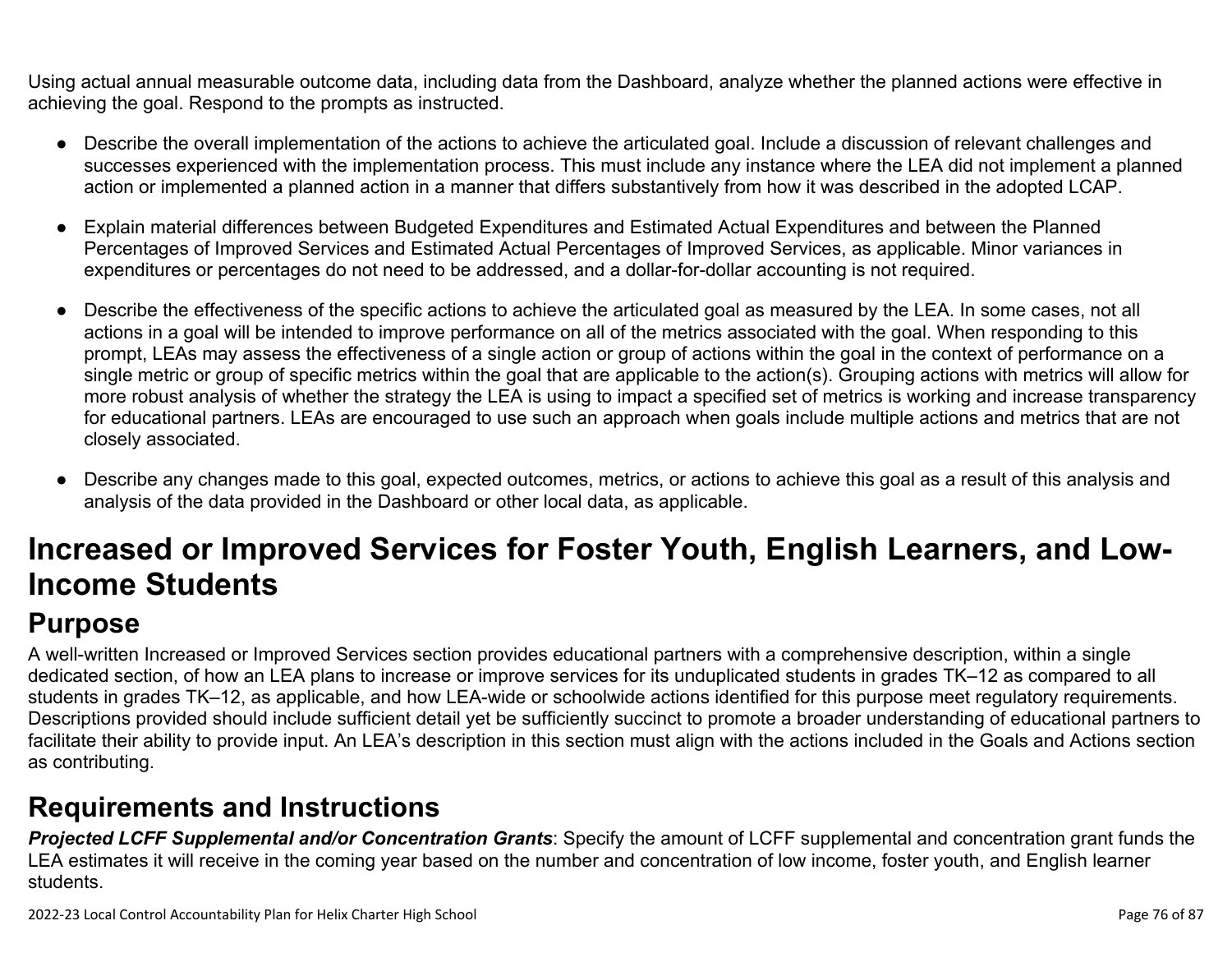**Projected Additional LCFF Concentration Grant (15 percent):** Specify the amount of additional LCFF concentration grant add-on funding, as described in *EC* Section 42238.02, that the LEA estimates it will receive in the coming year.

*Projected Percentage to Increase or Improve Services for the Coming School Year***:** Specify the estimated percentage by which services for unduplicated pupils must be increased or improved as compared to the services provided to all students in the LCAP year as calculated pursuant to 5 *CCR* Section 15496(a)(7).

*LCFF Carryover — Percentage:* Specify the LCFF Carryover — Percentage identified in the LCFF Carryover Table. If a carryover percentage is not identified in the LCFF Carryover Table, specify a percentage of zero (0.00%).

*LCFF Carryover — Dollar:* Specify the LCFF Carryover — Dollar amount identified in the LCFF Carryover Table. If a carryover amount is not identified in the LCFF Carryover Table, specify an amount of zero (\$0).

**Total Percentage to Increase or Improve Services for the Coming School Year:** Add the Projected Percentage to Increase or Improve Services for the Coming School Year and the Proportional LCFF Required Carryover Percentage and specify the percentage. This is the LEAs percentage by which services for unduplicated pupils must be increased or improved as compared to the services provided to all students in the LCAP year, as calculated pursuant to 5 *CCR* Section 15496(a)(7).

### *Required Descriptions:*

**For each action being provided to an entire school, or across the entire school district or COE, an explanation of (1) how the needs of foster youth, English learners, and low-income students were considered first, and (2) how these actions are effective in meeting the goals for these students.**

For each action included in the Goals and Actions section as contributing to the increased or improved services requirement for unduplicated pupils and provided on an LEA-wide or schoolwide basis, the LEA must include an explanation consistent with 5 *CCR* Section 15496(b). For any such actions continued into the 2021–24 LCAP from the 2017–2020 LCAP, the LEA must determine whether or not the action was effective as expected, and this determination must reflect evidence of outcome data or actual implementation to date.

**Principally Directed and Effective:** An LEA demonstrates how an action is principally directed towards and effective in meeting the LEA's goals for unduplicated students when the LEA explains how:

- It considers the needs, conditions, or circumstances of its unduplicated pupils;
- The action, or aspect(s) of the action (including, for example, its design, content, methods, or location), is based on these considerations; and
- The action is intended to help achieve an expected measurable outcome of the associated goal.

As such, the response provided in this section may rely on a needs assessment of unduplicated students.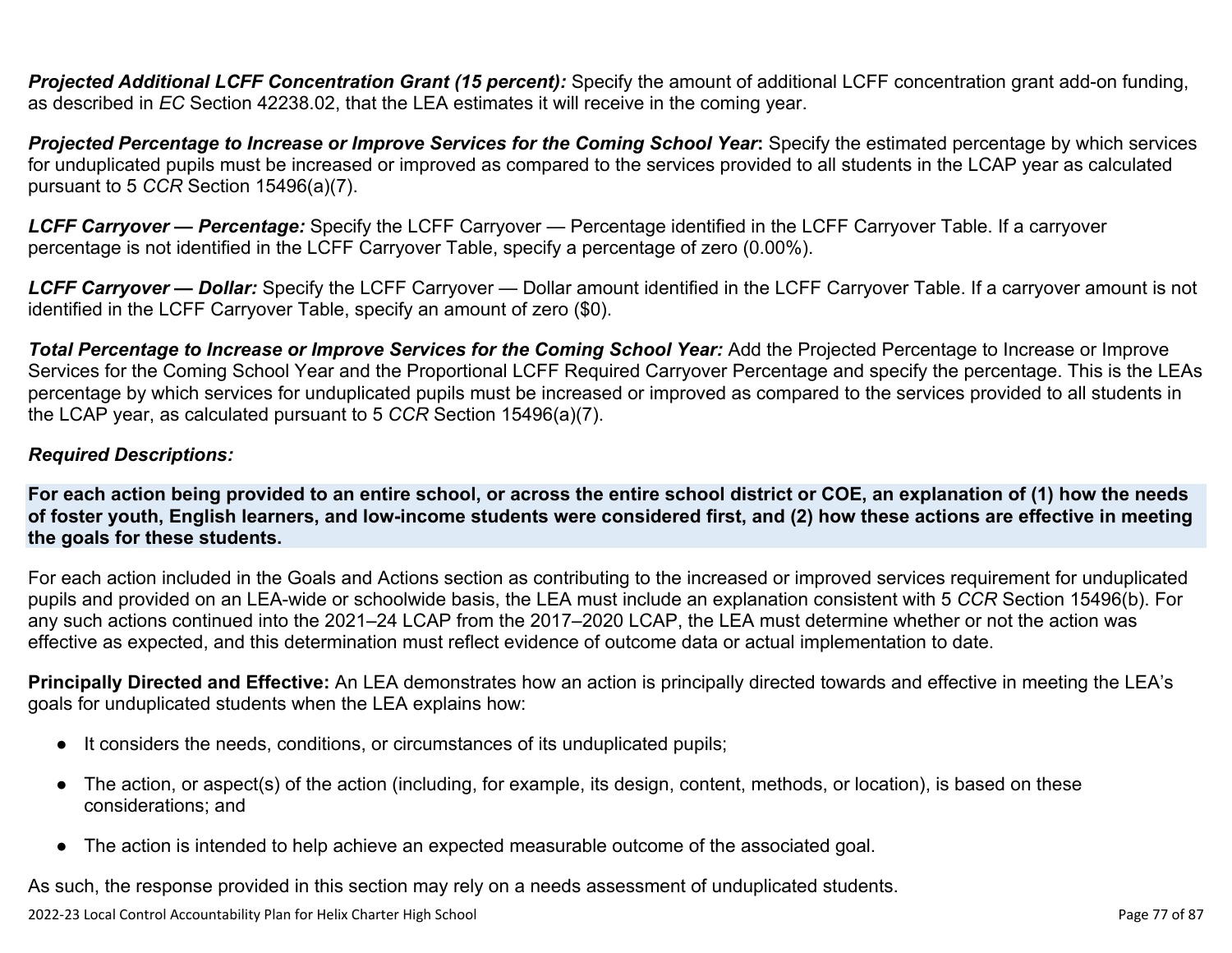Conclusory statements that a service will help achieve an expected outcome for the goal, without an explicit connection or further explanation as to how, are not sufficient. Further, simply stating that an LEA has a high enrollment percentage of a specific student group or groups does not meet the increase or improve services standard because enrolling students is not the same as serving students.

For example, if an LEA determines that low-income students have a significantly lower attendance rate than the attendance rate for all students, it might justify LEA-wide or schoolwide actions to address this area of need in the following way:

After assessing the needs, conditions, and circumstances of our low-income students, we learned that the attendance rate of our lowincome students is 7 percent lower than the attendance rate for all students. (Needs, Conditions, Circumstances [Principally Directed])

In order to address this condition of our low-income students, we will develop and implement a new attendance program that is designed to address some of the major causes of absenteeism, including lack of reliable transportation and food, as well as a school climate that does not emphasize the importance of attendance. Goal N, Actions X, Y, and Z provide additional transportation and nutritional resources as well as a districtwide educational campaign on the benefits of high attendance rates. (Contributing Action[s])

These actions are being provided on an LEA-wide basis and we expect/hope that all students with less than a 100 percent attendance rate will benefit. However, because of the significantly lower attendance rate of low-income students, and because the actions meet needs most associated with the chronic stresses and experiences of a socio-economically disadvantaged status, we expect that the attendance rate for our low-income students will increase significantly more than the average attendance rate of all other students. (Measurable Outcomes [Effective In])

**COEs and Charter Schools**: Describe how actions included as contributing to meeting the increased or improved services requirement on an LEA-wide basis are principally directed to and effective in meeting its goals for unduplicated pupils in the state and any local priorities as described above. In the case of COEs and charter schools, schoolwide and LEA-wide are considered to be synonymous.

## **For School Districts Only:**

## **Actions Provided on an LEA-Wide Basis:**

*Unduplicated Percentage > 55 percent:* For school districts with an unduplicated pupil percentage of 55 percent or more, describe how these actions are principally directed to and effective in meeting its goals for unduplicated pupils in the state and any local priorities as described above.

*Unduplicated Percentage < 55 percent:* For school districts with an unduplicated pupil percentage of less than 55 percent, describe how these actions are principally directed to and effective in meeting its goals for unduplicated pupils in the state and any local priorities. Also describe how the actions **are the most effective use of the funds** to meet these goals for its unduplicated pupils. Provide the basis for this determination, including any alternatives considered, supporting research, experience, or educational theory.

## **Actions Provided on a Schoolwide Basis:**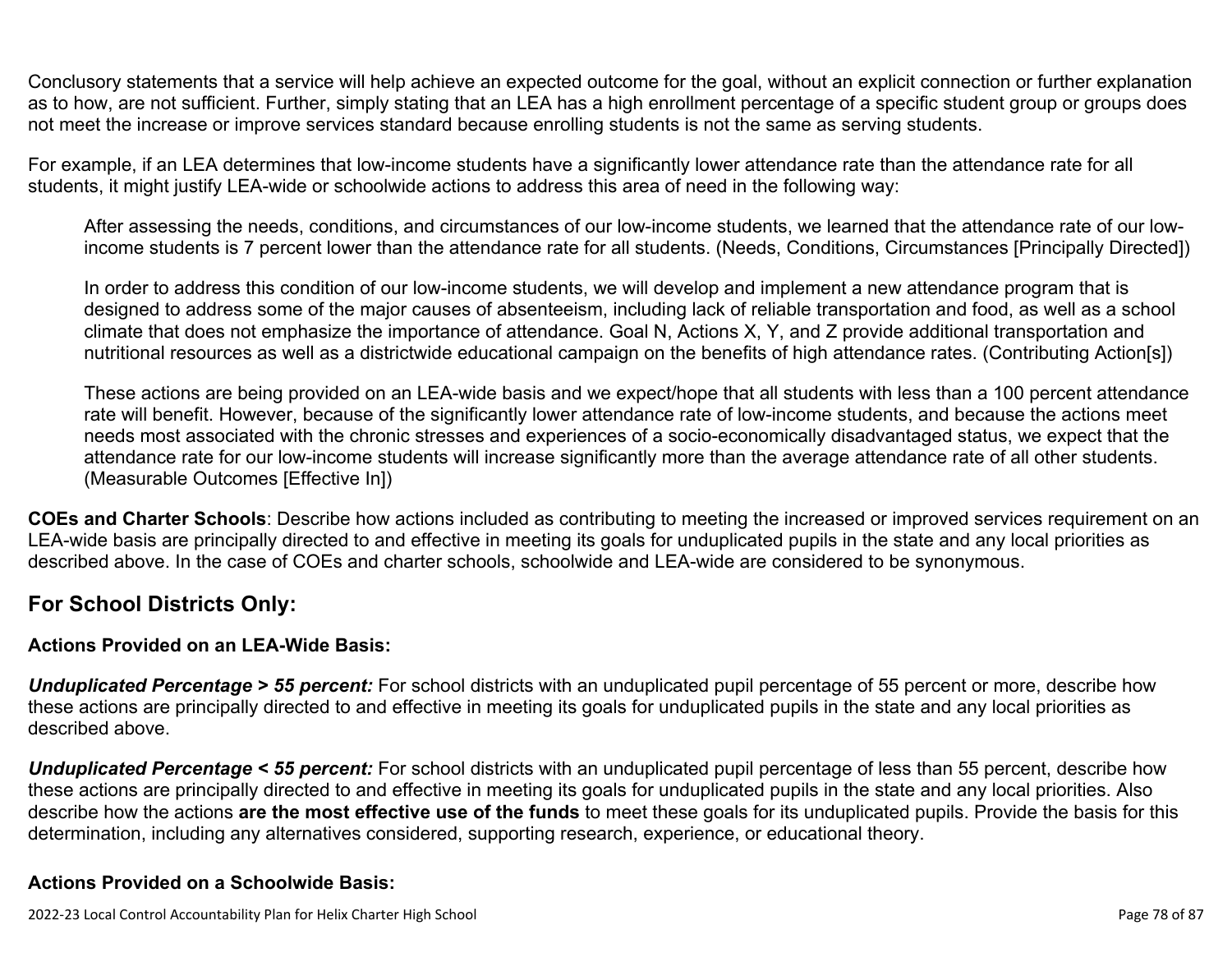School Districts must identify in the description those actions being funded and provided on a schoolwide basis, and include the required description supporting the use of the funds on a schoolwide basis.

**For schools with 40 percent or more enrollment of unduplicated pupils:** Describe how these actions are principally directed to and effective in meeting its goals for its unduplicated pupils in the state and any local priorities.

**For school districts expending funds on a schoolwide basis at a school with less than 40 percent enrollment of unduplicated pupils:** Describe how these actions are principally directed to and how the actions are the most effective use of the funds to meet its goals for foster youth, English learners, and low-income students in the state and any local priorities.

### **A description of how services for foster youth, English learners, and low-income students are being increased or improved by the percentage required.**

Consistent with the requirements of 5 *CCR* Section 15496, describe how services provided for unduplicated pupils are increased or improved by at least the percentage calculated as compared to the services provided for all students in the LCAP year. To improve services means to grow services in quality and to increase services means to grow services in quantity. Services are increased or improved by those actions in the LCAP that are included in the Goals and Actions section as contributing to the increased or improved services requirement, whether they are provided on an LEA-wide or schoolwide basis or provided on a limited basis to unduplicated students. A limited action is an action that only serves foster youth, English learners, and/or low-income students. This description must address how these action(s) are expected to result in the required proportional increase or improvement in services for unduplicated pupils as compared to the services the LEA provides to all students for the relevant LCAP year.

For any action contributing to meeting the increased or improved services requirement that is associated with a Planned Percentage of Improved Services in the Contributing Summary Table rather than an expenditure of LCFF funds, describe the methodology that was used to determine the contribution of the action towards the proportional percentage. See the instructions for determining the Planned Percentage of Improved Services for information on calculating the Percentage of Improved Services.

### **A description of the plan for how the additional concentration grant add-on funding identified above will be used to increase the number of staff providing direct services to students at schools that have a high concentration (above 55 percent) of foster youth, English learners, and low-income students, as applicable.**

An LEA that receives the additional concentration grant add-on described in *EC* Section 42238.02 is required to demonstrate how it is using these funds to increase the number of staff who provide direct services to students at schools with an enrollment of unduplicated students that is greater than 55 percent as compared to the number of staff who provide direct services to students at schools with an enrollment of unduplicated students that is equal to or less than 55 percent. The staff who provide direct services to students must be certificated staff and/or classified staff employed by the LEA; classified staff includes custodial staff.

Provide the following descriptions, as applicable to the LEA: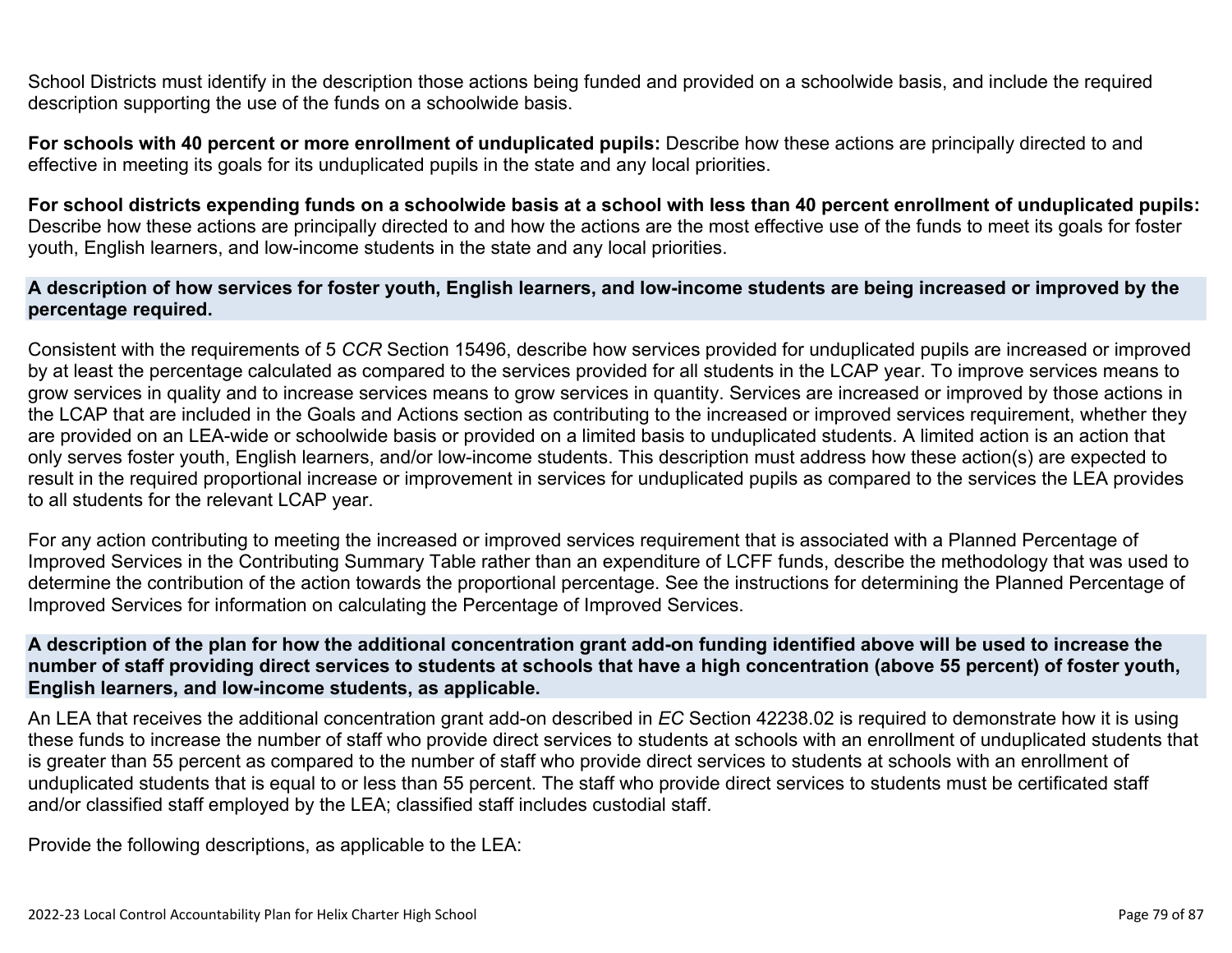An LEA that does not receive a concentration grant or the concentration grant add-on must indicate that a response to this prompt is not applicable.

Identify the goal and action numbers of the actions in the LCAP that the LEA is implementing to meet the requirement to increase the number of staff who provide direct services to students at schools with an enrollment of unduplicated students that is greater than 55 percent.

An LEA that does not have comparison schools from which to describe how it is using the concentration grant add-on funds, such as an LEA that only has schools with an enrollment of unduplicated students that is greater than 55 percent, must describe how it is using the funds to increase the number of credentialed staff, classified staff, or both, including custodial staff, who provide direct services to students at selected schools and the criteria used to determine which schools require additional staffing support.

In the event that an additional concentration grant add-on is not sufficient to increase staff providing direct services to students at a school with an enrollment of unduplicated students that is greater than 55 percent, the LEA must describe how it is using the funds to retain staff providing direct services to students at a school with an enrollment of unduplicated students that is greater than 55 percent.

Complete the table as follows:

- Provide the staff-to-student ratio of classified staff providing direct services to students with a concentration of unduplicated students that is 55 percent or less and the staff-to-student ratio of classified staff providing direct services to students at schools with a concentration of unduplicated students that is greater than 55 percent, as applicable to the LEA. The LEA may group its schools by grade span (Elementary, Middle/Junior High, and High Schools), as applicable to the LEA. The staff-to-student ratio must be based on the number of full time equivalent (FTE) staff and the number of enrolled students as counted on the first Wednesday in October of each year.
- Provide the staff-to-student ratio of certificated staff providing direct services to students at schools with a concentration of unduplicated students that is 55 percent or less and the staff-to-student ratio of certificated staff providing direct services to students at schools with a concentration of unduplicated students that is greater than 55 percent, as applicable to the LEA. The LEA may group its schools by grade span (Elementary, Middle/Junior High, and High Schools), as applicable to the LEA. The staff-to-student ratio must be based on the number of FTE staff and the number of enrolled students as counted on the first Wednesday in October of each year.

# **Action Tables**

Complete the Data Entry Table for each action in the LCAP. The information entered into this table will automatically populate the other Action Tables. Information is only entered into the Data Entry Table, the Annual Update Table, the Contributing Actions Annual Update Table, and the LCFF Carryover Table. With the exception of the Data Entry Table, the word "input" has been added to column headers to aid in identifying the column(s) where information will be entered. Information is not entered on the remaining Action tables.

The following tables are required to be included as part of the LCAP adopted by the local governing board or governing body:

• Table 1: Total Planned Expenditures Table (for the coming LCAP Year)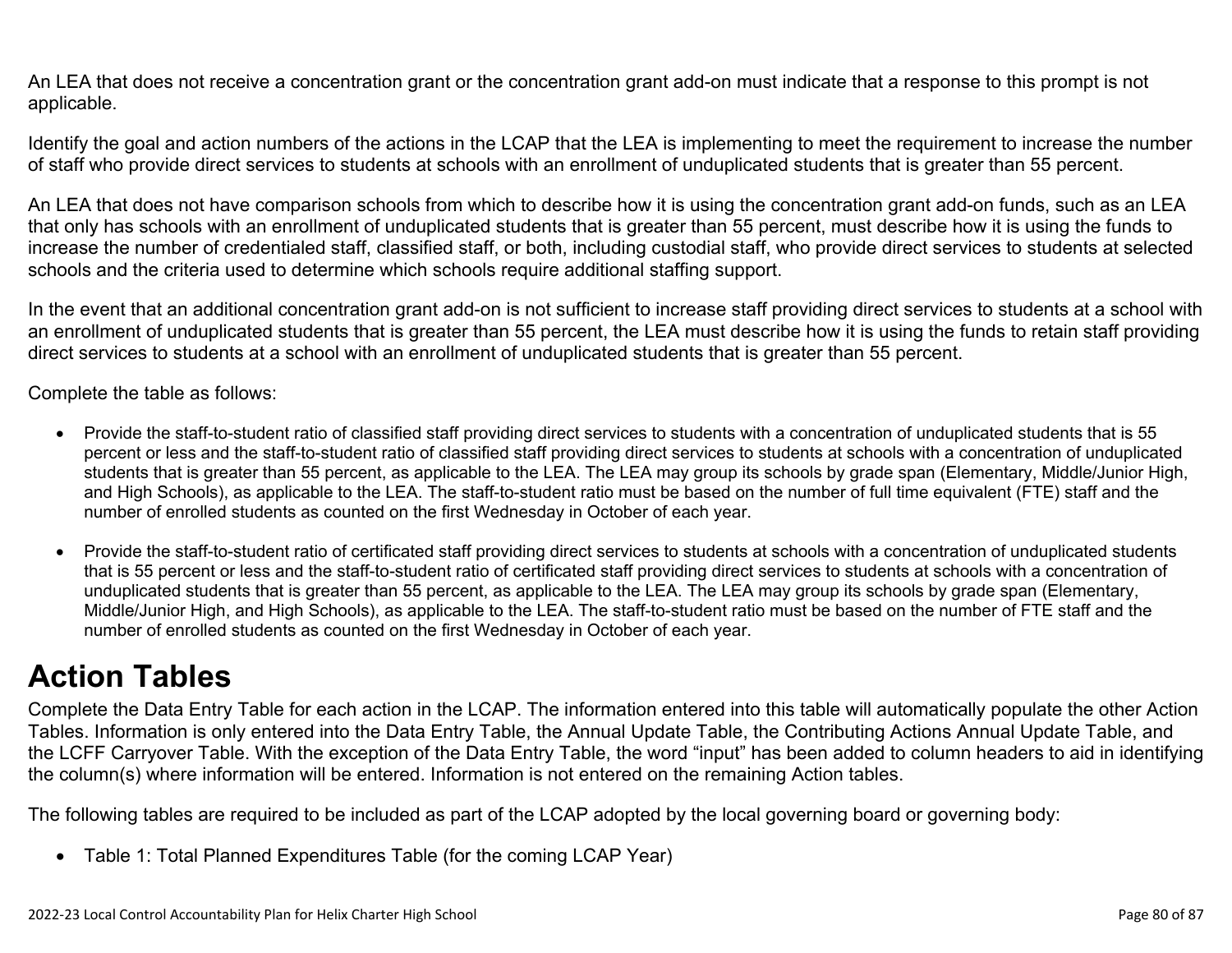- Table 2: Contributing Actions Table (for the coming LCAP Year)
- Table 3: Annual Update Table (for the current LCAP Year)
- Table 4: Contributing Actions Annual Update Table (for the current LCAP Year)
- Table 5: LCFF Carryover Table (for the current LCAP Year)

Note: The coming LCAP Year is the year that is being planned for, while the current LCAP year is the current year of implementation. For example, when developing the 2022–23 LCAP, 2022–23 will be the coming LCAP Year and 2021–22 will be the current LCAP Year.

# **Data Entry Table**

The Data Entry Table may be included in the LCAP as adopted by the local governing board or governing body, but is not required to be included. In the Data Entry Table, input the following information for each action in the LCAP for that applicable LCAP year:

- **LCAP Year**: Identify the applicable LCAP Year.
- **1. Projected LCFF Base Grant**: Provide the total amount of LCFF funding the LEA estimates it will receive for the coming school year, excluding the supplemental and concentration grants and the add-ons for the Targeted Instructional Improvement Grant Program and the Home to School Transportation Program, pursuant to 5 *CCR* Section 15496(a)(8).

See *EC* sections 2574 (for COEs) and 42238.02 (for school districts and charter schools), as applicable, for LCFF apportionment calculations.

- **2. Projected LCFF Supplemental and/or Concentration Grants:** Provide the total amount of LCFF supplemental and concentration grants the LEA estimates it will receive on the basis of the number and concentration of unduplicated students for the coming school year.
- **3. Projected Percentage to Increase or Improve Services for the Coming School Year:** This percentage will not be entered; it is calculated based on the Projected LCFF Base Grant and the Projected LCFF Supplemental and/or Concentration Grants, pursuant to 5 *CCR* Section 15496(a)(8). This is the percentage by which services for unduplicated pupils must be increased or improved as compared to the services provided to all students in the coming LCAP year.
- **LCFF Carryover Percentage:** Specify the LCFF Carryover Percentage identified in the LCFF Carryover Table from the prior LCAP year. If a carryover percentage is not identified in the LCFF Carryover Table, specify a percentage of zero (0.00%).
- **Total Percentage to Increase or Improve Services for the Coming School Year:** This percentage will not be entered; it is calculated based on the Projected Percentage to Increase or Improve Services for the Coming School Year and the LCFF Carryover —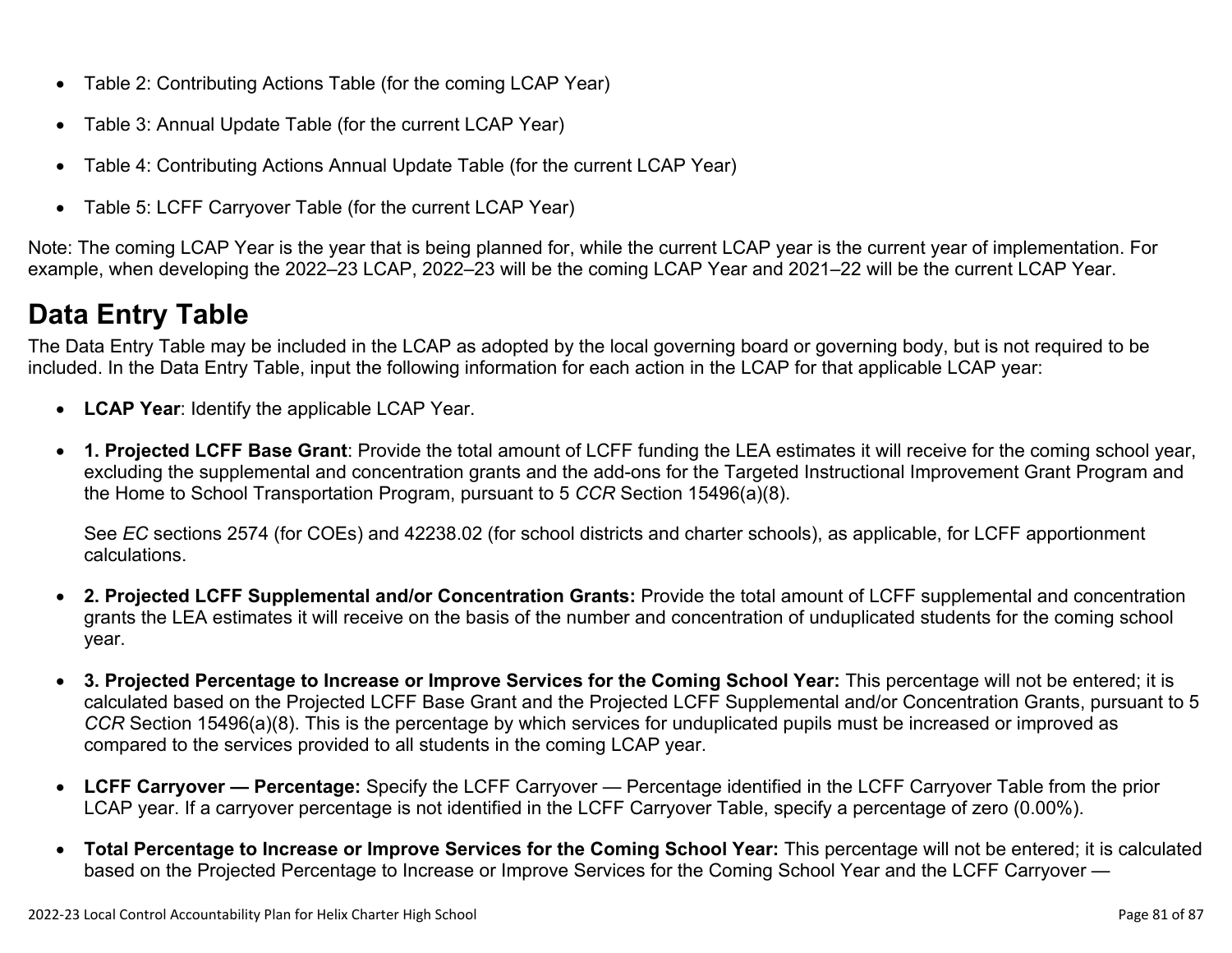Percentage. This is the percentage by which the LEA must increase or improve services for unduplicated pupils as compared to the services provided to all students in the coming LCAP year.

- **Goal #**: Enter the LCAP Goal number for the action.
- **Action #**: Enter the action's number as indicated in the LCAP Goal.
- **Action Title**: Provide a title of the action.
- **Student Group(s)**: Indicate the student group or groups who will be the primary beneficiary of the action by entering "All," or by entering a specific student group or groups.
- **Contributing to Increased or Improved Services?:** Type "Yes" if the action **is** included as contributing to meeting the increased or improved services; OR, type "No" if the action is **not** included as contributing to meeting the increased or improved services.
- If "Yes" is entered into the Contributing column, then complete the following columns:
	- o **Scope**: The scope of an action may be LEA-wide (i.e., districtwide, countywide, or charterwide), schoolwide, or limited. An action that is LEA-wide in scope upgrades the entire educational program of the LEA. An action that is schoolwide in scope upgrades the entire educational program of a single school. An action that is limited in its scope is an action that serves only one or more unduplicated student groups.
	- o **Unduplicated Student Group(s)**: Regardless of scope, contributing actions serve one or more unduplicated student groups. Indicate one or more unduplicated student groups for whom services are being increased or improved as compared to what all students receive.
	- o **Location**: Identify the location where the action will be provided. If the action is provided to all schools within the LEA, the LEA must indicate "All Schools." If the action is provided to specific schools within the LEA or specific grade spans only, the LEA must enter "Specific Schools" or "Specific Grade Spans." Identify the individual school or a subset of schools or grade spans (e.g., all high schools or grades transitional kindergarten through grade five), as appropriate.
- **Time Span**: Enter "ongoing" if the action will be implemented for an indeterminate period of time. Otherwise, indicate the span of time for which the action will be implemented. For example, an LEA might enter "1 Year," or "2 Years," or "6 Months."
- **Total Personnel**: Enter the total amount of personnel expenditures utilized to implement this action.
- **Total Non-Personnel**: This amount will be automatically calculated based on information provided in the Total Personnel column and the Total Funds column.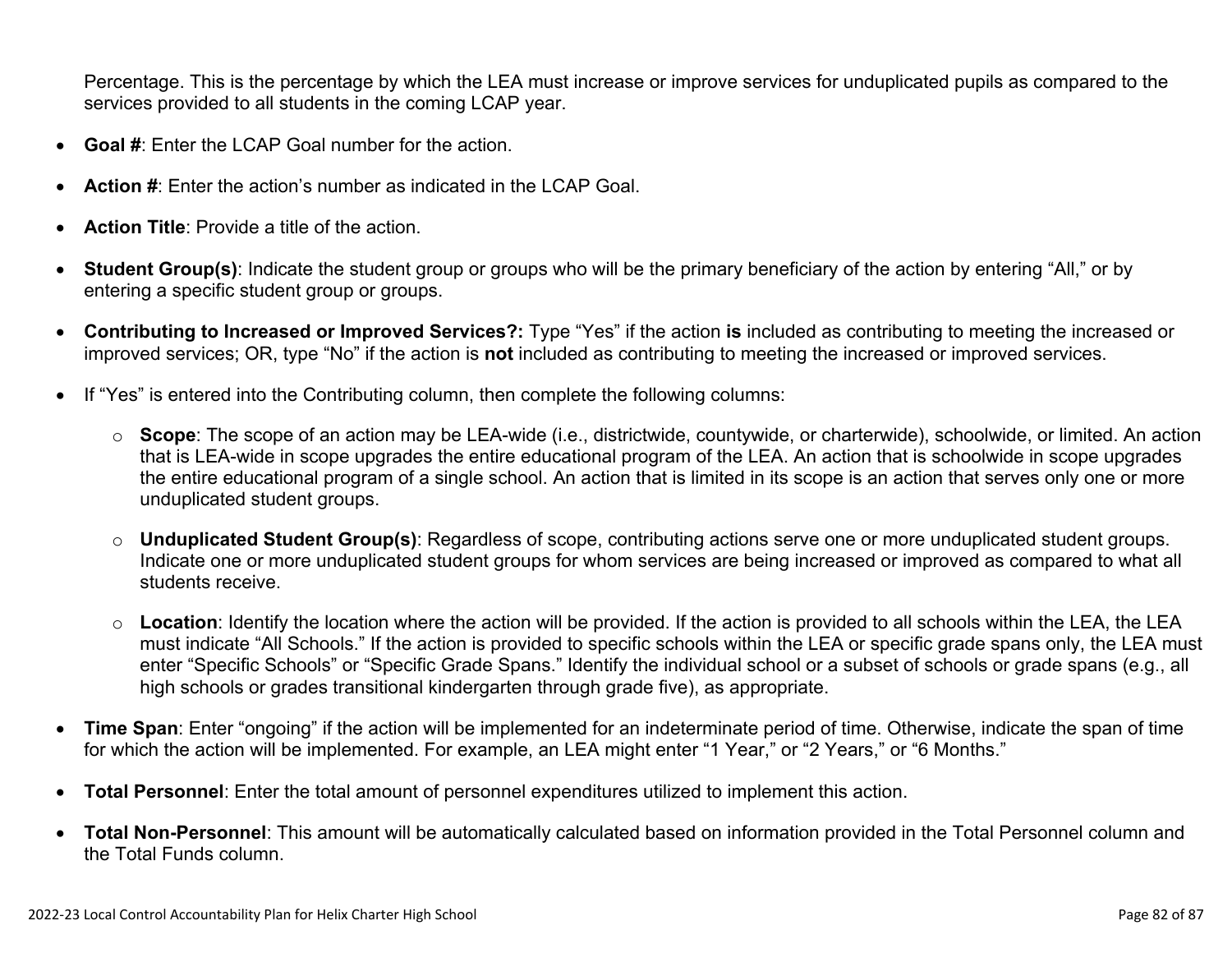- **LCFF Funds**: Enter the total amount of LCFF funds utilized to implement this action, if any. LCFF funds include all funds that make up an LEA's total LCFF target (i.e., base grant, grade span adjustment, supplemental grant, concentration grant, Targeted Instructional Improvement Block Grant, and Home-To-School Transportation).
	- o **Note:** For an action to contribute towards meeting the increased or improved services requirement it must include some measure of LCFF funding. The action may also include funding from other sources, however the extent to which an action contributes to meeting the increased or improved services requirement is based on the LCFF funding being used to implement the action.
- **Other State Funds**: Enter the total amount of Other State Funds utilized to implement this action, if any.
- **Local Funds**: Enter the total amount of Local Funds utilized to implement this action, if any.
- **Federal Funds**: Enter the total amount of Federal Funds utilized to implement this action, if any.
- **Total Funds**: This amount is automatically calculated based on amounts entered in the previous four columns.
- **Planned Percentage of Improved Services**: For any action identified as contributing, being provided on a Limited basis to unduplicated students, and that does not have funding associated with the action, enter the planned quality improvement anticipated for the action as a percentage rounded to the nearest hundredth (0.00%). A limited action is an action that only serves foster youth, English learners, and/or low-income students.
	- o As noted in the instructions for the Increased or Improved Services section, when identifying a Planned Percentage of Improved Services, the LEA must describe the methodology that it used to determine the contribution of the action towards the proportional percentage. The percentage of improved services for an action corresponds to the amount of LCFF funding that the LEA estimates it would expend to implement the action if it were funded.

For example, an LEA determines that there is a need to analyze data to ensure that instructional aides and expanded learning providers know what targeted supports to provide to students who are foster youth. The LEA could implement this action by hiring additional staff to collect and analyze data and to coordinate supports for students, which the LEA estimates would cost \$165,000. Instead, the LEA chooses to utilize a portion of existing staff time to analyze data relating to students who are foster youth. This analysis will then be shared with site principals who will use the data to coordinate services provided by instructional assistants and expanded learning providers to target support to students. In this example, the LEA would divide the estimated cost of \$165,000 by the amount of LCFF Funding identified in the Data Entry Table and then convert the quotient to a percentage. This percentage is the Planned Percentage of Improved Service for the action.

## **Contributing Actions Table**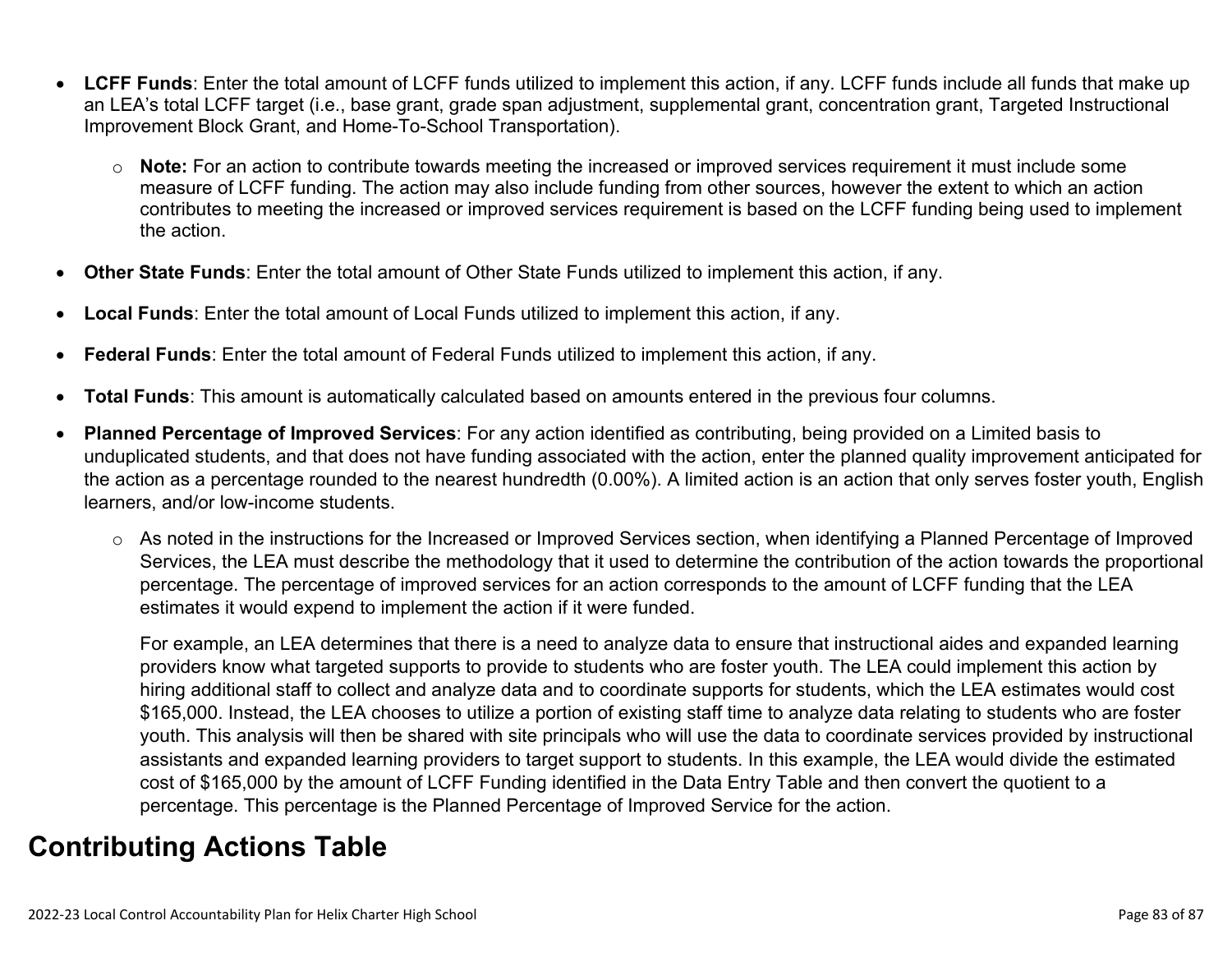As noted above, information will not be entered in the Contributing Actions Table; however, the 'Contributing to Increased or Improved Services?' column will need to be checked to ensure that only actions with a "Yes" are displaying. If actions with a "No" are displayed or if actions that are contributing are not displaying in the column, use the drop-down menu in the column header to filter only the "Yes" responses.

# **Annual Update Table**

In the Annual Update Table, provide the following information for each action in the LCAP for the relevant LCAP year:

• **Estimated Actual Expenditures**: Enter the total estimated actual expenditures to implement this action, if any.

# **Contributing Actions Annual Update Table**

In the Contributing Actions Annual Update Table, check the 'Contributing to Increased or Improved Services?' column to ensure that only actions with a "Yes" are displaying. If actions with a "No" are displayed or if actions that are contributing are not displaying in the column, use the drop-down menu in the column header to filter only the "Yes" responses. Provide the following information for each contributing action in the LCAP for the relevant LCAP year:

- **6. Estimated Actual LCFF Supplemental and/or Concentration Grants:** Provide the total amount of LCFF supplemental and concentration grants the LEA estimates it will actually receive based on of the number and concentration of unduplicated students in the current school year.
- **Estimated Actual Expenditures for Contributing Actions**: Enter the total estimated actual expenditure of LCFF funds used to implement this action, if any.
- **Estimated Actual Percentage of Improved Services:** For any action identified as contributing, being provided on a Limited basis only to unduplicated students, and that does not have funding associated with the action, enter the total estimated actual quality improvement anticipated for the action as a percentage rounded to the nearest hundredth (0.00%).
	- o Building on the example provided above for calculating the Planned Percentage of Improved Services, the LEA in the example implements the action. As part of the annual update process, the LEA reviews implementation and student outcome data and determines that the action was implemented with fidelity and that outcomes for foster youth students improved. The LEA reviews the original estimated cost for the action and determines that had it hired additional staff to collect and analyze data and to coordinate supports for students that estimated actual cost would have been \$169,500 due to a cost of living adjustment. The LEA would divide the estimated actual cost of \$169,500 by the amount of LCFF Funding identified in the Data Entry Table and then convert the quotient to a percentage. This percentage is the Estimated Actual Percentage of Improved Services for the action.

# **LCFF Carryover Table**

• **9. Estimated Actual LCFF Base Grant**: Provide the total amount of LCFF funding the LEA estimates it will receive for the current school year, excluding the supplemental and concentration grants and the add-ons for the Targeted Instructional Improvement Grant Program and the Home to School Transportation Program, pursuant to 5 *CCR* Section 15496(a)(8).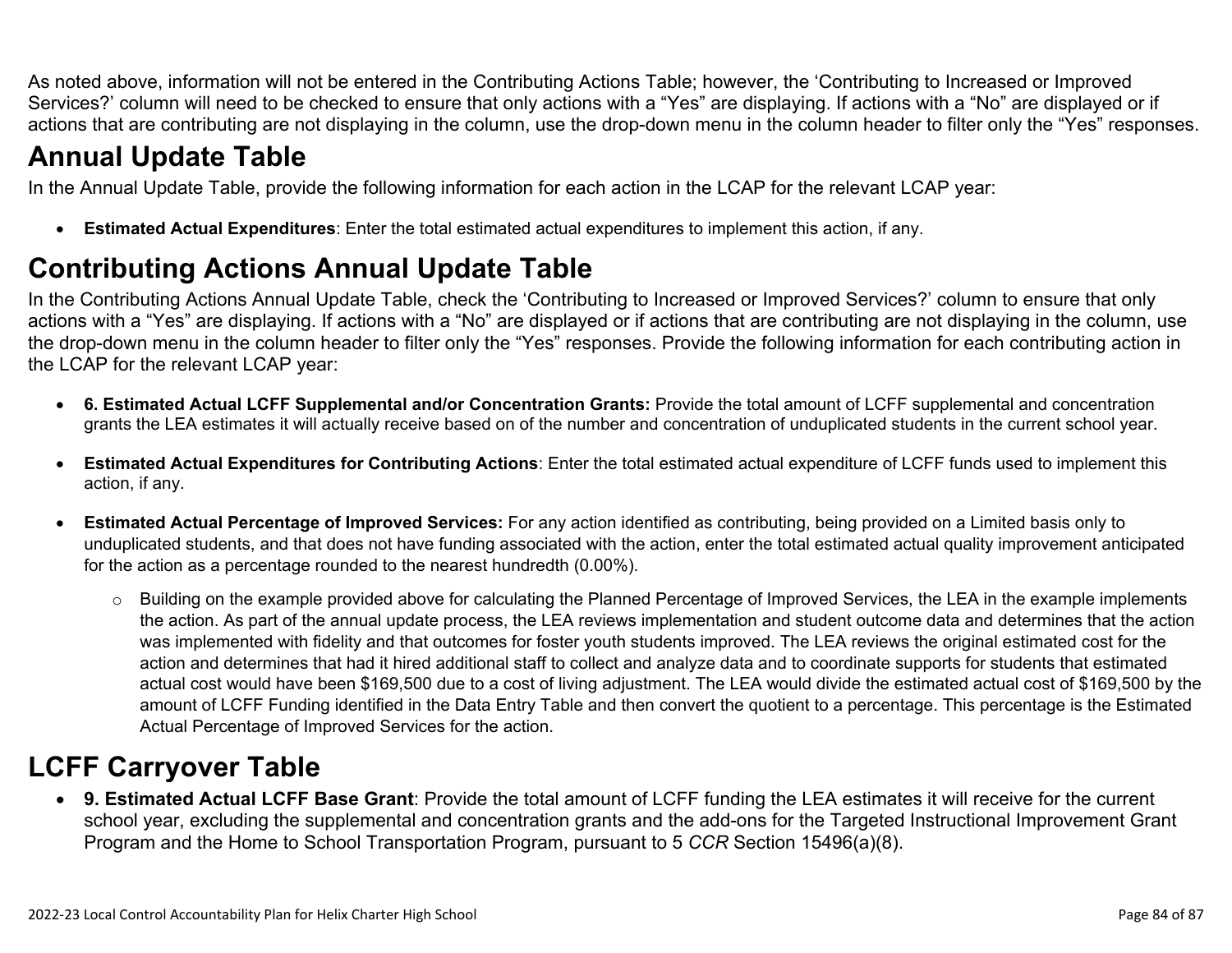• **10. Total Percentage to Increase or Improve Services for the Current School Year:** This percentage will not be entered. The percentage is calculated based on the amounts of the Estimated Actual LCFF Base Grant (9) and the Estimated Actual LCFF Supplemental and/or Concentration Grants (6), pursuant to 5 *CCR* Section 15496(a)(8), plus the LCFF Carryover – Percentage from the prior year. This is the percentage by which services for unduplicated pupils must be increased or improved as compared to the services provided to all students in the current LCAP year.

## **Calculations in the Action Tables**

To reduce the duplication of effort of LEAs, the Action Tables include functionality such as pre-population of fields and cells based on the information provided in the Data Entry Table, the Annual Update Summary Table, and the Contributing Actions Table. For transparency, the functionality and calculations used are provided below.

### **Contributing Actions Table**

- 4. Total Planned Contributing Expenditures (LCFF Funds)
	- $\circ$  This amount is the total of the Planned Expenditures for Contributing Actions (LCFF Funds) column
- 5. Total Planned Percentage of Improved Services
	- $\circ$  This percentage is the total of the Planned Percentage of Improved Services column
- Planned Percentage to Increase or Improve Services for the coming school year (4 divided by 1, plus 5)
	- o This percentage is calculated by dividing the Total Planned Contributing Expenditures (4) by the Projected LCFF Base Grant (1), converting the quotient to a percentage, and adding it to the Total Planned Percentage of Improved Services (5).

## **Contributing Actions Annual Update Table**

Pursuant to *EC* Section 42238.07(c)(2), if the Total Planned Contributing Expenditures (4) is less than the Estimated Actual LCFF Supplemental and Concentration Grants (6), the LEA is required to calculate the difference between the Total Planned Percentage of Improved Services (5) and the Total Estimated Actual Percentage of Improved Services (7). If the Total Planned Contributing Expenditures (4) is equal to or greater than the Estimated Actual LCFF Supplemental and Concentration Grants (6), the Difference Between Planned and Estimated Actual Percentage of Improved Services will display "Not Required."

- 6. Estimated Actual LCFF Supplemental and Concentration Grants
	- o This is the total amount of LCFF supplemental and concentration grants the LEA estimates it will actually receive based on of the number and concentration of unduplicated students in the current school year.
- 4. Total Planned Contributing Expenditures (LCFF Funds)
	- $\circ$  This amount is the total of the Last Year's Planned Expenditures for Contributing Actions (LCFF Funds)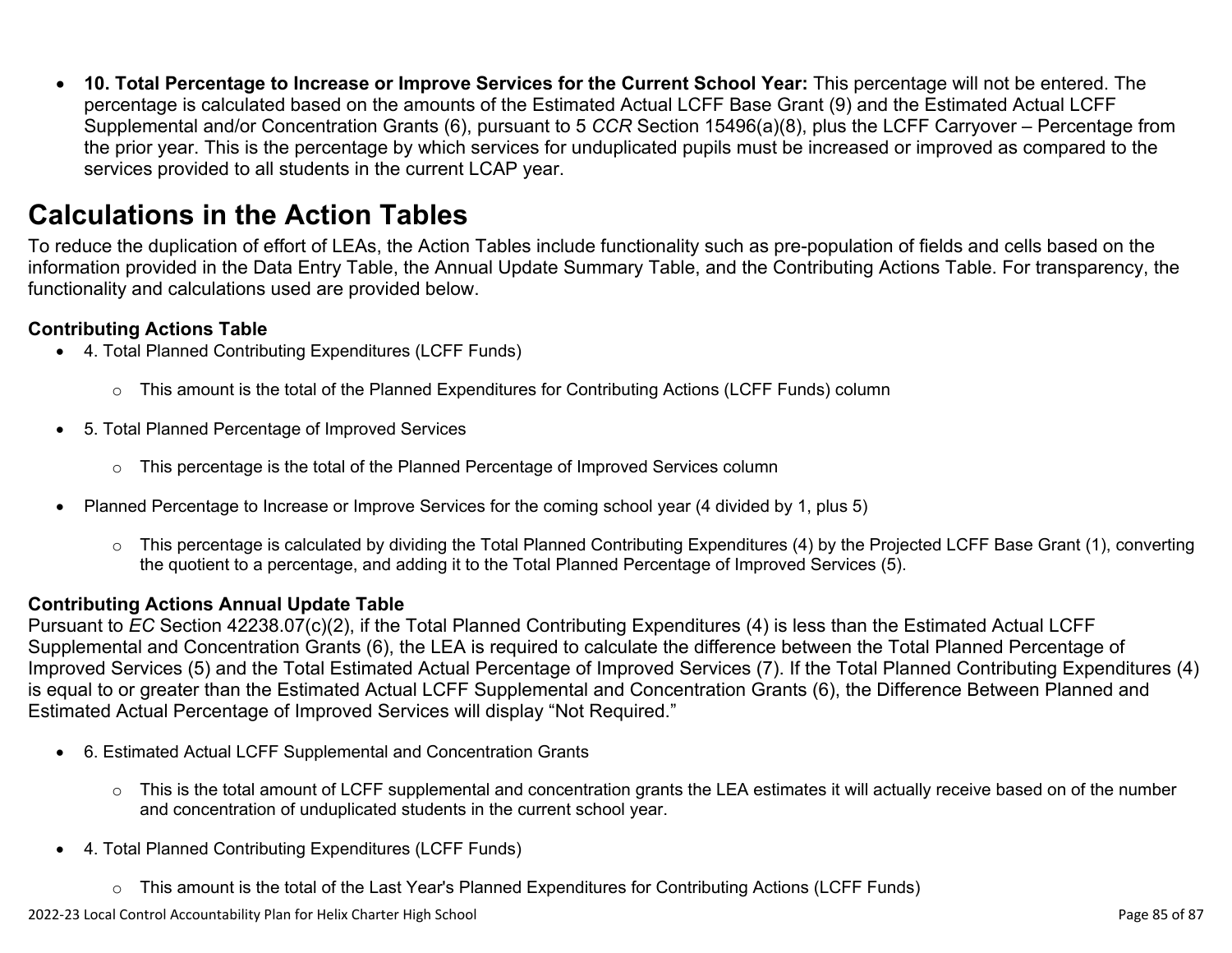- 7. Total Estimated Actual Expenditures for Contributing Actions
	- o This amount is the total of the Estimated Actual Expenditures for Contributing Actions (LCFF Funds)
- Difference Between Planned and Estimated Actual Expenditures for Contributing Actions (Subtract 7 from 4)
	- $\circ$  This amount is the Total Estimated Actual Expenditures for Contributing Actions (7) subtracted from the Total Planned Contributing Expenditures (4)
- 5. Total Planned Percentage of Improved Services (%)
	- $\circ$  This amount is the total of the Planned Percentage of Improved Services column
- 8. Total Estimated Actual Percentage of Improved Services (%)
	- o This amount is the total of the Estimated Actual Percentage of Improved Services column
- Difference Between Planned and Estimated Actual Percentage of Improved Services (Subtract 5 from 8)
	- o This amount is the Total Planned Percentage of Improved Services (5) subtracted from the Total Estimated Actual Percentage of Improved Services (8)

## **LCFF Carryover Table**

- 10. Total Percentage to Increase or Improve Services for the Current School Year (6 divided by 9 + Carryover %)
	- $\circ$  This percentage is the Estimated Actual LCFF Supplemental and/or Concentration Grants (6) divided by the Estimated Actual LCFF Base Grant (9) plus the LCFF Carryover – Percentage from the prior year.
- 11. Estimated Actual Percentage of Increased or Improved Services (7 divided by 9, plus 8)
	- o This percentage is the Total Estimated Actual Expenditures for Contributing Actions (7) divided by the LCFF Funding (9), then converting the quotient to a percentage and adding the Total Estimated Actual Percentage of Improved Services (8).
- 12. LCFF Carryover Dollar Amount LCFF Carryover (Subtract 11 from 10 and multiply by 9)
	- $\circ$  If the Estimated Actual Percentage of Increased or Improved Services (11) is less than the Estimated Actual Percentage to Increase or Improve Services (10), the LEA is required to carry over LCFF funds.

The amount of LCFF funds is calculated by subtracting the Estimated Actual Percentage to Increase or Improve Services (11) from the Estimated Actual Percentage of Increased or Improved Services (10) and then multiplying by the Estimated Actual LCFF Base Grant (9). This amount is the amount of LCFF funds that is required to be carried over to the coming year.